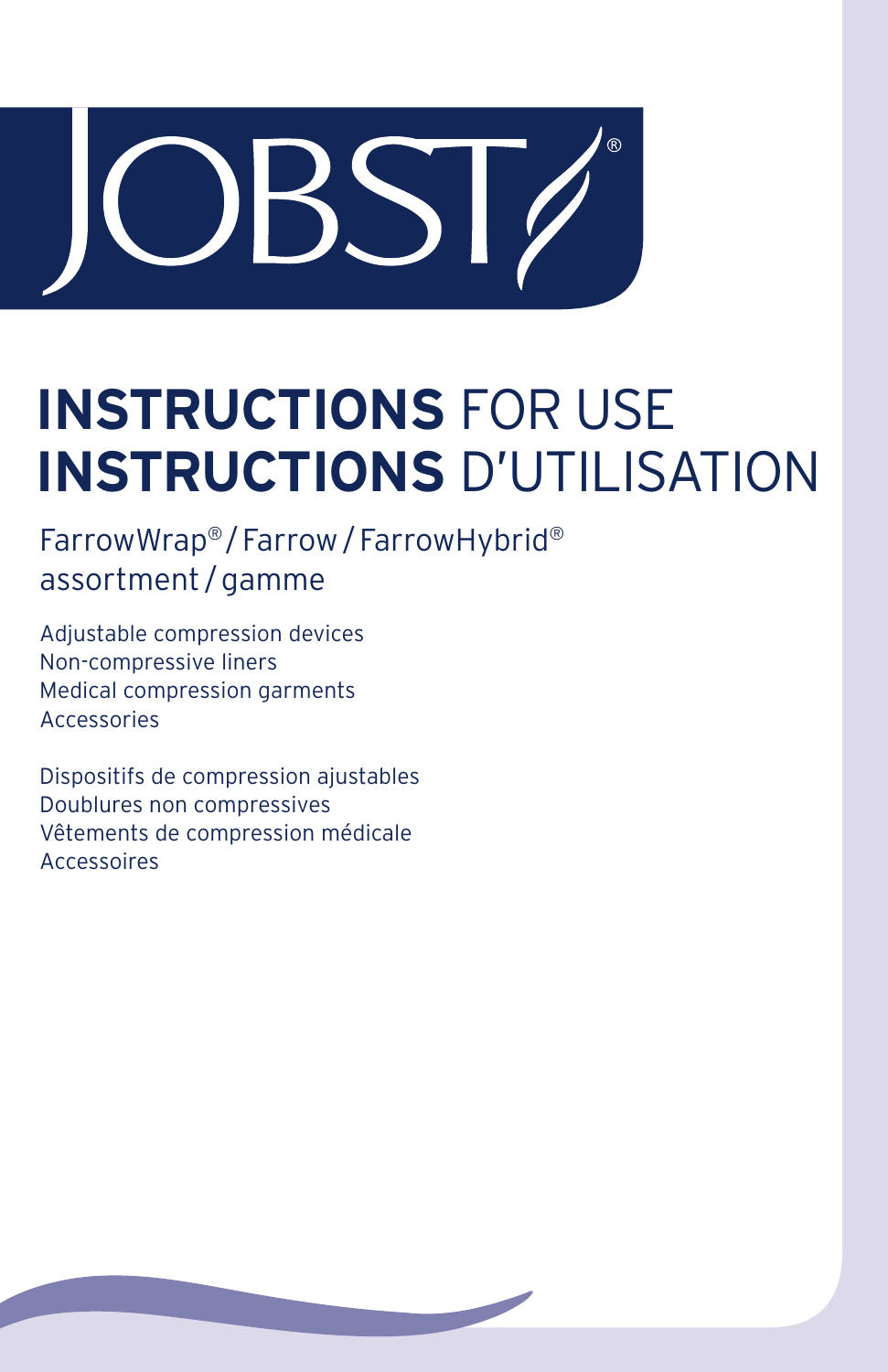## **FARROWWRAP®, FARROW, FARROWHYBRID®**

- **EN FarrowWrap® /Farrow/ FarrowHybrid® assortment** Adjustable compression devices Non-compressive liners Medical compression garments Accessories
- **DE FarrowWrap® /Farrow/ FarrowHybrid® Sortiment** Adaptives Kompressionssystem Unterziehstrümpfe ohne Kompression Medizinische Kompressionsversorgung Zubehör
- **FR Gamme FarrowWrap® / Farrow/FarrowHybrid®**

Dispositifs de compression ajustables Doublures non compressives Vêtements de compression médicale **Accessoires** 

- **ES Surtido FarrowWrap® / Farrow/FarrowHybrid®** Dispositivos de compresión ajustables Medias o manguitos interiores no compresivos Prendas de compresión médicas Accesorios
- **PT Seleção de produtos FarrowWrap® / Farrow/FarrowHybrid®** Dispositivos de compressão ajustáveis Forros não compressivos Peças de compressão médica Acessórios
- **IT Assortimento FarrowWrap® / Farrow/FarrowHybrid®** Dispositivi di compressione regolabili Guaine non compressive Indumenti compressivi medicali Accessori

**NL FarrowWrap® /Farrow/ FarrowHybrid® assortiment** Verstelbare compressiehulpmiddelen Drukloze buisverbanden Medische compressieproducten Accessoires

- **SV FarrowWrap® /Farrow/ FarrowHybrid®-sortiment** Justerbara kompressionsprodukter Innerstrumpa utan kompression Medicinska kompressionsplagg Tillbehör
- **NO FarrowWrap® /Farrow/ FarrowHybrid®-sortiment** Justerbar kompresjon Polstringer uten kompresjon Medisinske kompresjonsplagg Tilbehør
- **DA FarrowWrap® /Farrow/ FarrowHybrid®: Sortiment** Justerbare kompressionsløsninger Inderstrømpe uden kompression Medicinsk kompressionsprodukt Tilbehør
- **FI FarrowWrap® /Farrow/ FarrowHybrid® -valikoima** Säädettävät kompressiotekstiilit Kiristämättömät alussukat /-hihat Lääkinnälliset kompressiotekstiilit Lisävarusteet
- **IS FarrowWrap® /Farrow/FarrowHybrid® úrval** Stillanlegar þrýstiumbúðir

Fóðring án þrýstings Þrýstifatnaður fyrir læknismeðferðir Fylgihlutir

**EE FarrowWrap® /Farrow/ FarrowHybrid® tootevalik** Reguleeritavad kompressioontooted Kompressioonita vooderdused Meditsiinilised kompressioonrõivad Tarvikud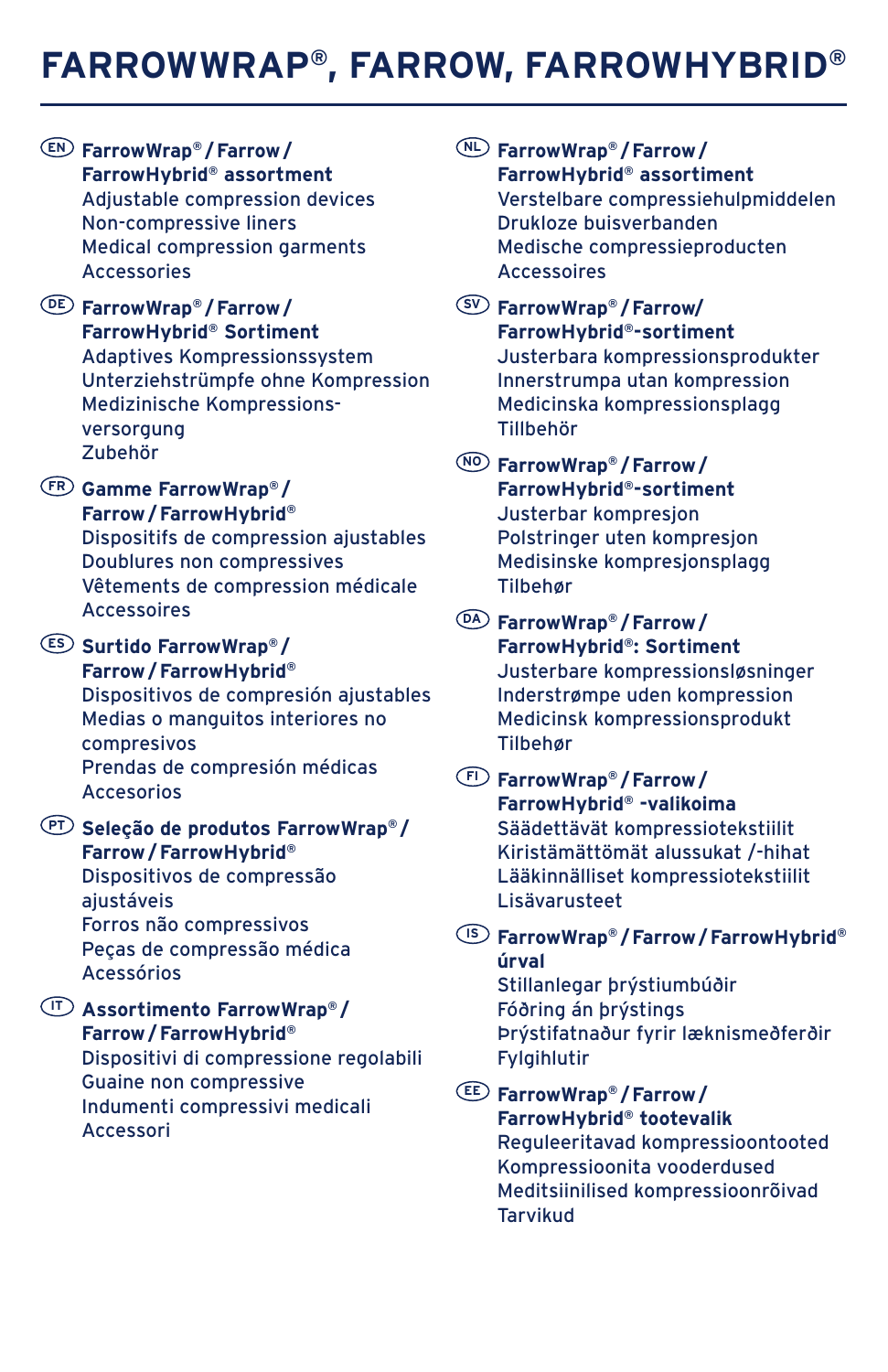## **FARROWWRAP®, FARROW, FARROWHYBRID®**

**LT FarrowWrap® /Farrow/ FarrowHybrid® asortimentas** Reguliuojamos kompresinės priemonės Nekompresinės priemonės Medicininė kompresinė apranga Priedai

**LV FarrowWrap® /Farrow/ FarrowHybrid® izstrādājumi** Pielāgojami kompresijas izstrādājumi Ieliktņi bez kompresijas īpašībām Medicīniskās kompresijas izstrādājums Piederumi

- **PL Gama FarrowWrap® / Farrow/FarrowHybrid®** Regulowane wyroby uciskowe Wkładki bezuciskowe Medyczna odzież uciskowa Akcesoria
- **HU FarrowWrap® /Farrow/ FarrowHybrid® készlet** Állítható kompressziós eszközök Nem kompressziós betét Gyógyászati kompressziós ruhadarabok Kiegészítők
- **RO Set de produse FarrowWrap® / Farrow/FarrowHybrid®** Dispozitive de compresie reglabile Căptușeli necompresive Articole de imbracaminte medicinale de compresie Accesorii
- **CZ Souprava FarrowWrap® / Farrow/FarrowHybrid®** Upravitelné kompresivní pomůcky Nekompresivní vložky Zdravotnické kompresivní návleky Příslušenství
- **SL Izdelki FarrowWrap® / Farrow/FarrowHybrid®** Nastavljivi kompresijski pripomočki Nekompresijske podloge Medicinska kompresijska oblačila Dodatki
- **RU Ассортимент товаров FarrowWrap® / Farrow/FarrowHybrid®** Регулируемые компрессионные изделия Некомпрессионные лайнеры

Медицинское компрессионное белье Дополнительные принадлежности

**TR FarrowWrap® /Farrow/FarrowHybrid® çeşitleri**

Ayarlanabilir kompresyon cihazları Kompresif olmayan astarlar Tıbbi kompresyon giysileri Aksesuarlar

**AR / Farrow / FarrowWrap® مجموعة FarrowHybrid®** أجهزة ضغط قابلة للتعديل بطانات غير ضاغطة أردية ضغط طبية ملحقات

**מבחר המוצרים RFarrowWrap /  HE של FarrowHybrid® / Farrow** התקני לחץ מותאמים גרבי לחץ מבוקר מלבושי לחץ רפואיים אביזרים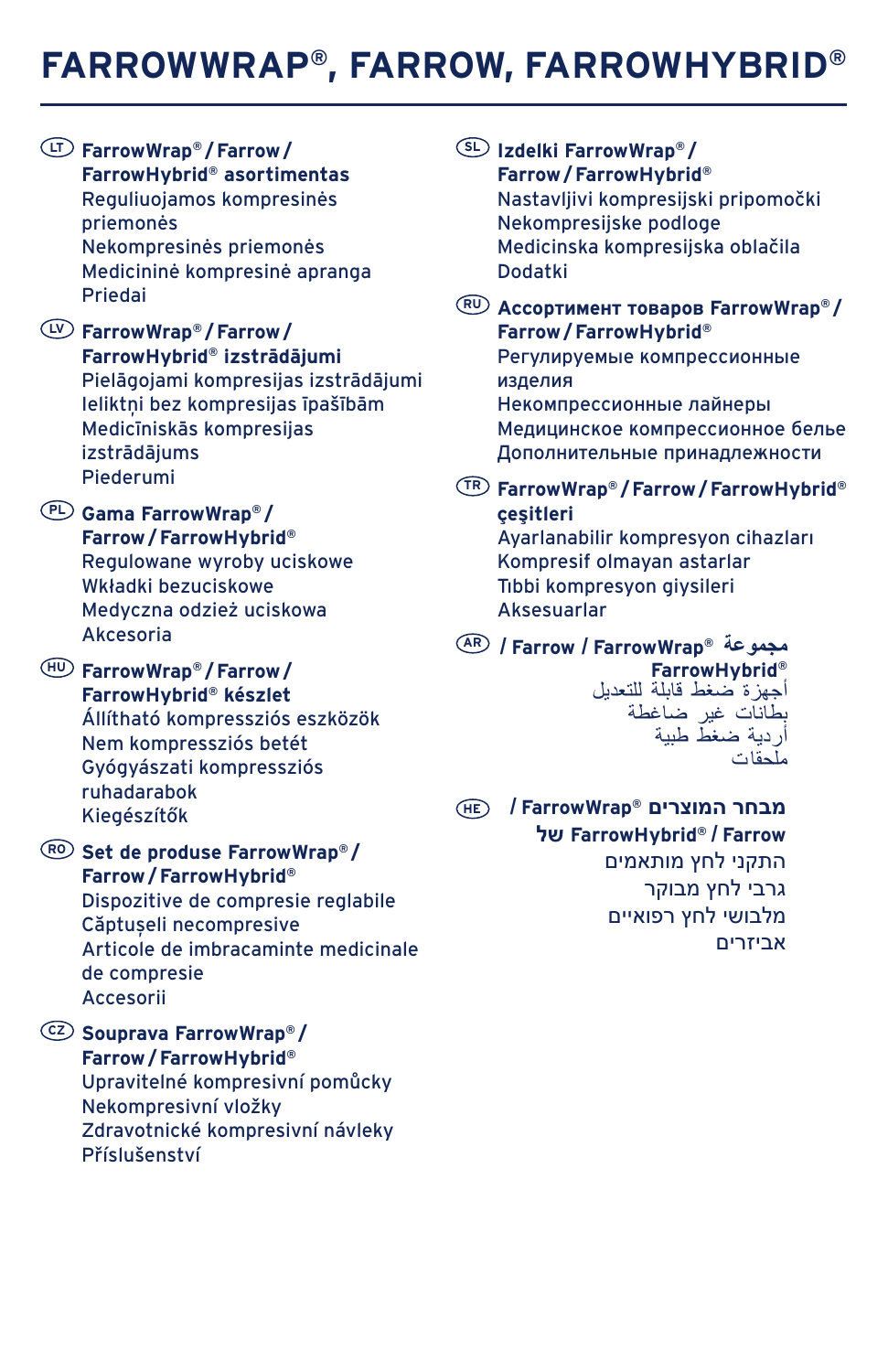## **MATERIAL COMPOSITION/COMPOSITION**

| Product /<br>Produit                                     |                         | %<br>Polyamide<br>(Nylon) | $\frac{9}{6}$<br>Elastane/<br>Élasthanne<br>(Spandex)                | $\frac{9}{6}$<br>Cotton/<br>Coton | %<br>Polyester | %<br>Neoprene/<br><b>Néoprène</b> | %<br>Polyurethane/<br>Polyuréthane |
|----------------------------------------------------------|-------------------------|---------------------------|----------------------------------------------------------------------|-----------------------------------|----------------|-----------------------------------|------------------------------------|
|                                                          |                         |                           | Adjustable compression devices/Dispositifs de compression ajustables |                                   |                |                                   |                                    |
| FarrowWrap <sup>®</sup>                                  | Fabric/<br><b>Tissu</b> | 82                        | 18                                                                   |                                   |                |                                   |                                    |
| LITE                                                     | Foam/<br>Mousse         |                           |                                                                      |                                   |                |                                   | 100                                |
| FarrowWrap <sup>®</sup><br>LITE                          | Fabric/<br><b>Tissu</b> | 89                        | 11                                                                   |                                   |                |                                   |                                    |
| Handpiece/<br>Dispositif pour<br>la main                 | Foam/<br>Mousse         |                           |                                                                      |                                   |                |                                   | 100                                |
| FarrowWrap <sup>®</sup>                                  | Fabric/<br><b>Tissu</b> | 82                        | 18                                                                   |                                   |                |                                   |                                    |
| <b>STRONG</b>                                            | Foam/<br>Mousse         |                           |                                                                      |                                   |                |                                   | 100                                |
| FarrowWrap <sup>®</sup>                                  | Fabric/<br><b>Tissu</b> | 32                        | 5                                                                    | 47                                | 16             |                                   |                                    |
| <b>CLASSIC</b>                                           | Foam/<br>Mousse         |                           |                                                                      |                                   |                |                                   | 100                                |
| FarrowWrap <sup>®</sup>                                  | Fabric/<br>Tissu        | 89                        | 11                                                                   |                                   |                |                                   |                                    |
| <b>BASIC</b>                                             | Foam/<br>Mousse         |                           |                                                                      |                                   |                |                                   | 100 <sub>o</sub>                   |
| FarrowWrap <sup>®</sup>                                  | Fabric/<br>Tissu        | 89                        | 11                                                                   |                                   |                |                                   |                                    |
| 4000                                                     | Foam/<br>Mousse         |                           |                                                                      |                                   |                |                                   | 100                                |
|                                                          |                         |                           | Non-compressive liners / Doublures non compressives                  |                                   |                |                                   |                                    |
| Farrow Liner / Doublure                                  |                         | 96                        | $\overline{4}$                                                       |                                   |                |                                   |                                    |
| Farrow Terry Cloth<br>liner/Doublure                     |                         |                           | 15                                                                   | 85                                |                |                                   |                                    |
|                                                          |                         |                           | Medical compression garments / Vêtements de compression médicale     |                                   |                |                                   |                                    |
| Farrow Glove / Gant                                      |                         | 59                        | 41                                                                   |                                   |                |                                   |                                    |
| Farrow Toe Cap/<br>Couvre-orteils                        |                         | 59                        | 41                                                                   |                                   |                |                                   |                                    |
| FarrowHybrid® ADI                                        |                         | 83                        | 17                                                                   |                                   |                |                                   |                                    |
|                                                          |                         |                           | <b>Accessories / Accessoires</b>                                     |                                   |                |                                   |                                    |
| <b>Farrow GarmentGrip</b><br>Roll/Rouleau de<br>néoprène |                         | 48                        | 5                                                                    |                                   |                | 47                                |                                    |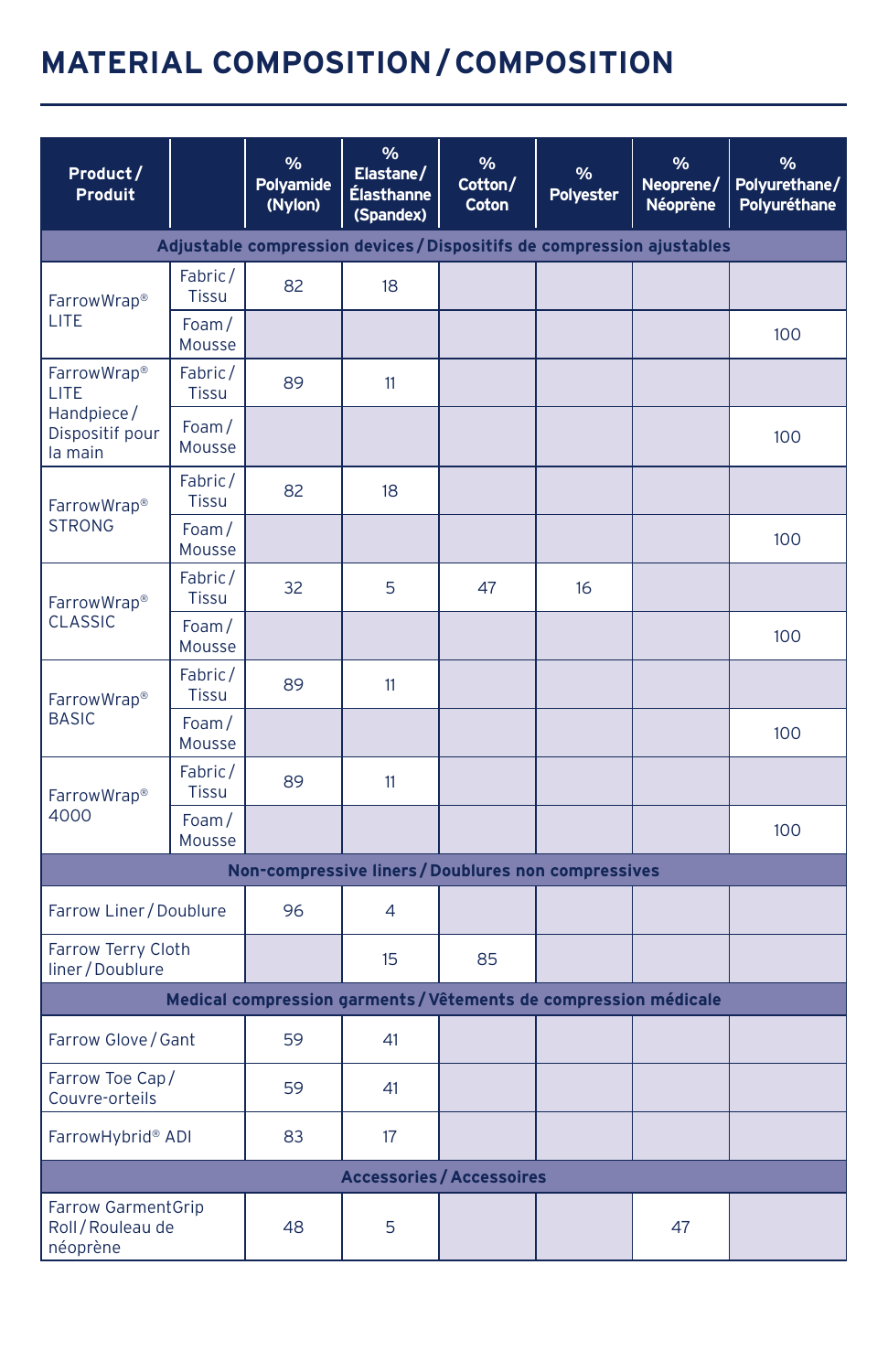| <b>Product / Produit</b>                        | Washing/<br>Lessive | Bleaching/<br><b>Blanchissage</b> | Drying/<br>Séchage | Ironing/<br>Repassage | <b>Professional</b><br>Cleaning/<br>Nettoyage<br>professionnel |
|-------------------------------------------------|---------------------|-----------------------------------|--------------------|-----------------------|----------------------------------------------------------------|
| FarrowWrap® LITE                                |                     |                                   |                    |                       |                                                                |
| FarrowWrap® STRONG                              |                     |                                   |                    |                       |                                                                |
| FarrowWrap <sup>®</sup> 4000                    |                     |                                   |                    |                       |                                                                |
| FarrowWrap® BASIC                               |                     |                                   |                    |                       |                                                                |
| Farrow GarmentGrip Roll/<br>Rouleau de néoprène |                     |                                   |                    |                       |                                                                |
| FarrowWrap® CLASSIC                             |                     |                                   |                    |                       |                                                                |
| Farrow Glove / Gant                             |                     |                                   |                    |                       |                                                                |
| Farrow Toe Cap/Couvre-orteils                   |                     |                                   |                    |                       |                                                                |
| Farrow Terry Cloth Liner /<br>Doublure          |                     |                                   |                    |                       |                                                                |
| Farrow Liner / Doublure                         |                     |                                   |                    |                       |                                                                |
| FarrowHybrid® ADI                               |                     |                                   |                    |                       |                                                                |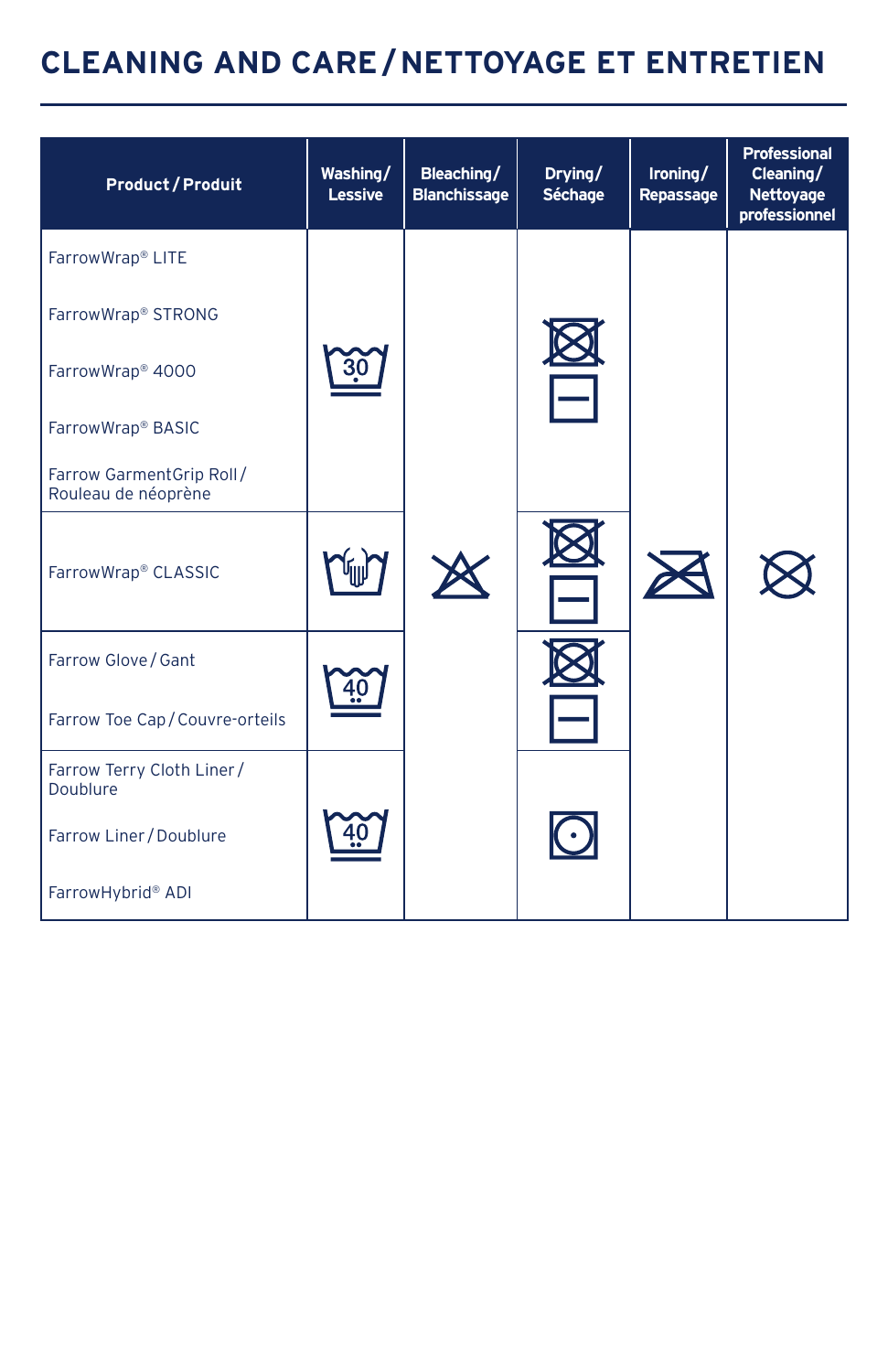

- **EN** Machine Wash at 30°C, mild process
- **DE** Maschinenwäsche bei 30°C, Feinwaschgang
- **FR** Lavage doux en machine à 30°C
- **ES** Lavar a máquina a 30°C, programa suave
- **PT** Lavar à máquina a 30°C, ciclo suave
- **IT** Lavaggio in lavatrice a 30°C, lavaggio delicato
- **NL** Wasmachine op 30°C, fijne was
- **SV** Maskintvätt vid 30°C, mild tvätt
- **NO** Maskinvask ved 30°C, mildt program
- **EN** Machine Wash at 40°C, mild process
	- **DE** Maschinenwäsche bei 40°C, Feinwaschgang
	- **FR** Lavage doux en machine à 40°C
	- **ES** Lavar a máquina a 40°C, programa suave
	- **PT** Lavar à máquina a 40 °C, ciclo suave
	- **IT** Lavaggio in lavatrice a 40°C, lavaggio delicato
	- **NL** Wasmachine op 40°C, fijne was
	- **SV** Maskintvätt vid 40°C, mild tvätt
	- **NO** Maskinvask ved 40°C, mildt program

#### **EN** Hand Wash

- **DE** Handwäsche
- **FR** Lavage à la main
- **ES** Lavar a mano
- **PT** Lavar à mão
- **IT** Lavaggio a mano
- **NL** Handwas
- **SV** Handtvätt
- **DA** Maskinvask ved 30°C, skånsomt vaskeprogram
- **FI** Konepesu 30°C (Hienopesu)
- **IS** Má þvo í þvottavél á 30°C, kerfi fyrir viðkvæman þvott
- **EE** Masinpesu 30°C juures, õrna pesu režiim
- **LT** Skalbkite skalbyklėje 30°C, švelniu režimu
- **LV** Mazgāt veļas mazgāšanas mašīnā 30°C temperatūrā un saudzīgā režīmā
- **PL** Prać w pralce w 30°C, cykl łagodny
- **HU** Gépi mosás 30°C-on, kímélő program
- **RO** Spălare la mașină, la 30°C, ciclu delicat
- **CZ** Prát v pračce na 30°C na šetrný cyklus
- **SL** Pranje v pralnem stroju pri temperaturi 30°C, blag postopek
- **RU** Машинная стирка при 30°C в режиме деликатной стирки
- **TR** 30°C'de Makinede Yıkama, hafif işlem
- يمكن الغسل في الغسالة **AR** بدرجة 30 درجة مئوية، بطريقة معتدلة
- כביסה במכונת כביסה **HE** ב,30°- כיבוס קל
- **DA** Maskinvask ved 40°C, skånsomt vaskeprogram
- **FI** Konepesu 40°C (Hienopesu)
- **IS** Má þvo í þvottavél á 40°C, kerfi fyrir viðkvæman þvott
- **EE** Masinpesu 40°C juures, õrna pesu režiim
- **LT** Skalbkite skalbyklėje 40°C, švelniu režimu
- **LV** Mazgāt veļas mazgāšanas mašīnā 40°C temperatūrā un saudzīgā režīmā
- **PL** Prać w pralce w 40°C, cykl łagodny
- **HU** Gépi mosás 40°C-on, kímélő program
- **NO** Håndvask
- **DA** Håndvask
- **FI** Käsinpesu
- **IS** Handþvottur
- **EE** Käsipesu
- **LT** Skalbkite rankomis
- **LV** Mazgāt ar rokām
- **PL** Prać ręcznie
- **RO** Spălare la mașină, la 40°C, ciclu delicat
- **CZ** Prát v pračce na 40°C na šetrný cyklus
- **SL** Pranje v pralnem stroju pri temperaturi 40°C, blag postopek
- **RU** Машинная стирка при 40°C в режиме деликатной стирки
- **TR** 40°C'de Makinede Yıkama, hafif işlem
- يمكن الغسل في الغسالة **AR** بدرجة 40 درجة مئوية، بطريقة معتدلة
- כביסה במכונת כביסה **HE** ב,40°- כיבוס קל
- **HU** Kézi mosás
- **RO** Spălare la mână
- **CZ** Prát v ruce
- **SL** Ročno pranje
- **RU** Ручная стирка
- **TR** Elde Yıkama
- يمكن الغسل باليد **AR**
- כביסה ידנית **HE**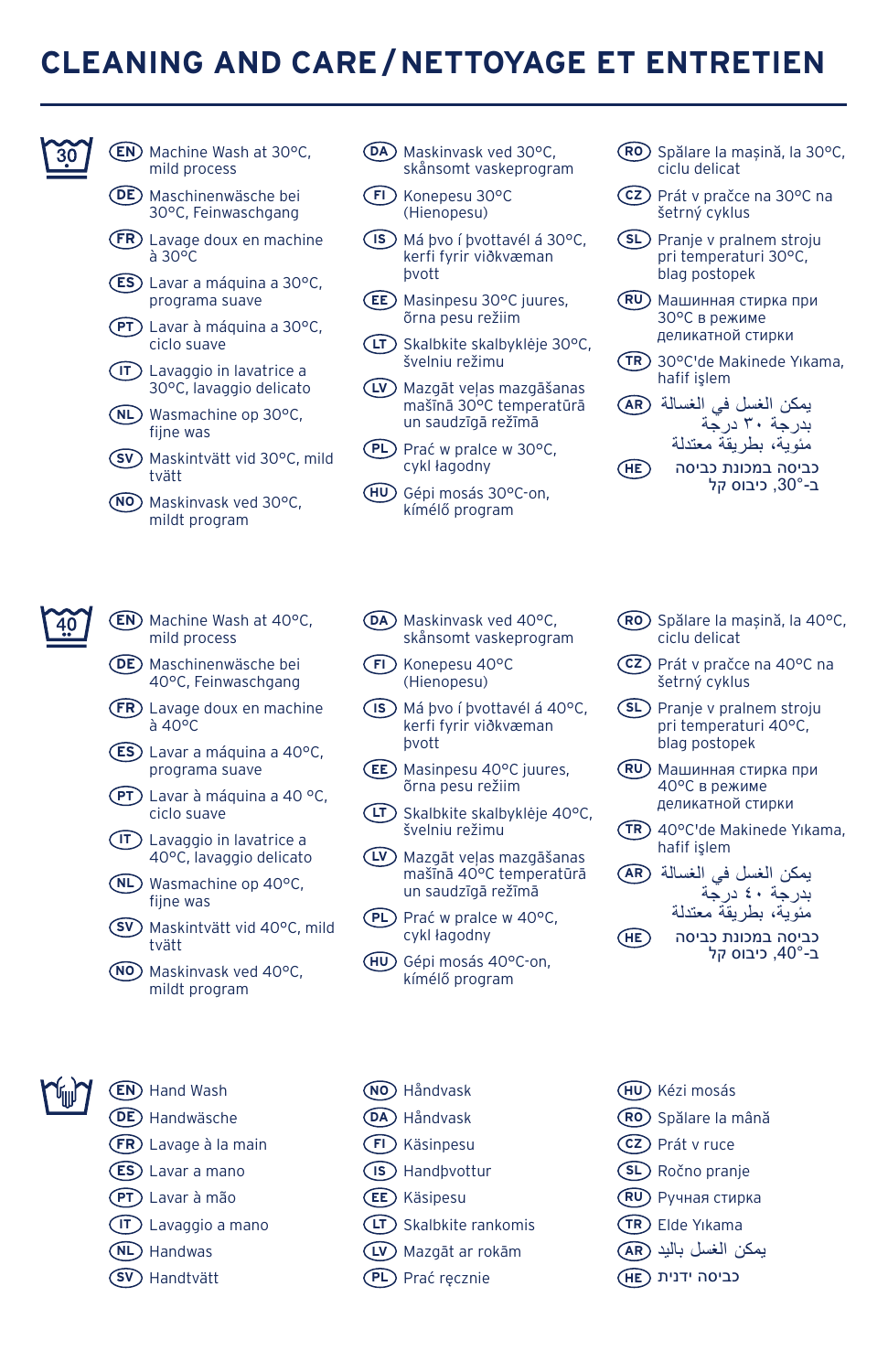

#### **EN** Do not Bleach **DE** Nicht bleichen

- **FR** Ne pas utiliser d'eau de Javel
- **ES** No usar lejía
- **PT** Não usar lixívia
- **IT** Non utilizzare candeggina
- **NL** Niet bleken
- **SV** Får ej blekas
- **NO** Skal ikke blekes
- **DA** Brug ikke blegemiddel
- **FI** Valkaisu kielletty
- **IS** Má ekki bleikja
- **EE** Valgendamine ei ole lubatud
- **LT** Nenaudokite baliklio
- **LV** Nebalināt
- **PL** Nie wybielać
- **HU** Ne használjon fehérítőt
- **RO** Nu folosiți înălbitor
- **CZ** Nepoužívat bělidlo
- **SL** Ne uporabljajte belil
- **RU** Не отбеливать
- **TR** Çamaşır Suyu kullanmayın
- ال تستخدم المبيضات **AR**
- אין להלבין **HE**



**EN** Tumble Dry, low heat

- DE) Im Trockner trocknen, niedrige Temperatur
- **FR** Sèche-linge à basse température
- **ES** Secar en secadora, a baja temperatura
- **PT** Máquina de secar, temperatura baixa
- **IT** Asciugare in asciugatrice, programma delicato
- **NL** Droger, lage temperatuur
- **SV** Torktumlare, låg värme
- **NO** Tørketrommel, lav varme
- **DA** Tørretumbling, lav varme **FI** Varovainen rumpukuivaus
- (alempi lämpötila) **IS** Varovainen rumpukuivaus
	- (alempi lämpötila)
- **EE** Trummelkuivatus madalal kuumusel
- **LT** Džiovinkite džiovyklėje, mažame karštyje
- **LV** Žāvēt veļas žāvētājā, iestatot zemu temperatūru
- **PL** Suszyć w suszarce bębnowej w niskiej temperaturze
- **HU** Géppel szárítható, alacsony hőmérsékleten

#### **EN** Dry Flat

- **DE** Flach trocknen
- **FR** Séchage à plat
- **ES** Secar en plano
- **PT** Secar na horizontal
- **IT** Asciugare in piano
- **NL** Plat drogen
- **SV** Torkas plant
- 
- **NO** Tørkes flatt
- **DA** Tørres fladt
- **FI** Tasokuivaus
- **IS** Leggið til þerris
- **EE** Kuivatamine laiali laotatuna
- **LT** Džiovinkite ant lygaus paviršiaus
- **LV** Žāvēt izklātā veidā
- **PL** Suszyć na płasko
- **HU** Fektetve szárítandó
- **RO** Uscați pe o suprafață plană
- **CZ** Sušit ve vodorovné poloze
- **SL** Posušite na ravni površini
- **RU** Сушка в горизонтальном положении
- **TR** Sererek kurutun
- التجفيف بوضع مسطح **AR**
- ייבוש על משטח **HE**
- **RO** Uscați în mașina de uscat, la temperatură joasă
- **CZ** Sušit v bubnové sušičce při nízké teplotě
- **SL** Sušenje v sušilnem stroju, nizka temperatura
- **RU** Барабанная сушка при низкой температуре
- **TR** Tamburlu Kurutma, düşük ısı
	- ِّف **AR** ُ يمكن التجفيف في المجف الدوار - بدرجة حرارة منخفضة
- ניתן לייבש במייבש כביסה **HE** בטמפרטורה נמוכה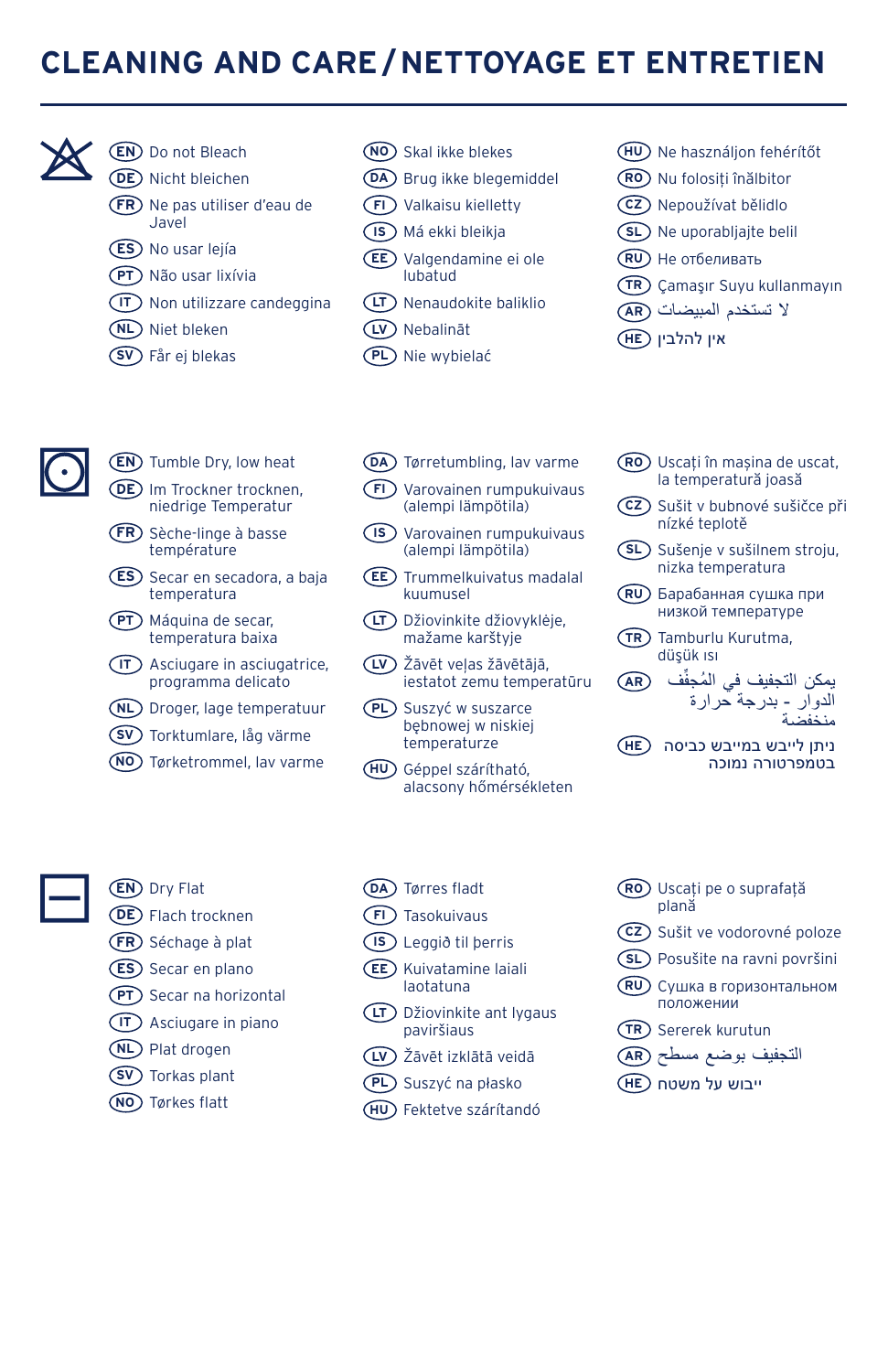

#### **EN** Do not tumble dry **DE** Nicht im Trockner trocknen

- **FR** Sèche-linge interdit
- **ES** No secar en secadora
- **PT** Não secar no secador
- **IT** Non asciugare nell'asciugabiancheria
- **NL** Niet in de droogtrommel
- **SV** Torktumlas ej
- **NO** Skal ikke tørkes i tørketrommel
- **DA** Må ikke tørretumbles
- **FI** Rumpukuivaus kielletty
- **IS** Má ekki þurrka í þurrkara
- **EE** Trumlis kuivatamine ei ole lubatud
- **LT** Nedžiovinkite džiovyklėje
- **LV** Nežāvēt veļas žāvētājā
- **PL** Nie suszyć w suszarce bębnowej
- **HU** Ne tegye szárítógépbe
- **RO** Nu uscați la mașina de uscat
- **CZ** Nesušit v bubnové sušičce
- **SL** Ne centrifugirajte
- **RU** Не сушить в барабанной сушилке
- **TR** Tamburlu kurutma yapmayın
- تجنب التجفيف في **AR** المُجفَّف الدوار
- אין להשתמש במייבש כביסה **HE**



- **EN** Do not Iron
- **DE** Nicht bügeln
- **FR** Repassage interdit
- **ES** No planchar
- **PT** Não engomar
- **IT** Non stirare
- **NL** Niet strijken
- **SV** Får inte strykas
- **NO** Skal ikke strykes
- **DA** Må ikke stryges
- **FI** Silitys kielletty
- **IS** Má ekki strauja
- **EE** Triikimine pole lubatud
- **LT** Nelyginkite
- **LV** Negludināt
- **PL** Nie prasować
- **DA** Må ikke renses kemisk
	- **FI** Kemiallinen pesu kielletty
	- **IS** Má ekki þurrhreinsa
	- **EE** Keemiline puhastus pole lubatud
	- **LT** Nenaudokite sauso valymo
	- **LV** Netīrīt ķīmiski
	- **PL** Nie czyścić chemicznie
	- **HU** Tilos a vegytisztítás
- **HU** Nem vasalható **RO** Nu călcați **CZ** Nežehlit **SL** Ne likajte **RU** Не гладить **TR** Ütülemeyin تجنب الكي **AR**
- אין לגהץ **HE**
- **RO** Nu curățați chimic
- **CZ** Nečistit chemicky
- **SL** Kemično čiščenje ni dovoljeno
- **RU** Не подвергать химической чистке
- **TR** Kuru Temizleme yapmayın
- تجنب التنظيف الجاف **AR**
- אין לנקות בניקוי יבש **HE**



#### **EN** Do not Dry Clean **DE** Nicht chemisch reinigen **FR** Nettoyage à sec interdit

**ES** No limpiar en seco **PT** Não limpar a seco **IT** Non lavare a secco **NL** Niet chemisch reinigen **SV** Får inte kemtvättas **NO** Tåler ikke kjemisk rens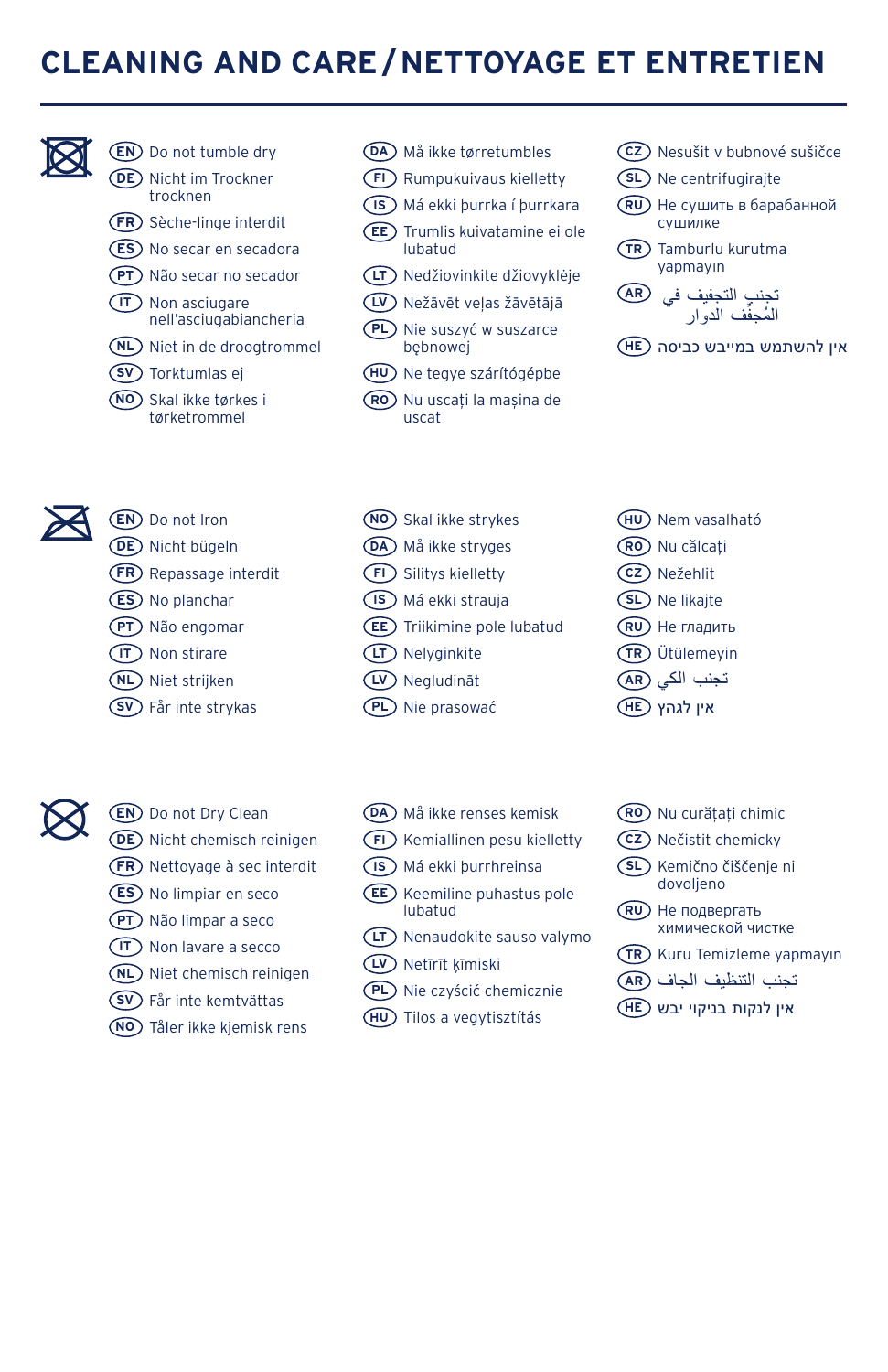## **JOBST® FARROWWRAP® BENEFITS/PRESTATIONS**

- **EN FarrowWrap® /Farrow/ FarrowHybrid® Features**
- **DE Eigenschaften von FarrowWrap® / Farrow/FarrowHybrid®**
- **FR Caractéristiques des dispositifs FarrowWrap® /Farrow/FarrowHybrid®**
- **ES Características de FarrowWrap® / Farrow/FarrowHybrid®**
- **PT Características da seleção de produtos FarrowWrap® /Farrow/ FarrowHybrid®**
- **IT Caratteristiche di FarrowWrap® / Farrow/FarrowHybrid®**
- **NL FarrowWrap® /Farrow/ FarrowHybrid® Kenmerken**
- **SV FarrowWrap® /Farrow/ FarrowHybrid® Egenskaper**
- **NO FarrowWrap® /Farrow/ FarrowHybrid®- egenskaper**
- **DA FarrowWrap® /Farrow/ FarrowHybrid®: Funktioner**
- **FI FarrowWrap® /Farrow/FarrowHybrid® tuotteiden ominaisuudet**
- **IS FarrowWrap® /Farrow/FarrowHybrid® tuotteiden ominaisuudet**
- **EE FarrowWrap® /Farrow/ FarrowHybrid® omadused**
- **LT FarrowWrap® /Farrow/ FarrowHybrid® Savybės**
- **LV FarrowWrap® /Farrow/ FarrowHybrid® funkcijas**
- **PL Cechy produktów FarrowWrap® / Farrow/FarrowHybrid®**
- **HU FarrowWrap® /Farrow/ FarrowHybrid® jellemzői**
- **RO Caracteristicile produselor FarrowWrap® /Farrow/FarrowHybrid®**
- **CZ Vlastnosti soupravy FarrowWrap® / Farrow/FarrowHybrid®**
- **SL Funkcije izdelkov FarrowWrap® / Farrow/FarrowHybrid®**
- **RU Свойства товаров FarrowWrap® / Farrow/FarrowHybrid®**
- **TR FarrowWrap® /Farrow/FarrowHybrid® Özellikleri**
- **AR / Farrow / FarrowWrap® ميزات FarrowHybrid®**
- **/ RFarrowWrap תכונות הההתקן HE Farrow / FarrowHybrid® של**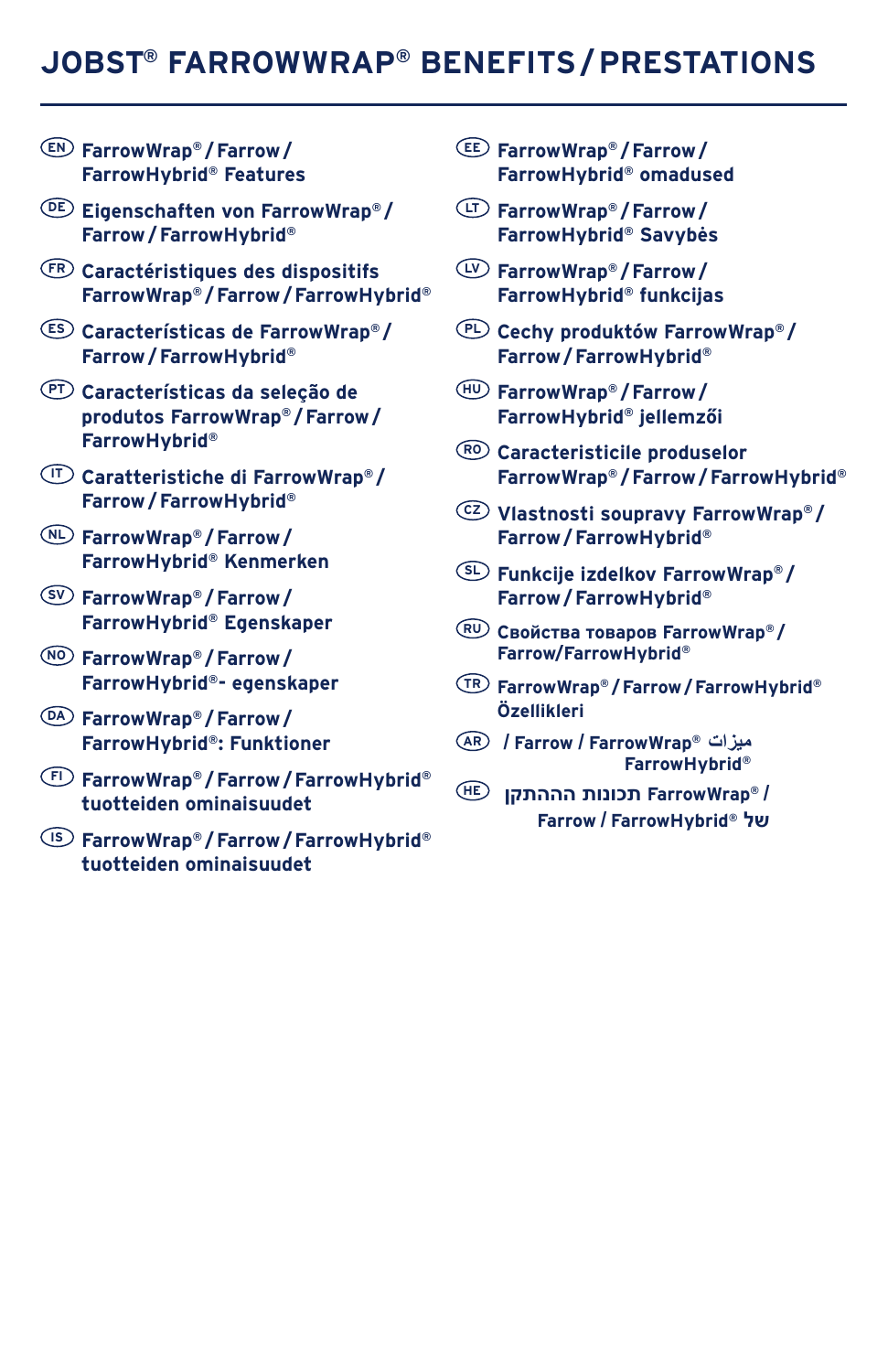## **JOBST® FARROWWRAP® BENEFITS/PRESTATIONS**





- **EN** Left or Right
- **DE** Links oder rechts anlegbar
- **FR** Gauche ou droit
- 
- **ES** Para los lados izquierdo o derecho
- **PT** Lado esquerdo ou direito
- **IT** Per sinistra o destra



- **SV** Vänster eller höger
- **NO** Venstre eller høyre
- **DA** Venstre eller højre
- **FI** Vasen tai oikea
- **IS** Vinstri eða hægri
- **EE** Nii vasakule kui ka paremale kehapoolele
- **LT** Kairė arba dešinė
- **LV** Lietojamas gan kreisās, gan labās puses ķermeņa ekstremitātei
- **IT** Regolabile **NL** Verstelbaar **SV** Justerbara **NO** Kan justeres **DA** Justerbar **FI** Säädettävä
- **IS** Stillanlegt
- **EE** Reguleeritav
- **LT** Reguliuojamas

**Short Stretch** Technology

**EN** Adjustable **DE** Individuell anpassbar **FR** Ajustable **ES** Ajustable **PT** Ajustável

Adiustable

- **EN** Short Stretch Technology
- **DE** Kurzzug-Technologie
- **FR** Technologie à courte élasticité
- **ES** Tecnología de corta extensibilidad
- **PT** Tecnologia de baixa elasticidade
- **IT** Tecnologia a corta estensibilità **NL** Korte-rektechnologie **SV** Lågelastisk teknologi **NO** Kortelstisk **DA** Kort-stræks-teknologi **FI** Vähäelastinen tekniikka **IS** Tækni með lítilli teygju
- **EE** Short Stretch tehnoloogia
- **LT** Gero tamprumo technologija
- **LV** Short Stretch tehnoloģija
- **PL** Na lewą lub prawą kończynę
- **HU** Bal vagy jobb
- **RO** Pot fi purtate pe stânga sau dreapta
- **CZ** Pravá nebo levá strana
- **SL** Za levo ali desno stran
- **RU** Подходят как для правой, так и для левой конечностей
- **TR** Sol veya Sağ



שמאל או ימין **HE**

|  | (LV) Regulējams |
|--|-----------------|
|--|-----------------|

- **PL** Regulowane
- **HU** Állítható
- **RO** Se pot regla
- **CZ** Upravitelné
- **SL** Nastavljivo
- **RU** Регулируемые
- **TR** Ayarlanabilir
- قابلة للتعديل **AR**
- ניתן להתאמה **HE**
- **PL** Technologia Short Stretch
- **HU** Short Stretch Technológia
- **RO** Tehnologie care asigură o întindere scurtă
- **CZ** Technologie Short Stretch
- **SL** Tehnologija majhne razteznosti
- **RU** Технология короткой растяжимости
- **TR** Kısa Gerim Teknolojisi
- تكنولوجيا التمدد القصير **AR**
- טכנולוגיית מתיחה קצרה **HE**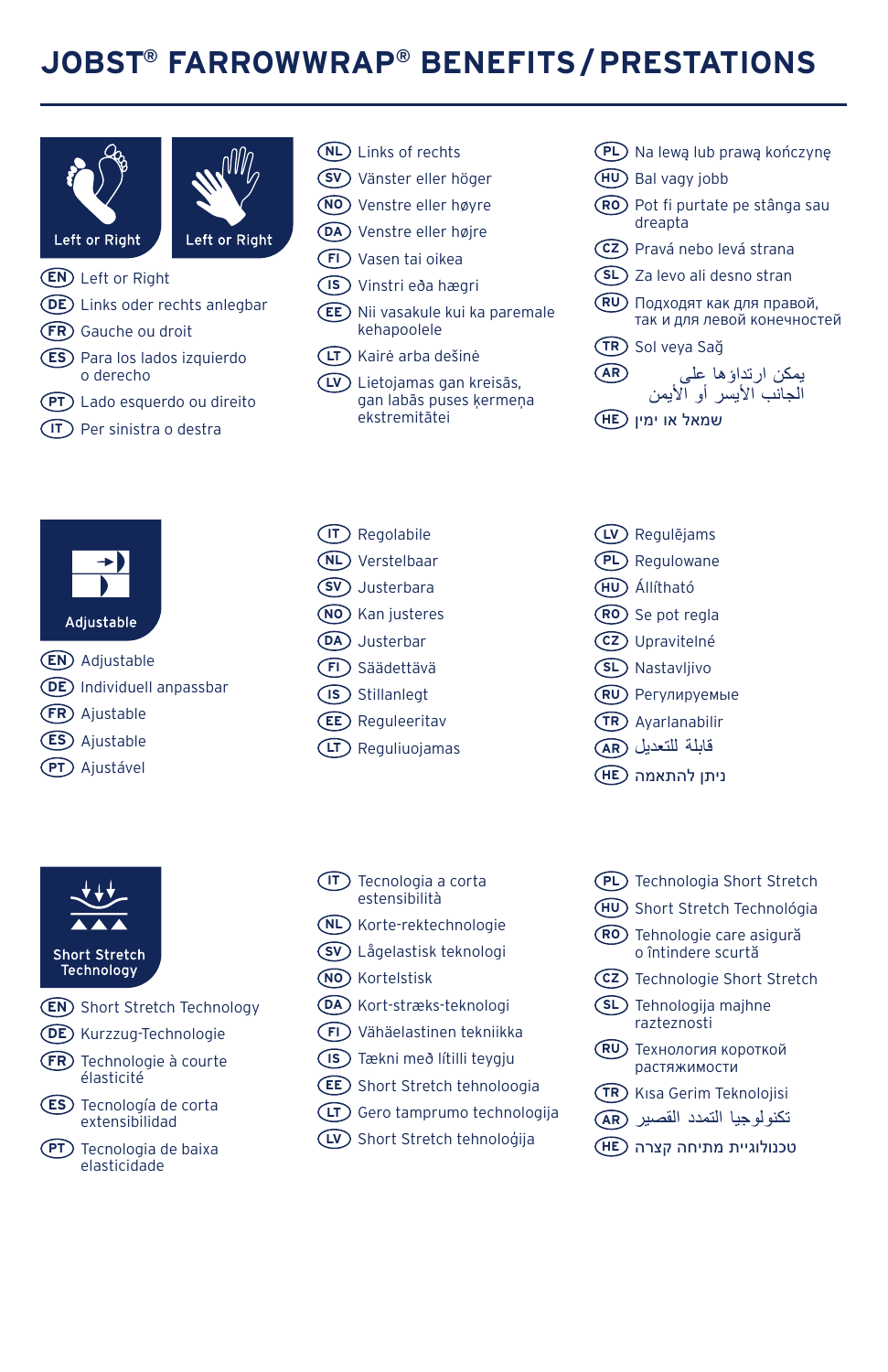## **JOBST® FARROWWRAP® BENEFITS/PRESTATIONS**



- **EN** Trimmable
- **DE** Zuschneidbar
- **FR** À découper
- **ES** Recortable
- **PT** Pode ser cortado à medida



- **NL** Afknipbaar
- **SV** Anpassningsbara
- **NO** Kan klippes i
- **DA** Kan klippes til
- **FI** Leikattava
- **IS** Má klippa
- **EE** Lõigatavad
- **LT** Apkarpomas
- **LV** Piegriežams pēc izmēriem
- **PL** Możliwość przycięcia
- **HU** Méretre vágható
- **RO** Ajustabile
- **CZ** Lze zastřihnout
- **SL** Obrezljiv
- **RU** Адаптируемые
- **TR** Keserek şekillendirilebilir
- قابلة للتشذيب **AR**
- ניתן לחיתוך **HE**





- **EN** Designed for easy donning
- **DE** Entwickelt für erleichtertes Anziehen
- **FR** Conçus pour un enfilage facile
- **ES** Diseñado para una aplicación fácil
- **PT** Concebido para facilitar a colocação
- **IT** Progettato per semplice applicazione
- **NL** Ontworpen om eenvoudig aan te trekken



- påtagning
- **NO** Utformet for å være enkel å ta på
- **DA** Designet til nem påføring
- **FI** Helppo pukea
- **IS** Helppo pukea **EE** Loodud lihtsaks paigaldamiseks
- **LT** Sukurtas lengvam užsimovimui
- **IT** Durevole **NL** Duurzaam **SV** Hållbara
- 
- **NO** Holdbar
- **DA** Holdbar
- **FI** Kestävä
- **IS** Endingargott
- **EE** Vastupidav
- **LT** Patvarus
- **LV** Izturīgs

**PL** Trwałe **HU** Tartós **RO** Rezistente **CZ** Odolné **SL** Trpežni **RU** Прочные **TR** Dayanıklı متينة **AR** עמיד **HE**

- **LV** Viegli uzvelkams
- **PL** Łatwe zakładanie
- **HU** Úgy tervezték, hogy felvétele egyszerű legyen
- **RO** Proiectate pentru a fi ușor de îmbrăcat
- **CZ** Snadné navlékání
- **SL** Zasnovani za preprosto oblačenje
- **RU** Простые в использовании
- **TR** Kolayca takılacak şekilde tasarlanmıştır
- مصممة لسهولة االرتداء **AR**
- מותאם ללבישה נוחה **HE**

- Durable **EN** Durable
- **DE** Strapazierfähig
- **FR** Durable
- **ES** Duradero
- **PT** Durável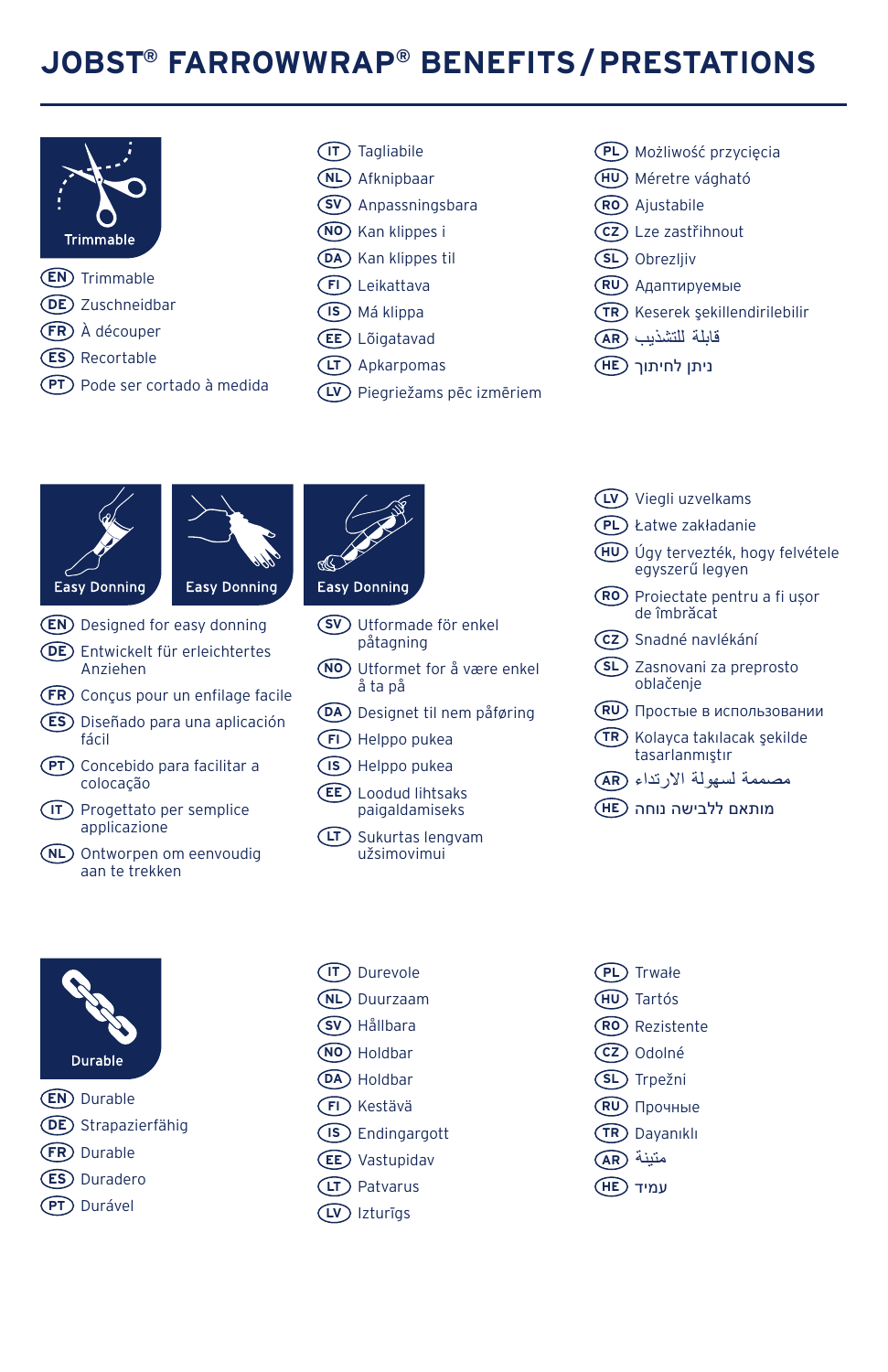# **INSTRUCTIONS FOR USE**



Dear Customer,

Thank you for choosing FarrowWrap® /Farrow/FarrowHybrid®.

This assortment includes adjustable compression devices for upper and lower extremities, non-compressive liners, medical compression garments and related accessories.

## **1. Intended use and indications**

Please follow your healthcare provider's instructions.

FarrowWrap® /Farrow/FarrowHybrid® products are designed to exert physical, external therapeutic compression to help specific venous and lymphatic conditions and swelling of other origins.

They have a specific compression level which must be determined by your physician for the management of the following indications:

#### **Lower limb**

#### **FarrowWrap® LITE, FarrowHybrid® ADI, Farrow Toe Cap**

Mild to moderate swelling from venous, lymphatic and other swelling disorders; mild to moderate post thrombotic syndrome (PTS); chronic venous disease (CVD, C1-C5).

#### **FarrowWrap® STRONG, FarrowWrap® CLASSIC, FarrowWrap® BASIC, FarrowWrap® 4000**

Moderate to severe swelling from venous, lymphatic and other swelling disorders; chronic venous disease (CVD, C3-C6); venous leg ulcer; mild to moderate post thrombotic syndrome (PTS).

#### **Upper limb**

#### **FarrowWrap® LITE, Farrow Glove**

Mild to moderate swelling from lymphatic and other swelling disorders.

#### **FarrowWrap® STRONG, FarrowWrap® CLASSIC**

Moderate to severe swelling from lymphatic and other swelling disorders.

Non-compressive liners are stockings/sleeves for use under FarrowWrap® adjustable compression devices to help protect the skin.

Accessories comprise Farrow GarmentGrip, used with FarrowWrap® adjustable compression devices to help maintain hold and Farrow Foams, designed to evenly distribute the pressure and to add padding under FarrowWrap® adjustable compression devices.

FarrowWrap® Strong/Lite TTF VELCRO® packs assists the medical functionality of the medical devices FarrowWrap® Strong and Lite adjustable compression devices in terms of their intended purpose.

FarrowWrap® Replacement assists the medical functionality of the medical device FarrowWrap® Gauntlet in terms of its intended purpose.

FarrowWrap® Short Stretch Band assists the medical functionality of the medical devices FarrowWrap® Strong and Classic adjustable compression devices in terms of their intended purpose.

Please contact your healthcare professional if you are unsure whether the product is appropriate for you.

## **2. Directions for use**

Follow the product specific donning instructions provided in the back of the insert card.

Please also follow your healthcare provider's **instructions** 

Application videos, are available at: www.jobst.com

To avoid pressure marks, smooth out any wrinkles, while donning.

To achieve the indicated compression (mmHg), FarrowWrap® garments should be stretched as follows:

#### **LITE & STRONG**

Fix the VELCRO® brand pieces applying a moderate stretch which resembles an approximate stretch of the garment by 15%.

#### **CLASSIC & BASIC**

Fix the VELCRO® brand pieces applying a gentle stretch which resembles an approximate stretch of the garment by 10%.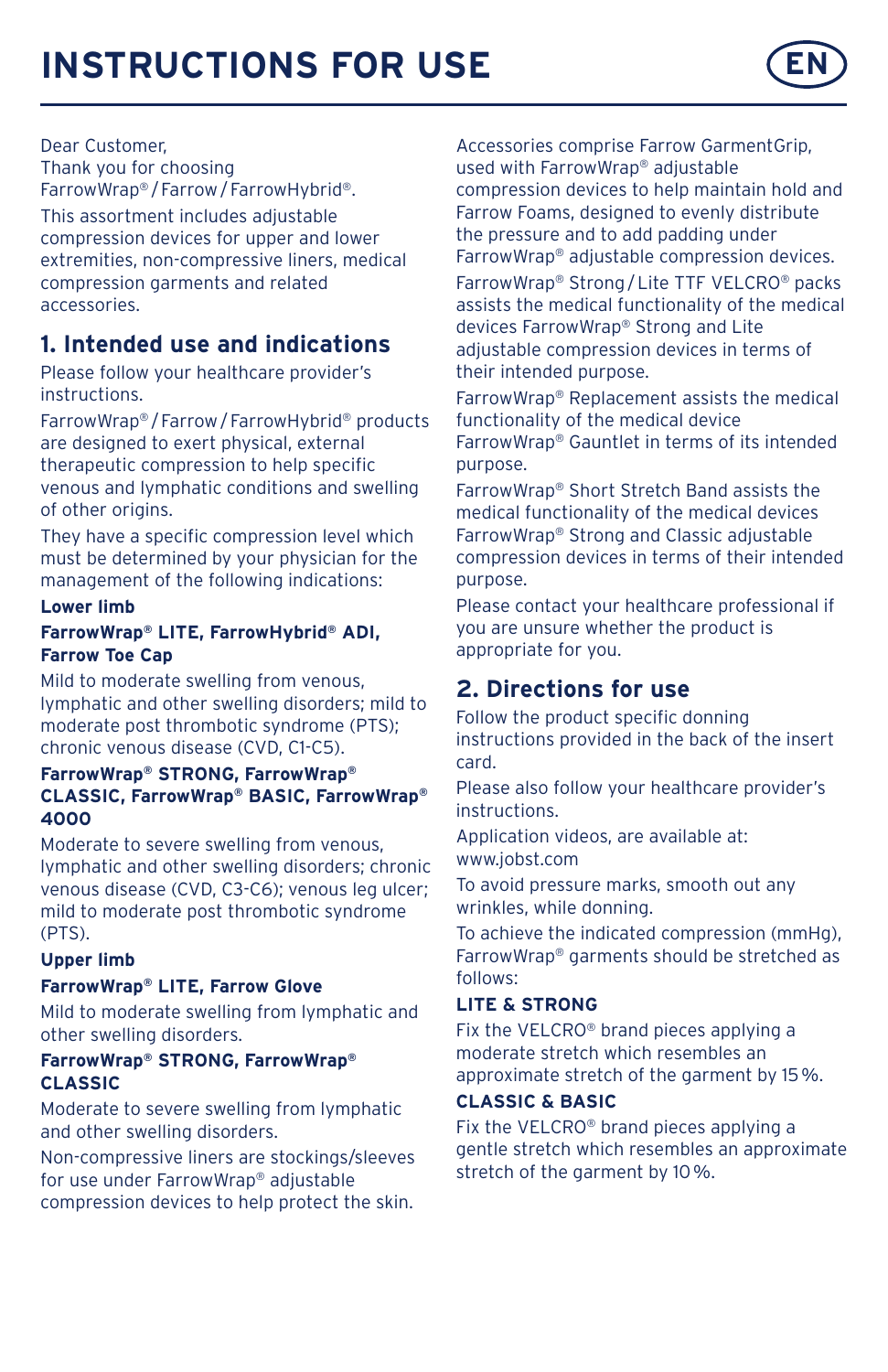

#### **4000**

Fix the VELCRO® brand pieces applying a stretch according to the values stated in the table below:

| $15 - 20%$ |  | $20 - 30%$ |
|------------|--|------------|

#### **PLEASE NOTE:**

- Initial fitting should be done under the supervision of a health care professional, to determine comfortable compression level; based on patients need and tolerance.
- FarrowWrap® TTF must be trimmed by a medical professional prior to any donning.
- If it has not been trimmed, please contact your provider for further information.
- Following application, if the patient exhibits signs of skin reddening, strictures, pressure marks, pain, reduced color or numbness in the extremities, the compression wrap system should be removed.
- It is recommended to wear a FarrowWrap® brand liner under FarrowWrap® adjustable compression devices to help protect the skin.
- Slowly pull liner over toes and up the leg, slightly pull the end away from the toes so that they have room to wiggle and smooth out any wrinkles. Make sure liner is correctly sized and appropriately donned.
- The liner should be changed in accordance with daily hygiene and wound inspection needs.
- Consult your health care professional with regards to combining different FarrowWrap® products.
- FarrowWrap® kneepiece LITE should only be used in combination with FarrowWrap® thighpiece LITE.
- FarrowWrap® kneepiece STRONG should only be used in combination with FarrowWrap® thighpiece STRONG and CLASSIC.
- It should be considered combining the FarrowWrap® footpiece with a FarrowWrap® legpiece for the management of legedema.
- It may be necessary to loosen the VELCRO® brand pieces of the garment during night-time wear.
- For FarrowHybrid®, Farrow glove and Farrow Toe Cap it is recommended to consider removal when lying down.
- Please reach out to your health care professional for further advice.
- Jewelry in the affected area should be removed before donning.
- Excess liner can be folded down over the top of the compression garment.
- Garment may need to be tightened periodically to ensure correct fit.
- To prevent the VELCRO® brand pieces from sticking to other items, roll each band back onto itself and affix VELCRO® brand pieces.

## **3. Contraindications**

FarrowWrap® /Farrow/FarrowHybrid® products are contraindicated (should NOT be worn) if you have one or more of the following medical conditions:

- Untreated vein infection (septic phlebitis)
- Uncontrolled (decompensated) congestive heart failure
- Untreated and/or advancing skin infection (cellulitis) involving the area where the garment will be applied
- Phlegmasia coerulea dolens (large blood clot in the vein of the area treated)
- Patients unable to express pain or discomfort
- Circumference less than the indicated ranges (see sizing chart in the insert cards)
- Incompatibility to material

#### **Compression 20–30mmHg and 15–20mmHg for Farrow Toe Cap/Farrow glove**

- Severe arterial disease
- Moderate arterial disease in the presence of peripheral neuropathy

#### **Compression 30–40mmHg**

- Moderate to severe arterial disease
- Mild arterial disease in the presence of peripheral neuropathy

Note: JOBST® Farrow products are designed to be used together and should not be used with non-JOBST® Farrow products.

## **4. Cautions**

- Open wounds must be covered with an appropriate dressing before the liner and/or compression garment is put on.
- For lower limb garments, appropriate footwear must be worn when walking to help prevent falls.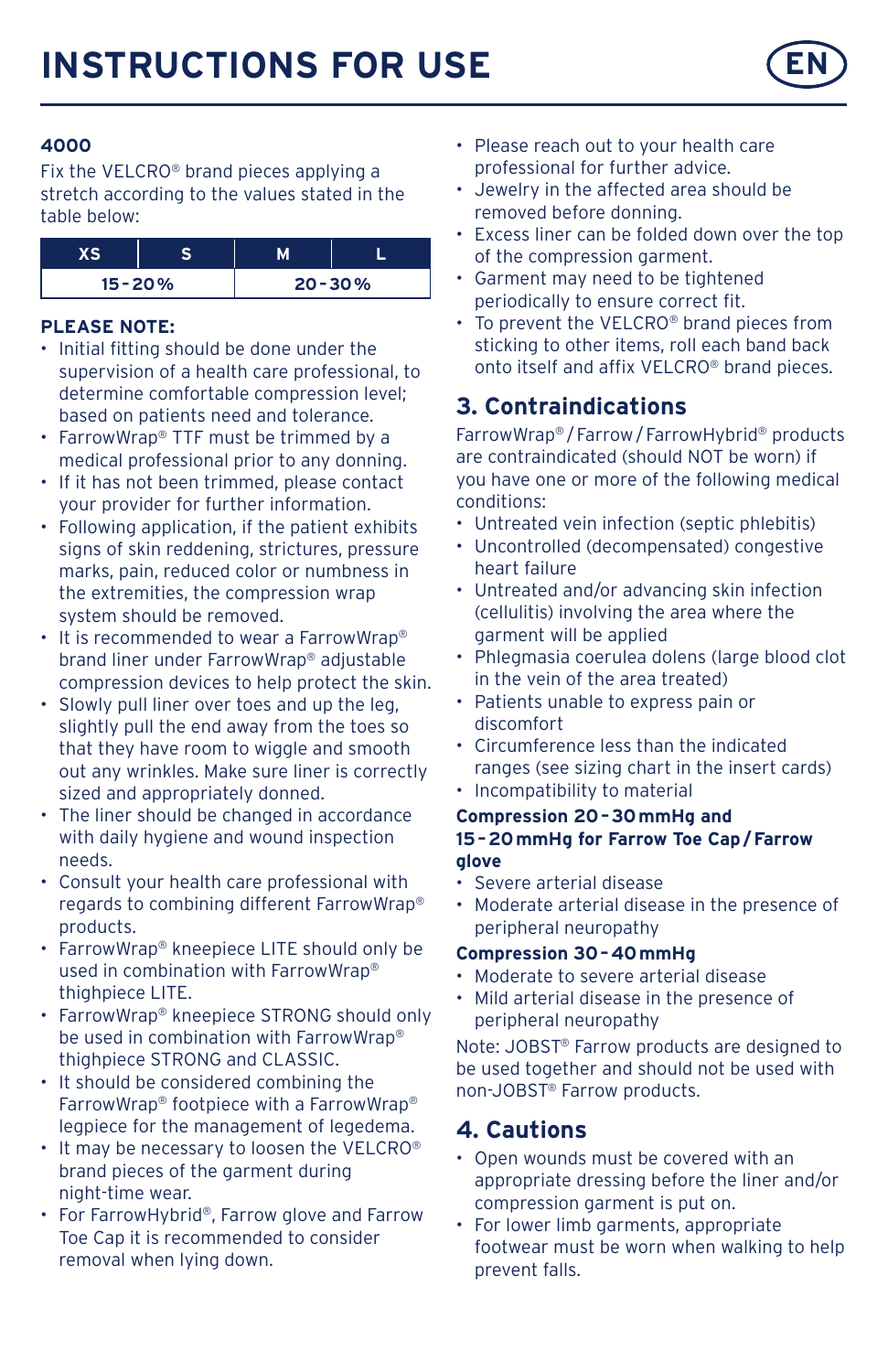# **INSTRUCTIONS FOR USE**



Consult your physician if you have experienced or develop:

- Skin infection or weeping
- Mild to moderate arterial disease
- Loss of feeling in the area where the garment has been applied (peripheral neuropathy)
- History of blood clots
- Controlled CHF (congestive heart failure)
- Carpal Tunnel Syndrome (only for upper limb)
- Large bunions (only for Farrow Toe Cap, FarrowHybrid®)
- Immobility (only for Farrow Toe Cap)
- Conditions in which increased venous and lymphatic return is not desired

## **5. Size table**

For standard sized garments (Ready-to-Wear & Trim-to-Fit): please consult the sizing chart in the insert card.

## **6. Directions for storage/ Guarantee**

Please protect your compression garments from direct exposure to sunlight, heat, and moisture.

We recommend storage at room temperature. The wearing period is not more than 6 months for JOBST® Farrow products.

The manufacturing date/expiry date for storage is printed on the package label next to the corresponding symbol.

Made-to-Measure products are products intended for immediate use and no expiry date for storage is indicated on these.

### **7. Notice**

Any serious incident that has occurred in relation to this device should be reported to BSN medical Inc. (BSN medical GmbH within the European Union) and the competent authority of your state.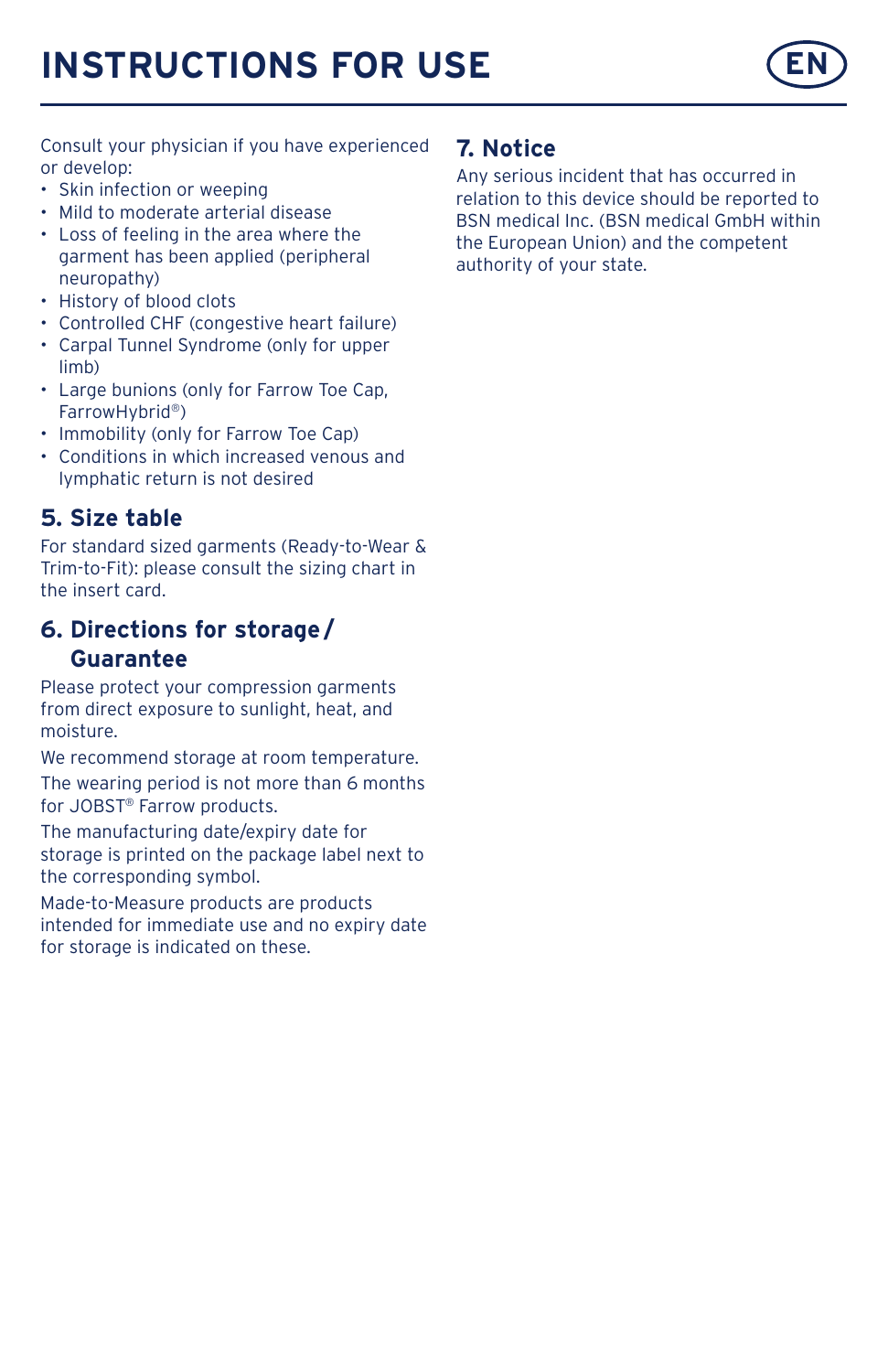## **GEBRAUCHSANWEISUNG DE**

Sehr geehrte Kunden, Vielen Dank dafür, dass Sie sich für FarrowWrap® /Farrow/ FarrowHybrid® entschieden haben.

Das Sortiment umfasst individuell anpassbare Kompressionsversorgungen für die oberen und unteren Extremitäten, Unterziehstrümpfe ohne Kompression, medizinische

Kompressionsversorgungen und passendes Zubehör.

### **1. Verwendungszweck und Indikationen**

Bitte befolgen Sie die Anweisungen Ihres Arztes.

Die Produkte von

FarrowWrap® /Farrow/FarrowHybrid® sind darauf ausgelegt, eine physische, externe therapeutische Kompression auszuüben, um spezifische venöse und lymphatische Erkrankungen und sonstige Schwellungen zu lindern.

Sie verfügen über einen spezifischen Kompressionsdruck, der von Ihrem Arzt für die Behandlung der folgenden Indikationen bestimmt werden muss:

#### **Untere Extremitäten**

#### **FarrowWrap® LITE, FarrowHybrid® ADI, Farrow Zehenkappe**

Leichte bis mäßige Schwellungen verursacht durch venöse, lymphatische und andere Erkrankungen mit einhergehenden Schwellungen; leichtes bis mäßiges postthrombotisches Syndrom (PTS); chronische Venenkrankheit (CVD, C1-C5).

#### **FarrowWrap® STRONG, FarrowWrap® CLASSIC, FarrowWrap® BASIC, FarrowWrap® 4000**

Mäßige bis schwere Schwellungen verursacht durch venöse, lymphatische und andere Erkrankungen mit einhergehenden Schwellungen; chronische Venenkrankheit (CVD, C3-C6); Ulcus cruris venosum; leichtes bis mäßiges postthrombotisches Syndrom (PTS).

#### **Obere Extremitäten**

#### **FarrowWrap® LITE, Farrow Handschuh**

Leichte bis mäßige Schwellungen durch lymphatische oder andere mit Schwellungen einhergehenden Erkrankungen

#### **FarrowWrap® STRONG, FarrowWrap® CLASSIC**

Mäßige bis schwere Schwellungen durch lymphatische oder andere mit Schwellungen einhergehenden Erkrankungen

Unterziehstrümpfe ohne Kompression sind Strümpfe/Ärmel, die unter dem FarrowWrap® getragen werden, um die Haut zu schützen. Zum Zubehör gehören Farrow GarmentGrip, das mit dem FarrowWrap® verwendet wird, um den Halt zu gewährleisten, und Farrow Schaumstoffpolster, die darauf ausgelegt sind, den Druck gleichmäßig zu verteilen, und für eine Polsterung unter den FarrowWrap® zu sorgen.

Die FarrowWrap® Strong/Lite TTF-Klettverschlüsse unterstützen die medizinische Funktionalität der adaptiven Kompressionssysteme FarrowWrap® Strong und Lite hinsichtlich ihres Verwendungszwecks. Die FarrowWrap® Ersatzkomponenten unterstützen die medizinische Funktionalität des Medizinproduktes FarrowWrap® Handbandage hinsichtlich ihres Verwendungszwecks.

Die FarrowWrap® Kurzzugbandage unterstützt die medizinische Funktionalität des adaptiven Kompressionssystems FarrowWrap® Strong und Classic hinsichtlich ihres Verwendungszwecks.

Wenn Sie unsicher sind, ob das Produkt für Sie geeignet ist, wenden Sie sich bitte an Ihren Arzt oder Therapeuten.

## **2. Gebrauchsanweisung**

Befolgen Sie die produktspezifische Anleitung zum Anlegen, die auf der Rückseite der Einsteckkarte angegeben ist.

Befolgen Sie auch die Anweisungen Ihres Arztes.

Videos zum Anlegen finden Sie unter: www.jobst.com

Glätten Sie beim Anlegen alle Falten, um Druckstellen zu vermeiden.

Um die angegebene Kompression (mmHg) zu erzielen, sollte der FarrowWrap® wie folgt gezogen werden:

#### **LITE & STRONG**

Zum Fixieren verschließen Sie die VELCRO® Klettverschlüsse mit einer moderaten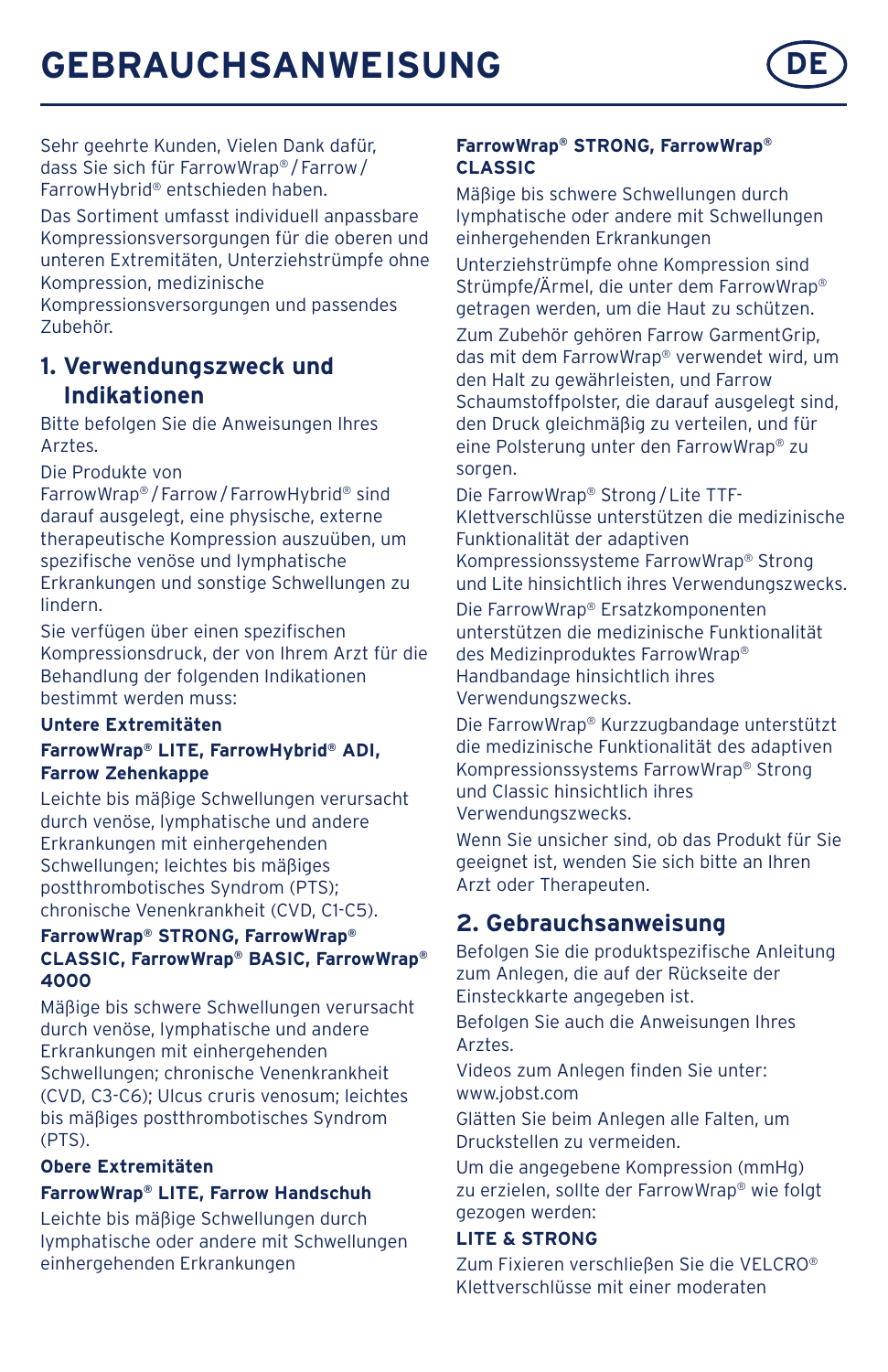Dehnung, sodass diese 15 % des Materials entspricht.

#### **CLASSIC & BASIC**

Zum Fixieren verschließen Sie die VELCRO® Klettverschlüsse mit einer leichten Dehnung, sodass diese 10% des Materials entspricht.

#### **4000**

Zum Fixieren verschließen Sie die VELCRO® Klettverschlüsse mit einer Dehnung, die den Dehnungswerten in der unten angegebenen Tabelle entspricht:

| $15 - 20%$ | $20 - 30%$ |
|------------|------------|

#### **BITTE BEACHTEN:**

- Das erstmalige Anlegen des Produkts sollte unter Anleitung eines Arztes erfolgen, damit unter Rücksichtnahme der Bedürfnisse und der Toleranz des Patienten ein angenehmer Kompressionsdruck ermittelt werden kann.
- FarrowWrap® TTF müssen vor dem ersten Anlegen von einer medizinischen Fachkraft zugeschnitten werden.
- Falls der Zuschnitt nicht durchgeführt wurde, wenden Sie sich bitte an Ihren Arzt.
- Falls der Patient nach dem Anlegen Anzeichen von Hautrötungen, Abschnürungen, Druckmalen oder Schmerzen aufweist und die Gliedmaßen blass werden oder wenn dort ein Taubheitsgefühl auftritt, sollte das Kompressionssystem nicht weiter getragen werden.
- Es wird empfohlen, einen Unterziehstrumpf der Marke JOBST® FarrowWrap® unter adaptive Kompressionssysteme der Marke JOBST® FarrowWrap® zu tragen, um die Haut zu schützen.
- Ziehen Sie den Liner langsam über die Zehen und das Bein hoch und ziehen Sie das Ende leicht von den Zehen weg, damit sie Platz zum bewegen haben. Glätten Sie die entstehende Falten. Stellen Sie sicher , dass der Liner die richtige Größe hat und richtig angezogen ist.
- Der Liner sollte entsprechend den täglichen Hygiene- und Wundinspektions-Anforderungen gewechselt werden.
- Fragen Sie Ihren Arzt, wenn Sie verschiedene FarrowWrap® Produkte kombinieren möchten.
- Der FarrowWrap® Knieverband LITE sollte nur in Kombination mit dem FarrowWrap® Oberschenkelverband LITE verwendet werden.
- Der FarrowWrap® Knieverband STRONG sollte nur in Kombination mit dem Oberschenkelverband FarrowWrap® STRONG und CLASSIC verwendet werden.
- Zur Behandlung von Beinödemen wird empfohlen den FarrowWrap® Fußverband in Kombination mit einem FarrowWrap® Unterschenkelverband zu tragen
- Es kann notwendig sein, die VELCRO® Klettverschlüsse der Kompressionsversorgung beim nächtlichen Tragen zu lockern.
- Die FarrowHybrid®, Farrow Handschuhe und Zehenkappen sollten abgelegt werden, wenn man liegt.
- Bitte wenden Sie sich an Ihren Arzt, um weitere Hinweise zu erhalten.
- Schmuck sollte vor dem Anlegen abgelegt werden.
- Überstehende Unterziehstrümpfe können über die Oberkante der Kompressionsversorgung umgeschlagen werden.
- Die Kompressionsversorgung muss eventuell regelmäßig nachgezogen werden, um die korrekte Passform zu gewährleisten.
- Um zu verhindern, dass die VELCRO® Klettverschlüsse an anderen Gegenständen haften, rollen Sie jedes Band wieder auf und befestigen Sie daran den entsprechenden VELCRO® Klettverschluss.

## **3. Kontraindikationen**

FarrowWrap® /Farrow/FarrowHybrid® Produkte sind kontraindiziert (sollten NICHT getragen werden), wenn bei Ihnen einer oder mehrere der folgenden Gesundheitszustände vorliegt/ vorliegen:

- Unbehandelte Veneninfektion (septische Phlebitis)
- Nicht kontrollierte (dekompensierte) Herzinsuffizienz
- Unbehandelte und/oder fortschreitende Hautinfektion (Cellulitis), die den Bereich betrifft, in dem die Kompressionsversorgung eingesetzt wird
- Phlegmasia coerulea dolens (großes Blutgerinnsel im zu behandelnden Bereich)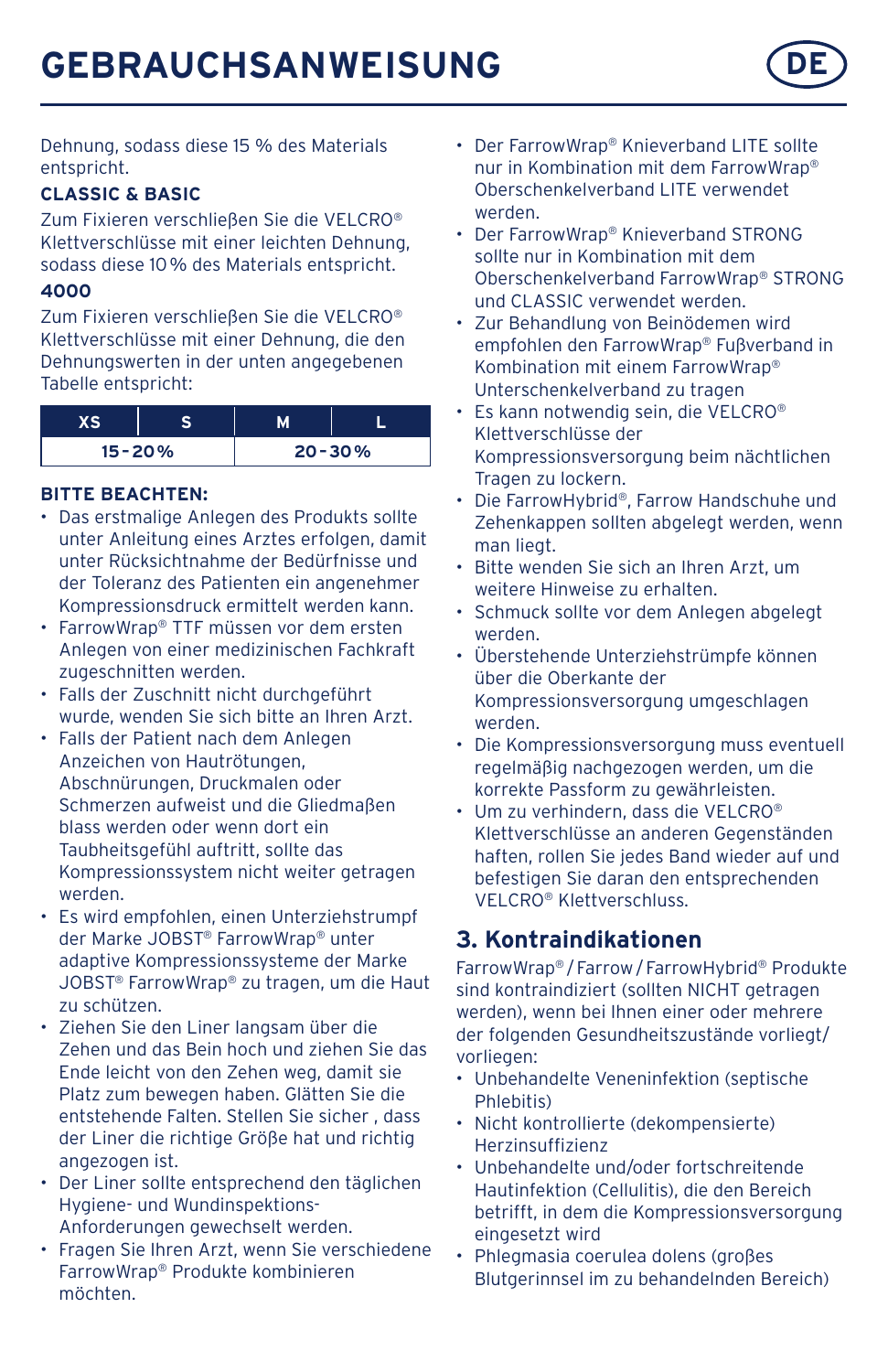# **GEBRAUCHSANWEISUNG DE**

- Patienten, die sich nicht in Bezug auf Schmerzen oder Beschwerden äußern können
- Umfang geringer als die angegebenen Bereiche (siehe Maßtabelle in den Einsteckkarten)
- Unverträglichkeit mit dem Material

#### **Kompression: 20–30 mmHg und 15–20mmHg für Farrow Zehenkappe/Farrow Handschuh**

- Schwere Arterienerkrankung
- Mäßige arterielle Verschlusskrankheit bei Vorliegen einer peripheren Neuropathie

#### **Kompression: 30–40mmHg**

- Mäßige bis schwere Arterienerkrankung
- Leichte arterielle Verschlusskrankheit bei Vorliegen einer peripheren Neuropathie

Hinweis: Die Produkte von JOBST® Farrow sollten nur mit anderen JOBST® Farrow Produkten und nicht mit Produkten anderer Marken kombiniert werden.

## **4. Warnhinweise und Vorsichtsmaßnahmen**

- Offene Wunden sind vor dem Anlegen der Kompressionsversorgung und/oder des Unterziehstrumpfs mit einer geeigneten Wundauflage abzudecken.
- Bei einer Kompressionsversorgung der unteren Extremitäten sollte ein geeignetes Schuhwerk getragen werden, um Stürze zu verhindern.

Wenden Sie sich an Ihren Arzt, falls bei Ihnen folgende Ereignisse in der Vergangenheit auftraten oder auftreten:

- Infektion oder Nässen der Haut
- Leichte bis mäßige Arterienerkrankung
- Gefühllosigkeit in dem Bereich, in dem die Kompressionsversorgung angelegt wurde (periphere Neuropathie)
- Vorgeschichte von Blutgerinnseln
- Kontrollierte Herzinsuffizienz
- Karpaltunnelsyndrom (nur für die oberen Extremitäten)
- Großer entzündeter Fußballen (nur für Farrow Zehenkappe, FarrowHybrid®)
- Unbeweglichkeit (nur für Farrow Zehenkappe)
- Wenn erhöhter venöser und lymphatischer Rückfluss nicht erwünscht ist

## **5. Maßtabelle**

Für Kompressionsversorgungen mit Standardgröße (tragfertig und zum Zuschneiden): Bitte beachten Sie die Maßtabelle auf der Einsteckkarte.

## **6. Aufbewahrungshinweise/ Garantie**

Bitte schützen Sie Ihre

Kompressionsversorgung vor direkter Sonneneinstrahlung, Hitze und Feuchtigkeit. Wir empfehlen die Aufbewahrung bei Raumtemperatur.

Der Tragezeitraum beträgt nicht mehr als 6 Monate für die Produkte von JOBST® Farrow.

Das Herstellungsdatum/Ablaufdatum für die Aufbewahrung ist auf dem Packungsetikett neben dem entsprechenden Symbol aufgedruckt.

Maßprodukte sind für den sofortigen Gebrauch bestimmt. Ein Ablaufdatum für die Aufbewahrung ist nicht angegeben.

## **7. Hinweis**

Jeder schwerwiegende Vorfall, der sich im Zusammenhang mit diesem Produkt ereignet, sollte BSN medical Inc. (bzw. der BSN medical GmbH in der Europäischen Union) und der zuständigen Behörde Ihres Landes gemeldet werden.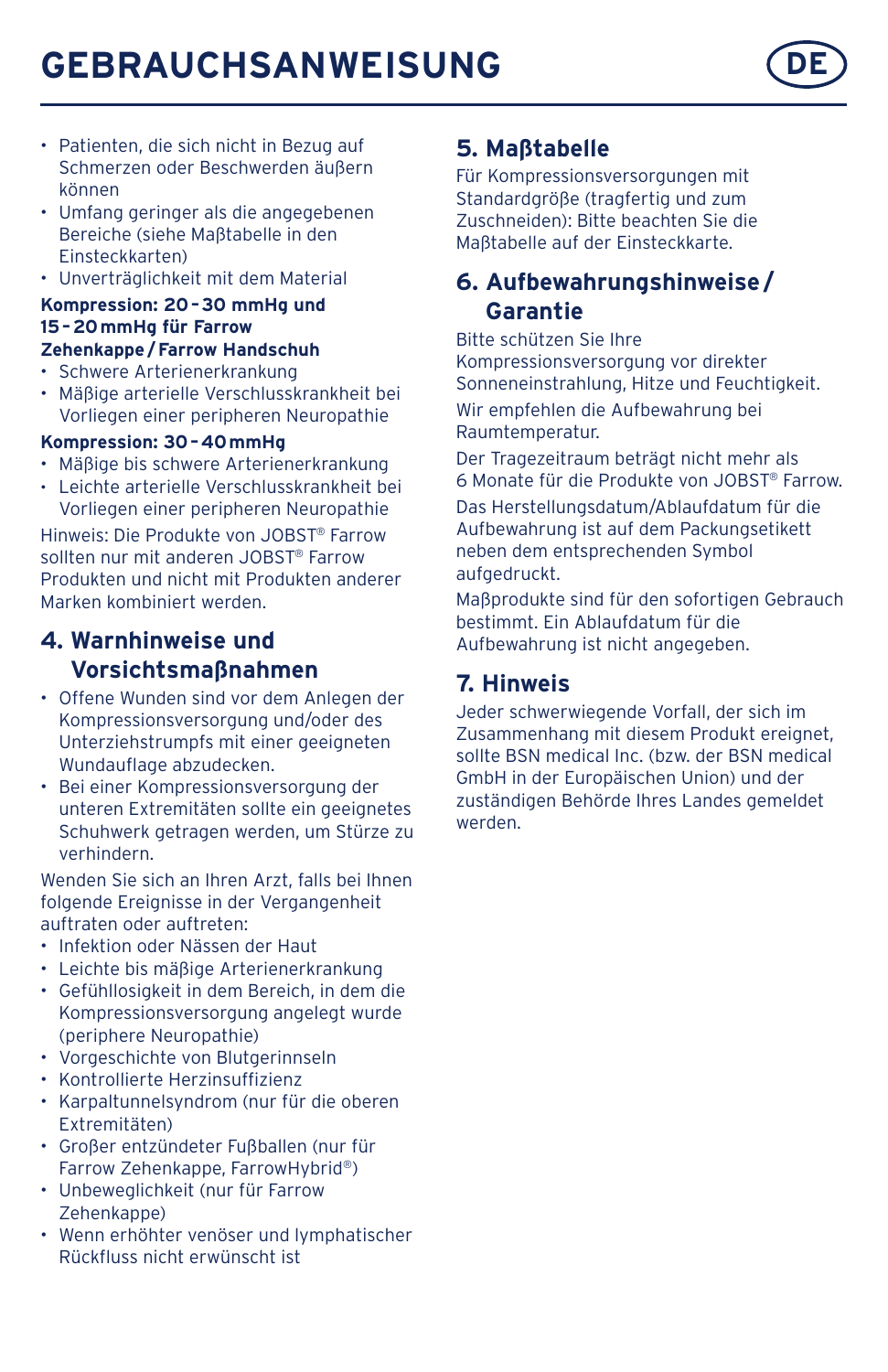# **INSTRUCTIONS D'UTILISATION**



#### Cher client,

Merci d'avoir choisi FarrowWrap® /Farrow/ FarrowHybrid®.

Cette gamme inclut des dispositifs de compression ajustables pour les membres supérieurs et inférieurs, des doublures non compressives, des vêtements de compression médicale et des accessoires associés.

## **1. Usage prévu et indications**

Veuillez suivre les instructions de votre professionnel de santé.

#### Les produits

FarrowWrap® /Farrow/FarrowHybrid® sont conçus pour exercer une compression thérapeutique externe visant à soulager certaines pathologies veineuses et lymphatiques et l'enflure provenant d'autres origines.

Ils appliquent un niveau de compression spécifique qui doit être déterminé par votre médecin pour la prise en charge des indications suivantes :

#### **Membre inférieur**

#### **FarrowWrap® LITE, FarrowHybrid® ADI, Farrow Couvre-orteils**

Œdème léger à modéré dû à des troubles veineux, lymphatiques et autres enflures ; syndrome post-thrombotique (SPT) léger à modéré : maladie veineuse chronique (MVC,  $C1-C5$ ).

#### **FarrowWrap® STRONG, FarrowWrap® CLASSIC, FarrowWrap® BASIC, FarrowWrap® 4000**

Œdème modéré à sévère dû à des troubles veineux, lymphatiques et autres enflures ; maladie veineuse chronique (MVC, C3-C6) ; ulcère de jambe veineux ; syndrome post-thrombotique (SPT) léger à modéré.

#### **Membre supérieur**

#### **FarrowWrap® LITE, Farrow Gant**

Œdème léger à modéré dû à des troubles lymphatiques et autres enflures.

#### **FarrowWrap® STRONG, FarrowWrap® CLASSIC**

Œdème modéré à sévère dû à des troubles lymphatiques et autres enflures.

Les doublures non compressives sont des bas/ manchettes qui doivent être placés sous les dispositifs de compression ajustables FarrowWrap® afin de protéger la peau.

Les accessoires sont le Farrow Garment Grip, utilisé avec les dispositifs de compression ajustables FarrowWrap® pour contribuer au maintien, et les mousses Farrow Foams, conçues pour assurer une répartition homogène de la pression et former un rembourrage sous les dispositifs de compression ajustables FarrowWrap®.

Les ensembles FarrowWrap® Strong/Lite TTF VELCRO® aident à la fonctionnalité médicale des dispositifs médicaux FarrowWrap® Strong et Lite dispositifs de compression ajustables en fonction de leur objectif prévu.

Le remplacement FarrowWrap® assiste la fonctionnalité médicale du dispositif médical FarrowWrap® Gantelet en fonction de sa destination.

La bande extensible courte FarrowWrap® assiste la fonctionnalité médicale des dispositifs médicaux FarrowWrap® Strong et Classic dispositifs de compression ajustables en fonction de leur objectif prévu.

Veuillez contacter votre professionnel de la santé si vous n'êtes pas certain(e) que ce produit soit adapté à votre cas.

## **2. Mode d'emploi**

Suivre les instructions d'enfilage spécifiques au produit qui figurent au verso de la notice. Veuillez également suivre les instructions de votre professionnel de santé.

Des vidéos de démonstration sont disponibles sur le site www.jobst.com

Pour éviter les marques de pression, lisser tous les plis lors de l'enfilage.

Pour obtenir la compression indiquée (mmHg), les vêtements FarrowWrap® doivent être étirés de la manière suivante :

#### **LITE & STRONG**

Refermer les languettes VELCRO® en les étirant modérément afin d'étirer le vêtement d'environ 15 %.

#### **CLASSIC & BASIC**

Refermer les languettes VELCRO® en les étirant délicatement afin d'étirer le vêtement d'environ 10 %.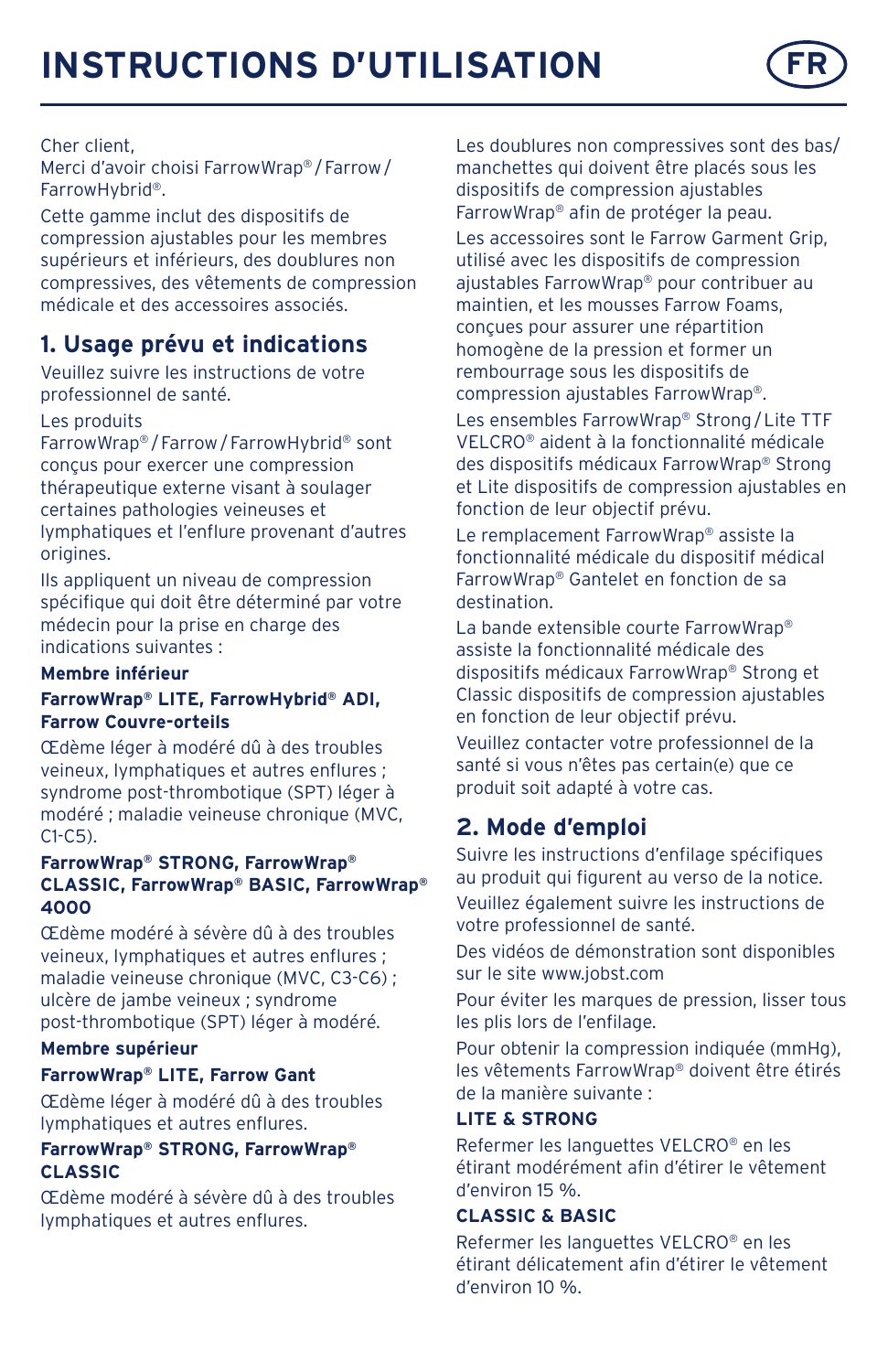

#### **4000**

Refermer les languettes VELCRO® en les étirant selon les valeurs indiquées dans le tableau ci-dessous :

| $15 - 20%$ | $20 - 30%$ |  |
|------------|------------|--|

#### **REMARQUE :**

- L'enfilage initial doit être effectué sous la surveillance d'un professionnel de santé, afin d'adapter la compression à un niveau confortable en fonction des besoins et de la tolérance du patient.
- Les dispositifs à découper FarrowWrap® doivent être découpés par un professionnel de santé avant tout enfilage.
- S'il n'a pas été découpé, veuillez contacter votre professionnel de santé pour de plus amples informations.
- Après la mise en place, si un rougissement de la peau, une sténose, des marques de pression, des douleurs, une décoloration ou un engourdissement des extrémités apparaissent, le système de compression doit être retiré.
- Il est recommandé de porter une doublure FarrowWrap® sous les dispositifs de compression ajustables FarrowWrap® afin de protéger la peau.
- Tirez lentement la doublure au-dessus des orteils et le long de la jambe puis retirez légèrement l'extrémité des orteils afin d'assurer un espace confortable et enfin, lisser les rides. Assurez-vous que la doublure soit correctement dimensionnée et enfilée.
- La doublure doit être changée conformément aux recommandations en matière d'hygiène quotidienne et d'inspection des plaies.
- Consultez votre professionnel de santé pour en savoir plus sur l'association des différents produits FarrowWrap®.
- Le dispositif pour genou FarrowWrap® LITE ne doit être utilisé qu'en association avec le dispositif pour cuisse FarrowWrap® LITE.
- Le dispositif pour genou FarrowWrap® STRONG ne doit être utilisé qu'en association avec les dispositifs pour cuisse FarrowWrap® STRONG et CLASSIC.
- Il convient d'envisager s'associer le dispositif pour pied FarrowWrap® avec un dispositif pour jambe FarrowWrap® dans la prise en charge de l'œdème de jambe.
- Il peut être nécessaire de desserrer les languettes VELCRO® du vêtement pendant la nuit.
- En position allongée, il est préférable d'envisager le retrait du dispositif FarrowHybrid®, du gant Farrow et du couvre-orteils Farrow.
- Veuillez contacter votre professionnel de santé pour de plus amples conseils.
- Les bijoux dans la zone concernée doivent être retirés avant l'enfilage.
- Si la doublure est trop longue, il est possible de la replier par-dessus le vêtement de compression.
- Il peut être nécessaire de resserrer régulièrement le vêtement pour s'assurer que l'ajustement est correct.
- Afin d'éviter que les languettes VELCRO® ne collent aux autres éléments, il faut enrouler chaque bande sur elle-même et refermer les languettes VELCRO®.

## **3. Contre-indications**

#### Les produits

FarrowWrap® /Farrow/FarrowHybrid® sont contre-indiqués (et ne doivent PAS être portés) en présence de l'une ou de plusieurs des situations suivantes :

- Infection veineuse non traitée (phlébite septique)
- Insuffisance cardiaque congestive non contrôlée (décompensée)
- Infection cutanée non traitée et/ou évolutive (cellulite) sur la zone où le vêtement sera appliqué
- Phlébite bleue (présence d'un gros caillot de sang dans une veine de la zone traitée)
- Patient incapable d'exprimer une douleur ou un inconfort
- Circonférence inférieure aux plages indiquées (voir tableau des tailles dans les notices)
- Intolérance au matériau

#### **Compression de 20 à 30mmHg et de 15 à 20mmHg pour le gant de pied Farrow et le gant Farrow**

- Pathologie artérielle sévère
- Pathologie artérielle modérée en présence d'une neuropathie périphérique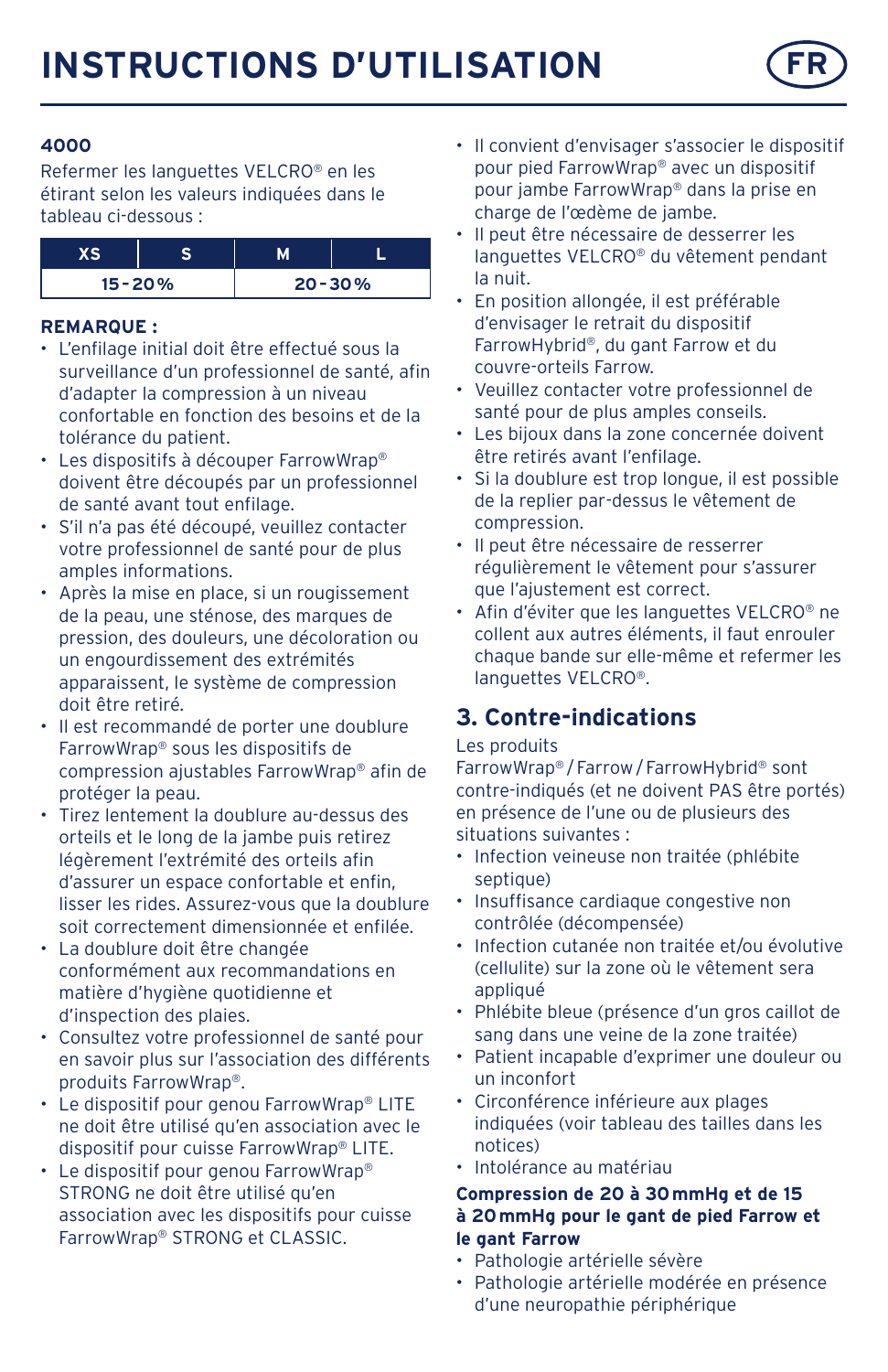# **INSTRUCTIONS D'UTILISATION**



#### **Compression de 30 à 40mmHg**

- Pathologie artérielle modérée à sévère
- Pathologie artérielle légère en présence d'une neuropathie périphérique

Remarque : Les produits JOBST® Farrow sont conçus pour être utilisés ensemble et ne doivent pas être associés à des produits autres que JOBST® Farrow.

### **4. Mises en garde**

- Les plaies ouvertes doivent être couvertes d'un pansement approprié avant d'appliquer la doublure et/ou d'enfiler le vêtement de compression.
- Lorsque les vêtements sont placés sur les membres inférieurs, des chaussures appropriées doivent être portées pour marcher, afin d'éviter les chutes.

Consultez votre médecin si vous avez présenté ou développez les troubles suivants :

- Infection cutanée ou suintement
- Maladie artérielle légère à modérée
- Perte de sensation dans la zone où le vêtement a été appliqué (neuropathie périphérique)
- Antécédents de caillots sanguins
- Insuffisance cardiaque congestive (ICC) contrôlée
- Syndrome du canal carpien (uniquement pour les membres supérieurs)
- Oignons (hallux valgus) de taille significative (uniquement pour le couvre-orteils Farrow et le dispositif FarrowHybrid®)
- Immobilité (uniquement pour le couvreorteils Farrow)
- Troubles dans lesquelles une augmentation du retour veineux et lymphatique n'est pas souhaitée

## **5. Tableau des tailles**

Pour les vêtements de taille standard (prêt-à-porter et à découper), consulter le tableau des tailles dans les notices.

## **6. Instructions de conservation/ Garantie**

Conserver les vêtements de compression à l'abri de toute exposition directe à la lumière du soleil, à la chaleur et à l'humidité.

Nous recommandons un stockage à température ambiante.

Les produits Farrow ont une durée de vie de 6 mois au maximum.

La date de fabrication ou la date d'expiration est indiquée sur l'étiquette de l'emballage à côté du symbole correspondant.

Les produits fabriqués sur mesure sont conçus pour une utilisation immédiate et ne comportent pas de date d'expiration.

## **7. Avertissement**

Tout incident grave survenu en lien avec ce dispositif doit être signalé à BSN medical Inc. (BSN medical GmbH au sein de l'Union européenne) et à l'autorité compétente de votre pays.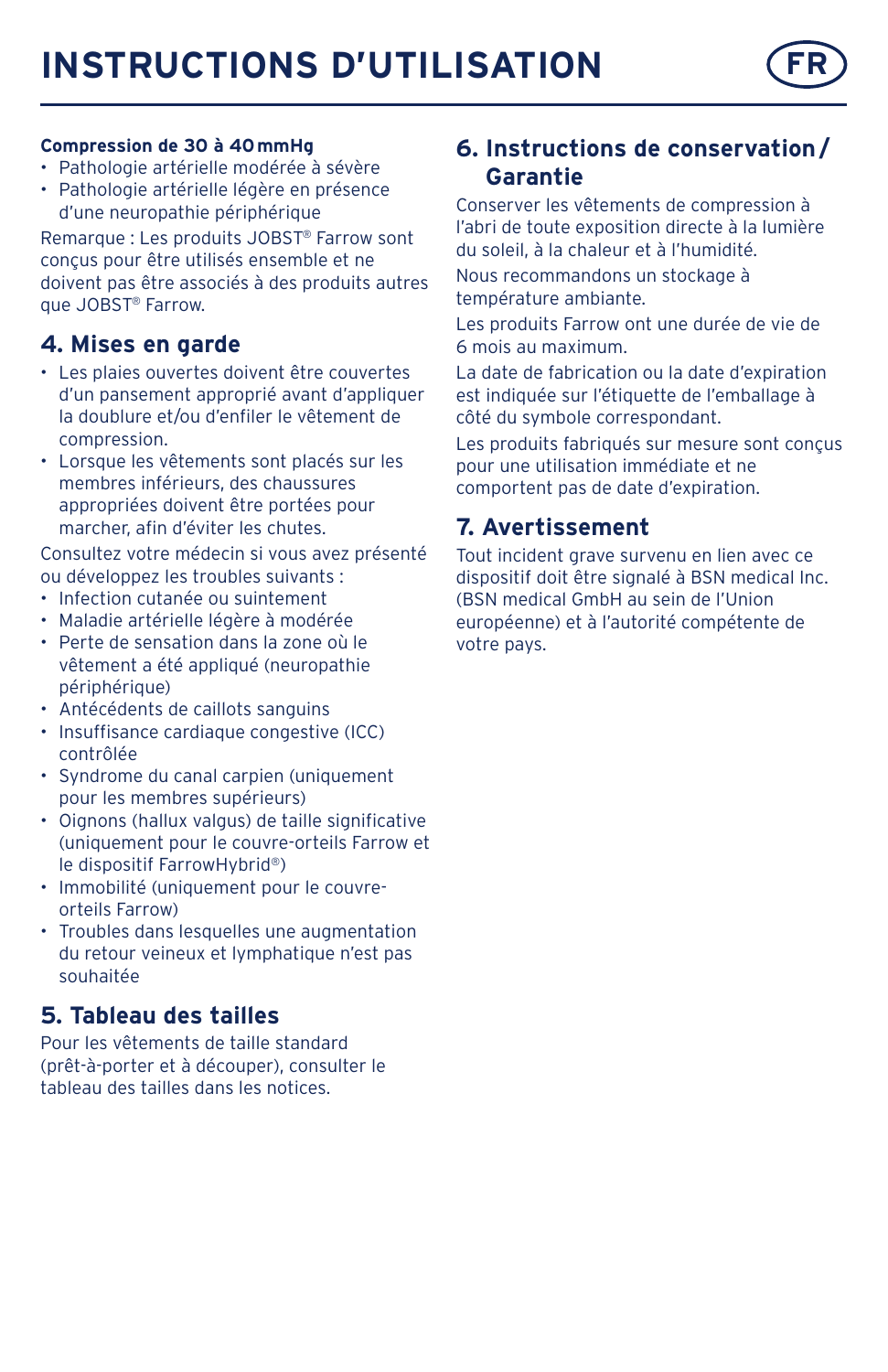# **INSTRUCCIONES DE USO**

Estimado cliente: Gracias por elegir FarrowWrap® /Farrow/FarrowHybrid®.

Este surtido incluye dispositivos de compresión ajustables para extremidades superiores e inferiores, medias o manguitos interiores no compresivos, prendas de compresión médicas y accesorios relacionados.

## **1. Uso previsto e indicaciones**

Siga las instrucciones de su profesional sanitario.

#### Los productos

FarrowWrap® /Farrow/FarrowHybrid® están diseñados para ejercer una compresión terapéutica física externa, a fin de aliviar afecciones venosas y linfáticas específicas e inflamaciones de otra naturaleza.

Tienen un nivel de compresión específico, que su médico debe determinar, para tratar las indicaciones siguientes:

#### **Extremidad inferior**

#### **FarrowWrap® LITE, FarrowHybrid® ADI, Farrow Guante de pie**

Inflamación de leve a moderada provocada por trastornos venosos, linfáticos y de otro tipo; síndrome postrombótico (SPT) de leve a moderado; enfermedad venosa crónica (EVC,  $C1-C5$ 

#### **FarrowWrap® STRONG, FarrowWrap® CLASSIC, FarrowWrap® BASIC, FarrowWrap® 4000**

Inflamación de moderada a severa provocada por trastornos venosos, linfáticos y de otro tipo; enfermedad venosa crónica (EVC, C3-C6); úlcera venosa de la pierna; síndrome postrombótico (SPT) de leve a moderado.

#### **Extremidad superior**

#### **FarrowWrap® LITE, Farrow Guante**

Inflamación de leve a moderada por trastornos linfáticos y otro tipo de inflamaciones.

#### **FarrowWrap® STRONG, FarrowWrap® CLASSIC**

Inflamación de moderada a severa por trastornos linfáticos y otro tipo de inflamaciones.

Las medias y manguitos interiores no compresivos son para su uso con los dispositivos de compresión ajustables FarrowWrap® ayudando a proteger la piel. Los accesorios incluyen Farrow GarmentGrip, que se utiliza con los dispositivos de compresión ajustables FarrowWrap® para ayudar a mantener la sujeción, y Farrow Foams, diseñado para distribuir uniformemente la presión y añadir un acolchado debajo de los dispositivos de compresión ajustables FarrowWrap®.

Los paquetes de VELCRO® FarrowWrap® Strong/Lite TTF soportan a la funcionalidad médica de los dispositivos de compresión ajustables FarrowWrap® Strong y Lite en términos de su propósito previsto.

Los remplazos FarrowWrap® soportan a la funcionalidad médica del dispositivo médico FarrowWrap® Gauntlete en términos de su propósito previsto.

La banda de baja elasticidad FarrowWrap® soporta a la funcionalidad médica de los dispositivos médicos ajustables de compresión FarrowWrap® Strong y Classic en términos de su propósito previsto.

Consulte a su profesional sanitario si tiene dudas sobre la idoneidad de este producto.

### **2. Instrucciones de uso**

Siga las instrucciones específicas de aplicación del producto que aparecen en la parte posterior del prospecto.

Siga también las instrucciones de su profesional sanitario.

Hay disponibles vídeos sobre la colocación en: www.jobst.com

Para evitar las marcas de presión, alise las arrugas mientras se coloca el dispositivo.

Para lograr la compresión indicada (mmHg), las prendas FarrowWrap® deben estirarse de la siguiente manera:

#### **LITE & STRONG**

Fije las piezas de la marca VELCRO® aplicando un estiramiento moderado, equivalente aproximadamente a un 15% de la prenda.

#### **CLASSIC & BASIC**

Fije las piezas de la marca VELCRO® aplicando un estiramiento suave, equivalente aproximadamente a un 10% de la prenda.

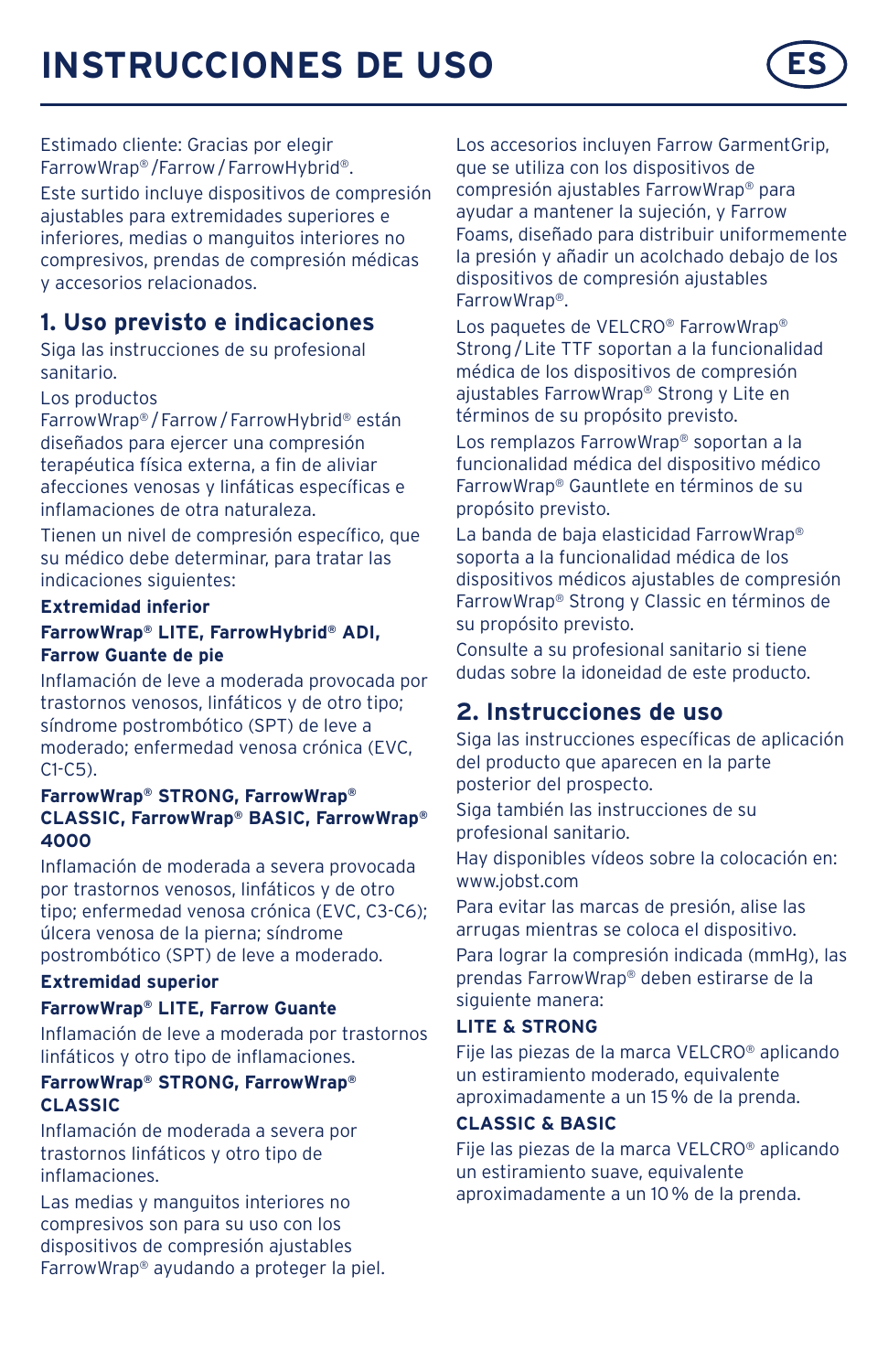#### **4000**

Fije las piezas de la marca VELCRO® aplicando un estiramiento acorde a los valores indicados en la tabla siguiente:

| $15 - 20%$ |  | $20 - 30%$ |
|------------|--|------------|

#### **TENGA EN CUENTA QUE:**

- El ajuste inicial debe realizarse bajo la supervisión de un profesional sanitario, a fin de determinar el nivel de compresión cómodo, de acuerdo con las necesidades y la tolerancia del paciente.
- Un profesional médico debe recortar el dispositivo FarrowWrap® TTF antes de su colocación.
- Si no se ha recortado, póngase en contacto con su proveedor para obtener más información.
- Tras la colocación, si el paciente presenta señales de enrojecimiento de la piel, estenosis, marcas de presión, dolor, decoloración o entumecimiento de las extremidades, se debe retirar el sistema de compresión por envoltura.
- Se recomienda usar una media interior o un manguito de la marca FarrowWrap® bajo los dispositivos de compresión ajustables FarrowWrap® para proteger la piel.
- Tire lentamente de la media interior sobre los dedos de los pies y hacia arriba de la pierna, tire ligeramente del extremo alejándolo de los dedos de los pies para que tengan espacio para moverse y suavizce las arrugas en caso de haberlas. Asegúrese de que la media interior tenga el tamaño correcto y esté adecuadamente colocada.
- La media interior debe cambiarse de acuerdo con las necesidades diarias de higiene y de inspección de heridas.
- Consulte a su profesional sanitario sobre la combinación de diferentes productos FarrowWrap®.
- La rodillera FarrowWrap® LITE solo se debe usar en combinación con la muslera FarrowWrap® LITE.
- La rodillera FarrowWrap® STRONG solo se debe usar en combinación con las musleras FarrowWrap® STRONG y CLASSIC.
- Debe considerarse la combinación de la pieza para pie FarrowWrap® con una pieza para pierna FarrowWrap® al tratar edemas en las piernas.
- Es posible que sea necesario aflojar las piezas de la marca VELCRO® de la prenda si esta se usa durante la noche.
- Es recomendable retirar el dispositivo FarrowHybrid®, el guante Farrow y guante de pie JFarrow al acostarse.
- Póngase en contacto con su profesional sanitario para obtener más información.
- Deben retirarse las joyas de la zona afectada antes de la colocación.
- La media o manguito interior sobrante se puede doblar sobre la parte superior de la prenda de compresión.
- Es posible que deba apretar la prenda periódicamente para garantizar un ajuste correcto.
- Para evitar que las piezas de la marca VELCRO® se adhieran a otros elementos, enrolle cada banda sobre sí misma y fije las piezas de la marca VELCRO®.

## **3. Contraindicaciones**

#### Los productos

FarrowWrap® /Farrow/FarrowHybrid® están contraindicados (no se deben usar) si presenta una o más de las siguientes afecciones médicas:

- Infección venosa sin tratar (flebitis séptica)
- Insuficiencia cardíaca congestiva no controlada (descompensada)
- Infección cutánea no tratada o en progresión (celulitis) que afecte a la zona en la que se va a aplicar la prenda
- Flegmasia cerúlea dolens (coágulo sanguíneo grande en la vena de la zona tratada)
- Pacientes incapaces de expresar dolor o molestia
- Circunferencia inferior a los intervalos indicados (consulte la tabla de tamaños en el prospecto)
- Incompatibilidad con el material

#### **Compresión de 20–30mmHg y 15–20mmHg para el guante de pie Farrow/guante Farrow**

- Patología arterial severa
- Patología arterial moderada con neuropatía periférica

#### **Compresión de 30–40mmHg**

- Patología arterial de moderada a severa
- Patología arterial leve con neuropatía periférica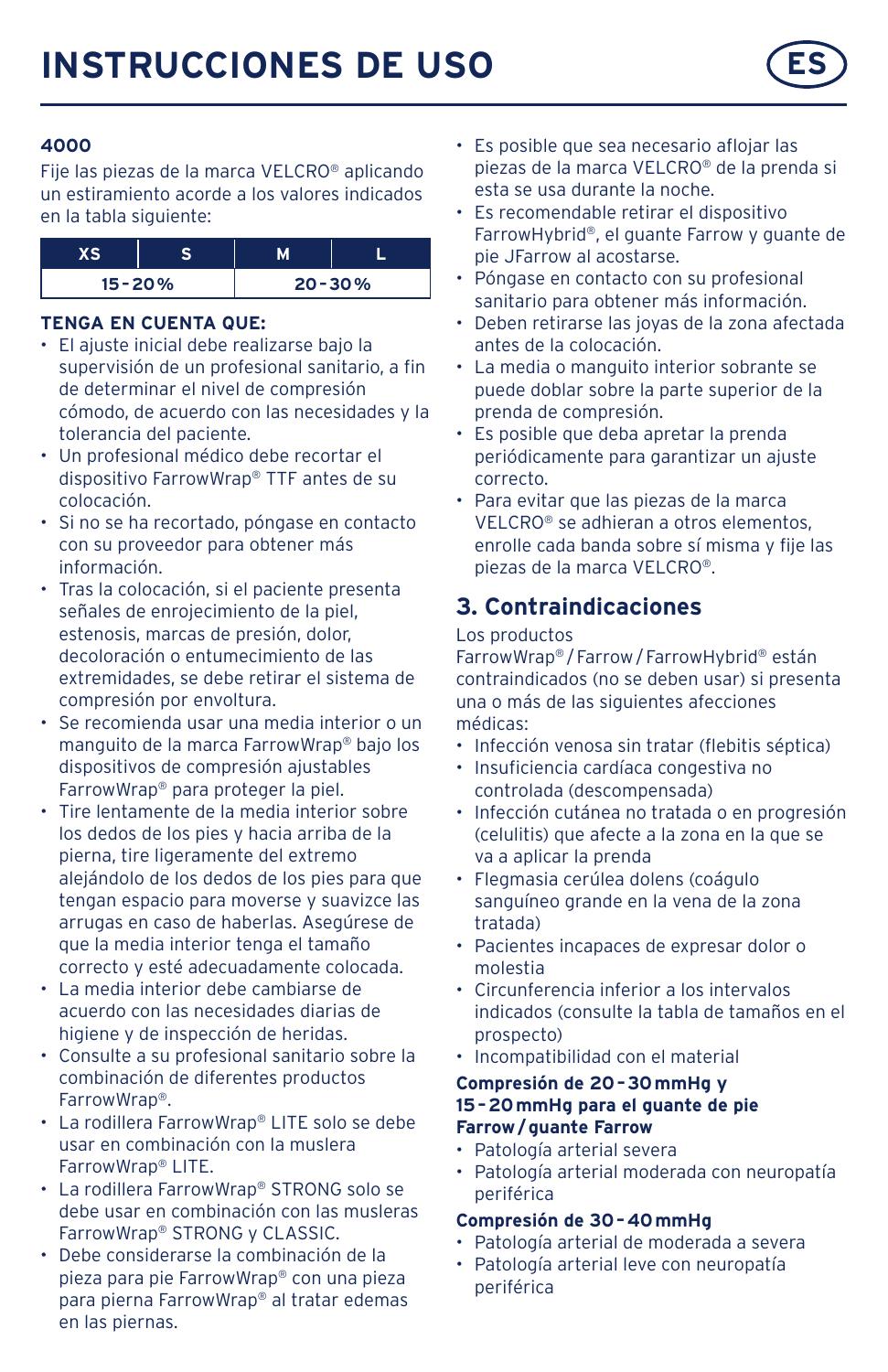# **INSTRUCCIONES DE USO**



Nota: Los productos JOBST® Farrow están diseñados para usarse conjuntamente entre sí y no se deben emplear con productos que no sean JOBST® Farrow.

## **4. Precauciones**

- Las heridas abiertas deben cubrirse con un apósito apropiado antes de colocar el revestimiento o la prenda de compresión.
- Con las prendas de las extremidades inferiores se debe usar calzado adecuado al caminar para prevenir caídas.

Consulte a su médico si ha experimentado o desarrollado:

- Infección cutánea o supurante
- Patología arterial de leve a moderada
- Pérdida de sensibilidad en la zona donde se ha aplicado la prenda (neuropatía periférica)
- Historial de coágulos sanguíneos
- Insuficiencia cardíaca congestiva controlada
- Síndrome del túnel carpiano (solo para la extremidad superior)
- Juanetes grandes (solo para el guante de pie Farrow y el dispositivo FarrowHybrid®)
- Inmovilidad (solo para el guante de pie Farrow)
- Enfermedades en las que se desee evitar un mayor retorno venoso y linfático.

## **5. Tabla de tamaños**

Para las prendas de tamaño estándar (tallas estándar y recortar para ajustar): consulte la tabla de tamaños del prospecto.

## **6. Instrucciones de almacenamiento/garantía**

Proteja las prendas de compresión de la exposición directa al sol, del calor y de la humedad.

Recomendamos el almacenamiento a temperatura ambiente.

El periodo de uso de los productos JOBST® Farrow no es superior a 6 meses.

La fecha de fabricación/caducidad de almacenamiento aparece impresa en la etiqueta de la bolsa junto al símbolo correspondiente.

Los productos hechos a medida se han diseñado para su uso inmediato y no indican fecha de caducidad del almacenamiento.

### **7. Aviso**

Cualquier incidente grave que se produzca en relación con este dispositivo debe comunicarse a BSN Medical Inc. (BSN Medical GmbH dentro de la Unión Europea) y a la autoridad competente de su estado.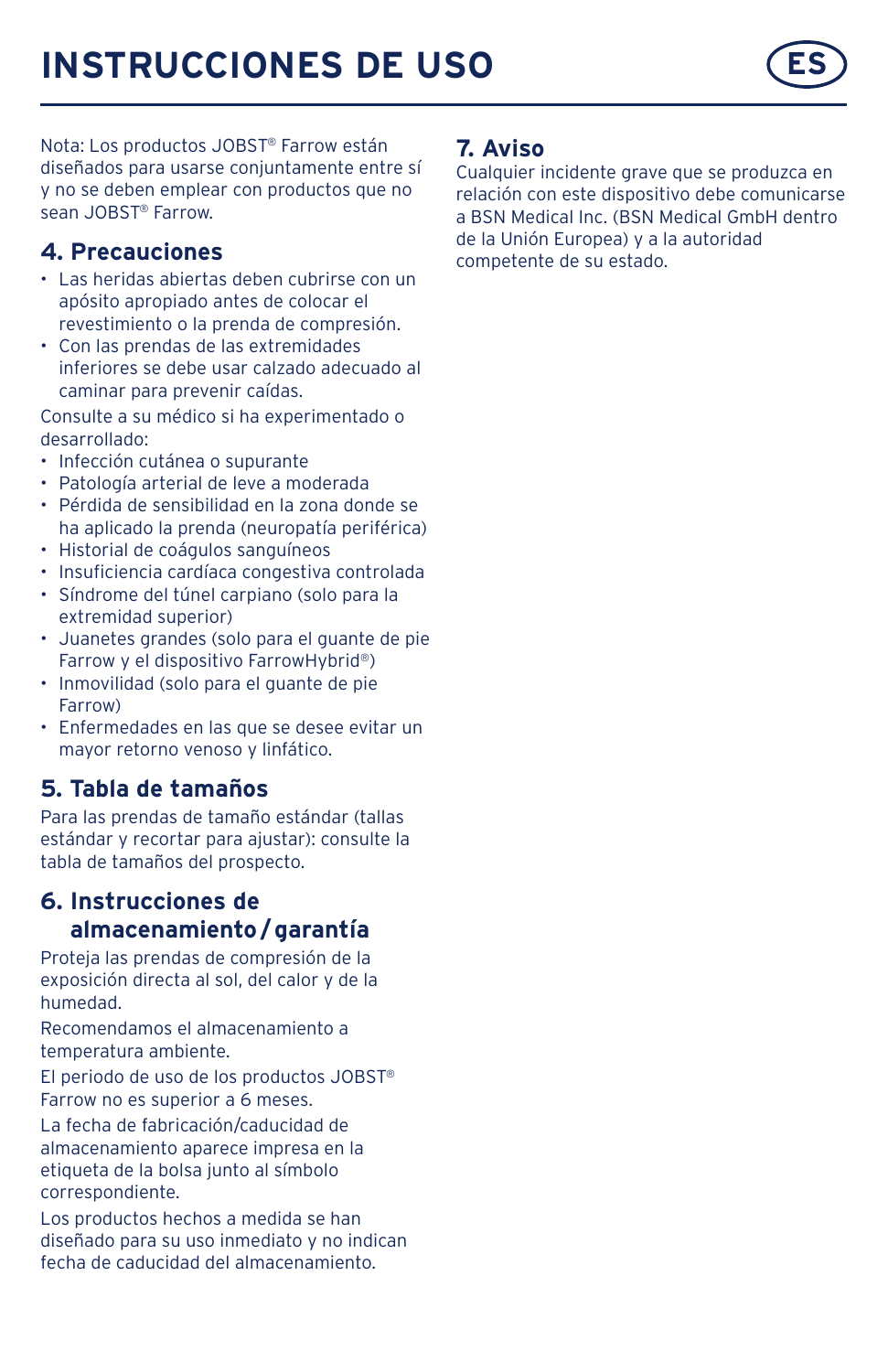

#### Caro cliente,

Obrigado por escolher os produtos FarrowWrap® /Farrow/FarrowHybrid®. Esta seleção de produtos inclui dispositivos de compressão ajustáveis para as extremidades superiores e inferiores, forros não compressivos, peças de compressão médica e acessórios relacionados.

## **1. Utilização prevista e indicações**

Siga as instruções do seu prestador de cuidados de saúde.

Os produtos FarrowWrap® /Farrow/ FarrowHybrid® foram concebidos para exercer compressão terapêutica externa e física para ajudar em condições venosas e linfáticas específicas e em casos de inchaço de outras origens.

Têm um nível de compressão específico que deve ser determinado pelo seu médico para a gestão das seguintes indicações:

#### **Membro inferior**

#### **FarrowWrap® LITE, FarrowHybrid® ADI, Farrow Biqueira**

Inchaço ligeiro a moderado devido a doenças venosas, linfáticas e outras perturbações associadas a inchaço; síndrome pós-trombótica (SPT) ligeira a moderada; doença venosa crónica (DVC, C1-C5).

#### **FarrowWrap® STRONG, FarrowWrap® CLASSIC, FarrowWrap® BASIC, FarrowWrap® 4000**

Inchaço moderado a grave devido a doenças venosas, linfáticas e outras perturbações associadas a inchaço; doença venosa crónica (DVC, C3-C6), úlcera venosa da perna; síndrome pós-trombótica (SPT) ligeira a moderada.

### **Membro superior**

#### **FarrowWrap® LITE, Farrow Luva**

Inchaço ligeiro a grave devido a doenças linfáticas e outras perturbações associadas a inchaço.

#### **FarrowWrap® STRONG, FarrowWrap® CLASSIC**

Inchaço moderado a grave devido a doenças linfáticas e outras perturbações associadas a inchaço.

Os forros não compressivos são meias / mangas para utilização por baixo dos dispositivos de compressão ajustáveis FarrowWrap® para ajudar a proteger a pele.

Os acessórios incluem Farrow GarmentGrip, utilizado com os dispositivos de compressão ajustáveis FarrowWrap® para ajudar a manter a respetiva posição, e as Espumas Farrow, concebidas para distribuir uniformemente a pressão e para adicionar enchimento por baixo dos dispositivos de compressão ajustáveis FarrowWrap®.

O FarrowWrap® Strong/Lite TTF pacote de velcro auxilia a funcionalidade médica dos dispositivos médicos FarrowWrap® Strong e Lite, dispositivos de compressão ajustável em termos do seu propósito pretendido.

A substituição FarrowWrap® auxilia a funcionalidade médica do dispositivo médico FarrowWrap® Gauntlet em termos do seu propósito pretendido.

FarrowWrap® Short Stretch Band auxilia a funcionalidade médica dos dispositivos médicos FarrowWrap® Strong e Classic, dispositivos de compressão ajustável em termos do seu propósito pretendido.

Entre em contacto com o seu profissional de saúde caso não tenha a certeza se o produto é adequado.

## **2. Instruções de utilização**

Siga as instruções de colocação específicas do produto fornecidas na parte de trás do cartão informativo.

Siga igualmente as instruções do seu prestador de cuidados de saúde .

Os vídeos de aplicação estão disponíveis em:www.jobst.com

Para evitar marcas de pressão, alise quaisquer pregas quando estiver a colocar.

Para alcançar a compressão indicada (mmHg), as peças FarrowWrap® devem ser esticadas da seguinte forma:

#### **LITE & STRONG**

Fixe as peças de VELCRO®, aplicando uma elasticidade moderada semelhante a quando se estica uma peça em cerca de 15%.

#### **CLASSIC & BASIC**

Fixe as peças de VELCRO®, aplicando uma elasticidade ligeira semelhante a quando se estica uma peça em cerca de 10%.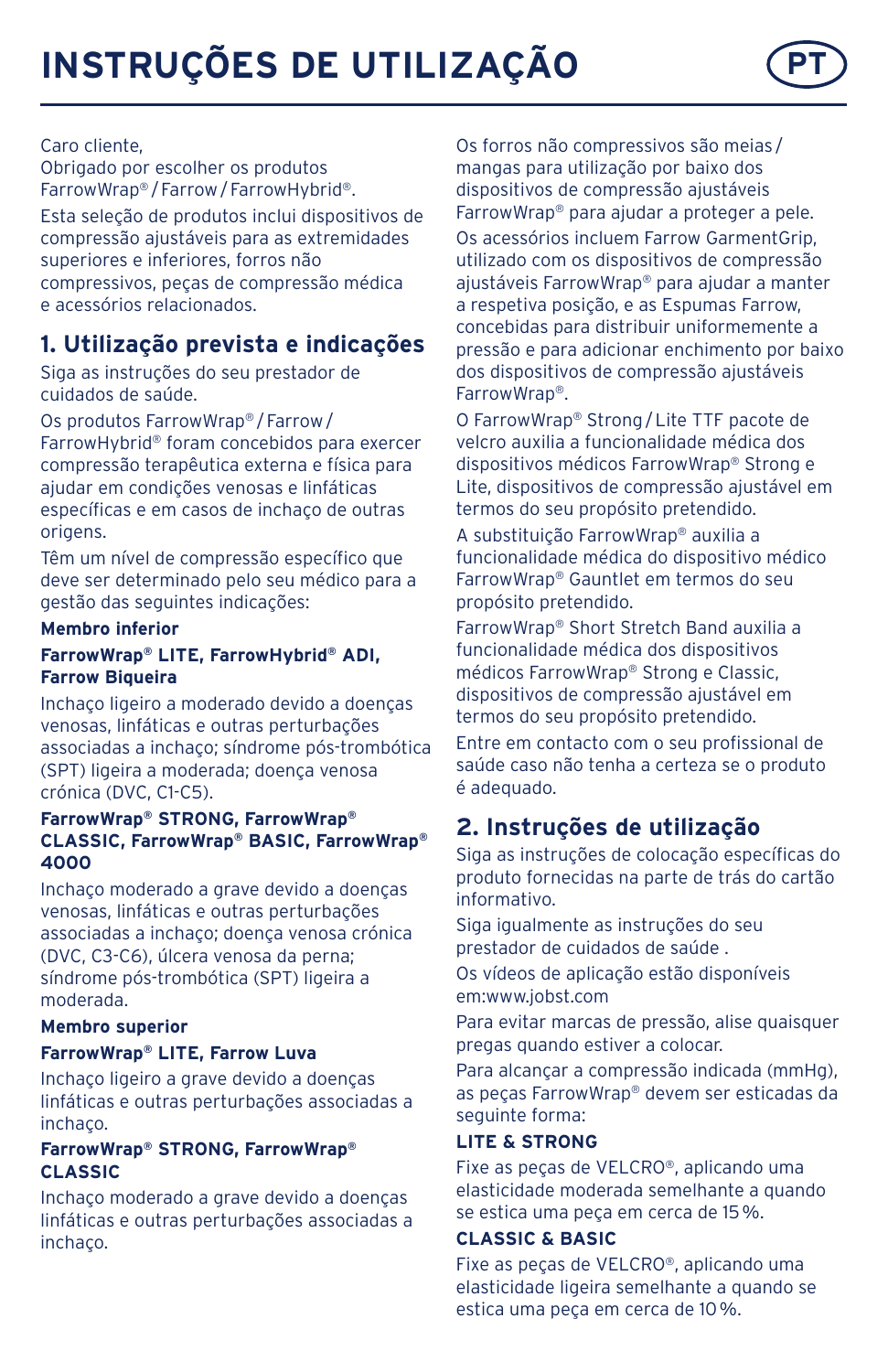

#### **4000**

Fixe as peças de VELCRO®, aplicando uma elasticidade de acordo com os valores indicados na tabela abaixo:

| $15 - 20%$ |  | $20 - 30%$ |
|------------|--|------------|

#### **TENHA EM ATENÇÃO O SEGUINTE:**

- A primeira aplicação deve ser realizada sob a supervisão de um profissional de saúde, para determinar um nível de compressão confortável, com base na necessidade e tolerância do paciente.
- FarrowWrap® TTF deve ser cortado à medida por um profissional médico antes de qualquer colocação.
- Se não tiver sido cortado, contacte o seu fornecedor para obter mais informações.
- Se, após a aplicação, o paciente exibir sinais de vermelhidão cutânea, aperto, marcas de pressão, dor, diminuição de cor ou dormência nas extremidades, o sistema de compressão enrolado deve ser removido.
- Recomenda-se a utilização de um forro da marca FarrowWrap® por baixo dos dispositivos de compressão ajustáveis FarrowWrap® para ajudar a proteger a pele.
- Lentamente, coloque o forro sobre os dedos e a perna. Puxe ligueiramente a ponta do forro para longe dos dedos para que eles tenham espaço para mexer e suavizar as rugas. Certifique-se de que o forro está do tamanho correto e colocado de maneira adequada.
- O forro deve ser trocado de acordo com as necessidades diárias de higiene e inspeção do ferimento.
- Consulte o seu profissional de cuidados de saúde no que diz respeito à combinação de produtos FarrowWrap® diferentes.
- A joelheira FarrowWrap® LITE só deve ser utilizada em conjunto com a coxa elástica FarrowWrap® LITE.
- A joelheira FarrowWrap® STRONG só deve ser utilizada em conjunto com a coxa elástica FarrowWrap® STRONG.
- Deve-se considerar a combinação do pé elástico FarrowWrap® com uma perneira FarrowWrap® para a gestão de edema da perna.
- Pode ser necessário desapertar as partes de VELCRO® das peças durante a utilização noturna.
- Para os produtos FarrowHybrid®, Farrow e biqueira JFarrow, recomenda-se que seja considerada a sua remoção quando se estiver na posição deitada.
- Contacte o seu profissional de saúde para obter mais informações.
- Quaisquer joias na área afetada devem ser retiradas antes da colocação.
- O forro em excesso pode ser dobrado sobre a parte superior da peça de compressão.
- Pode ser necessário apertar a peça periodicamente para garantir um ajuste correto.
- Para evitar que as peças de VELCRO® se fixem a outros artigos, enrole cada fita em si mesma e prenda as peças de VELCRO®.

## **3. Contraindicações**

A biqueira FarrowWrap® /Farrow/produtos FarrowHybrid® são contraindicados (NÃO devem ser usados), caso apresente uma ou mais das seguintes condições médicas:

- Infeção venosa não tratada (flebite séptica)
- Insuficiência cardíaca congestiva não controlada (descompensada)
- Infeção cutânea não tratada e/ou em estado avançado (celulite), envolvendo a área em que a peça será aplicada.
- Flegmasia cerulea dolens (coágulo sanguíneo grande na veia da área tratada)
- Pacientes incapazes de expressar dor ou desconforto
- Circunferência inferior aos intervalos indicados (consulte o gráfico de dimensionamento nos cartões informativos)
- Incompatibilidade com o material

#### **Compressão: 20–30mmHg e 15–20mmHg para biqueira Farrow/luva Farrow**

- Doença arterial grave
- Doença arterial moderada na presença de neuropatia periférica

#### **Compressão: 30–40mmHg**

- Doença arterial moderada a grave
- Doença arterial ligeira na presença de neuropatia periférica

Nota: os produtos JOBST® Farrow destinam-se a ser utilizados em conjunto, pelo que não devem ser utilizados com outros produtos que não sejam da marca JOBST®.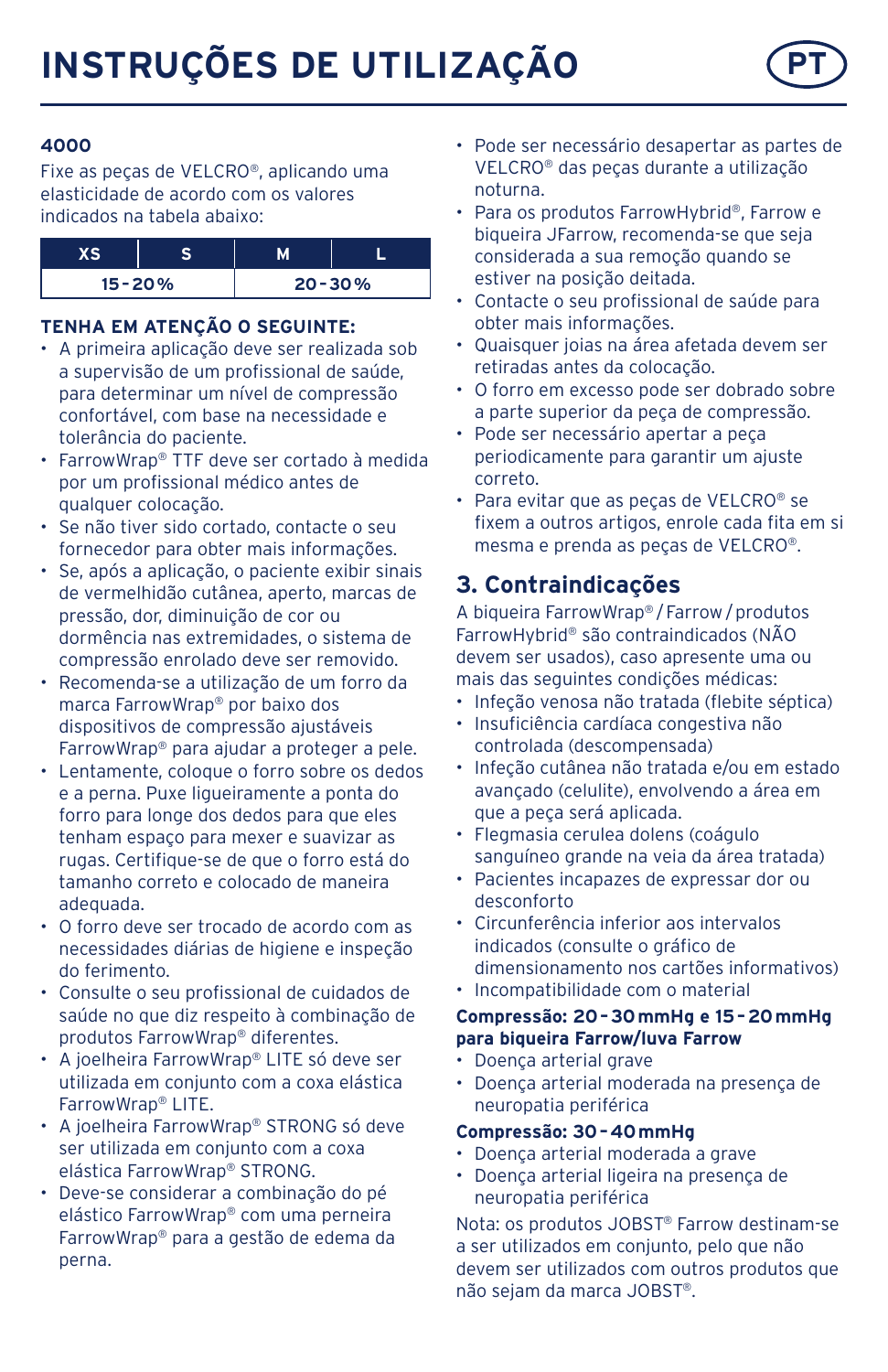# **INSTRUÇÕES DE UTILIZAÇÃO**



## **4. Precauções**

- As feridas abertas devem ser cobertas com um penso apropriado antes de se colocar o forro e/ou a peça de compressão.
- No caso das peças nos membros inferiores, deve-se usar calçado apropriado ao caminhar para evitar quedas.

Consulte o seu médico se apresentar ou estiver a desenvolver:

- Infeção cutânea ou exsudação
- Doença arterial ligeira a moderada
- Perda de sensibilidade na área em que a peça foi aplicada (neuropatia periférica)
- Historial de coágulos sanguíneos
- ICC (insuficiência cardíaca congestiva) controlada
- Síndrome do túnel cárpico (apenas para membros superiores)
- Joanetes grandes (apenas para biqueira Farrow, FarrowHybrid®)
- Imobilidade (apenas para biqueira Farrow)
- Condições nas quais não se pretende um aumento do retorno venoso ou linfático.

## **5. Tabela de tamanhos**

Para peças de tamanho padrão (Pronta a usar e Cortada à medida): consulte o gráfico de dimensionamento no cartão informativo.

### **6. Instruções de armazenamento/ garantia**

Mantenha as suas peças de compressão protegidas da luz solar direta, do calor e da humidade.

Recomendamos que guarde as peças à temperatura ambiente.

Não se recomenda um período de utilização dos produtos Farrow superior a 6 meses.

A data de fabrico/prazo de validade de armazenamento está impressa no rótulo da embalagem, junto do símbolo correspondente. Os produtos personalizados destinam-se a utilização imediata e não têm indicado qualquer prazo de validade relativo ao armazenamento.

#### **7. Aviso**

Qualquer incidente grave que ocorra em relação a este dispositivo deve ser comunicado à BSN medical Inc. (BSN Medical GmbH na União Europeia) e à autoridade competente do seu estado.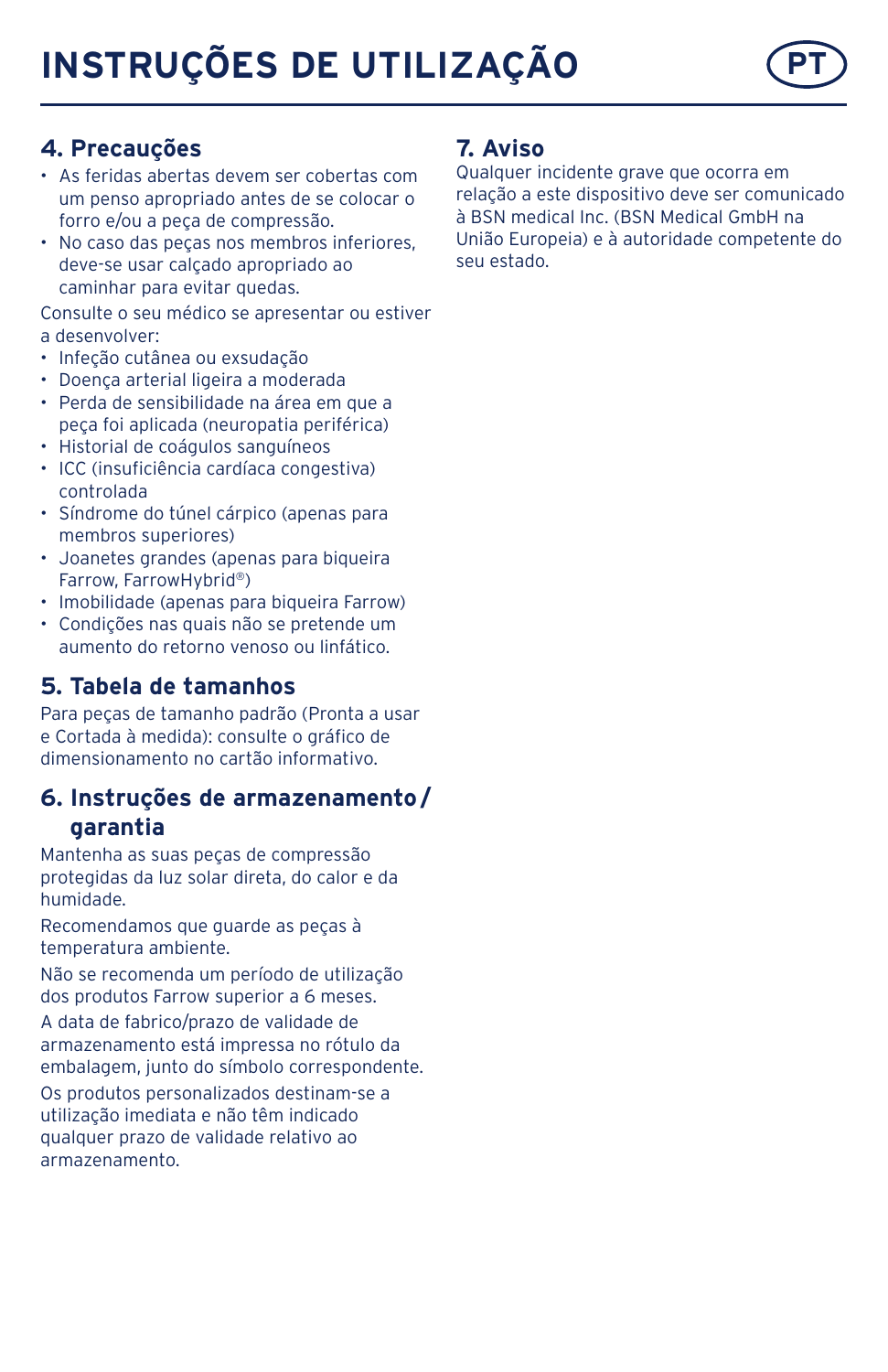Gentile cliente,

grazie per aver scelto FarrowWrap® / Farrow/FarrowHybrid®.

Questo assortimento comprende dispositivi di compressione regolabili per estremità superiori e inferiori, guaine non compressive, indumenti compressivi medicali e accessori correlati.

## **1. Uso previsto e indicazioni**

Seguire le istruzioni del proprio operatore sanitario.

I prodotti FarrowWrap® /Farrow/FarrowHybrid® sono progettati per esercitare una compressione terapeutica per specifiche condizioni venose e linfatiche e gonfiori di altra origine.

Offrono un livello specifico di compressione che può essere deciso dal proprio medico per la gestione delle seguenti indicazioni:

#### **Arto inferiore**

#### **FarrowWrap® LITE, FarrowHybrid® ADI, Farrow calottina piede**

Gonfiore da lieve a moderato per patologie venose, linfatiche e di altro tipo; sindrome post-trombotica da lieve a moderata (PTS); insufficienza venosa cronica (CVD, C1-C5).

#### **FarrowWrap® STRONG, FarrowWrap® CLASSIC, FarrowWrap® BASIC, FarrowWrap® 4000**

Gonfiore da moderato a grave per patologie venose, linfatiche e di altro tipo; insufficienza venosa cronica (CVD, C3-C6); ulcere venose delle gambe; sindrome post-trombotica da lieve a moderata (PTS).

#### **Arto superiore**

#### **FarrowWrap® LITE, Farrow Guanto**

Gonfiore da lieve a moderato per patologie linfatiche e di altro tipo.

#### **FarrowWrap® STRONG, FarrowWrap® CLASSIC**

Gonfiore da moderato a grave per patologie linfatiche e di altro tipo.

Le guaine non compressive sono calze/ manicotti da utilizzare sotto i dispositivi di compressione regolabili FarrowWrap® che aiutano a proteggere la pelle.

Gli accessori comprendono i Farrow GarmentGrip, utilizzati con i dispositivi di compressione regolabili FarrowWrap® per contribuire a mantenere la tenuta e i Farrow Foams, progettati per distribuire in modo uniforme la pressione e per aggiungere imbottitura sotto i dispositivi di compressione regolabili FarrowWrap®.

Le confezioni in velcro FarrowWrap® Strong/Lite TTF aiutano la funzionalità medica dei dispositivi medici FarrowWrap® Strong e i dispositivi di compressione regolabili Lite in base allo scopo previsto.

FarrowWrap® Replacement aiuta la funzionalità medica del dispositivo medico FarrowWrap® guanto senza pollice e senza dita in termini di scopo previsto.

FarrowWrap® Short Stretch Band aiuta la funzionalità medica dei dispositivi medici FarrowWrap® Strong e Classic dispositivi di compressione regolabili in termini di scopo previsto.

Contattare il proprio operatore sanitario se non si è sicuri che il prodotto sia adeguato alle proprie esigenze.

## **2. Istruzioni per l'uso**

Seguire le istruzioni specifiche sull'applicazione fornite sul retro della scheda illustrativa.

Seguire le istruzioni del proprio operatore sanitario.

Sono disponibili video sull'applicazione all'indirizzo: www.jobst.com

Per evitare eventuali segni di pressione durante l'applicazione, revitare al formazione di grinze.

Per ottenere la compressione indicata (mmHg), gli indumenti FarrowWrap® dovranno essere estesi come segue:

#### **LITE & STRONG**

Fissare le chiusure in VELCRO® esercitando una moderata tensione che corrisponda a un allungamento dell'indumento di circa il 15%.

#### **CLASSIC & BASIC**

Fissare le chiusure in VELCRO® esercitando una lieve tensione che corrisponda a un allungamento dell'indumento di circa il 10%.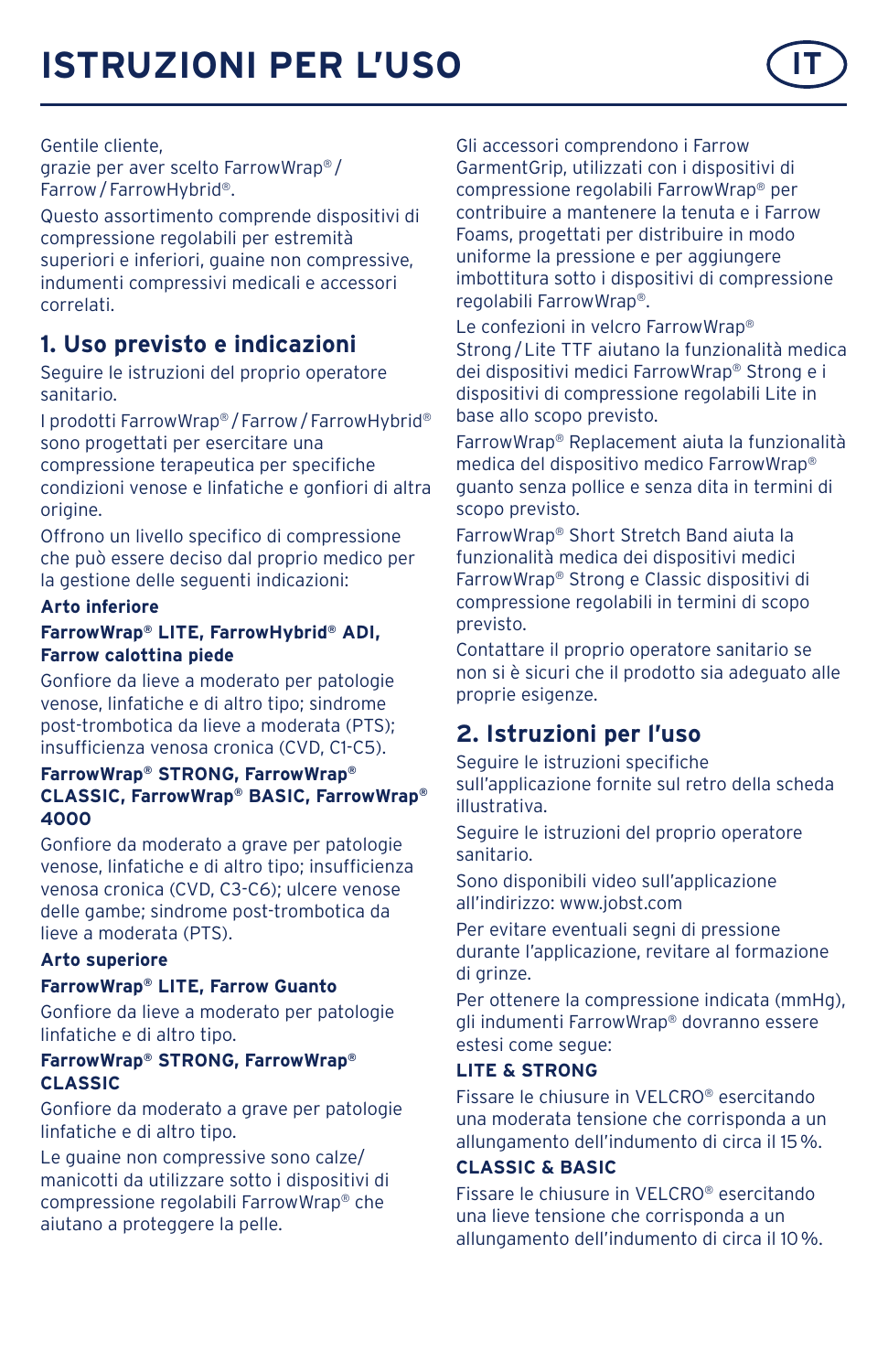

Fissare le chiusure in VELCRO® esercitando una tensione a seconda dei valori indicati nella seguente tabella:

| $15 - 20%$ |  | $20 - 30%$ |
|------------|--|------------|

#### **ATTENZIONE:**

- La prima applicazione deve essere effettuata sotto la supervisione di un operatore sanitario, per stabilire il livello di compressione in base alla necessità e alla tolleranza del paziente.
- La versione ritagliabile di FarrowWrap® deve essere preparata da un medico prima dell'applicazione.
- Se non è stata tagliata, contattare il proprio operatore per ulteriori informazioni.
- Se dopo l'applicazione il paziente manifesta segni di arrossamento della pelle, stenosi, pressione, dolore, colore più chiaro o intorpidimento delle estremità, il sistema compressivo deve essere rimosso.
- Si consiglia di indossare una guaina del marchio FarrowWrap® sotto i dispositivi di compressione regolabili FarrowWrap® per proteggere la pelle.
- Tirare lentamente la guaina sulle dita dei piedi e su per la gamba, allontanare leggermente l'estremità dalle dita dei piedi in modo che abbiano spazio per muoversi e rimovere le pieghe. Assicurati che la guaina sia della misura corretta e indossata in modo appropriato.
- La guaina deve essere cambiata in base alle esigenze di igiene quotidiana e in base alle esigenze della ferita.
- Consultare il proprio operatore sanitario in relazione all'abbinamento di diversi prodotti FarrowWrap®.
- La ginocchiera FarrowWrap® LITE dovrà essere utilizzata esclusivamente in abbinamento alla cosciera FarrowWrap® LITE.
- La ginocchiera FarrowWrap® STRONG dovrà essere utilizzata esclusivamente in abbinamento alla cosciera FarrowWrap® STRONG e CLASSIC.
- Per il trattamento dell'edema delle gambe si deve considerare l'abbinamento di un tutore per piede FarrowWrap® con un tutore per gamba FarrowWrap®.
- Potrebbe essere necessario allentare le chiusure in VELCRO® dell'indumento durante l'applicazione notturna.
- Per FarrowHybrid®, Guanto Farrow e Calottina Farrow si consiglia di considerare la rimozione quando ci si corica.
- Per ulteriori indicazioni consultare il proprio operatore sanitario.
- Prima dell'applicazione si dovranno rimuovere i gioielli nell'area interessata.
- Il materiale in eccesso della guaina si può ripiegare sulla parte superiore dell'indumento compressivo.
- Per assicurare una vestibilità corretta potrebbe essere necessario stringere l'indumento periodicamente.
- Per evitare che le chiusure in VELCRO® aderiscano ad altri oggetti, arrotolare ciascuna fascia su sé stessa e apporre le chiusure in VELCRO®.

## **3. Controindicazioni**

I prodotti FarrowWrap® /Farrow/FarrowHybrid® sono controindicati (NON vanno indossati) in presenza di una o più delle seguenti condizioni mediche:

- Flebite settica non trattata
- Insufficienza cardiaca congestizia non controllata (decompensata)
- Infezione cutanea non trattata e/o avanzata (cellulite) che interessa l'area dove andrebbe applicato l'indumento
- Flegmasia cerulea dolens (grande coagulo di sangue nella vena dell'area trattata)
- Incapacità del paziente di esprimere dolore o disagio
- Circonferenza inferiore rispetto all'intervallo indicato (consultare la tabella delle misure nelle schede illustrative)
- Incompatibilità al materiale

#### **Compressione da 20–30mmHg e 15–20mmHg per Calottina Farrow/Guanto Farrow**

- Grave arteriopatia
- Arteriopatia moderata in presenza di neuropatia periferica

#### **Compressione da 30–40mmHg**

- Arteriopatia da moderata a grave
- Arteriopatia di lieve entità in presenza di neuropatia periferica

Nota: i prodotti Farrow sono progettati per essere usati in abbinamento e non vanno utilizzati con prodotti non Farrow.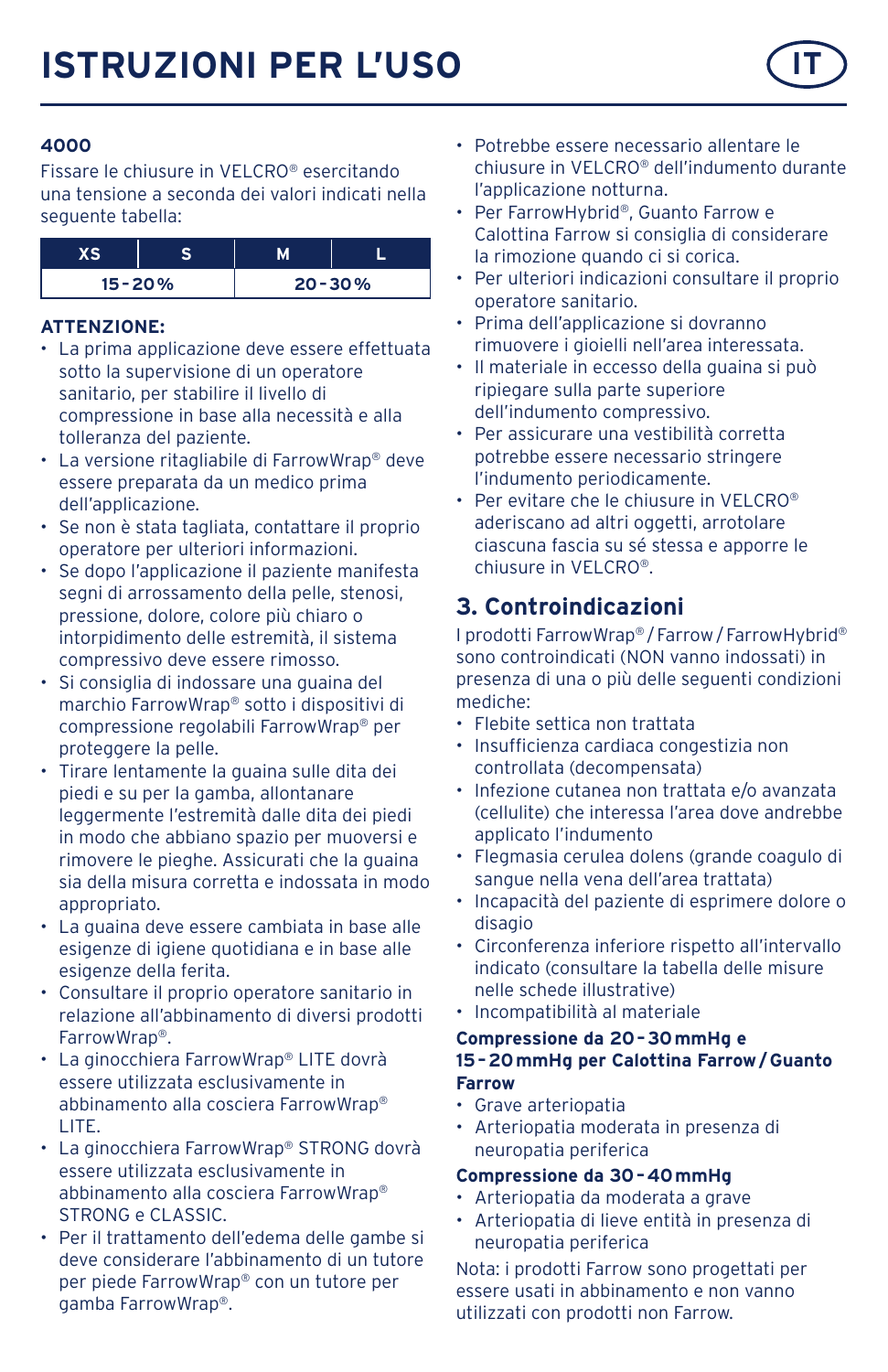## **4. Attenzione**

- Le ferite aperte devono essere protette con una medicazione appropriata prima di applicare la guaina e/o l'indumento compressivo.
- Per indumenti dell'arto inferiore, è necessario indossare calzature appropriate per camminare, al fine di evitare cadute.

Consultare il proprio medico in caso di insorgenza o sviluppo di:

- Infezione o sfogo cutaneo
- Arteriopatia da lieve a moderata
- Perdita di sensibilità nell'area in cui è stato applicato l'indumento (neuropatia periferica)
- Anamnesi di coaguli di sangue
- CHF (Insufficienza cardiaca congestizia) controllata
- Sindrome del tunnel carpale (solo per arto superiore)
- Importanti borsiti (solo per Calottina Farrow, FarrowHybrid®)
- Immobilità (solo per Calottina Farrow)
- Condizioni nelle quali l'aumento di ritorno a livello venoso e linfatico non è auspicabile.

## **5. Tabella delle misure**

Per indumenti di misura standard (Pronti all'uso e Tagliabili): consultare la tabella delle misure nella scheda illustrativa.

## **6. Indicazioni per la conservazione/Garanzia**

Proteggere gli indumenti compressivi da esposizione diretta alla luce solare, calore e umidità.

Si consiglia di conservare a temperatura ambiente.

Il periodo di utilizzo dei prodotti JOBST® Farrow non deve superare 6 mesi.

La data di produzione/scadenza per la conservazione è stampata sull'etichetta della confezione, accanto al simbolo corrispondente.

I prodotti Su misura sono destinati all'utilizzo immediato, pertanto non presentano data di scadenza per la conservazione.

## **7. Avviso**

Eventuali incidenti gravi correlati a questo dispositivo devono essere segnalati a BSN medical Inc. (BSN medical GmbH all'interno dell'Unione Europea) e all'autorità competente del proprio Stato.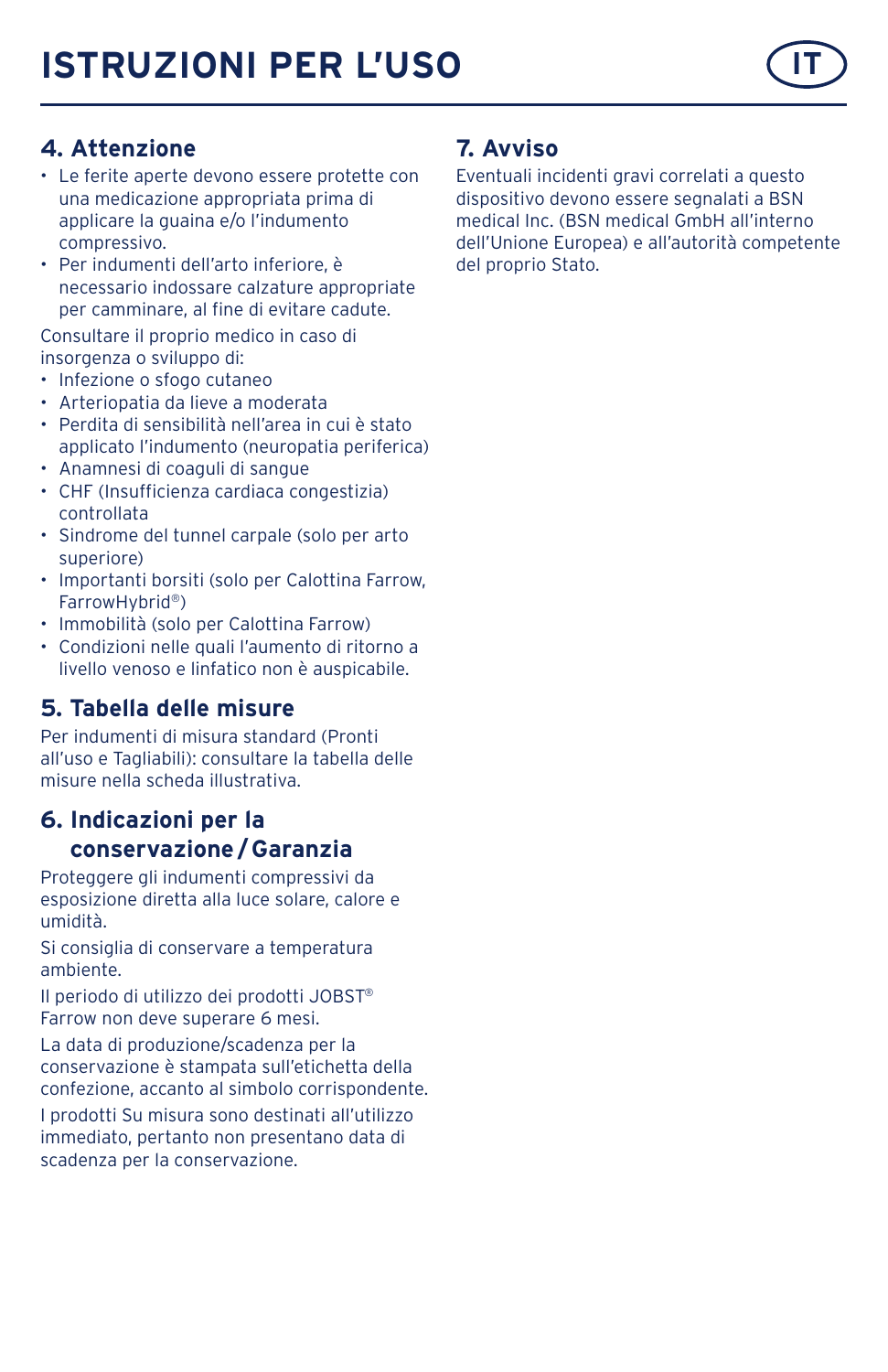

Beste klant,

Dank voor het kiezen van FarrowWrap® / Farrow/FarrowHybrid®.

Dit assortiment omvat verstelbare compressiehulpmiddelen voor bovenste en onderste ledematen, drukloze buisverbanden, medische compressieproducten en bijbehorende accessoires.

## **1. Beoogd gebruik en indicaties**

Volg de aanwijzingen van uw zorgverlener. FarrowWrap® /Farrow/FarrowHybrid® producten zijn ontworpen om fysieke, externe therapeutische compressie uit te oefenen om te helpen bij specifieke veneuze en lymfatische aandoeningen en zwelling van andere origine.

Zij hebben een specifiek compressieniveau dat door uw arts moet worden bepaald voor de behandeling van de volgende indicaties:

#### **Onderste ledemaat**

#### **FarrowWrap® LITE, FarrowHybrid® ADI, Farrow Teenverband**

Milde tot matige zwelling als gevolg van veneuze, lymfatische en andere zwellingsaandoeningen, mild tot matig posttrombotisch syndroom (PTS), chronische veneuze aandoening (CVD, C1-C5).

#### **FarrowWrap® STRONG, FarrowWrap® CLASSIC, FarrowWrap® BASIC, FarrowWrap® 4000**

Matige tot ernstige zwelling als gevolg van veneuze, lymfatische en andere zwellingsaandoeningen; chronische veneuze aandoening (CVD, C3-C6); veneuze beenzweer; mild tot matige posttrombotisch syndroom (PTS).

#### **Bovenste ledemaat**

#### **FarrowWrap® LITE, Farrow Handschoen**

Milde tot matige zwelling van lymfatische- en andere zwellingsaandoeningen.

#### **FarrowWrap® STRONG, FarrowWrap® CLASSIC**

Matige tot ernstige zwelling van lymfatischeen andere zwellingsaandoeningen.

Buisverbanden zonder compressie zijn beenkousen/armkousen voor gebruik onder FarrowWrap® verstelbare

compressiehulpmiddelen om de huid te helpen beschermen.

Accessoires bestaan uit Farrow GarmentGrip, gebruikt in combinatie met FarrowWrap® verstelbare compressiehulpmiddelen om het verband op zijn plaats te houden en Farrow Foams, ontworpen om de druk gelijkmatig te verdelen en opvulling toe te voegen onder FarrowWrap® verstelbare compressiehulpmiddelen.

FarrowWrap® Strong/Lite TTF VELCRO®-sets ondersteunen de medische werkzaamheid van de medische hulpmiddelen FarrowWrap® Strong en Lite aanpasbare compressiesystemen in lijn met het beoogde

gebruiksdoel.

FarrowWrap® Vervanging ondersteunt de medische werkzaamheid van het medische hulpmiddel FarrowWrap® handverband in lijn met het beoogde gebruiksdoel.

FarrowWrap® Korte-rek band ondersteunt de medische werkzaamheid van de medische hulpmiddelen FarrowWrap® Strong en Classic aanpasbare compressiesystemen in lijn met het beoogde gebruiksdoel.

Neem contact op met uw zorgverlener als u niet zeker weet of het product geschikt is voor u.

## **2. Gebruiksaanwijzing**

Volg de specifieke instructies voor het aantrekken van het product op de achterkant van de productinformatiekaart.

Volg ook de aanwijzingen van uw zorgverlener. Video's over het aanbrengen zijn beschikbaar op: www.jobst.com

Om drukmarkeringen te voorkomen, kunt u eventuele rimpels gladtrekken terwijl u het product aantrekt.

Om de aangegeven compressie (mmHg) te bereiken, moeten FarrowWrap®-producten als volgt worden uitgerekt:

#### **LITE & STRONG**

Bevestig de stukken VELCRO®-klittenband door deze iets uit te rekken wat lijkt op de rek van het product van ongeveer 15%.

#### **CLASSIC & BASIC**

Bevestig de stukken VELCRO®-klittenband door deze zachtjes uit te rekken wat lijkt op een rek van het product van ongeveer 10%.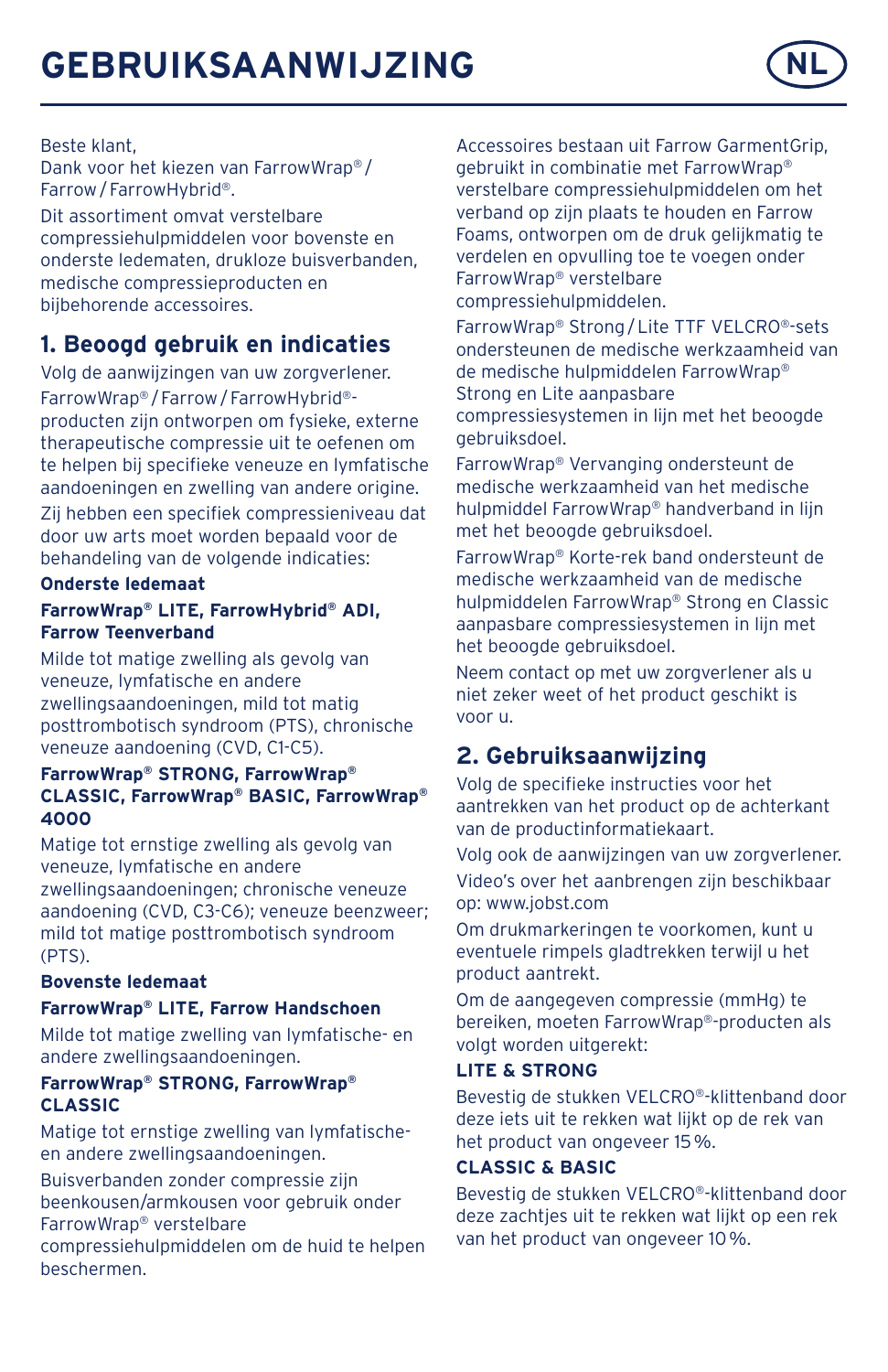

#### **4000**

Bevestig de stukken VELCRO®-klittenband door deze uit te rekken volgens de waarden die in de onderstaande tabel worden vermeld:

| $15 - 20%$ |  | $20 - 30%$ |
|------------|--|------------|

### **LET OP:**

- De eerste pasbeurt moet worden uitgevoerd onder supervisie van een zorgverlener om een comfortabel compressieniveau te bepalen op basis van de behoeften en gevoeligheid van de patiënt.
- FarrowWrap® TTF moet worden afgeknipt door een medische professional voorafgaand aan het aantrekken.
- Neem voor meer informatie contact op met uw leverancier als het product niet is afgeknipt.
- Als de patiënt na het aantrekken van het product tekenen van roodheid van de huid, vernauwingen, druksporen, pijn, verminderde kleur of gevoelloosheid in de ledematen ondervindt, moet het compressiewikkelsysteem worden verwijderd.
- Het wordt aanbevolen om een FarrowWrap® buisverband te dragen onder FarrowWrap® verstelbare compressiehulpmiddelen om de huid te helpen beschermen.
- Trek het buisverband langzaam over de tenen richting het been. Trek het uiteinde enigsinds weg van de tenen om die ruimte te geven en plooien weg te werken. Let op dat het buisverband de juiste maat heeft en correct wordt aangetrokken.
- Het buisverband moet worden gewisseld in lijn met het advies voor dagelijkse hygiëne en wondsinpectie.
- Neem contact op met uw zorgverlener met betrekking tot het combineren van verschillende FarrowWrap®-producten.
- FarrowWrap®-knieverband LITE mag alleen worden gebruikt in combinatie met FarrowWrap®-bovenbeenverband LITE.
- FarrowWrap®-knieverband STRONG mag alleen worden gebruikt in combinatie met FarrowWrap®-bovenbeenverband STRONG en CLASSIC.
- Het is aan te bevelen om het gebruik van het FarrowWrap®-voetverband met een FarrowWrap®-beenverband te combineren

voor het management van oedeem in de benen.

- Het kan nodig zijn om het VELCRO® klittenband van het product tijdens het dragen in de nacht losser te maken.
- Voor FarrowHybrid®, Farrow-handschoen en Farrow-teenverband wordt het aanbevolen om te overwegen het product te verwijderen bij het liggen.
- Gelieve contact op te nemen met uw zorgverlener voor verder advies.
- Sieraden in het betreffende gebied moeten worden verwijderd voor het aantrekken van het product.
- Overtollig buisverband kan over de bovenkant van het compressieproduct worden gevouwen.
- Het product moet mogelijk periodiek strakker worden getrokken om de juiste pasvorm te waarborgen.
- Vouw elke band over zichzelf heen en zet vast met het klittenband, om te voorkomen dat de stukken VELCRO®-klittenband zich aan andere items hechten

## **3. Contra-indicaties**

FarrowWrap® /Farrow/FarrowHybrid® producten zijn gecontra-indiceerd (mag niet worden gedragen) als u één of meer van de volgende medische aandoeningen hebt:

- Onbehandelde aderontsteking (septische flebitis)
- Ongecontroleerd (gedecompenseerd) congestief hartfalen
- Onbehandelde en/of progressieve huidinfectie (cellulitis) met betrekking tot het gebied waar het product zal worden toegepast
- Phlegmasia coerulea dolens (groot bloedstolsel in de behandelde ader)
- Patiënten die geen pijn of ongemak kunnen uiten
- Omtrek minder dan het aangegeven bereik (zie maattabel op de productinformatiekaarten)
- Onverenigbaarheid met materiaal

#### **Compressie 20–30mmHg en 15–20mmHg voor Farrow-teenverband/Farrowhandschoen**

- Ernstige arteriële aandoening
- Matige arteriële aandoening op het gebied van perifere neuropathie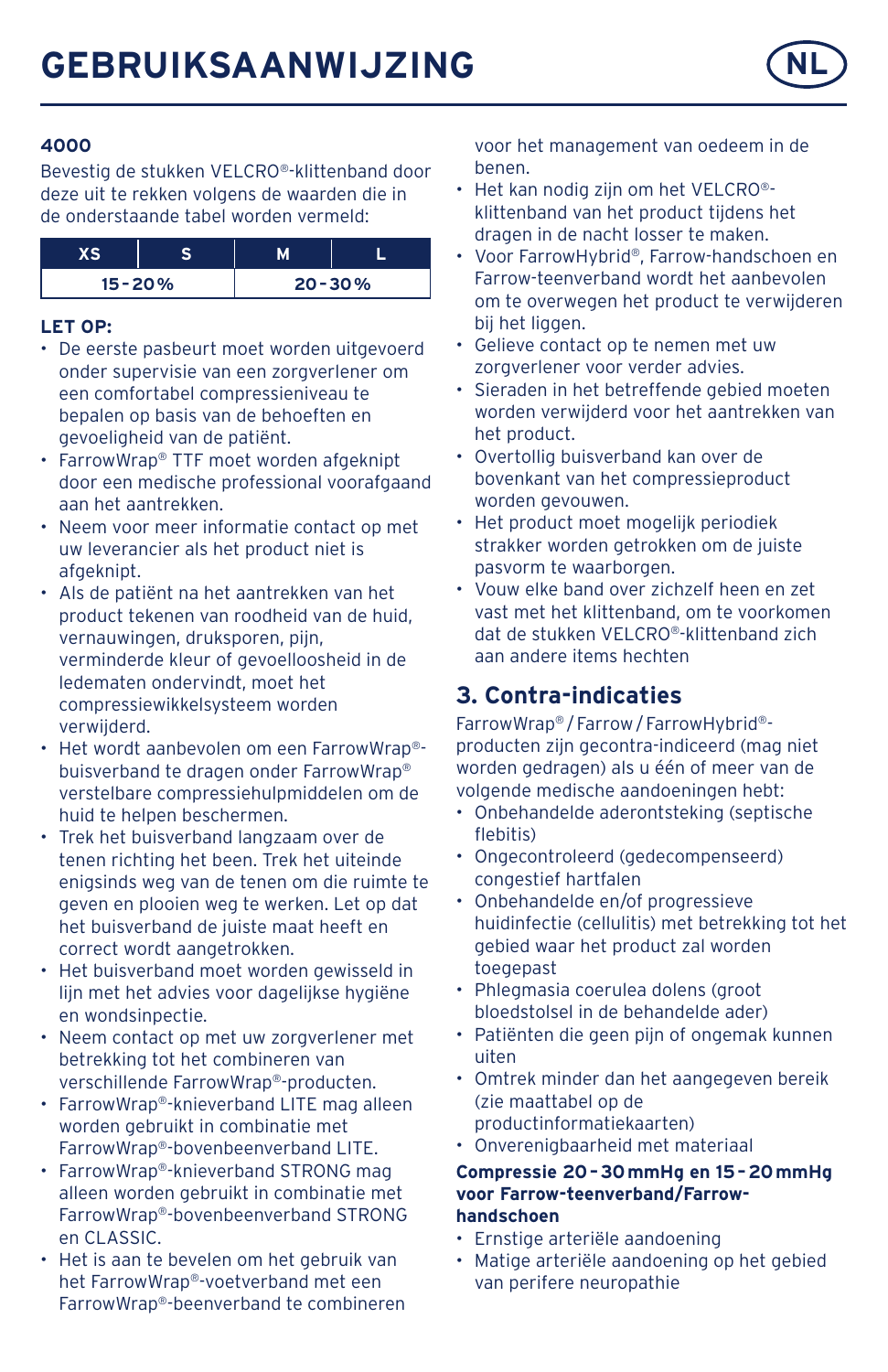# **GEBRUIKSAANWIJZING NL**



#### **Compressie 30–40mmHg**

- Matige tot ernstige arteriële ziekte
- Milde arteriële aandoening op het gebied van perifere neuropathie

Opmerking: JOBST® Farrow-producten zijn ontworpen om met elkaar te worden gebruikt en mogen niet worden gebruikt met producten die niet van het merk JOBST® Farrow zijn.

### **4. Waarschuwingen**

- Open wonden moeten worden bedekt met een passend verband voordat het buisverband en/of compressieproduct wordt aangetrokken.
- Voor producten voor de onderste ledematen moet, om vallen te voorkomen, tijdens het lopen passend schoeisel worden gedragen.

Neem contact op met uw arts als u het volgende hebt ervaren of ontwikkeld:

- Huidinfectie of wondvocht
- Milde tot matige arteriële aandoening
- Verlies van gevoel in het gebied waar het product is aangebracht (perifere neuropathie)
- Voorgeschiedenis van bloedstolsels
- Gecontroleerde CHF (congestief hartfalen)
- Carpaal tunnel syndroom (alleen voor bovenste ledemaat)
- Grote eeltknobbels (alleen voor Farrowteenverband, FarrowHybrid®)
- Immobiliteit (alleen voor Farrowteenverband)
- Omstandigheden waarbij verhoogde veneuze en lymfatische terugstroom niet gewenst is.

## **5. Maattabel**

Voor producten in standaard maten (Confectie & Trim-to-Fit): raadpleeg de maattabel op de productinformatiekaart.

### **6. Aanwijzingen voor opslag/ garantie**

Bescherm uw compressieproducten tegen direct zonlicht, hitte en vocht.

Wij adviseren de producten te bewaren bij kamertemperatuur.

De draagperiode is niet meer dan 6 maanden voor Farrow-producten.

De productiedatum/uiterste bewaardatum staat op het etiket van de verpakking naast het bijbehorende symbool

Op maat gemaakte producten zijn bedoeld voor direct gebruik en daarop wordt geen uiterste bewaardatum aangegeven.

### **7. Opmerking**

Any serious incident that has occurred in relation to Alle ernstige incidenten met betrekking tot dit hulpmiddel moeten worden gemeld aan BSN Medical Inc. (BSN medical GmbH binnen de Europese Unie) en de bevoegde autoriteit van uw land.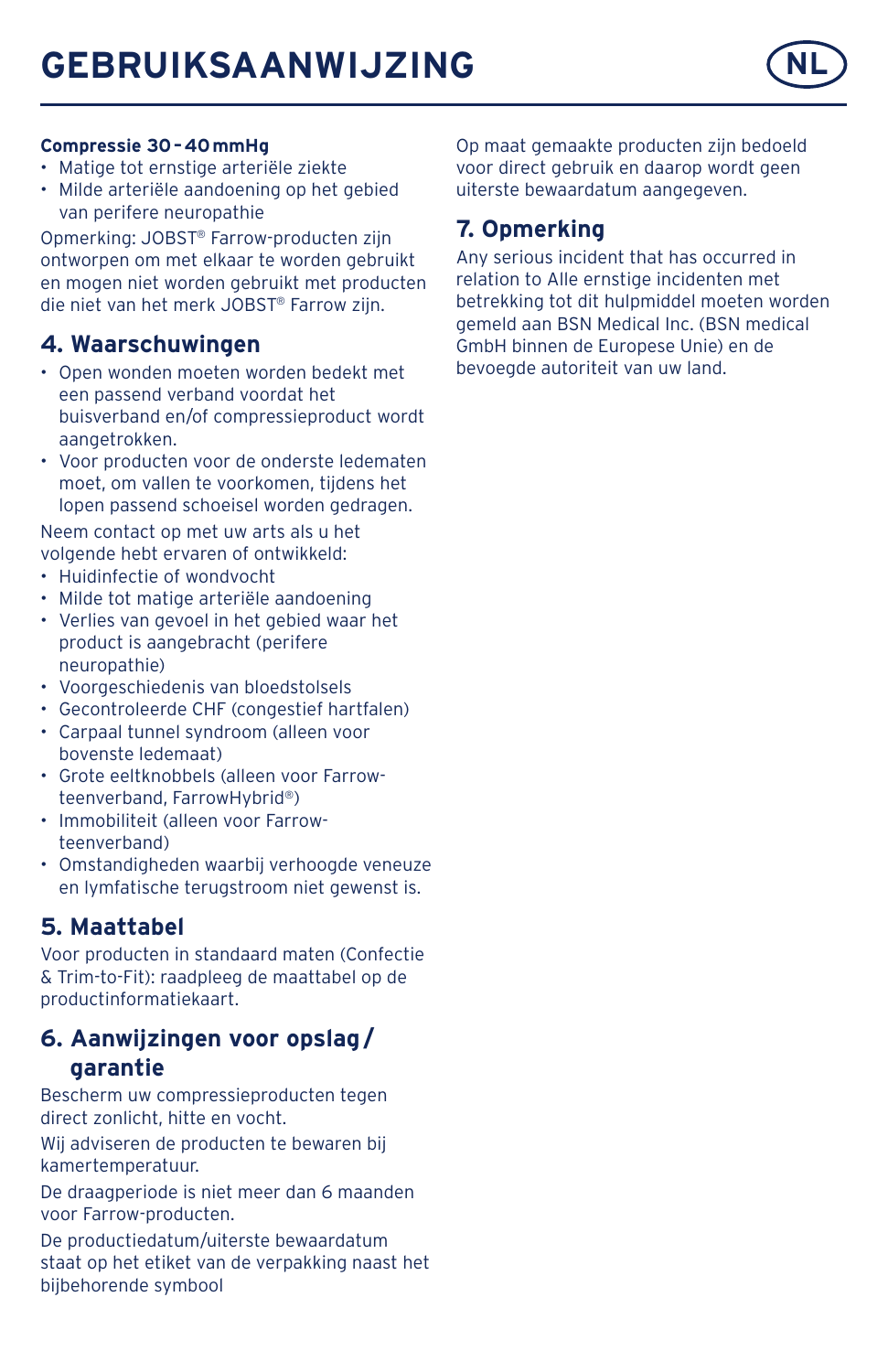

Kära kund,

Tack för att du valt FarrowWrap® /Farrow/ FarrowHybrid®.

Detta sortiment inkluderar justerbara kompressionsprodukter för övre och nedre extremiteter, innerstrumpor utan kompression, medicinska kompressionsplagg och tillhörande tillbehör.

## **1. Avsedd användning och indikationer**

Följ noggrant instruktionerna från din vårdgivare.

FarrowWrap® /Farrow/FarrowHybrid® produkter är avsedda att ge fysisk, extern terapeutisk kompression för att vara till hjälp vid specifika venösa och lymfatiska tillstånd, samt vid svullnad av annat ursprung.

De har en specifik kompressionsnivå som måste bestämmas av läkaren för hantering av följande indikationer:

#### **Nedre extremitet**

#### **FarrowWrap® LITE, FarrowHybrid® ADI, Farrow Tåhätta**

Mild till måttlig svullnad från venösa, lymfatiska och andra sjukdomar som orsakar svullnad ; milt till måttligt post-trombotiskt syndrom (PTS); kronisk venös insufficiens (CVD, C1–C5).

#### **FarrowWrap® STRONG, FarrowWrap® CLASSIC, FarrowWrap® BASIC, FarrowWrap® 4000**

Måttlig till allvarligt svullnad från venösa, lymfatiska och andra sjukdomar som orsakar svullnad; kronisk venös insufficiens (CVD, C3–C6); venöst bensår; milt till måttligt post-trombotiskt syndrom (PTS).

#### **Övre extremitet**

#### **FarrowWrap® LITE, Farrow Handske**

Mild till måttlig svullnad från lymfatiska och andra sjukdomar som orsakar svullnad.

#### **FarrowWrap® STRONG, FarrowWrap® CLASSIC**

Måttlig till allvarlig svullnad från lymfatiska och andra sjukdomar som orsakar svullnad.

Innerstrumpor utan kompression som används under FarrowWrap® justerbara kompressionsenheter för att skydda huden.

Tillbehör omfattar Farrow GarmentGrip, som används med FarrowWrap® justerbara kompressionsprodukter för att hålla dem på plats samt Farrow Foams som är avsedda att fördela trycket jämnt och fungera som extra stoppning under FarrowWrap® justerbara kompressionsprodukter.

FarrowWrap® Strong/Lite TTF VELCRO® packs bidrar till den medicinska funktionaliten för de medicintekniska produkterna FarrowWrap® Strong och Lite justerbar kompression när det gäller deras avsedda syfte.

FarrowWrap® Replacement bidrar till den medicinska funktionaliteten för den medicintekniska produkten FarrowWrap® Gauntlet när det gäller dess avsedda syfte. FarrowWrap® Short Stretch Band bidrar till den medicinska funktionaliteten för de medicintekniska produkterna FarrowWrap® Strong och Classic justerbar kompression när det gäller deras avsedda syfte. Vänligen kontakta din vårdgivare om du är osäker på om produkten passar dig.

## **2. Bruksanvisning**

Följ de produktspecifika påtagningsanvisningarna som finns på bipacksedelns baksida.

Följ även din vårdgivares anvisningar noggrant.

Användningsvideor finns tillgängliga på: www.jobst.com

För att undvika tryckmärken ska du släta ut eventuella veck vid påtagning.

För att uppnå den indikerade kompressionen (mmHg) ska FarrowWrap®-plagg sträckas ut på följande sätt:

#### **LITE & STRONG**

Fäst VELCRO® kardborreband genom att sträcka ut det med måttlig kraft för att efterlikna en sträckning av plagget på cirka 15%.

#### **CLASSIC & BASIC**

Fäst VELCRO® kardborreband genom att sträcka ut det försiktigt för att efterlikna en sträckning av plagget på cirka 10%.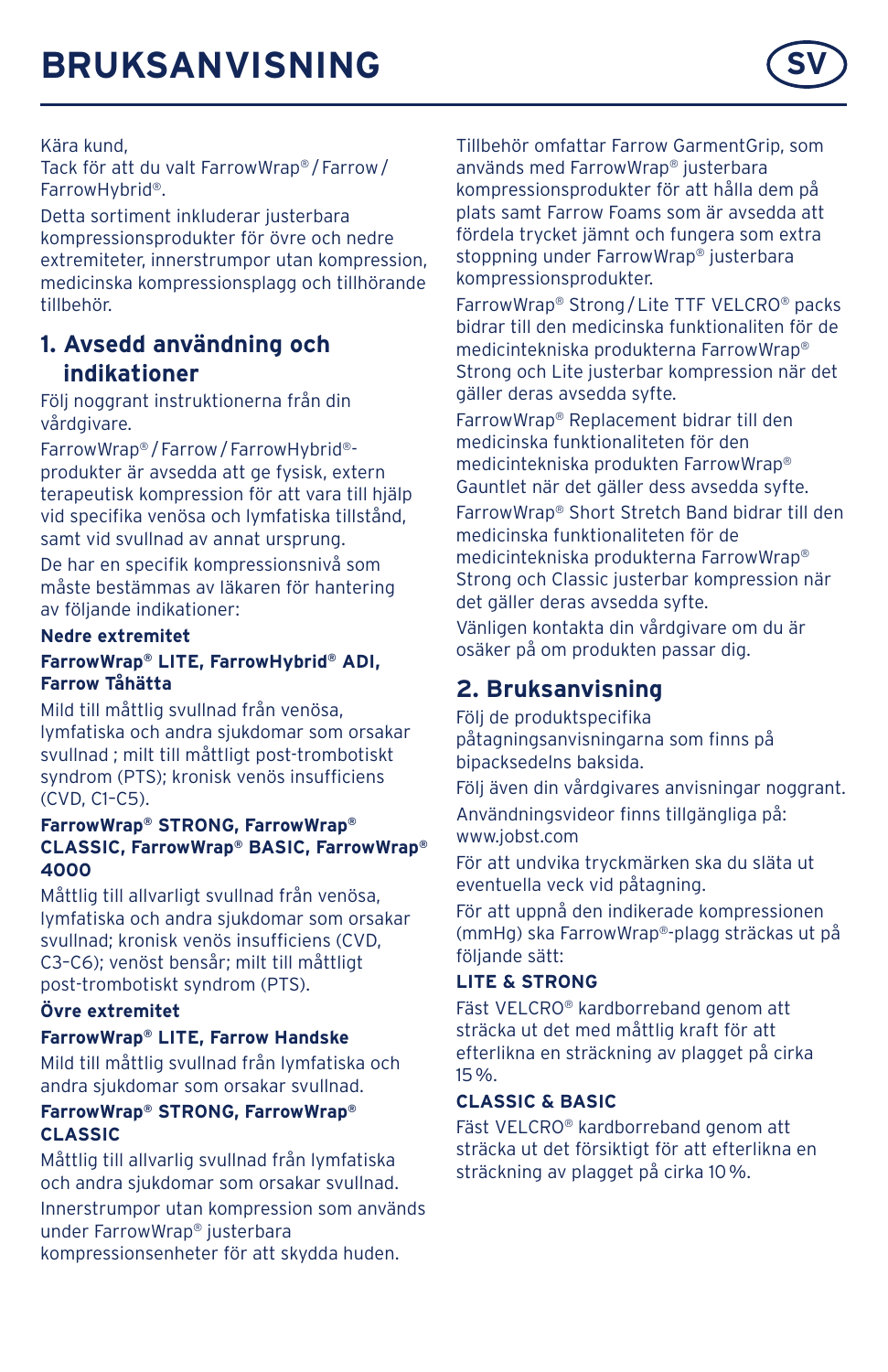

#### **4000**

Fäst VELCRO® kardborreband genom att sträcka ut dem enligt de värden som anges i tabellen nedan:

| $15 - 20%$ |  | $20 - 30%$ |
|------------|--|------------|

#### **OBSERVERA!**

- Första provning ska utföras under ledning av din vårdgivare för att fastställa en bekväm kompressionsnivå, baserat på patientens behov och tolerans.
- FarrowWrap® TTF måste anpassas av din vårdgivare före påtagning.
- Om den inte har anpassats ska du kontakta din vårdgivare för ytterligare information.
- Lindningssystemet ska avlägsnas om patienten efter applicering uppvisar tecken på hudrodnad, stasning, tryckmärken, smärta, nedsatt färg eller domningar i extremiteterna.
- För att skydda huden rekommenderas användning av en FarrowWrap® innerstrumpa under FarrowWrap® justerbara kompressionsenheter.
- Dra långsamt innerstrumpan över tår och upp längs benet, dra ut änden något så att det finns utrymme att vicka på tårna och släta ut eventuella rynkor. Se till att innerstrumpan har rätt storlek och sätts på korrekt. "
- Innerstrumpan bör bytas i samband med dagligt behov av hygien och sårinspektion.
- Rådfråga din vårdgivare när du vill kombinera olika FarrowWrap®-produkter.
- FarrowWrap® knädel LITE ska endast användas tillsammans med FarrowWrap® lårdel LITE.
- FarrowWrap® knädel STRONG ska endast användas tillsammans med FarrowWrap® lårdel STRONG eller CLASSIC.
- Överväg att kombinera FarrowWrap® fotdel med en FarrowWrap® bendel för hantering av benödem.
- Det kan vara nödvändigt att lossa VELCRO® kardborreband från plagget nattetid.
- Det rekommenderas att ta bort FarrowHybrid®, Farrow handske och Farrow tåhätta när du ligger ner.
- Kontakta sjukvårdspersonal din vårdgivare för ytterligare råd.
- Smycken i det påverkade området ska tas bort före påtagning.
- Del av överflödig strumpa kan vikas ned över kompressionsplaggets övre del
- Plagget kan behöva dras åt med jämna mellanrum för att säkerställa korrekt passform.
- För att förhindra VELCRO® kardborreband från att fastna i andra föremål ska du rulla tillbaka banden på sig själva och fästa VELCRO® kardborrebandet.

## **3. Kontraindikationer**

FarrowWrap®/Farrow/FarrowHybrid®-produkter är kontraindicerade (ska INTE bäras) om du har ett eller flera av följande medicinska tillstånd:

- Obehandlad veninfektion (septisk flebit)
- Okontrollerad (dekompenserad) hjärtsvikt
- Obehandlad och/eller progredierande hudinfektion (cellulit) som involverar det område där plagget ska appliceras
- Phlegmasia coerulea dolens (stor blodpropp i venen på det behandlade området)
- Patienter som inte kan uttrycka smärta eller obehag
- Omkrets mindre än de angivna intervallen (se storleksdiagram på bipacksedel)
- Inkompatibilitet med material

#### **Kompression 20–30mmHg och 15–20mmHg för Farrow tåhätta/Farrow handske**

- Allvarlig arteriell sjukdom
- Måttlig arteriell sjukdom i närvaro av perifer neuropati

#### **Kompression 30–40mmHg**

- Måttlig till allvarlig arteriell sjukdom
- Mild arteriell sjukdom i närvaro av perifer neuropati

Observera! Farrow-produkter är utformade för att användas tillsammans och ska inte användas med produkter som inte är Farrow.

## **4. Försiktighet**

- Öppna sår måste täckas över med ett lämpligt förband innan innerstrumpan och/ eller kompressionsplagget tas på.
- Vid användning av plagg på nedre extremiteter måste lämpliga skor bäras vid gående för att förebygga fallolyckor.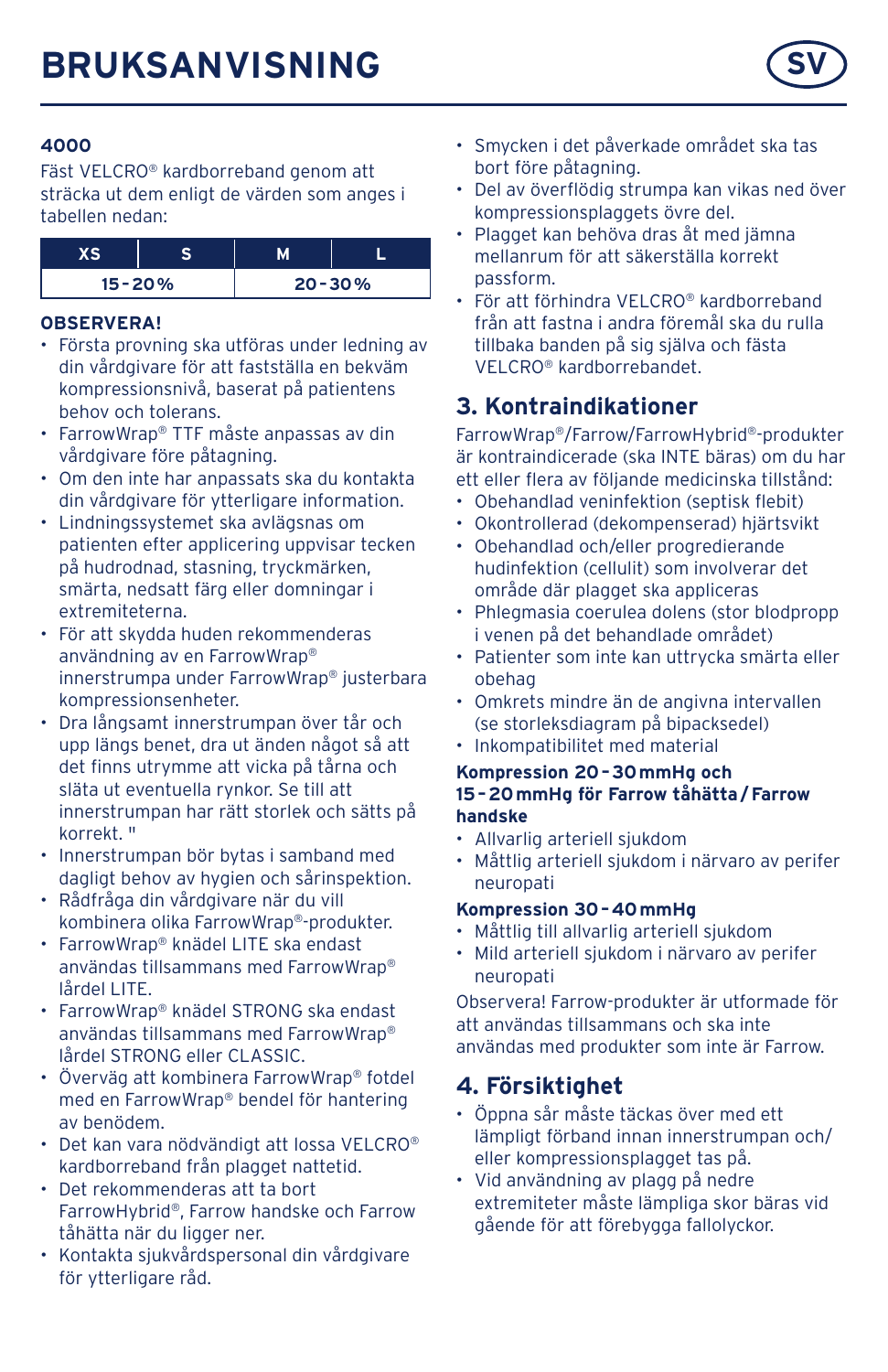Rådgör med läkaren om du har upplevt eller utvecklar:

- Hudinfektion eller om huden vätskar sig
- Mild till måttlig arteriell sjukdom
- Känselbortfall i det område där plagget har applicerats (perifer neuropati)
- Blodproppar i anamnesen
- Kontrollerad hjärtsvikt
- Karpaltunnelsyndrom (endast för övre extremitet)
- Stora liktornar (endast för Farrow tåhätta och FarrowHybrid ® )
- Inaktivitet (endast för Farrow tåhätta)
- Tillstånd då ökat venös- och lymfvätskeåterflöde inte är önskvärd

### **5. Storlekstabell**

För plagg i standardstorlek (standardstorlek och skräddarsydd Trim-To-Fit): se storleksdiagrammet på bipacksedeln.

### **6. Förvaringsanvisningar /garanti**

Skydda dina kompressionsplagg från direkt exponering för solljus, värme och fukt.

Vi rekommenderar förvaring i rumstemperatur.

Farrow-produkter ska inte bäras i mer än<br>6 månader

Tillverkningsdatum/-utgångsdatum för förvaring finns tryckt på förpackningsetiketten bredvid motsvarande symbol.

Skräddarsydda produkter är avsedda att användas omedelbart och därför anges inget utgångsdatum på dessa.

## **7. Obs!**

Allvarliga incidenter som kan ha uppstått i samband med produkten ska rapporteras till BSN medical Inc. (BSN Medical GmbH inom EU) och till behörig myndighet i ditt land.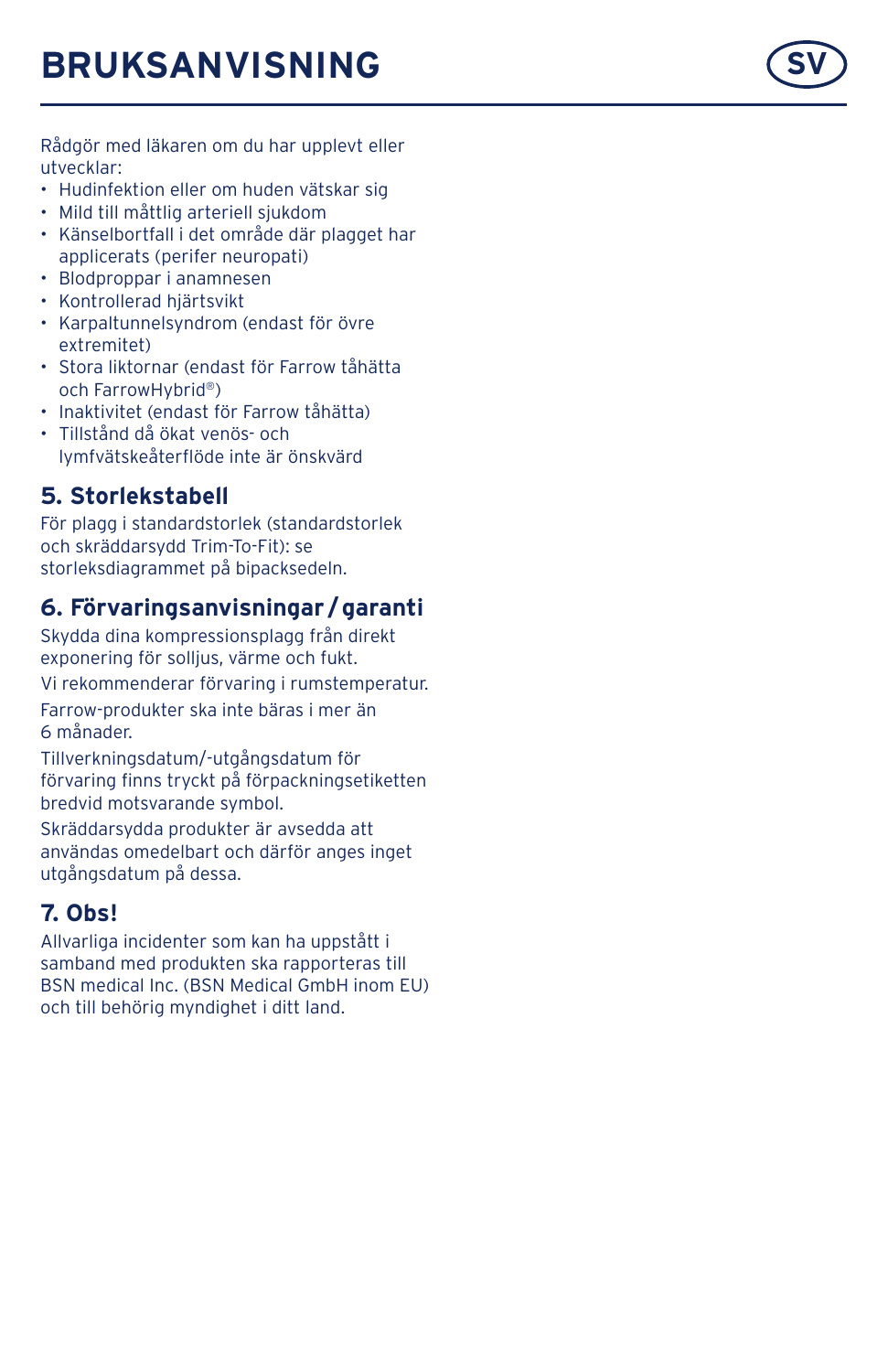## **BRUKERVEILEDNING**



#### Kjære kunde,

Takk for at du valgte FarrowWrap®/ Farrow/ FarrowHybrid®.

Dette sortimentet inneholder justerbar kompresjon for øvre og nedre ekstremitet, polstringer uten kompresjon, medisinske kompresjonsbandasjer og kompliterende tilbehør.

## **1. Tiltenkt bruk og indikasjoner**

Følg instruksjonene fra din terapeut. FarrowWrap®- /Farrow- /FarrowHybrid® produktene er designet for å gi terapeutisk kompresjonsbehandling til spesifikke venøse og lymfatiske tilstander, samt hevelse av annen opprinnelse.

De har en spesifik kompresjonsklasse som må bestemmes av din terapeut for behandling av følgende indikasjoner:

#### **Underekstremitet**

#### **FarrowWrap® LITE, FarrowHybrid® ADI, Farrow Tåhett**

Mild til moderat hevelse som følge av venøse, lymfatiske og andre sykdommer som fører til hevelse, mild til moderat posttrombotisk syndrom (PTS), kronisk venøs sykdom (CVD, C1-C5).

#### **FarrowWrap® STRONG, FarrowWrap® CLASSIC, FarrowWrap® BASIC, FarrowWrap® 4000**

Moderat til alvorlig hevelse fra venøse, lymfatiske og andre sykdommer som fører til hevelse: kronisk venøs sykdom (CVD, C3-C6): venøst leggsår: mildt til moderat posttrombotisk syndrom (PTS).

#### **Overekstremitet**

#### **FarrowWrap® LITE, Farrow Hanske**

Mild til moderat hevelse på grunn av lymfatiske lidelser og andre sykdommer som fører til hevelse.

#### **FarrowWrap® STRONG, FarrowWrap® CLASSIC**

Moderat til alvorlig hevelse fra lymfatiske og andre lidelser som fører til hevelse.

Innerstrømpe uten kompresjon til bruk under FarrowWrap® justerbare kompresjonsprodukter for å beskytte huden.

Tilbehøret omfatter Farrow GarmentGrip, som brukes sammen med FarrowWrap® justerbare kompresjonsprodukter. Det skal bidra til å gi en jevn trykkfordelig og polstring under FarrowWrap® justerbare kompresjonsplagg. FarrowWrap® Strong/Lite TTF borrelåspakker skal hjelpe til med å sikre den medisinske funksjonen ved bruk av det medisinke utstyret FarrowWrap® Strong og Lite justerbare komprimeringsprodukter, slik at de sikrer det tiltenkte formålet med behandlingen."

FarrowWrap® utskiftning sikrer den medisinske funksjonaliteten til det medisinske utstyret FarrowWrap® Gauntlet med hensyn til det tiltenkte formålet

FarrowWrap® Short Stretch Band sikrer den medisinske funksjonaliteten til det medisinske utstyret FarrowWrap® Strong og Classic justerbare kompresjonsproduktet med hensyn til deres tiltenkte formål.

Ta kontakt med din terapeut dersom du er usikker på om produktet passer for deg.

## **2. Bruksanvisning**

Følg de produktspesifikke instruksjonene for påtaking på baksiden av pakningsvedlegget som følger med.

Følg også instruksjonene fra fagpersonen fra helsetjenesten.

Videoer med tips til påtaking finnes på: www.jobst.com

Glatt ut alle rynker og ujevnheter under påtaking for å unngå trykkmerker.

For å oppnå riktig kompresjon (mmHg), skal FarrowWrap®- produktet strekkes som følger:

#### **LITE & STRONG**

Fest VELCRO®-borrelåsen mens du strekker den moderat, ca 15% av produktet.

#### **CLASSIC & BASIC**

Fest VELCRO®- borrelåsene ved å strekke de forsiktig slik at det blir et omtrentlig stekk av produktet på ca. 10%.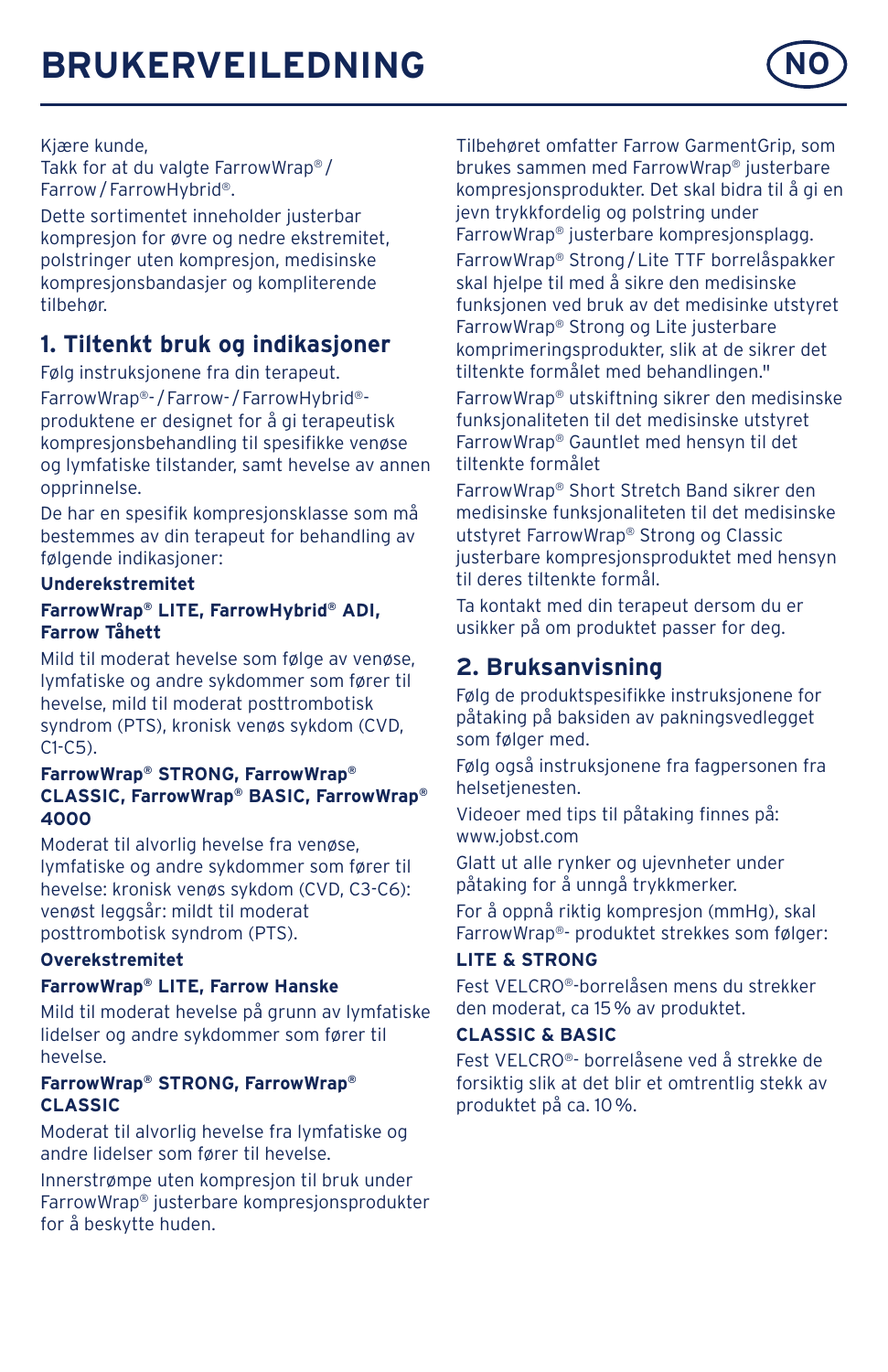

Fest VELCRO®-borrelåsen med et strekk i henhold til verdiene angitt i tabellen nedenfor:

| $15 - 20%$ |  | $20 - 30%$ |
|------------|--|------------|

#### **VENNLIGST MERK:**

- Første påtaking skal gjøres under oppsyn av helsepersonell, for å bestemme et behagelig kompresjonsnivå, basert på pasienters behov og toleranse.
- FarrowWrap® TTF må klippes til av medisinsk helsepersonell før den tas på.
- Hvis den ikke har blitt klippet til, må du kontakte leverandøren for å få mer informasjon.
- Ta av kompresjonsproduktet hvis pasienten viser tegn til rød hud, strikturer, trykkmerker, smerte, redusert farge eller nummenhet i ekstremitetene under bruk.
- Det anbefales å bruke en FarrowWrap® polstring under FarrowWrap® justerbare kompresjonsprodukter for å beskytte huden.
- Trekk polstringen over tærne og opp på benet. Lå tærne være fri slik at de har plass til å bevege seg. Pass på å glatte ut rynker. Sørg for at polstringen er riktig dimensjonert og påført riktig.
- Polstringen bør byttes i forbindelse med daglig hygiene og ved behov for å inspisere sår.
- Rådfør deg med helsepersonell for å få råd om kombinering av ulike FarrowWrap® produkter.
- FarrowWrap® LITE kne skal kun brukes i kombinasjon med FarrowWrap® LITE lår.
- FarrowWrap® STRONG kne skal kun brukes i kombinasjon med FarrowWrap® STRONG og CLASSIC lår.
- Det bør vurderes å kombinere FarrowWrap® fotdel med en FarrowWrap® underben legg for behandling av leggødem.
- Det kan være nødvendig å løsne VELCRO® borrelåsen på produktet hvis den brukes om natten.
- Det anbefales at man vurderer å ta av FarrowHybrid®, Farrow-hanske og Farrow-tåkappe når du ligger.
- Ta kontakt med helsepersonell for ytterligere råd.
- Smykker i det aktuelle området skal fjernes før produktet tas på.
- Overflødig polstring kan brettes ned over toppen av kompresjonsproduktet.
- Det kan være nødvendig å stramme produktet av og til for å sikre riktig passform.
- For å hindre at VELCRO®-borrelåsen fester seg til andre gjenstander, rull hvert bånd tilbake på seg selv og fest VELCRO® borrelåsene i produktet.

## **3. Kontraindikasjoner**

FarrowWrap®- /Farrow- /FarrowHybrid® produkter er kontraindisert (skal IKKE brukes) Hvis du har én eller flere av følgende medisinske tilstander:

- Ubehandlet veneinfeksjon (septisk flebitt)
- Ubehandlet hjertesvikt
- Ubehandlet og/eller fremskridende hudinfeksjon (cellulitt) som involverer området der produktet vil bli brukt.
- Phlegmasia cerulea dolens (stor blodpropp i venen på området som behandles)
- Pasienter som ikke kan uttrykke smerte eller ubehag
- Omkrets mindre enn de indikerte områdene (se størrelsesoversikt på pakningsvedlegget)
- Inkompatibilitet til materiale (allergi mot materialet)

#### **Kompresjon 20–30mmHg and 15–20mmHg for Farrow-tåkappe/Farrow-hanske**

- Alvorlig arteriell sykdom
- Moderat arteriell sykdom ved tilstedeværelse av perifer nevropati

#### **Kompresjon 30–40mmHg**

- Moderat til alvorlig arteriell sykdom
- Mild arteriell sykdom ved tilstedeværelse av perifer nevropati

Merk: JOBST® Farrow-produkter er designet for å brukes sammen og skal ikke brukes med produkter som ikke er JOBST® Farrowprodukter

## **4. Forsiktighetsregler**

- Åpne sår må være dekket med en passende bandasje før polstring eller kompresjonsproduktet tas på.
- Når det gjelder produkter for underekstremiteter, må passende fottøy brukes når du går, for å forebygge fall.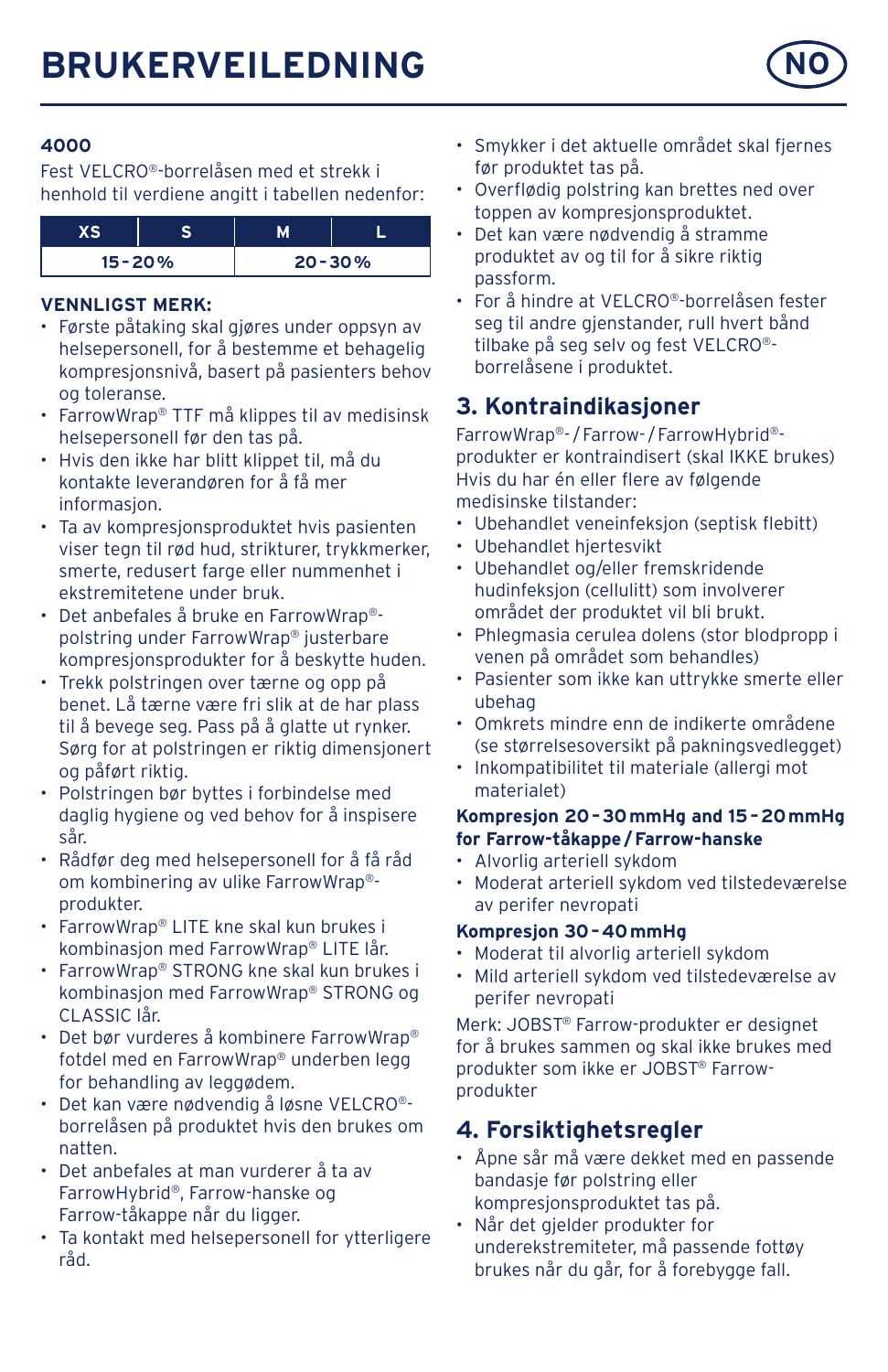# **BRUKERVEILEDNING NO**

Rådfør deg med legen hvis du har opplevd eller utviklet:

- Hudinfeksjon eller -væsking
- Mild til moderat arteriell sykdom
- Tap av følelse i området der produktet er brukt (perifer nevropati)
- Historikk med blodpropper
- Behandlet hjertesvikt (CHF)
- Karpaltunnelsyndrom (kun for øvre ekstremitet)
- Store liktorn (kun for Farrow-tåkappe, FarrowHybrid ® )
- Ubevegelighet (kun for Farrow-tåkappe)
- Forhold med økt venøst og lymfatisk tilbakefall er ikke ønsket.

### **5. Størrelsestabell**

For å finne rett størrelse på produktene (Standard og Trim- to- Fit): Se størrelsesskjemaet i pakningsvedlegget.

### **6. Oppbevaring /garanti**

Beskytt kompresjonsproduktet mot direkte sollys, varme og fuktighet.

Vi anbefaler at produktene oppbevares ved romtemperatur.

Bruksperioden på JOBST ® Farrow-produktene må ikke være lengre enn 6 måneder.

Produksjonsdato/utløpsdato for oppbevaring er trykket på pakningsetiketten ved siden av det tilsvarende symbolet.

Spesiallagde produkter er produkter som er ment for umiddelbar bruk og ingen utløpsdato for oppbevaring er indikert på disse.

## **7. Merk**

Alle alvorlige hendelser som har skjedd ved bruk av produktet, skal meldes til Essity og den ansvarlige myndigheten i ditt land.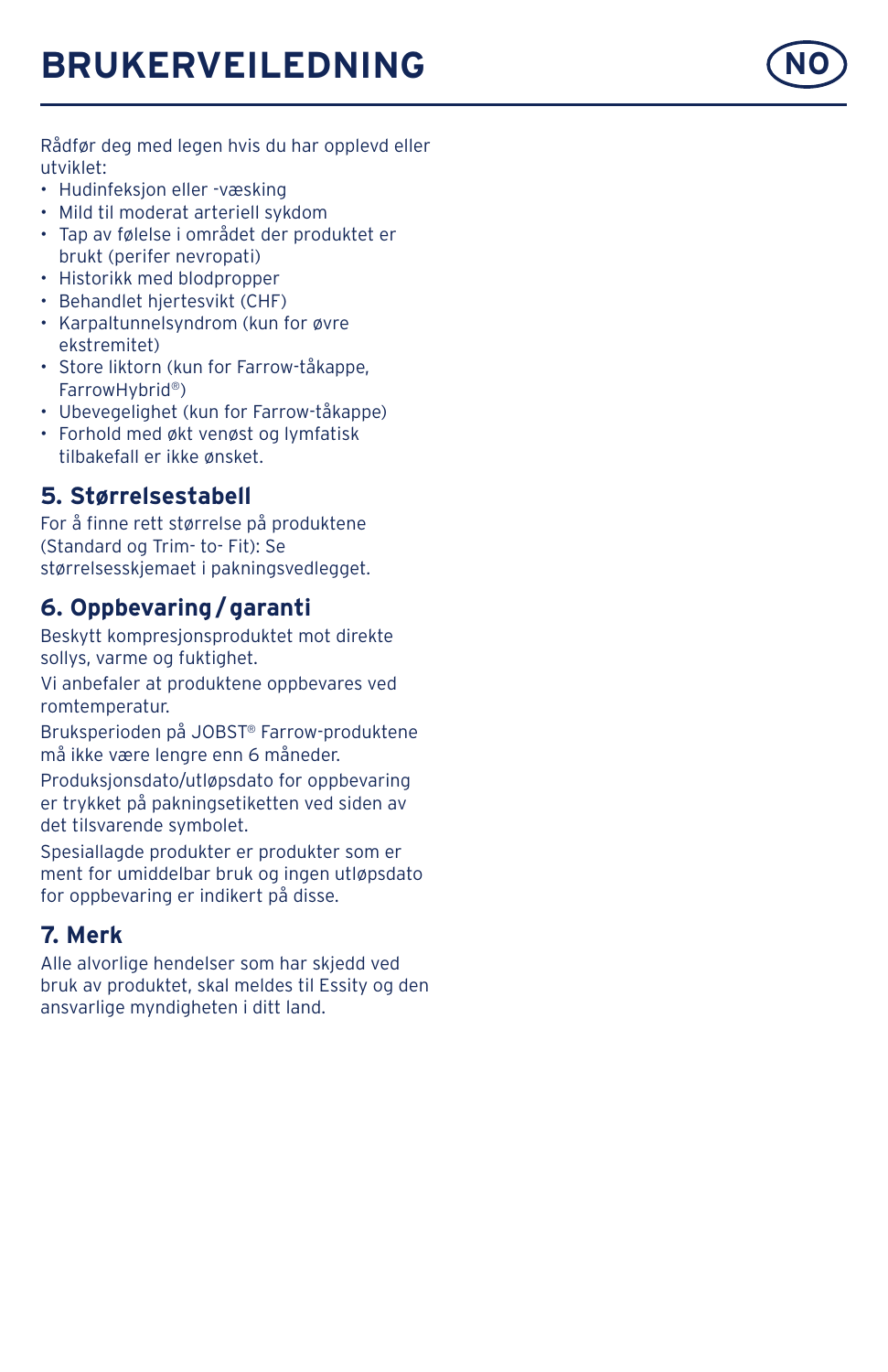

#### Kære kunde,

Tak, fordi du valgte FarrowWrap® / Farrow / FarrowHybrid®.

Dette sortiment omfatter justerbare kompressionsløsninger til over- og underekstremiteter, inderstrømper uden kompression, medicinske kompressionsprodukter og tilknyttet tilbehør.

## **1. Tilsigtet brug og indikationer**

Følg lægens anvisninger.

FarrowWrap® /Farrow/FarrowHybrid® produkter er designet til at give en fysisk, ekstern terapeutisk kompression for at afhjælpe specifikke venøse- og lymfatiske tilstande samt hævelser af anden oprindelse.

De har et specifikt kompressionsniveau, som skal bestemmes af lægen med henblik på at imødekomme følgende indikationer:

#### **Underekstremitet**

#### **FarrowWrap® LITE, FarrowHybrid® ADI, Farrow Tåkapp**

Milde til moderate hævelser på grund af venøse og lymfatiske tilstande; mildt til moderat posttrombotisk syndrom (PTS), kronisk venøs insufficiens (CVD, C1-C5).

#### **FarrowWrap® STRONG, FarrowWrap® CLASSIC, FarrowWrap® BASIC, FarrowWrap® 4000**

Moderate til svære hævelser på grund af venøse og lymfatiske lidelser samt andre sygdomme, kronisk venøs insufficiens (CVD, C3-C6), venøst betingede bensår , mildt til moderat posttrombotisk syndrom (PTS).

#### **Overekstremitet**

#### **FarrowWrap® LITE, Farrow Handske**

Milde til moderate hævelser på grund af lymfatiske lidelser samt hævelser af anden oprindelse.

#### **FarrowWrap® STRONG, FarrowWrap® CLASSIC**

Moderate til svære hævelser på grund af lymfatiske lidelser samt hævelser af anden oprindelse.

Inderstrømpe uden kompression bruges under justerbare FarrowWrap®-kompressionprodukter for at beskytte huden.

Tilbehøret omfatter Farrow GarmentGrip, der anvendes sammen med justerbare FarrowWrap®-kompressionsprodukter, og er beregnet til at give en jævn trykfordeling og tilføje polstring under justerbare FarrowWrap® kompressionsprodukter.

Pakker med FarrowWrap® Strong/Lite TTF VELCRO® hjælper den medicinske funktion ved det medicinske udstyr FarrowWrap® Strong og Lite justerbare kompressionsbandager med hensyn til disses tilsigtede formål.

FarrowWrap®-udskiftning hjælper den medicinske funktion af det medicinske udstyr FarrowWrap® Gauntlet med hensyn til dennes tilsigtede formål.

FarrowWrap® Short Stretch Band hjælper den medicinske funktion af det medicinske udstyr FarrowWrap® Strong og Classic justerbare kompressionsenheder med hensyn til disses tilsigtede formål.

Kontakt din læge, hvis du ikke er sikker på, om produktet er egnet til dig.

## **2. Brugsvejledning**

Følg de produktspecifikke instruktionsvejledninger, der er beskrevet på bagsiden af indlægskortet.

Følg også lægens anvisninger.

Påtagningsvideoer kan findes på: www.jobst.com

Alle ujævnheder skal jævnes ud under påtagning for at undgå trykmærker.

For at opnå den indikerede kompression (mmHg) skal FarrowWrap®-kompressionsproduktet strækkes på følgende måde under påtagning:

#### **LITE & STRONG**

Fastgør VELCRO®-båndene for at påføre et moderat stræk, som ligner et omtrentligt stræk af båndet på 15%.

#### **CLASSIC & BASIC**

Fastgør VELCRO®-båndene for at påføre et mildt stræk, som ligner et omtrentligt stræk af båndet på 10%.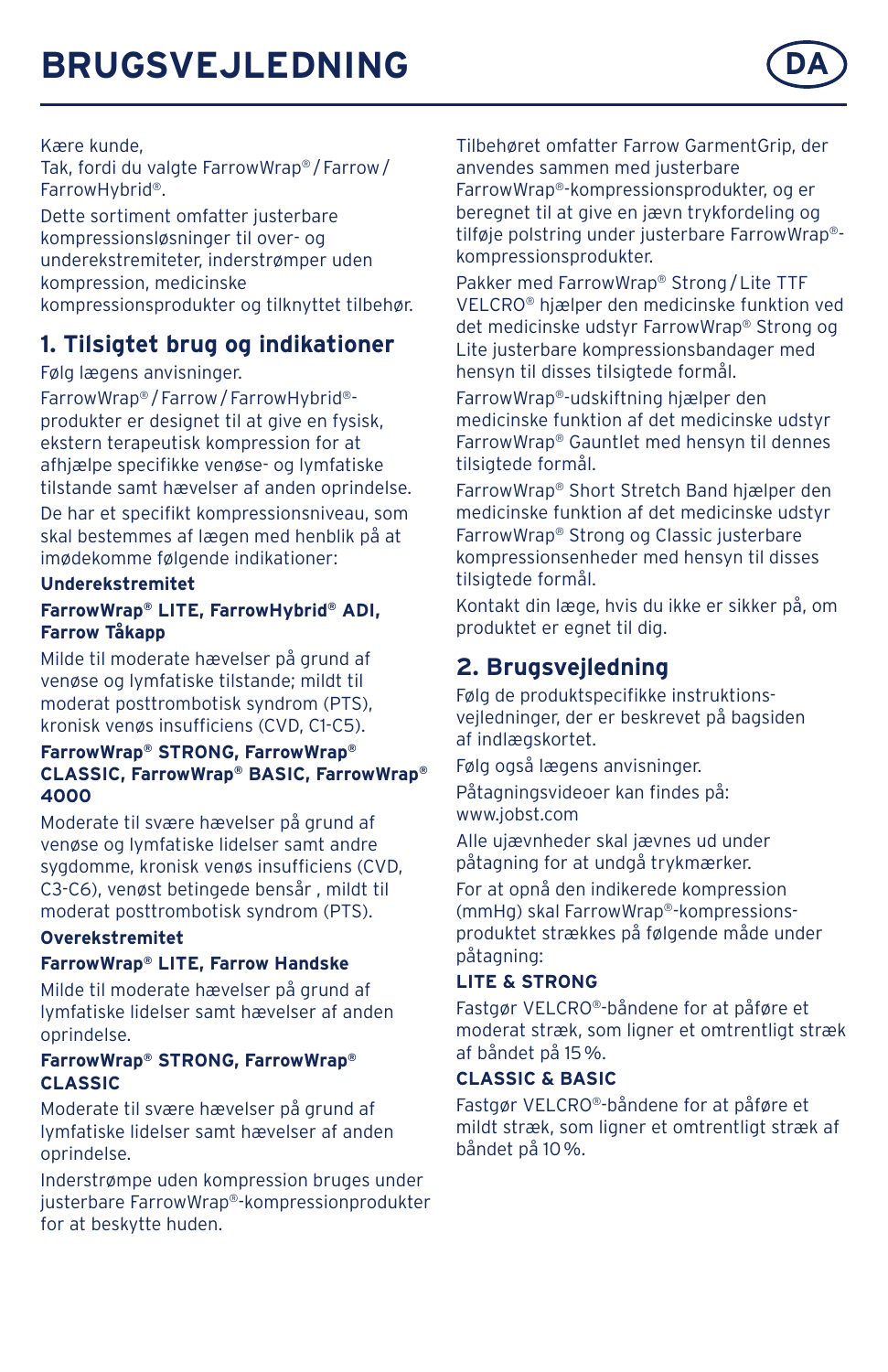

Fastgør VELCRO®-båndene for at påføre et stræk i henhold til de værdier, der er angivet i nedenstående tabel:

| $15 - 20%$ |  | $20 - 30%$ |
|------------|--|------------|

#### **BEMÆRK:**

- Første påtagning skal foretages under tilsyn af en læge for at bestemme komfortabelt kompressionsniveau, baseret på patientens behov og tolerance.
- FarrowWrap® TTF skal trimmes af en læge inden påføring.
- Hvis den ikke er blevet trimmet, bedes du kontakte udbyderen for at få yderligere oplysninger.
- Efter påtagning, hvis patienten viser tegn på rød hud, strikturer, trykmærker, smerte, reduceret farve eller følelsesløshed, skal kompressionsproduktet fjernes.
- Det anbefales at bære en FarrowWrap® Inderstrømpe under det justerbare FarrowWrap®-kompressionprodukt for at hjælpe med at beskytte huden.
- Træk langsomt inderstrømpen over tæerne og op ad benet, træk tåen lidt væk fra tæerne, så de har plads til at vrikke og glat rynker ud. Sørg for, at inderstrømpen er korrekt størrelse og taget korrekt på.
- Inderstrømpen skal udskiftes i overensstemmelse med den daglige hygiejne og ved behov for inspektion af sår."
- Kontakt din læge, hvis du ønsker at kombinere forskellige FarrowWrap® produkter.
- FarrowWrap® LITE Knædel bør kun anvendes i kombination med FarrowWrap® LITE Lår.
- FarrowWrap® STRONG Knædel bør kun anvendes i kombination med FarrowWrap® STRONG- og CLASSIC Lår.
- Det bør overvejes at kombinere FarrowWrap® Foddel med FarrowWrap® Underben til behandling af benødem.
- Det kan være nødvendigt at løsne produktets VELCRO®-bånd, hvis det bruges om natten.
- Det anbefales at overveje at fjerne FarrowHybrid®, Farrow Glove og Farrow Tåkappe, når du ligger ned.
- Kontakt din læge for yderligere assistance.
- Smykker på de berørte områder skal fjernes før du tager kompressionsproduktet på.
- Overskydende indlæg kan foldes ned over toppen af kompressionsproduktet.
- Det kan være nødvendigt at stramme produktet med jævne mellemrum for at sikre korrekt pasform.
- Rul hvert bånd tilbage og fastgør VELCRO®-båndene for at forhindre, at VELCRO®-båndene hægter sig fast til andre genstande.

# **3. Kontraindikationer**

FarrowWrap® /Farrow/FarrowHybrid® produkter er kontraindicerede (bør IKKE bæres), hvis du lider af en eller flere af følgende sygdomme:

- Ubehandlet veneinfektion (septisk flebit)
- Ukontrolleret (dekompenseret) hjertesvigt (højresidig hjerteinsufficiens)
- Ubehandlet og/eller fremskreden hudinfektion (rosen), der involverer det område, hvor kompressionsproduktet skal anvendes.
- Phlegmasia coerulea dolens (stor veneblodprop i behandlingsområdet)
- Patienter som ikke er i stand til at udtrykke smerter eller ubehag
- Omkreds der er mindre end de indikerede intervaller (se størrelsesskemaet på indlægskortet).
- Uforenelighed med materialet

#### **Kompression: 20–30mmHg og 15–20mmHg for Farrow Tåkappe/Farrow Glove**

- Alvorlig arteriel sygdom
- Moderat arteriel sygdom med tilstedeværelse af perifer neuropati

#### **Kompression 30–40mmHg**

- Moderat til alvorlig arteriel sygdom
- Mild arteriel sygdom med tilstedeværelse af perifer neuropati

Bemærk: JOBST® Farrow-produkter er designet til at blive anvendt i kombination og bør ikke anvendes sammen med andre produkter, der ikke er fra JOBST® Farrow.

# **4. Forsigtighedsregler**

- Åbne sår skal dækkes med en passende forbinding, inden inderstrømpe og/eller kompressionsproduktet påføres.
- For kompressionsprodukter på nedre ekstremiteter skal der bæres passende fodtøj under gang for at undgå fald.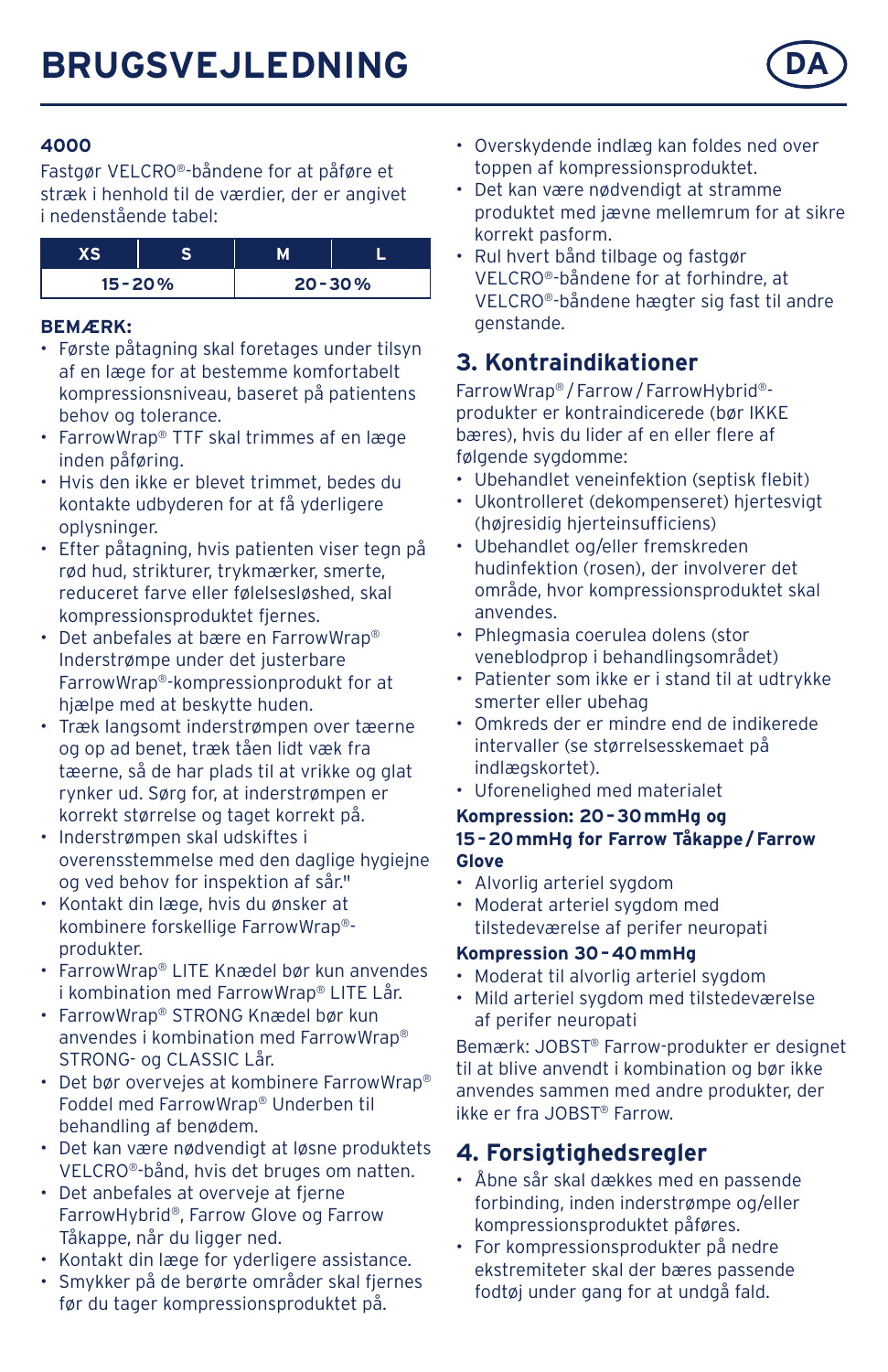

Kontakt din læge, hvis du har oplevet eller udvikler:

- Hudinfektion eller udsivning af væske
- Mild til moderat arteriel sygdom
- Følelsesløshed i området, hvor kompressionsproduktet er blevet påført (perifer neuropati)
- Anamnese for blodpropper
- Kontrolleret hjertesvigt (højresidig hierteinsufficiens)
- Karpaltunnelsyndrom (kun for øvre ekstremitet)
- Store knyster (kun for Farrow Tåkappe, FarrowHybrid ® )
- Immobilitet (kun for Farrow Tåkappe)
- Forhold, hvor øget venøst og lymfatisk tilbageløb ikke er ønsket.

## **5. Størrelsestabel**

For kompressionsprodukter i standardstørrelse (klar til brug og specialtilpasset): Se størrelsesskemaet på indlægskortet.

# **6. Opbevaringsvejledning /garanti**

Kompressionsprodukter skal beskyttes mod direkte eksponering for sollys, varme og fugt. Vi anbefaler opbevaring ved stuetemperatur.

Anvendelsesperioden må ikke overstige<br>6 måneder for JOBST® Farrow-produkter. Fremstillingsdatoen/udløbsdatoen for opbevaring er trykt på produktetiketten ved siden af det tilsvarende symbol.

Produkter fremstillet efter mål er produkter beregnet til øjeblikkelig brug, og der er ikke angivet udløbsdato for opbevaring af disse.

# **7. Bemærk**

Enhver alvorlig hændelse, som er forekommet i forbindelse med dette produkt, skal indberettes til BSN medical Inc. (BSN medical GmbH inden for EU) og den kompetente myndighed i anvendelseslandet.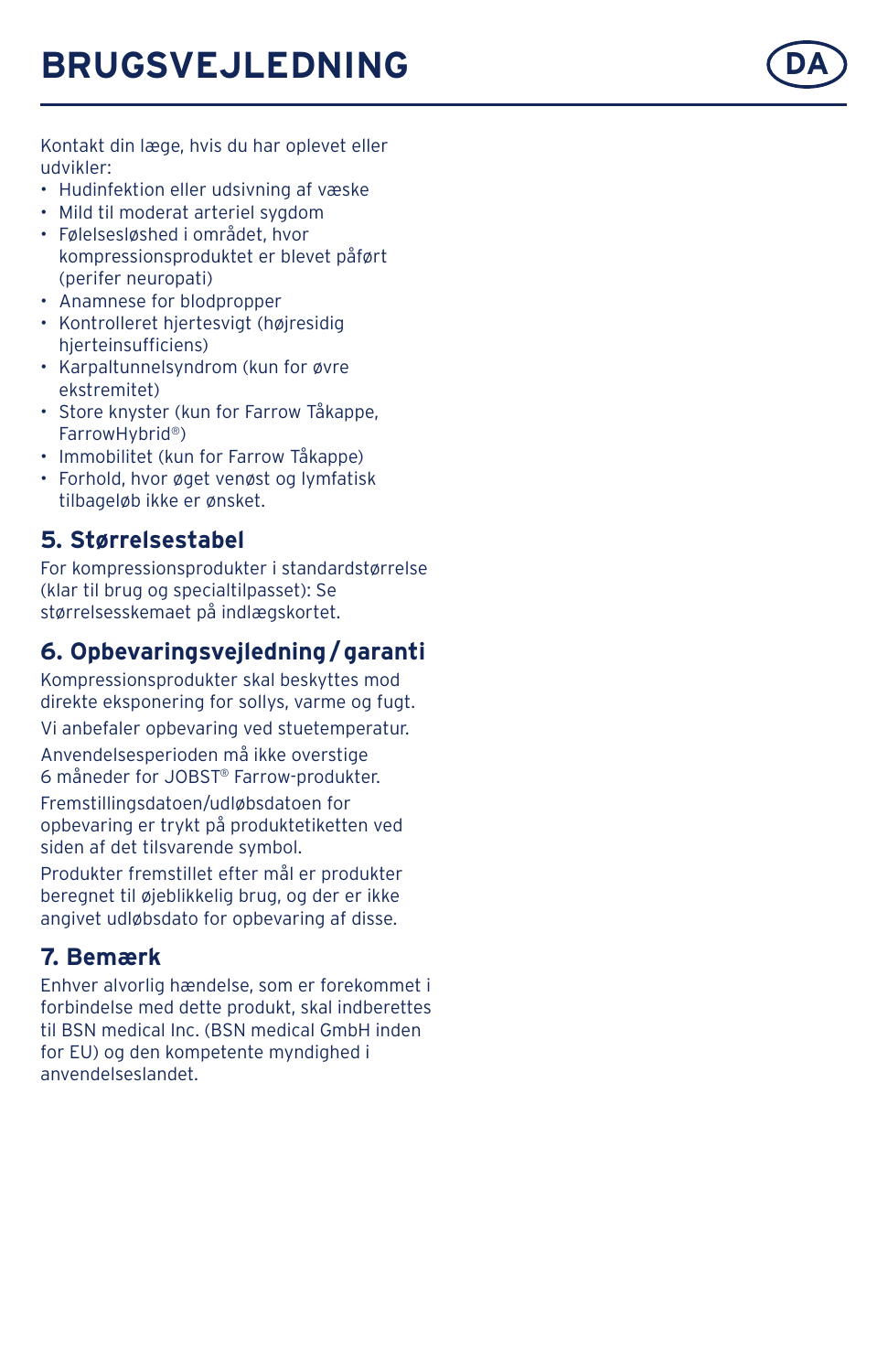# **KÄYTTÖOHJE**



Kiitos,

että valitsit FarrowWrap® /Farrow/ FarrowHybrid® tuotteen.

Tämä valikoima sisältää säädettäviä kompressiotuotteita ylä- ja alaraajoille, alussukkia ja -hihoja, lääkinnällisiä kompressiotekstiileitä sekä niihin liittyviä lisävarusteita.

# **1. Käyttötarkoitus ja käyttöaiheet**

Noudata terveydenhuollon ammattilaisen antamia ohjeita.

FarrowWrap® /Farrow/FarrowHybrid® tuotteet on suunniteltu antamaan fysikaalista, ulkopuolista, terapeuttista kompressiota tiettyjen laskimo- ja imusolmukehäiriöiden sekä muiden turvotusten hoitoon.

Tuotteilla on erityinen kompressiotaso, (lääkärin tulee määritellä), joka on tarkoitettu seuraavien käyttöaiheiden hoitoon:

#### **Alaraaja**

#### **FarrowWrap® LITE, FarrowHybrid® ADI, Farrow Varvassukkaa**

Laskimo-, imusolmuke- ja muista turvotushäiriöistä johtuva lievä tai kohtalainen turvotus; lievä tai kohtalainen posttromboottinen oireyhtymä; krooninen laskimosairaus (C1-C5).

#### **FarrowWrap® STRONG, FarrowWrap® CLASSIC, FarrowWrap® BASIC, FarrowWrap® 4000**

Laskimo-, imusolmuke- ja muista turvotushäiriöistä johtuva kohtalainen tai vaikea turvotus; krooninen laskimosairaus (C3-C6); säärihaava; lievä tai kohtalainen posttromboottinen oireyhtymä.

#### **Yläraaja**

#### **FarrowWrap® LITE, Farrow Käsine**

Lymfaattisista ja muista turvotushäiriöistä johtuva lievä tai kohtalainen turvotus.

#### **FarrowWrap® STRONG, FarrowWrap® CLASSIC**

Lymfaattisista ja muista turvotushäiriöistä johtuva kohtalainen tai vaikea turvotus.

Alussukkia ja -hihoja käytetään säädettävien FarrowWrap® kompressiotekstiilien alla ihon suojaamiseksi.

Farrow GarmentGrip lisävarustetta käytetään yhdessä säädettävien FarrowWrap® kompressiotuotteiden kanssa ylläpitämään pitoa. Farrow Foams pehmusteet on suunniteltu paineen tasaiseen jakamiseen sekä pehmustuksen lisäämiseen säädettävien FarrowWrap®kompressiotuotteiden alle.

FarrowWrap® Strong/Lite TTF VELCRO® -pakkaukset auttavat säädettävien lääkinnällisten kompressiotuotteiden FarrowWrap® Strong ja Lite käytännöllisyydessä niiden käyttötarkoituksen mukaan.

FarrowWrap® Replacement auttaa säädettävien lääkinnällisten kompressiotuotteiden FarrowWrap® Strong ja Lite toiminnallisuudessa niiden käyttötarkoituksen mukaan.

FarrowWrap® Short Stretch Band auttaa säädettävien kompressiotuotteiden FarrowWrap® Strong ja Classic lääkinnällistä toimivuutta niiden käyttötarkoituksen mukaan.

Ota yhteyttä terveydenhuollon ammattilaiseen, mikäli olet epävarma siitä, sopiiko tuote sinulle.

# **2. Käyttöohjeet**

Noudata kortin kääntöpuolella annettuja tuotekohtaisia pukemisohjeita.

Noudata myös terveydenhuollon ammattilaisen antamia ohjeita.

Opastusvideoita löydät www.jobst.com -osoitteesta

Rypyt tulee tasoittaa puettaessa puristusmerkkien välttämiseksi.

Käyttöaiheisen kompression (mmHg) saavuttamiseksi tulee FarrowWrap® -tekstiilit venyttää seuraavalla tavalla:

#### **LITE & STRONG**

Kiinnitä VELCRO®-tarranauhat venyttämällä niitä kohtuullisesti, mikä vastaa tekstiilin venytystä noin 15%.

#### **CLASSIC & BASIC**

Kiinnitä VELCRO®-tarranauhat venyttämällä niitä hieman, mikä vastaa tekstiilin venytystä noin 10%.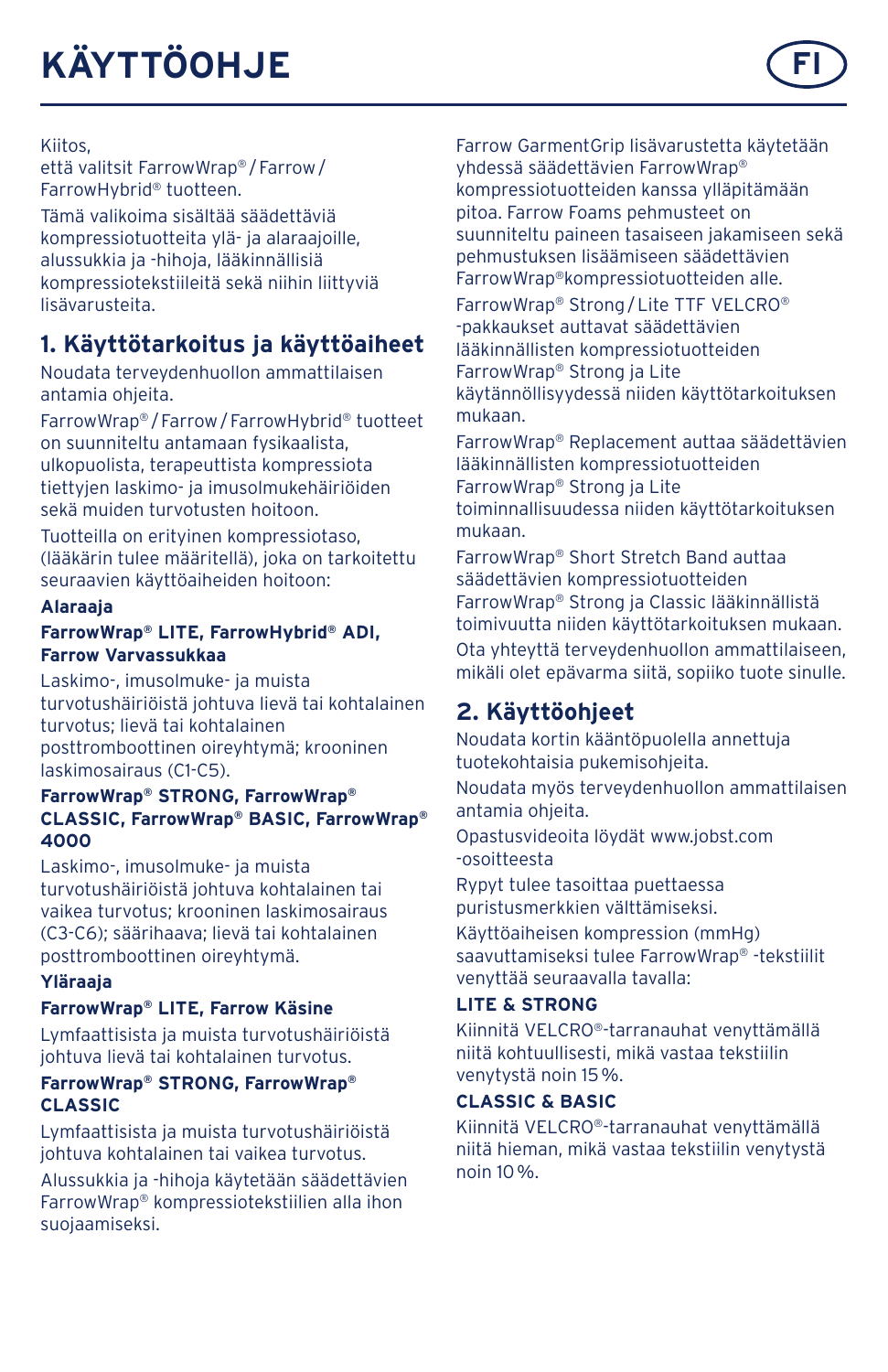

Kiinnitä VELCRO®-tarranauhat venyttämällä tuotetta alla olevassa taulukossa esitettyjen arvojen mukaisesti:

| $15 - 20%$ |  | $20 - 30%$ |
|------------|--|------------|

#### **HUOMIO:**

- Tuotteen ensimmäinen sovitus tulee tehdä terveydenhuollon ammattilaisen valvonnassa, jolloin määritetään sopiva kompressio potilaan tarpeiden ja sietokyvyn mukaisesti.
- Terveydenhuollon ammattilaisen tulee leikata FarrowWrap® TTF ennen pukemista.
- Mikäli sitä ei ole leikattu, pyydä lisätietoja palveluntarjoajalta.
- Mikäli potilaalla ilmenee tuotteen pukemisen jälkeen ihon punoitusta, kuroutumia, puristusmerkkejä, kipua tai raajojen värin vaalenemista tai puutumista, tulee kompressiotekstiili poistaa.
- Ihon suojaamiseksi on suositeltavaa käyttää FarrowWrap® alussukkaa tai -hihaa säädettävien FarrowWrap® kompressiotuotteiden alla.
- Vedä alussukka hitaasti varpaiden yli, ylöspäin pitkin säärtä. Vedä alussukan päätä pois varpaista, jotta varpailla on tilaa liikkua ja tasoita mahdolliset rypyt sukassa. Varmista, että alussukka on oikein mitoitettu ja puettu päälle asianmukaisesti.
- Alussukka tulee vaihtaa päivittäisten hygienia- ja haavatarkastustarpeiden mukaisesti.
- Pyydä terveydenhuollon ammattilaiselta neuvoa eri FarrowWrap® tuotteiden yhdistelyyn.
- FarrowWrap® LITE polviosaa tulee käyttää vain yhdessä FarrowWrap® LITE reisisidoksen kanssa.
- FarrowWrap® STRONG -polviosaa tulee käyttää vain yhdessä FarrowWrap® STRONG tai CLASSIC reisisidoksen kanssa.
- Jalan turvotuksen hoitamiseksi tulisi harkita FarrowWrap® jalkateräsidoksen yhdistämistä FarrowWrap® säärisidokseen.
- Tekstiilin VELCRO®-tarranauhoja voi olla tarpeen löysätä yöaikaisessa käytössä.
- On suositeltavaa harkita, että FarrowHybrid®, Farrow Käsine ja Farrow Varvassukka poistetaan makuulle käytäessä.
- Pyydä lisäohjeita sinua hoitavalta terveydenhuollon ammattilaiselta.
- Hoidettavalla alueella olevat korut tulee poistaa ennen tuotteen pukemista.
- Alussukka tai -hiha voidaan taittaa kompressiotekstiilin päälle.
- Tekstiili saattaa tarvita ajoittaista kiristämistä oikean istuvuuden varmistamiseksi.
- Taita VELCRO®-tarranauhat kaksinkerroin välttääksesi tarranauhan tarttumisen muihin materiaaleihin.

# **3. Vasta-aiheet**

FarrowWrap® /Farrow/FarrowHybrid® tuotteet ovat vasta-aiheisia (niitä EI saa käyttää), jos sinulla on yksi tai useampi seuraavista sairaustiloista:

- Hoitamaton laskimoinfektio (septinen flebiitti)
- Hallitsematon (dekompensoitu) kongestiivinen sydämen vajaatoiminta
- Hoitamaton ja/tai etenevä ihotulehdus (selluliitti) alueella, johon tekstiili puetaan
- Phlegmasia coerulea dolens (suuri veritulppa hoidettavalla alueella olevasssa laskimossa)
- Potilaat, jotka eivät kykene ilmaisemaan kipua tai epämukavuutta
- Ilmoitettuja kokoja pienempi ympärysmitta (katso pakkauskorttien mittataulukko). Materiaalin yhteensopimattomuus

#### **Kompressio 20–30mmHg ja 15–20mmHg Farrow Varvassukka/Farrow Käsine**

- Vaikea valtimotauti
- Keskivaikea valtimotauti, johon liittyy perifeeristä neuropatiaa

#### **Kompressio 30–40mmHg**

- Keskivaikea tai vaikea valtimotauti
- Lievä valtimotauti, johon liittyy perifeeristä neuropatiaa

Huomio: JOBST® Farrow tuotteet on suunniteltu käytettäväksi yhdessä muiden JOBST® Farrow tuoteiden kanssa, eikä niitä tule käyttää muiden kuin JOBST® Farrow tuotteiden kanssa.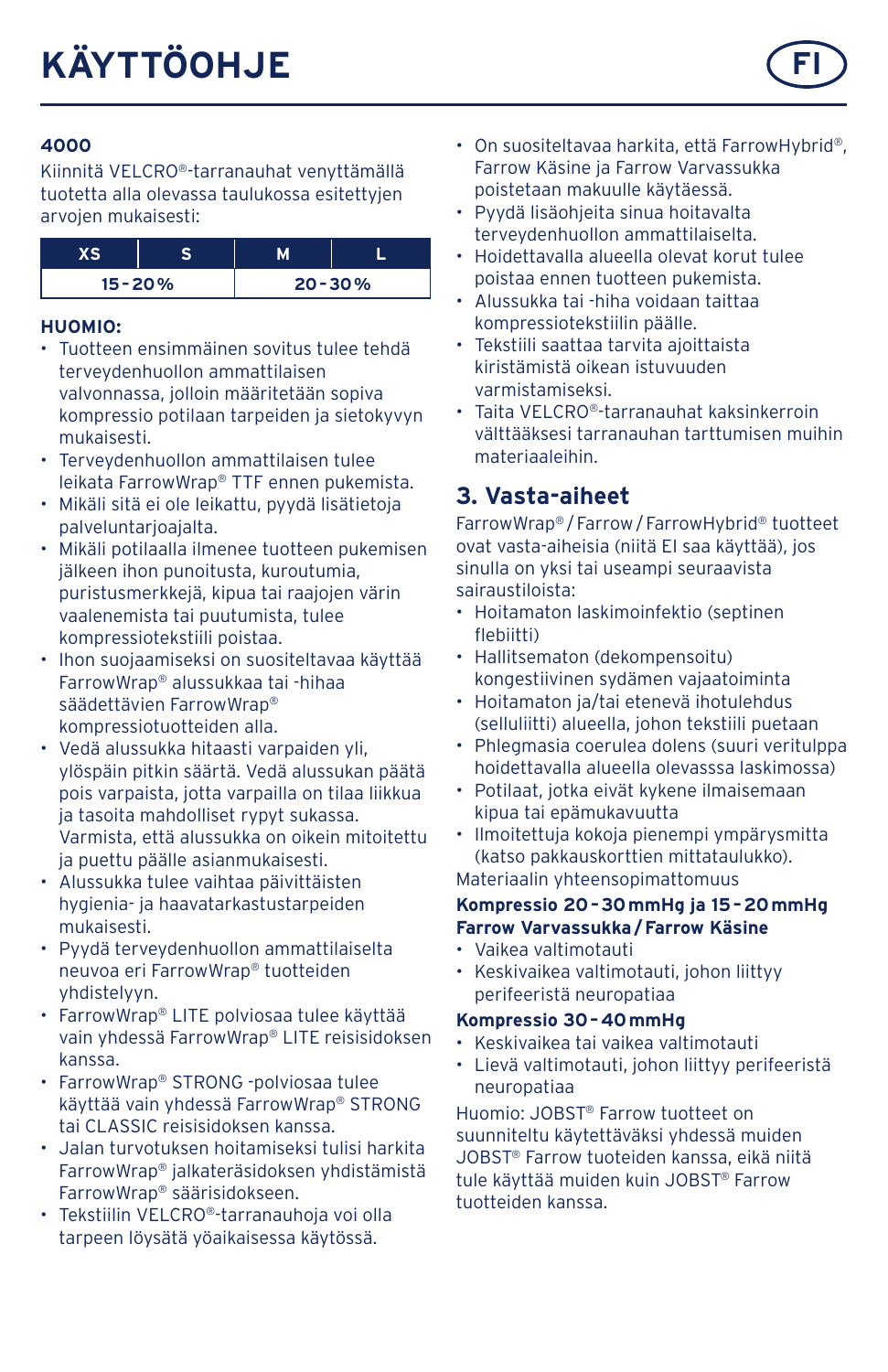# **4. Varoitukset**

- Avohaavat tulee peittää asianmukaisella haavasidoksella ennen alusukan tai -hihan ja/tai kompressiotekstiilin pukemista.
- Asianmukaisten jalkineiden käyttö on ehdottoman tärkeää alaraajasidosten kanssa kaatumisten ehkäisemiseksi.

Konsultoi sinua hoitavaa lääkäriä, jos olet kokenut tai sinulle on kehittynyt:

- Ihotulehdus tai märkiminen
- Lievä tai keskivaikea valtimotauti
- Tunnottomuus alueella, johon tekstiili on puettu (perifeerinen neuropatia)
- Aiempia veritulppia
- Hallittu kongestiivinen sydämen vajaatoiminta
- Rannekanavaoireyhtymä (vain yläraajassa)
- Suuri vaivaisenluu (vain Farrow Varvassukka, FarrowHybrid ® alussukka)
- Liikkumattomuus (vain Farrow Varvassukka)
- Lymfaattinen paluu on ei-toivottua.

## **5. Kokotaulukko**

Vakiokokoiset tekstiilit (käyttövalmiit ja sopiviksi leikattavat): katso pakkauskortin mittataulukko.

## **6. Varastointi- / takuuohjeet**

Suojaa kompressiotekstiilit suoralta auringonvalolta, kuumuudelta ja kosteudelta. Suosittelemme tuotteen säilyttämistä huoneenlämmössä.

JOBST ® Farrow tuotteita saa käyttää enintään 6 kuukauden ajan.

Valmistuspäivämäärä / säilytysajan päättymispäivämäärä on painettu vastaavan symbolin viereen pakkauksessa.

Mittatilaustuotteet ovat välittömään käyttöön tarkoitettuja tuotteita, eikä niihin ole merkitty säilytysajan päättymispäivämäärää.

## **7. Ilmoitus**

Kaikki tähän tuotteeseen liittyvät vakavat vahingot tulee raportoida tuotteen valmistajalle sekä maasi toimivaltaiselle viranomaiselle.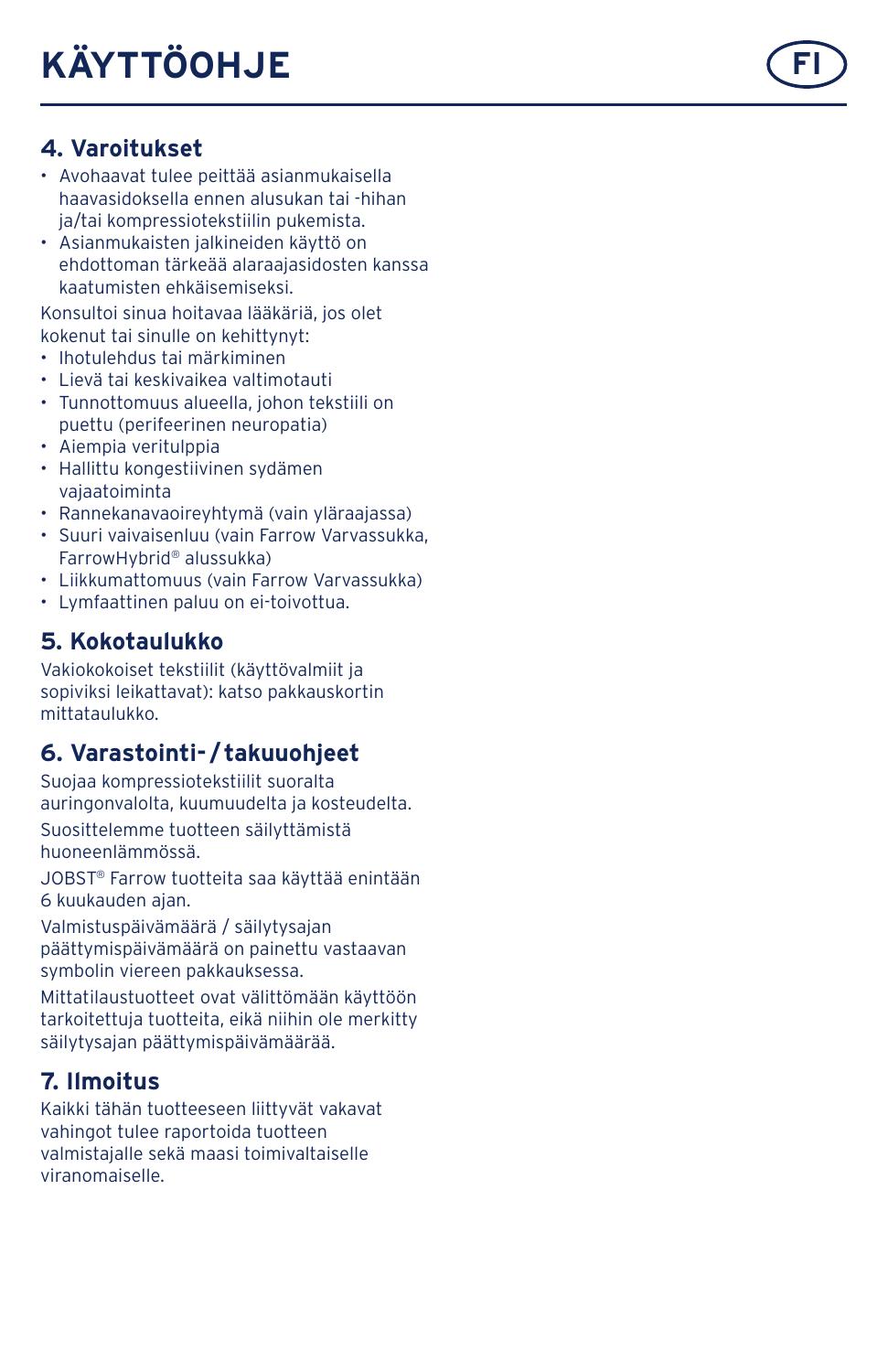# **NOTKUNARLEIÐBEININGAR IS**



þakka þér fyrir að velja FarrowWrap® /Farrow/ FarrowHybrid®.

Úrval okkar nær meðal annars yfir stillanlegar þrýstiumbúðir fyrir efri og neðri útlimi, fóðringar án þrýstings, þrýstifatnað fyrir læknismeðferðir og tengda fylgihluti.

### **1. Fyrirhuguð notkun og ábendingar**

Fylgið leiðbeiningum heilbrigðisstarfsmannsins. FarrowWrap® /Farrow/FarrowHybrid® vörurnar eru hannaðar til að veita ytri þrýsting á líkamann í því skyni að draga úr ákveðnum bláæða- og sogæðavandamálum, ásamt annars konar bólgum.

Vörurnar hafa sérstök þrýstingsstig sem læknirinn verður að velja fyrir meðferðina í samræmi við eftirfarandi ábendingar:

#### **Neðri útlimur**

#### **FarrowWrap® LITE, FarrowHybrid® ADI, Farrow Toe Cap**

Væg til miðlungsmikil bólga út frá bláæða- og sogæðakvillum eða öðrum bólguvandamálum; vægt til miðlungsalvarlegt heilkenni eftir segamyndun; langvinnur bláæðasjúkdómur (CVD, C1-C5).

#### **FarrowWrap® STRONG, FarrowWrap® CLASSIC, FarrowWrap® BASIC, FarrowWrap® 4000**

Miðlungsmikil til alvarleg bólga út frá bláæðaog sogæðakvillum eða öðrum

bólguvandamálum; langvinnur

bláæðasjúkdómur (CVD, C3-C6); bláæðasár á fótum; vægt til miðlungsalvarlegt heilkenni eftir segamyndun.

#### **Efri útlimur**

#### **FarrowWrap® LITE, Farrow Glove**

Væg til miðlungsmikil bólga út frá sogæðakvillum og öðrum bólguvandamálum.

#### **FarrowWrap® STRONG, FarrowWrap® CLASSIC**

Miðlungsmikil til alvarleg bólga út frá sogæðakvillum og öðrum bólguvandamálum.

Fóðringar án þrýstings eru sokkar/ermar sem notaðar eru undir FarrowWrap® stillanlegar þrýstiumbúðir og eru ætlaðar til að verja húðina.

Á meðal fylgihluta eru Farrow GarmentGrip, sem notað er með FarrowWrap® stillanlegum þrýstiumbúðum og er ætlað til að halda þeim föstum, og Farrow Foams sem er hannað til að dreifa jöfnum þrýstingi og bæta við bólstrunina undir FarrowWrap® stillanlegu þrýstiumbúðunum.

Pakkar með FarrowWrap® Strong/Lite TTF Velcro styðja við læknisfræðilega virkni lækningabúnaðarins FarrowWrap® Strong og Lite sem eru stillanlegur þrýstibúnaður í samræmi við ætlaðan tilgang þeirra.

FarrowWrap® skiptibúnaður styður við læknisfræðilega virkni lækningabúnaðarins FarrowWrap® Gauntlet í samræmi við ætlaðan tilgang þeirra.

FarrowWrap® Short Stretch Band styður við læknisfræðilega virkni lækningabúnaðarins FarrowWrap® Strong og Classic sem er stillanlegur þrýstibúnaður í samræmi við ætlaðan tilgang þeirra.

Hafðu samband við heilbrigðisstarfsmann ef þú ert í vafa um hvort varan henti fyrir þig.

## **2. Notkunarleiðbeiningar**

Fylgið sérstökum leiðbeiningum um ásetningu vörunnar sem eru gefnar aftan á fylgikortinu. Fylgið einnig leiðbeiningum heilbrigðisstarfsmannsins.

Hægt er að skoða notkunarmyndbönd á: www.jobst.com

Sléttið úr öllum fellingum við ásetningu til aðforðast för vegna þrýstings.

FarrowWrap® fatnað skal teygja með eftirfarandi hætti til að ná fram tilætluðum þrýstingi (mmHg):

#### **LITE & STRONG**

Festið VELCRO® stykkin með miðlungstevgju sem er svipuð og 15% teygja fatnaðarins.

#### **CLASSIC & BASIC**

Festið VELCRO® stykkin með lítilli teygju sem er svipuð og 10% teygja fatnaðarins.

#### **4000**

Festið VELCRO® stykkin með teygjunni sem tilgreind er í töflunni hér að neðan:

| $15 - 20%$ | $20 - 30%$ |
|------------|------------|

#### **ATHUGIÐ::**

• Fyrsta mátun ætti að fara fram undir eftirliti heilbrigðisstarfsmanns til að hann geti metið þægilegt þrýstingsstig út frá þörfum og þoli siúklingsins

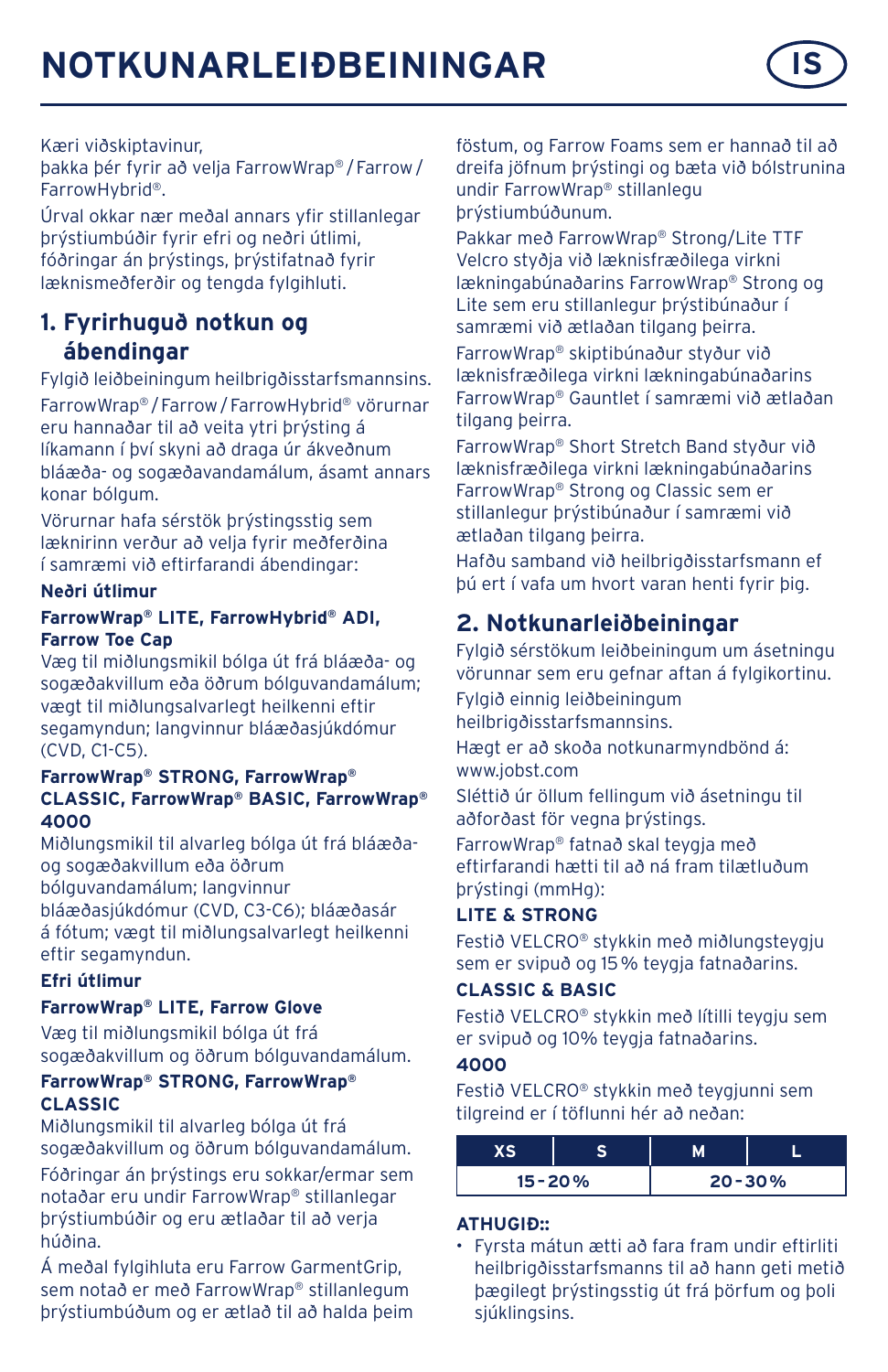# **NOTKUNARLEIÐBEININGAR IS**



- Heilbrigðisstarfsmaður þarf að klippa og aðlaga FarrowWrap® TTF fyrir ásetningu.
- Ef þrýstingsfatnaðurinn hefur ekki verið klipptur til skal hafa samband við heilbrigðisstarfsmann til að fá frekari upplýsingar.
- Ef sjúklingur fær einkenni á borð við roða í húð, þrengsli, þrýstingsför, verk, fölva eða doða í útlimum eftir ásetningu skal fjarlægja þrýstivafninginn.
- Mælt er með því að nota FarrowWrap® fóðringu undir FarrowWrap® stillanlegar þrýstiumbúðir til að vernda húðina.
- Dragðu hulsuna rólega yfir tærnar og upp legginn, dragðu endann frá tánum svo þær hafi rými til að hreyfast upp og niður og jafnaðu út allar fellingar. Fullvissaðu þig um að hulsan sé af réttri stærð og dregin upp á viðeigandi hátt.
- Skipta skal um hulsuna í samræmi við daglegt hreinlæti og skoðun á sárinu krefst.
- Fáið ráðleggingar hjá heilbrigðisstarfsmanni varðandi samsetningu á mismunandi FarrowWrap® vörum.
- FarrowWrap® LITE hnéstykki má aðeins nota með FarrowWrap® LITE stykki fyrir læri.
- FarrowWrap® STRONG hnéstykki má aðeins nota með FarrowWrap® STRONG og CLASSIC stykki fyrir læri.
- Þegar um fótabjúg er að ræða skal íhuga að nota JOBST® FarrowWrap® fótstykki ásamt FarrowWrap® stykki fyrir fótlegg.
- Hugsanlega þarf að losa um VELCRO® stykki fatnaðarins við notkun yfir nótt.
- Mælt er með því að fjarlægja FarrowHybrid®, Farrow hanska og Farrow táhlíf þegar lagst er niður.
- Hafið samband við heilbrigðisstarfsmann til að fá frekari ráðleggingar.
- Fjarlægja skal skartgripi af meðferðarsvæðinu fyrir ásetningu.
- Hægt er að brjóta umfram fóðringu fram yfir endann á þrýstifatnaðinum.
- Hugsanlega þarf að herða fatnaðinn reglulega til að tryggja að hann sitji rétt.
- Til að koma í veg fyrir að VELCRO® stykkin festist við annan fatnað er hægt að rúlla hveriu bandi upp og festa á VELCRO® stykki.

## **3. Frábendingar**

FarrowWrap® /Farrow/FarrowHybrid® vörur má EKKI nota ef einn eða fleiri eftirfarandi sjúkdóma/ástand er til staðar:

- Ómeðhöndluð sýking í bláæð (bláæðabólga með ígerð)
- Ómeðhöndluð hjartabilun
- Ómeðhöndluð og/eða versnandi húðsýking (húðbeðsbólga) á svæðinu þar sem fatnaðurinn verður settur á
- Blámaleggur (stór blóðtappi í bláæð á meðferðarsvæðinu)
- Hjá sjúklingum sem geta ekki tjáð sig um verk eða óþægindi
- Á svæði sem er minna en tilgreint stærðarsvið (sjá stærðartöflu á fylgikorti)
- Ósamrýmanleiki við efni

#### **Þrýstingur 20–30mmHg og 15–20mmHg fyrir Farrow táhlíf /Farrow hanska**

- Alvarlegur slagæðasjúkdómur
- Meðalalvarlegur slagæðasjúkdómur ásamt úttaugakvilla

#### **Þrýstingur: 30–40mmHg**

- Meðalalvarlegur eða alvarlegur slagæðasjúkdómur
- Vægur slagæðasjúkdómur ásamt úttaugakvilla

Athugið: JOBST® Farrow vörur eru hannaðar fyrir samhliða notkun og þær ætti ekki að nota með vörum frá öðrum framleiðendum.

## **4. Varúðarráðstafanir**

- Opin sár þarf að hylja með viðeigandi sáraumbúðum áður en fóðringin og/eða þrýstifatnaðurinn er settur á.
- Nota þarf viðeigandi skófatnað við göngu til að hindra byltur þegar notaður er fatnaður fyrir neðri útlimi.

Hafið samband við lækni ef eftirfarandi kemur fram:

- Húðsýking eða ef vökvi vætlar úr húð
- Vægur eða meðalalvarlegur slagæðasjúkdómur
- Minnkuð tilfinning á svæðinu þar sem fatnaðurinn er notaður (úttaugakvilli)
- Saga um blóðtappa
- Meðhöndluð hjartabilun
- Heilkenni úlnliðsganga (á aðeins við fyrir efri útlim)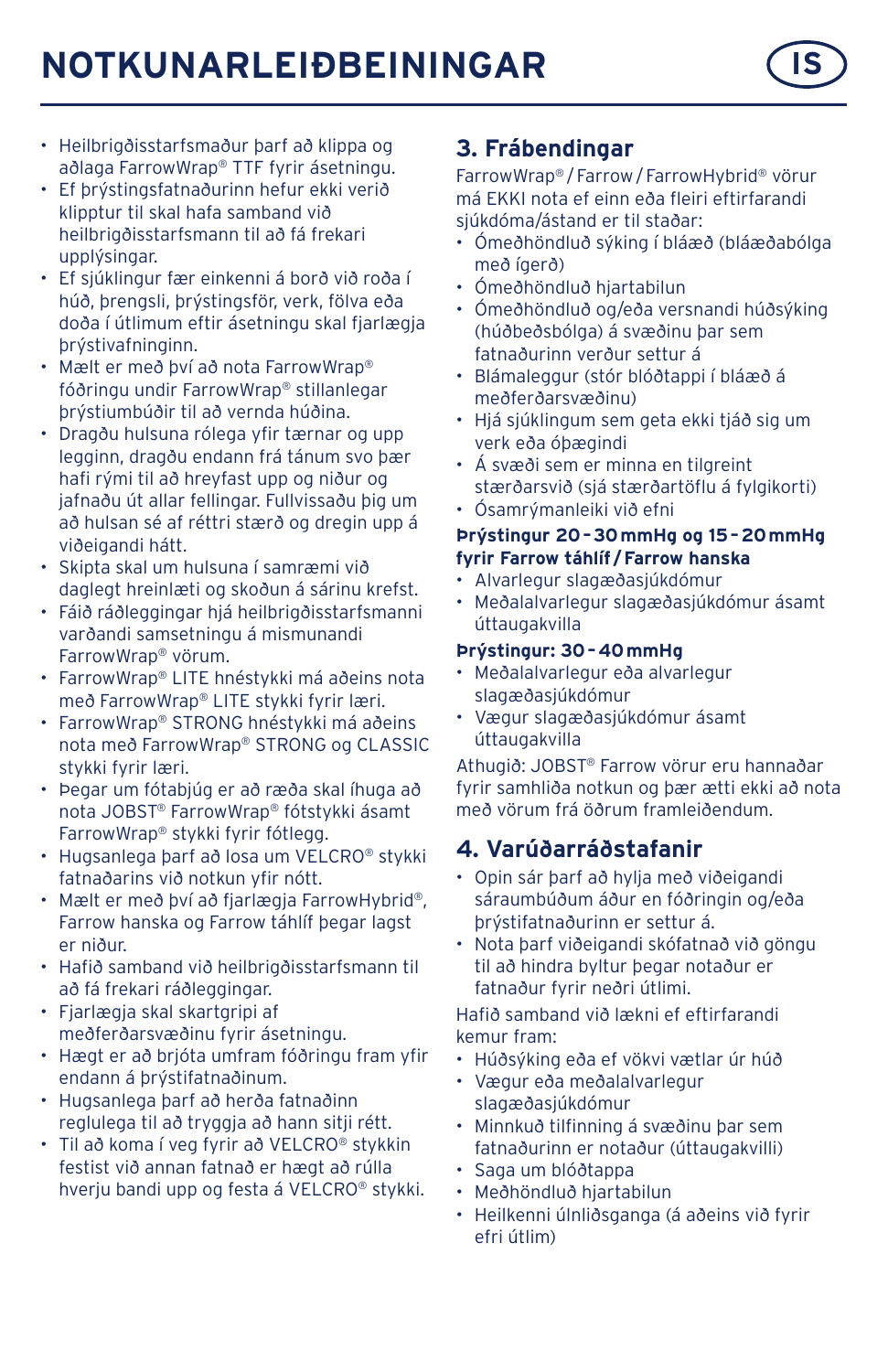# **NOTKUNARLEIÐBEININGAR IS**



- Stórir bólguhnúðar á stórutá (á aðeins við fyrir Farrow táhlíf, FarrowHybrid®)
- Óhreyfanleiki (á aðeins við fyrir Farrow táhlíf)
- Aðstæður þar sem aukið bláæða- og vessaaðfall er ekki æskilegt.

## **5. Stærðartafla**

Standardmõõtmetes tooted (kasutusvalmis ja kärbitavad): palun lähtuge lisalehel toodud suuruste tabelist.

### **6. Leiðbeiningar um geymslu/ ábyrgð**

Verjið þrýstifatnaðinn gegn beinu sólarljósi, hita og raka.

Við ráðleggjum geymslu við stofuhita.

Notkunartími JOBST® Farrow vara má ekki vera lengri en 6 mánuðir.

Framleiðsludagsetningin/fyrningardagsetning geymslu er prentuð á merkimiða pakkningarinnar við hliðina á samsvarandi tákni.

Sérsniðnar vörur eru vörur sem ætlaðar eru til notkunar þegar í stað og engin fyrningardagsetning geymslu er gefin upp á þeim.

# **7. Tilkynning**

Tilkynna skal sérhvert alvarlegt tilvik sem tengist þessum búnaði til BSN medical Inc. (BSN medical GmbH innan Evrópusambandsins) og til lögbærra yfirvalda í viðkomandi landi.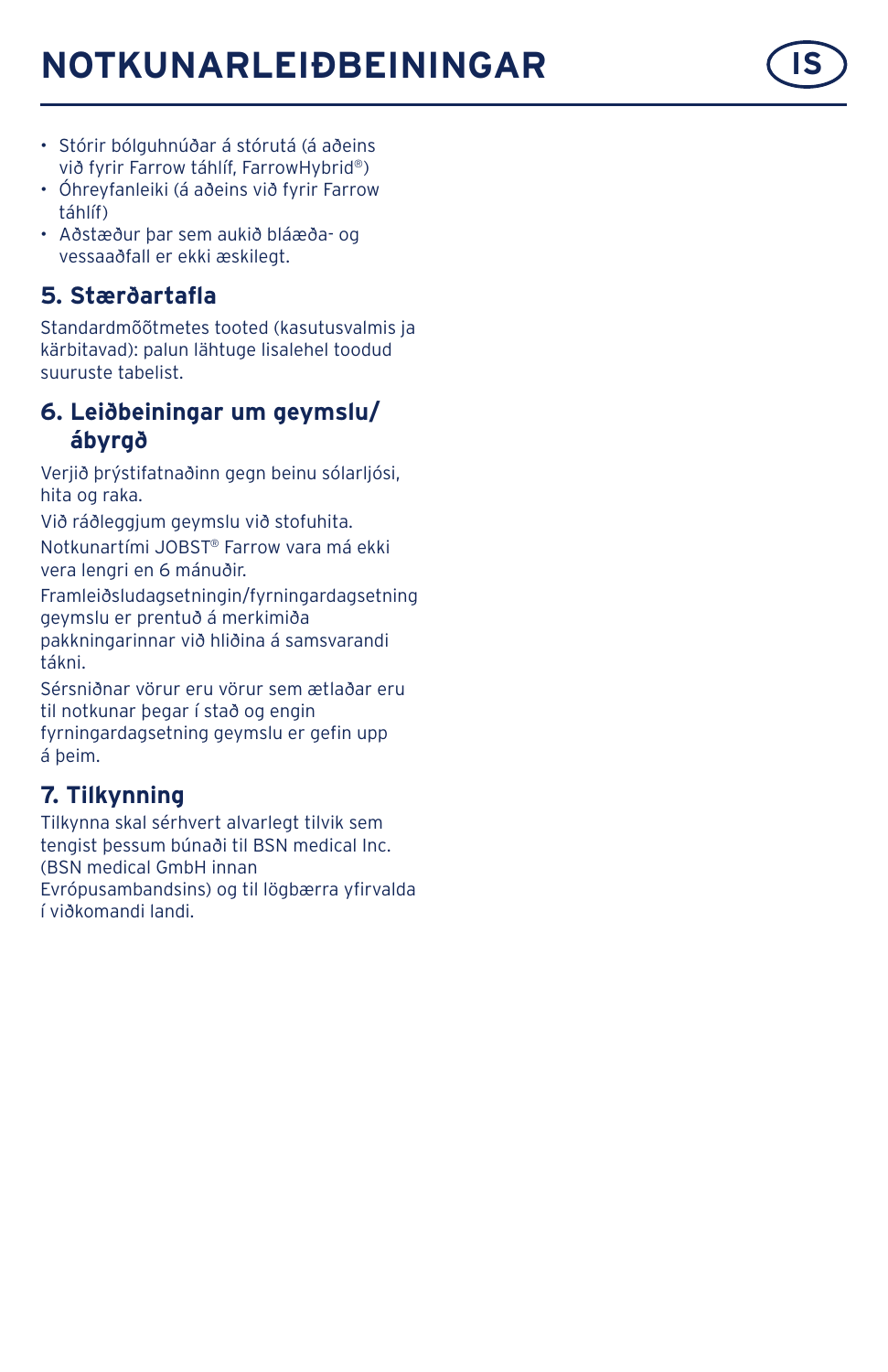

#### Lugupeetud klient!

Täname, et valisite FarrowWrap® /Farrow/ FarrowHybrid® sarja kompressioontoote.

See tootevalik sisaldab reguleeritavaid kompressioontooteid üla- ja alajäsemetele, kompressioonita vooderdusi, meditsiinilisi kompressioonrõivad ja nende tarvikuid.

### **1. Kasutamise eesmärk ja näidustused**

Palun järgige toote valikul tervishoiutöötaja juhiseid.

FarrowWrap® /Farrow/FarrowHybrid® tooted on mõeldud välise füüsilise surve avaldamiseks, et aidata vähendada teatud venoosseid, lümfaatilisi ning muudest seisunditest tingitud turseid.

Neil on kindel surve- tugevus, mille peab kindlaks määrama teie arst järgmistel näidustustel:

#### **Alajäse**

#### **FarrowWrap® LITE, FarrowHybrid® ADI, Farrow Toe Cap**

Kerge kuni mõõdukas venoosne, lümfaatiline ja muudest seisunditest tingitud turse; kerge kuni mõõdukas posttrombootiline sündroom (PTS); krooniline venoosne puudulikkus (KVP, C1–C5).

#### **FarrowWrap® STRONG, FarrowWrap® CLASSIC, FarrowWrap® BASIC, FarrowWrap® 4000**

Mõõdukas kuni raske venoosne, lümfaatiline ja muudest seisunditest tingitud turse; krooniline venoosne puudulikkus (KVP, C3–C6); venoosne jalahaavand; kerge kuni mõõdukas posttrombootiline sündroom (PTS).

#### **Ülajäse**

#### **FarrowWrap® LITE, Farrow Kinda**

Kerge kuni mõõdukas lümfaatiline ja muudest seisunditest tingitud turse.

#### **FarrowWrap® STRONG, FarrowWrap® CLASSIC**

Mõõdukas kuni raske lümfaatiline ja muudest seisunditest tingitud turse.

Kompressioonita vooderdused on sukad või varrukad, mis on mõeldud kandmiseks FarrowWrap®-i reguleeritavate kompressioontoodete all, et aidata kaitsta nahka.

Tarvikute hulka kuuluvad Farrow GarmentGrip, mida kasutatakse koos FarrowWrap®-i reguleeritavate kompressioontoodetega, et aidata toodet paigal hoida, ja Farrow Foams, mille eesmärk on rõhu ühtlane jaotamine ja täiendava polstri lisamine FarrowWrap®-i reguleeritavatele kompressioontoodetele.

FarrowWrap® Strong/Lite TTF VELCRO® pakid toetavad reguleeritavate kompressiooniga meditsiiniseadmete FarrowWrap® Strong ja Lite meditsiinilist funktsionaalsust, et tagada nende toodete kasutamise eesmärk

FarrowWrap® Replacement toetab meditsiiniseadme FarrowWrap® kinnas meditsiinilist funktsionaalsust, et tagada selle toote kasutamise eesmärk

FarrowWrap® Short Stretch Band toetab reguleeritavate kompressiooniga meditsiiniseadmete Strong ja Classic meditsiinilist funktsionaalsust, et tagada nende toodete kasutamise eesmärk Kui te ei ole kindel, kas toode on teie jaoks sobiv, võtke ühendust tervishoiutöötajaga.

## **2. Kasutusjuhend**

Järgige konkreetse toote paigaldamise juhiseid, mis on toodud lisalehe tagaküljel. Palun järgige toote valikul ka tervishoiutöötaja juhiseid.

Paigaldamise videod on leitavad veebilehel www.jobst.com

Survejälgede vältimiseks siluge tootest paigaldamise käigus välja kõik kortsud.

Määratud kompressioonirõhu saavutamiseks (mmHg) tuleb FarrowWrap®-i rõivaid pinguldada järgmiselt.

#### **LITE & STRONG**

Kinnitage VELCRO® kaubamärgi kinnitusvahendid mõõduka pinge all, nii et rõivas venib ligikaudu 15%.

#### **CLASSIC & BASIC**

Kinnitage VELCRO® kaubamärgi kinnitusvahendid kerge pinge all, nii et rõivas venib ligikaudu 10%.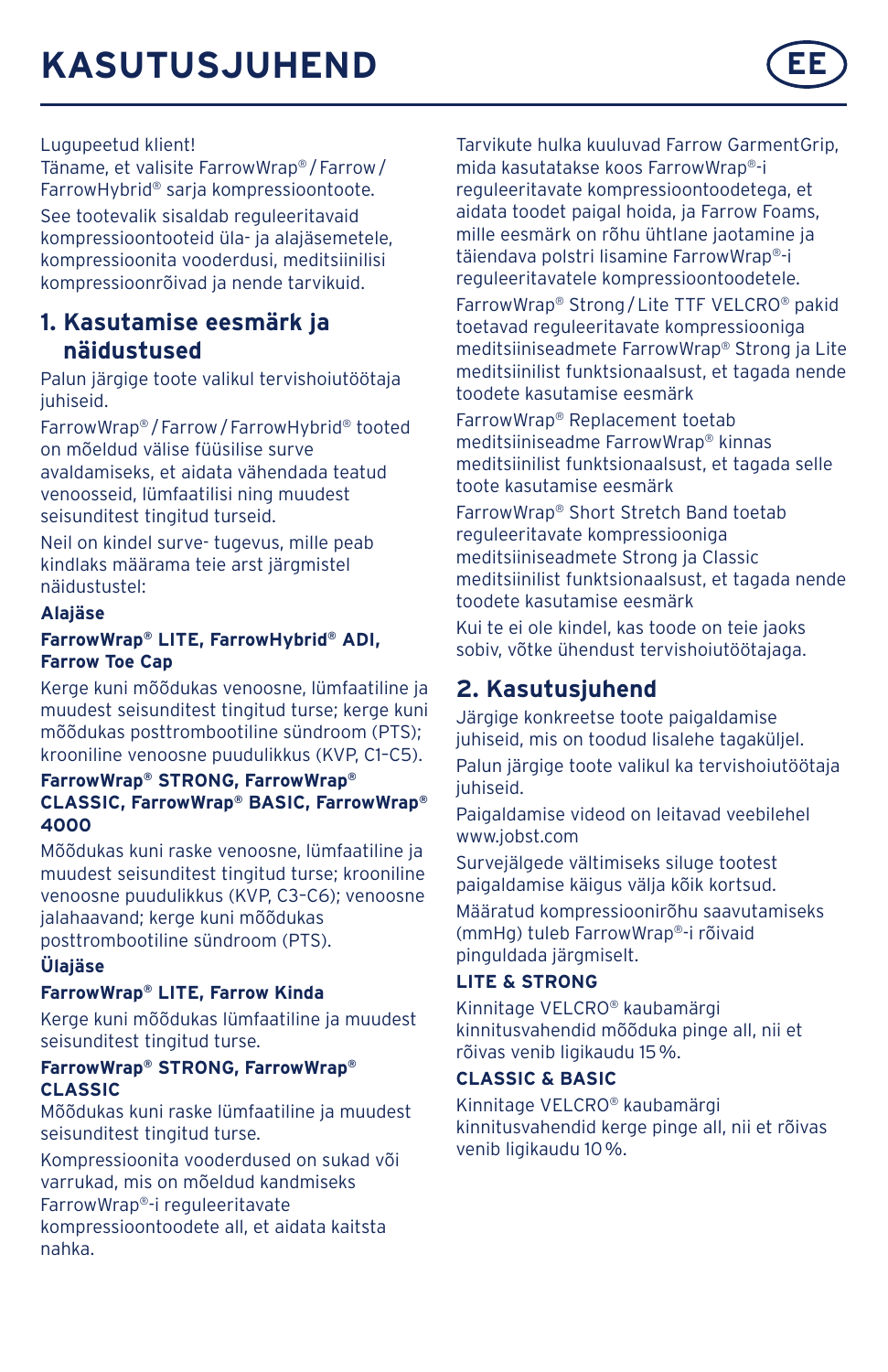

Kinnitage VELCRO® kaubamärgi kinnitusvahendid, valides pinge vastavalt alliärgnevas tabelis toodud väärtustele.

| $15 - 20%$ |  | $20 - 30%$ |
|------------|--|------------|

#### **MÄRKUS:**

- Esialgne paigaldamine peaks toimuma tervishoiutöötaja järelevalve all, et teha kindlaks mugav kompressiooni tase patsiendi vajaduse ja taluvuse järgi.
- FarrowWrap® TTF-i peab meditsiinitöötaja enne paigaldamist parajaks lõikama.
- Kui seda ei ole lõigatud, pöörduge lisateabe saamiseks edasimüüja poole.
- Kui pärast paigaldamist tekivad patsiendil nahapunetus, striktuurid, survejäljed, valu, nahakahvatus või jäsemete tuimus, tuleb kompressioonisüsteem eemaldada.
- FarrowWrap®-i reguleeritavate kompressioontoodete all on naha kaitsmiseks soovitatav kasutada FarrowWrap® kaubamärgi vooderdusi.
- Tõmba aeglaselt vooderdus üle varvaste ja mööda jalga üles, tõmba õrnalt vooderduse ots varvastest eemale nii, et neil oleks ruumi liigutada, ning silu välja võimalikud kortsud. Jälgi, et vooderdus oleks õige suurusega ja korrektselt paigaldatud.
- Vooderdust peaks vahetama lähtuvalt igpäevasest hügieenist ning haavade jälgimise vajadusest.
- Soovituste saamiseks eri FarrowWrap®-i toodete kombineerimise kohta konsulteerige tervishoiutöötajaga.
- FarrowWrap® LITE põlvesidet tuleb kasutada ainult koos FarrowWrap® LITE reiesidemega.
- FarrowWrap® STRONG põlvesidet tuleb kasutada ainult koos FarrowWrap® STRONG ia CLASSIC reiesidemetega."
- Labajala turse vähendamiseks tuleb kaaluda FarrowWrap® labajala sideme kombineerimist FarrowWrap® sääresidemega.
- Vajalikuks võib osutuda VELCRO® kinnituste lõdvendamine öösiti.
- FarrowHybrid®, Farrow kinda and Farrow pöiasoki kasutamisel on soovitatav kaaluda nende eemaldamist pikaliasendis.
- Pidage lisateabe saamiseks nõu tervishoiutöötajaga.
- Enne kompressioontoote paigaldamist tuleb vastavast piirkonnast eemaldada kõik ehted.
- Liigse vooderdusmaterjali võib voltida ümber serva tagasi kompressioontoote peale.
- Kompressioontooted võivad õige sobivuse tagamiseks vajada perioodilist pinguldamist.
- Et vältida VELCRO® kinnitusvahendite haakumist teiste esemete külge, rullige kõik tooted kokku ja kinnitage VELCRO® kinnitusvahendid selle külge.

# **3. Vastunäidustused**

FarrowWrap® /Farrow/FarrowHybrid® toodete kasutamine on vastunäidustatud (neid EI TOHI kasutada) järgnevate seisundite korral:

- Ravimata veeninakkus (septiline flebiit)
- Kontrollimatu (dekompenseeritud) südame paispuudulikkus
- Ravimata ja/või progresseeruv nahainfektsioon (tselluliit) labajalgadel, säärtel või reitel
- Suur verehüüve sääre- või reieveenis (phlegmasia coerulea dolens)
- Patsientidel, kes ei suuda väljendada valu või ebamugavustunnet
- Soovitatud vahemikust väiksem toote ümbermõõt (vaata lisalehel toodud suuruste tabelit)
- Materjali mittesobivus

#### **20–30mmHg ja 15–20mmHg surve tugevusega Farrow pöiasokk/Farrow kinnas**

- Raske arterite haigus
- Mõõdukas arterite haigus koos perifeerse neuropaatiaga

#### **Surve tugevus 30–40mmHg**

- Keskmine kuni raske arterite haigus
- Kerge arterite haigus koos perifeerse neuropaatiaga

Märkus: JOBST® Farrow kaubamärgi tooted on mõeldud kooskasutamiseks ja neid ei ole lubatud kasutada koos toodetega, mis ei kuulu JOBST® Farrow tootevalikusse.

# **4. Hoiatused ja ettevaatusabinõud**

- Lahtised haavad tuleb enne vooderduse ja/ või kompressioontoote paigaldamist katta sobiva sidemega.
- Alajäseme kompressioontoodete puhul tuleb kukkumiste ennetamiseks kanda sobivaid jalanõusid.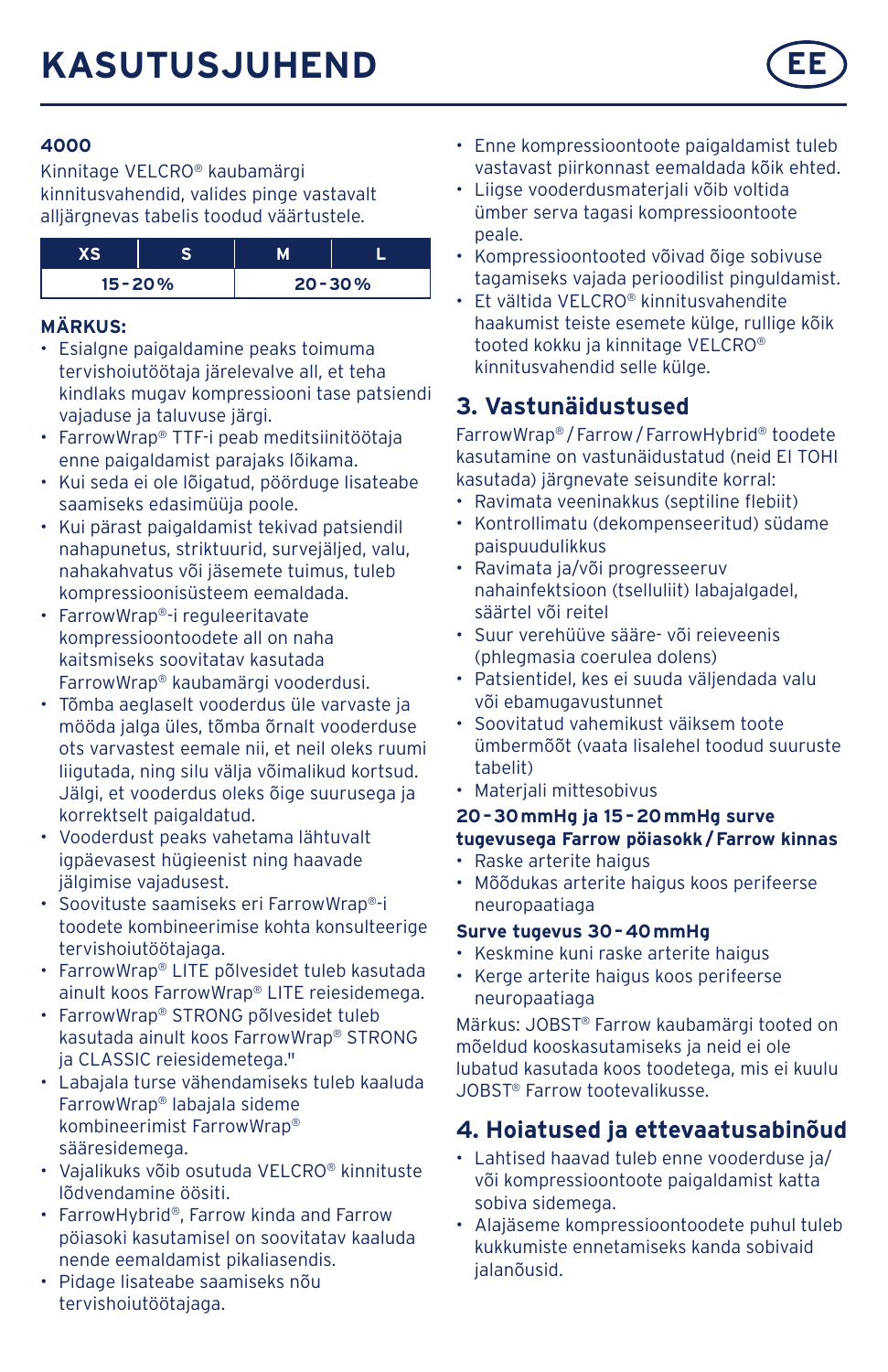Pidage nõu arstiga, kui teil on tekkinud või tekib:

- Mahainfektsioon või leemendus
- Kerge kuni mõõdukas arterite haigus
- Tundlikkushäired (perifeerne neuropaatia) piirkonnas, kus kompressioontoodet kasutatakse
- Varasem tromboos
- Kompenseeritud südame paispuudulikkus
- Karpaalkanali sündroom (ainult ülajäseme toodete kasutamisel)
- Suured nukid (ainult Farrow pöiasoki või FarrowHybrid ®-i kasutamisel)
- Liikumatus (ainult Farrow pöiasoki kasutamisel)
- Haigused, mille puhul venoosne või lümfaatiline tagasivool pole ravi eesmärk

# **5. Suuruste tabel**

Standardmõõtmetes tooted (kasutusvalmis ja kärbitavad): palun lähtuge lisalehel toodud suuruste tabelist.

# **6. Säilitamise ja/või käitlemise eritingimused**

Palun kaitske oma kompressioonrõivaid otsese päikesevalguse, kuumuse ja niiskuse eest. Soovitame säilitada toatemperatuuril.

JOBST ® Farrow toodete kasutusaeg on kuni

kuus kuud. Tootmis- ja aegumiskuupäev on trükitud

pakendi sildile vastava sümboli kõrvale.

Eritellimusel valmistatud tooted on mõeldud kohe kasutamiseks ja nendele ei ole aegumiskuupäeva märgitud.

# **7. Märkus**

Kõigist selle meditsiiniseadmega seotud rasketest juhtumitest tuleb teavitada ettevõtet BSN medical Inc. (Euroopa Liidus BSN medical GmbH) ja kohaliku riigi asjakohast ametiasutust.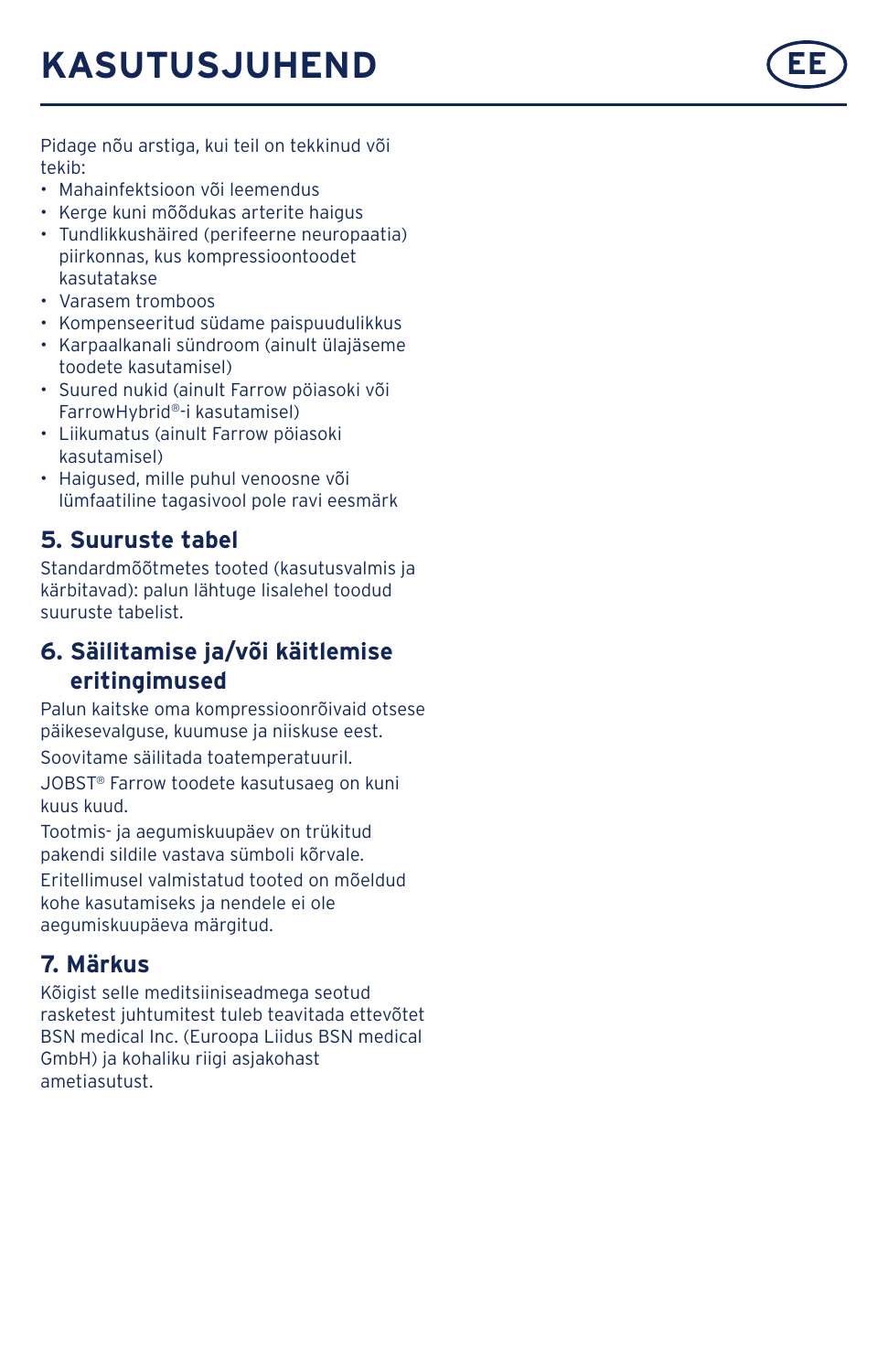# **NAUDOJIMO INSTRUKCIJOS**



Mielas Kliente,

Ačiū, kad renkatės FarrowWrap® /Farrow/ FarrowHybrid®.

Šį asortimentą sudaro reguliuojamos kompresinės priemonės viršutinėms ir apatinėms galūnėms, nekompresinės priemonės, medicininė kompresinė apranga ir susije priedai.

# **1. Naudojimas ir indikacijos**

Prašome pasitarti su savo sveikatos priežiūros specialistu.

FarrowWrap® /Farrow/FarrowHybrid® produktai yra skirti fizinės, išorinės kompresijos sukūrimui, siekiant palengvinti veninės ir limfinės sistemos ligų sukeltas būkles ir sumažinti kitokios kilmės patinimus.

Jie turi tam tikrą kompresijos lygį, kuris turi būti nustatomas jūsų sveikatos priežiūros specialisto, skirtą šioms indikacijoms:

#### **Apatinė galūnė**

#### **FarrowWrap® LITE, FarrowHybrid® ADI, Farrow Toe Cap**

Lengvo- vidutinio laipsnio patinimas dėl veninės, limfinės sistemų ar kitos kilmės ligų; lengvo- vidutinio laipsnio potrombozinis sindromas (PTS); lėtinė venų liga (LVL, C1-C5).

#### **FarrowWrap® STRONG, FarrowWrap® CLASSIC, FarrowWrap® BASIC, FarrowWrap® 4000**

Vidutinio-sunkaus laipsnio patinimas dėl veninės, limfinės sistemų ar kitos kilmės ligų; lėtinė venų liga (LVL, C3-C6); veninė kojos opa; vidutinio-didelio laipsnio potrombozinis sindromas (PTS).

#### **Viršutinė galūnė**

#### **FarrowWrap® LITE, Farrow Pirštinė**

Lengvo-vidutinio laipsnio patinimas dėl limfinės sistemos ar kitos kilmės ligų.

#### **FarrowWrap® STRONG, FarrowWrap® CLASSIC**

Vidutinio-sunkaus laipsnio patinimas dėl limfinės sistemos ar kitos kilmės ligų.

Nekompresinės priemonės – tai kojinės ar rankovės, naudojamos odos apsaugai po FarrowWrap® reguliuojamomis kompresinėmis priemonėmis.

Priedai: Farrow GarmentGrip, naudojamas su FarrowWrap®reguliuojamomis kompresinėmis priemonėmis, padeda jas išlaikyti tinkamoje vietoje ir Farrow Foams (Farrow Foams) skirtas tolygiam spaudimo paskirstymui ir paminkštinimui po FarrowWrap® reguliuojamomis kompresinėmis priemonėmis. FarrowWrap® Strong/Lite TTF VELCRO® pakuotės skirtos papildyti FarrowWrap® Strong ir Lite reguliuojamų kompresinių priemonių medicininį funkcionalumą.

FarrowWrap® papildo FarrowWrap® Gauntlet medicininį funkcionalumą.

FarrowWrap® Short Stretch Band skirtas papildyti FarrowWrap® Strong ir Classic reguliuojamų kompresinių priemonių medicininį funkcionalumą.

Prašome susisiekti su sveikatos priežiūros specialistu, jei nesate užtikrinti, kad priemonė yra Jums tinkama.

# **2. Naudojimo instrukcijos**

Sekite produkto specifines uždėjimo instrukcijas nurodytas ant įdėtinės kortelės kitos pusės.

Prašome remtis savo sveikatos priežiūros specialisto nurodymais.

Užsimovimo video įrašai prieinami: www.jobst.com

Išlyginkite raukšles užsimaudami, kad išvengtumėte užspaudimo žymių.

Norint pasiekti nurodytą kompresijos lygį (mmHg), FarrowWrap® gaminiai turėtų būti įtempiami taip:

#### **LITE & STRONG**

Prilipdykite VELCRO® lipdukus taikydami vidutinišką tempimą, kuris atitinka apdaro pailgėjimą maždaug 15 procentų.

#### **CLASSIC & BASIC**

Prilipdykite VELCRO® lipdukus taikydami švelnų tempimą, kuris atitinka gaminio pailgėjimą maždaug 10 procentų.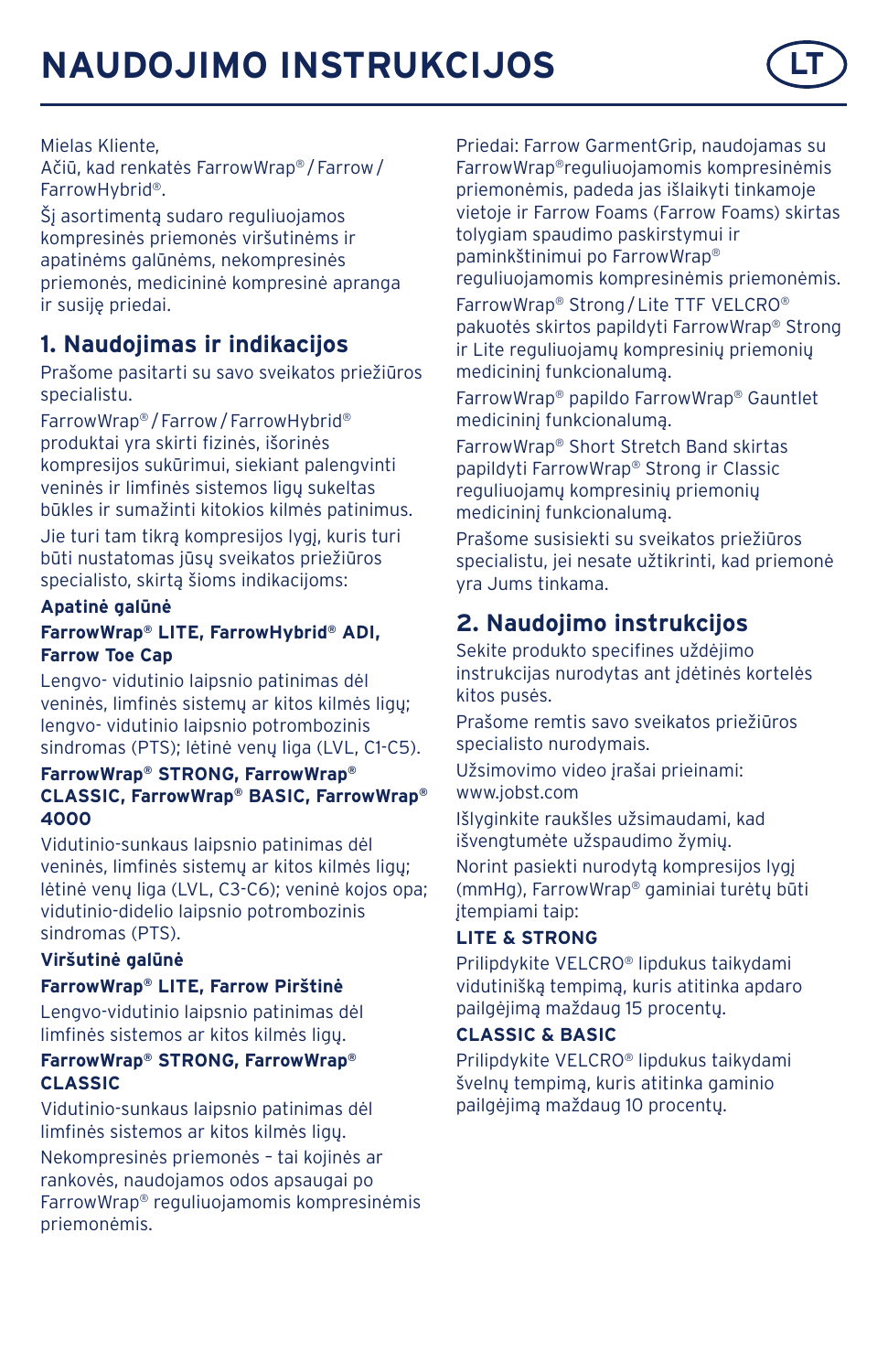

Prilipdykite VELCRO® lipdukus taikydami tempimą pagal reikšmes nurodytas lentelėje žemiau:

| $15 - 20%$ |  | $20 - 30%$ |
|------------|--|------------|

#### **PRAŠOME ĮSIDĖMĖTI:**

- Pirmasis užsimovimas turėtų būti atliekamas prižiūrint sveikatos priežiūros specialistui, kad būtų nustatytas patogus kompresijos lygis; sprendžiant pagal paciento poreikį ir toleranciją.
- FarrowWrap® TTF turi būti apkarpytas medicinos specialisto prieš uždėjimą.
- Jei jis nebuvo apkarpytas, susisiekite su priemonės išdavėju, kad gautumėte daugiau informacijos.
- Po uždėjimo, jei pacientui atsiranda odos paraudimas, striktūros, spaudimo žymės, skausmas, išblyškusi spalva ar tirpimas galūnėse, kompresinių priemonių sistema turėtų būti nuimta.
- Po FarrowWrap® reguliuojamomis kompresinėmis priemonėmis rekomenduojama naudoti FarrowWrap® nekompresines priemones, kad būtų apsaugota oda.
- Lėtai užtempkite nekompresines kojines ant pirštų ir aukštyn ant kojos, šiek tiek patempkite kojinės pirštų galą nuo pirštų, kad jie turėtų vietos judėjimui, ir išlyginkite visas raukšles. Isitikinkite, kad nekompresinės kojinės yra tinkamo dydžio ir tinkamai uždėtos.
- Nekompresinės priemonės turėtų būti keičiamos atsižvelgiant į kasdieninę higieną ir žaizdų būklę.
- Pasikonsultuokite su savo sveikatos priežiūros specialistu dėl skirtingų FarrowWrap® produktų derinimo.
- FarrowWrap® LITE kelio srities priemonė turėtų būti naudojama derinyje tik kartu su FarrowWrap® LITE šlaunies srities priemone.
- FarrowWrap® STRONG kelio srities priemonė turėtų būti naudojama derinyje tik kartu su FarrowWrap® STRONG ir CLASSIC šlaunies srities priemonėmis.
- Reikėtų apsvarstyti FarrowWrap® pėdos srities priemonės naudojimą kartu su FarrowWrap® blauzdos srities priemone kojų edemos gydymo metu.
- Dėvint nakties metu gali prireikti atlaisvinti priemonės VELCRO® lipdukus.
- Naudojant FarrowHybrid®, Farrow pirštines ir Farrow kojinę su atskirtais pirštais, rekomenduojama įvertinti, ar nereikėtų jų nusiimti atsigulant.
- Susisiekite su savo sveikatos priežiūros specialistu dėl papildomos informacijos.
- Prieš užsidedant priemones reiktų nusiimti papuošalus nuo paveiktos vietos.
- Nekompresinė priemonė išlendanti po apačia gali būti užlenkta ant kompresinės aprangos.
- Kompresinę aprangą periodiškai gali prireikti paveržti, kad būtų užtikrintas teisingas dėvėjimas.
- Norint išvengti VELCRO® lipdukų prilipimo prie kitų daiktų, apvyniokite kiekvieną tvarstį ant jo paties ir prilipdykite VELCRO® lipdukus.

# **3. Kontraindikacijos**

FarrowWrap® /Farrow/FarrowHybrid® produktai yra kontraindikuotini (neturėtų būti dėvimi), jei turite bent vieną iš šių medicininių būklių:

- Negydyta venų infekcija (septinis flebitas)
- Nekontroliuojamas (dekompensuotas) stazinis širdies nepakankamumas
- Negydyta ir/arba progresuojanti odos infekcija (celiulitas), apimanti ir vietą, ant kurios bus naudojama priemonė
- Phlegmasia coerulea dolens (didelis kraujo krešulys gydomos srities venoje)
- Pacientas negali išreikšti, kad skauda ar jaučia diskomfortą
- Mažesnė apimtis nei nurodytuose intervaluose (žiūrėkite dydžių lentelę ant idėtinių kortelių)
- Medžiagų netoleravimas

#### **Kompresija 20–30mmHg ir 15-20mmHg Farrow kojinei su atskirtais pirštais/Farrow pirštinei**

- Sunki arterinė liga
- Vidutinė arterinė liga, kartu su periferine neuropatija

#### **Kompresija: 30–40mmHg**

- Vidutinė-sunki arterinė liga
- Lengva arterinė liga, kartu su periferine neuropatija

Pastaba: Farrow produktai skirti naudoti tik su kitais šio prekės ženklo produktais, jie neturėtų būti naudojami su ne Farrow produktais.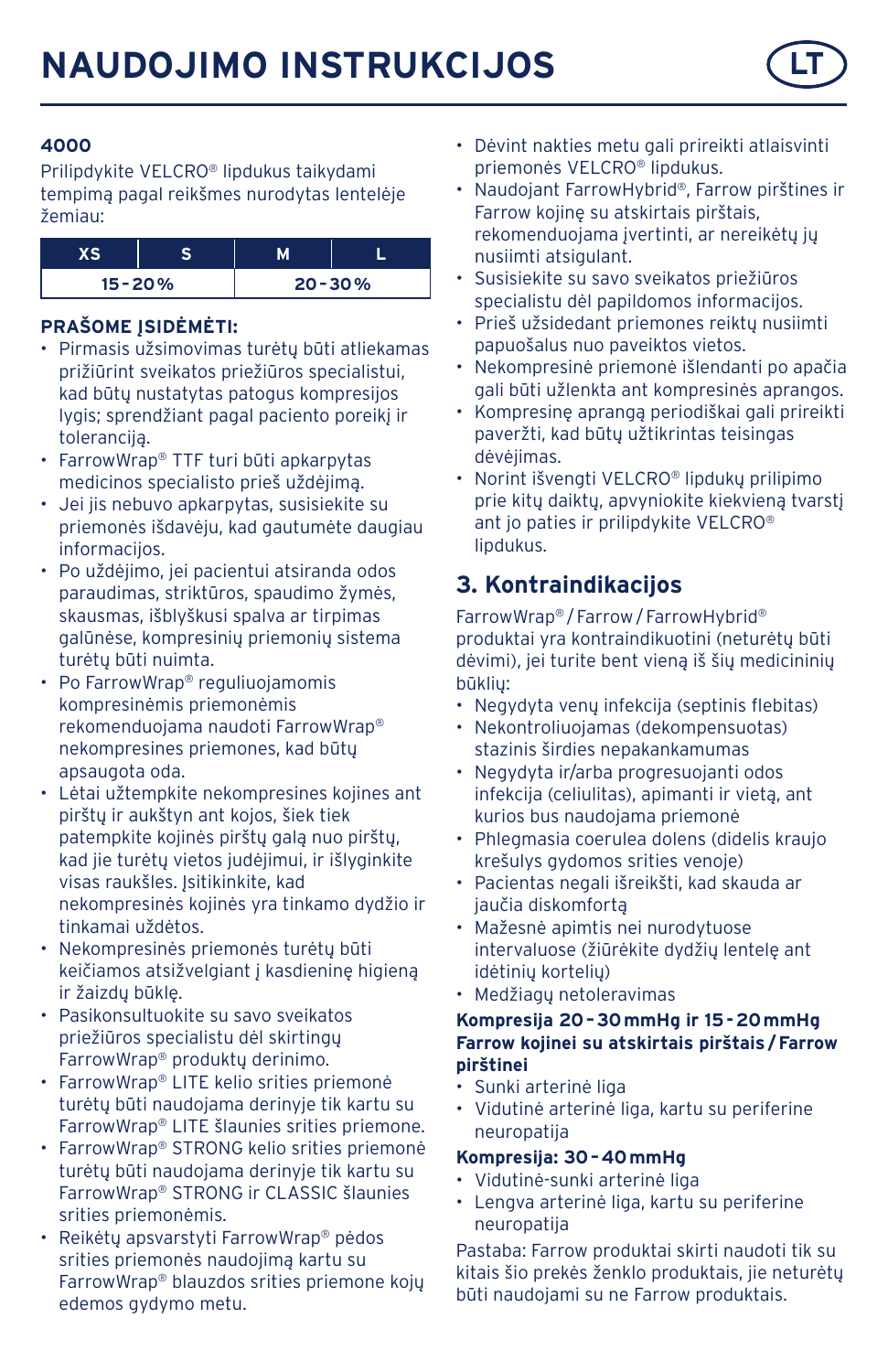

# **4. Įspėjimai**

- Atviros žaizdos turi būti tinkamai sutvarstytos prieš uždedant nekompresinę apatinę priemonę ir/arba kompresinę priemonę.
- Naudojant apatinės galūnės priemones, reikia dėvėti tinkamą avalynę vaikštant, kad būtų išvengta kritimų.

Pasikonsultuokite su gydytoju, jei Jums buvo ar išsivystė šios būklės:

- Odos infekcija ar šlapiavimas
- Lengva-vidutinė arterinė liga
- Jutimų sutrikimai srityje, kur buvo naudojama priemonė (periferinė neuropatija)
- Anksčiau buvę kraujo krešuliai
- Kontroliuojamas SŠN (stazinis širdies nepakankamumas)
- Riešo tunelinis sindromas (tik viršutinei galūnei)
- Didelis kojos nykščio kauliukas (tik naudojant Farrow kojinę su atskirtais pirštais, FarrowHybrid®)
- Negalėjimas judėti (tik naudojant Farrow kojinę su atskirtais pirštais)
- Būklės, kurių metu padidėjęs nutekėjimas iš venų ir limfagyslių yra nepageidaujamas

# **5. Dydžių lentelė**

Standartinių dydžių priemonėms (Paruoštoms dėvėti ir Apkarpomoms primatuojant): žiūrėkite dydžių lentelę įdėtinėje kortelėje.

# **6. Laikymo instrukcijos/Garantija**

Savo kompresines priemones saugokite nuo tiesioginių saulės spindulių, karščio ir drėgmės. Rekomenduojame laikyti kambario temperatūroje.

Dėvėjimo periodas JOBST® Farrow produktams – ne ilgesnis nei 6 mėnesiai. Pagaminimo data/galiojimo data laikymui yra atspausdinta ant pakuotės etiketės šalia atitinkamo simbolio.

Pagal užsakymą pagaminti produktai yra skirti naudoti iš karto, todėl neturi galiojimo datos laikymui.

## **7. Pastaba**

Apie visus rimtus su šiuo gaminiu susijusius įvykius reikia pranešti BSN medical Inc. (BSN medical GmbH Europos Sąjungoje) ir jūsų valstybės kompetentingai institucijai.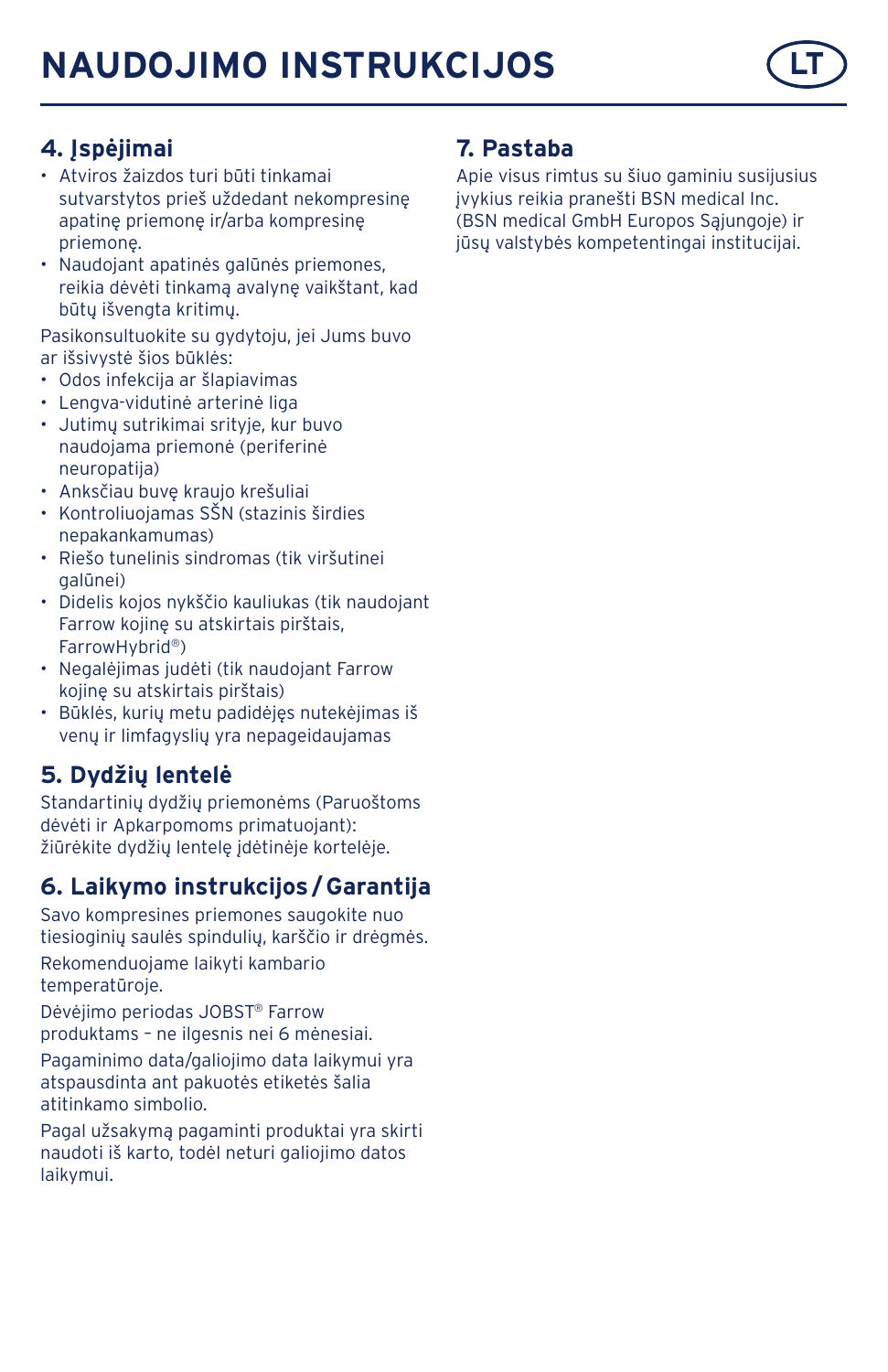# **LIETOŠANAS INSTRUKCIJA LV**



#### Cienījamais klient!

Paldies, ka izvēlējāties FarrowWrap® /Farrow/ FarrowHybrid®!

Mēs piedāvājam dažādus regulējamus kompresijas izstrādājumus augšējām un apakšējām ekstremitātēm, ieliktņus bez kompresijas īpašībām, medicīniskos kompresijas izstrādājumus un to piederumus.

# **1. Lietošana un indikācijas**

Lūdzu, ievērojiet sava veselības aprūpes speciālista norādījumus.

FarrowWrap® /Farrow/FarrowHybrid® izstrādājumi ir paredzēti fiziskai, ārējai terapteitiskai kompresijai, lai atvieglotu noteiktus venozos un limfātiskos stāvokļus un citas izcelsmes pietūkumu.

Katram izstrādājumam ir konkrēts kompresijas līmenis, tādēļ izvēloties piemērotāko izstrādājumu, ārstam ir jānem vērā tālāk norādītās indikācijas.

#### **Apakšējās ekstremitātes FarrowWrap® LITE, FarrowHybrid® ADI, Farrow Toe Cap**

Viegls vai vidēji smags pietūkums, ko izraisa venozs, limfātisks un cita veida pietūkums; viegls vai vidēji smags posttrombotisks sindroms (PTS); hroniska vēnu slimība (CVD,  $C1-C5$ ).

#### **FarrowWrap® STRONG, FarrowWrap® CLASSIC, FarrowWrap® BASIC, FarrowWrap® 4000**

Vidēji smags vai smags pietūkums, ko izraisa venozs, limfātisks un cita veida pietūkums; hroniska vēnu slimība (CVD, C3-C6); vēnu čūla; vidēji smags vai smags posttrombotisks sindroms (PTS).

#### **Upper limb**

#### **FarrowWrap® LITE, Farrow Cimds**

Viegls vai vidēji smags pietūkums, ko izraisa limfātisks un cita veida pietūkums.

#### **FarrowWrap® STRONG, FarrowWrap® CLASSIC**

Vidēji smags vai smags pietūkums, ko izraisa limfātisks un cita veida pietūkums.

Ieliktni bez kompresijas īpašībām ir zekes/ piedurknes, ko paredzēts izmantot zem FarrowWrap® pielāgojamā kompresijas izstrādājuma, lai aizsargātu ādu.

Piederumi: Farrow GarmentGrip, ko izmanto kopā ar FarrowWrap® pielāgojamo kompresijas izstrādājumu, lai to nostieptu, un Farrow Foam, ko izmanto vienmērīgai spiediena sadalei un papildu polsterējuma izveidei zem FarrowWrap® pielāgojamā kompresijas izstrādājuma.

FarrowWrap® Strong/Lite TTF VELCRO® veicina FarrowWrap® Strong sērijas medicīniskā kompresijas izstrādājuma un Lite sērijas pielāgojamā kompresijas izstrādājuma ārstniecisko efektu atbilstoši to paredzētajam lietošanas mērķim.

FarrowWrap® nomaiņas elements veicina medicīniskā cimda FarrowWrap® Gauntlet ārstniecisko efektu atbilstoši tā paredzētajam lietošanas mērķim.

Īsā elastīgā saite FarrowWrap® Short Stretch Band veicina FarrowWrap® Strong sērijas medicīniskā kompresijas izstrādājuma un Classic sērijas pielāgojamā kompresijas izstrādājuma ārstniecisko efektu atbilstoši tā paredzētajam lietošanas mērķim.

Ja rodas neskaidrības par izstrādājuma piemērotību jūsu vajadzībām, sazinieties ar savu veselības aprūpes speciālistu.

# **2. Lietošanas instrukcija**

Ievērojiet izstrādājuma lietošanas norādījumus, kas atrodas lapas aizmugurē.

Ievērojiet arī sava veselības aprūpes speciālista norādījumus.

Videoklipi ar lietošanas norādījumiem ir pieejami vietnē www.jobst.com

Lai izvairītos no nospiedumiem, izstrādājuma uzvilkšanas laikā izlīdziniet visas krokas.

Lai panāktu atbilstošu kompresiju (mm Hg), FarrowWrap® izstrādājums jāizstiepj, kā norādīts zemāk:

#### **LITE & STRONG**

Nostipriniet VELCRO® elementus, nedaudz tos pastiepjot, bet tā, lai garums nepārsniedz aptuveni 15% no izstrādājuma garuma.

### **CLASSIC & BASIC**

Nostipriniet VELCRO® elementus, nedaudz tos pastiepjot, bet tā, lai garums nepārsniedz aptuveni 10% no izstrādājuma garuma.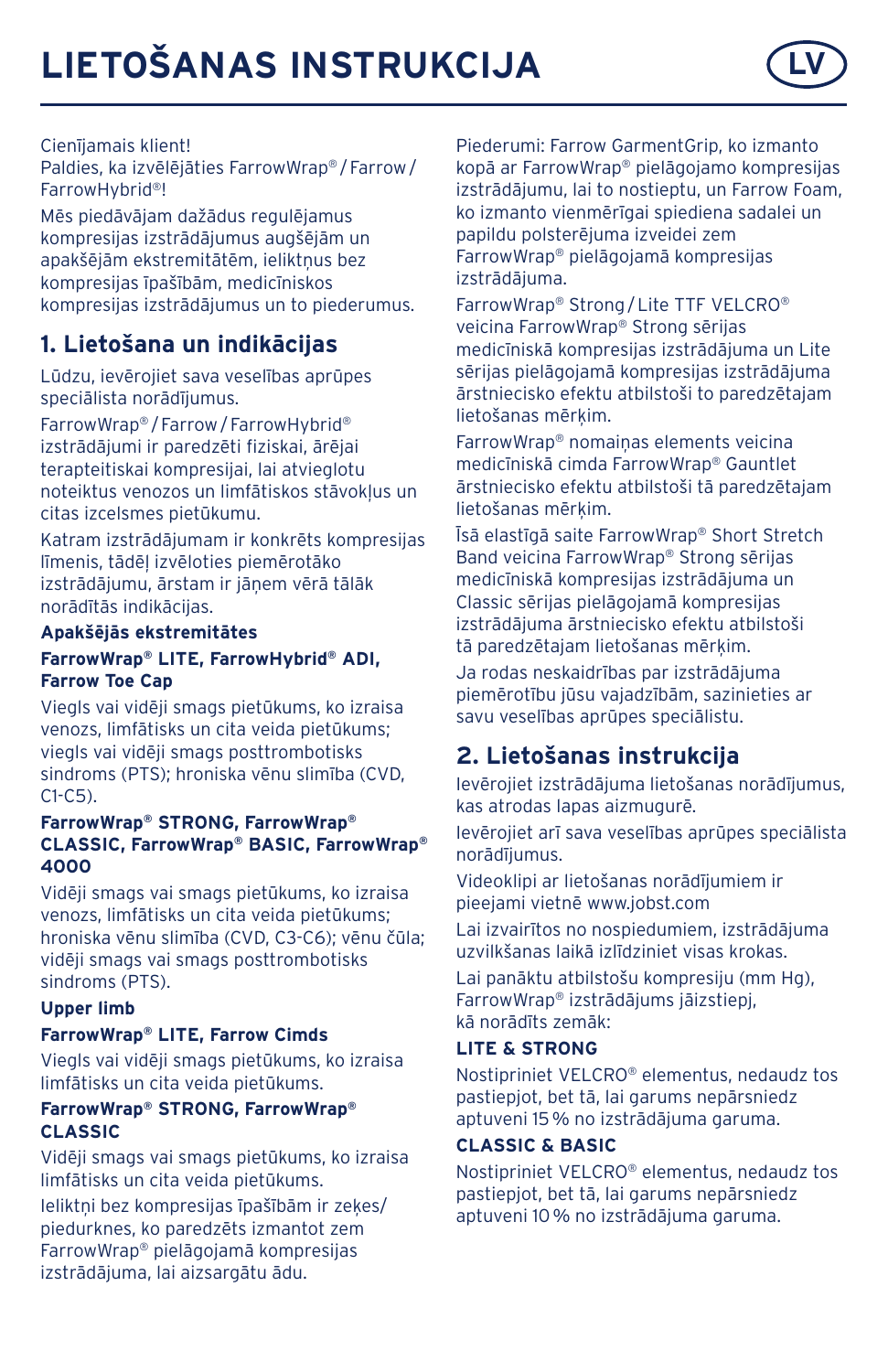

Stiepjot VELCRO® zīmola elementus, lai tos nostiprinātu, ievērojiet zemāk dotajā tabulā norādīto:

| r c        |  |            |
|------------|--|------------|
| $15 - 20%$ |  | $20 - 30%$ |

#### **ŅEMIET VĒRĀ:**

- Sākotnējā piemērīšana jāveic veselības aprūpes speciālista uzraudzībā, lai noteiktu ērtu kompresijas līmeni; tas ir atkarīgs no pacienta vajadzībām un tolerances.
- Pirms FarrowWrap® TTF lietošanas veselības aprūpes speciālistam tas ir jāpiegriež piemērotā garumā.
- Ja izstrādājums nav piegriezts, sazinieties ar savu pakalpojumu sniedzēju, lai saņemtu papildinformāciju.
- Ja pēc lietošanas pacientam parādās ādas apsārtums, striktūras, nospiedumi, sāpes, ādas krāsas zudums vai nejutīgums ekstremitātēs, kompresijas saišu sistēma ir iānoņem
- Lai aizsargātu ādu, zem FarrowWrap® pielāgojamā kompresijas izstrādājuma ieteicams lietot FarrowWrap® ieliktni.
- Lēnām pārvelciet ieliktni pāri kāju pirkstiem, nedaudz pavelciet galu virzienā prom no kāju pirkstiem tā, lai tos varētu brīvi kustināt, un pēc tam izlīdziniet visas krokas. Jāizmanto pareiza izmēra ieliktnis, un tas ir atbilstoši jāuzvelk.
- Ieliktnis ir jāmaina, lai ievērotu atbilstošu higiēnu un pārbaudītu brūci.
- Informāciju par dažādu FarrowWrap® izstrādājumu kombinēšanu jautājiet savam veselības aprūpes speciālistam.
- Ceļgala izstrādājumu FarrowWrap® LITE drīkst lietot tikai kopā ar FarrowWrap® LITE augšstilba zonas izstrādājumu.
- Ceļgala izstrādājumu FarrowWrap® STRONG drīkst lietot tikai kopā ar FarrowWrap® STRONG un CLASSIC augšstilba zonas izstrādājumiem.
- Kāju tūskas mazināšanai FarrowWrap® pēdas izstrādājumu ieteicams lietot kopā ar FarrowWrap® kājas izstrādājumu.
- Ejot gulēt, VELCRO® zīmola izstrādājuma elementus iespējams vajadzēs nedaudz atbrīvot.
- Ejot gulēt, FarrowHybrid®, Farrow cimdu un Farrow pēdas puszeķi ieteicams noņemt.
- Lai saņemtu papildu informāciju, sazinieties ar savu veselības aprūpes speciālistu.
- Pirms izstrādājuma uzvilkšanas, attiecīgajā zonā ir jānoņem rotaslietas.
- Ieliktņa lieko daļu var pārlocīt pāri kompresijas izstrādājuma augšdaļai.
- Lai panāktu pareizu kompresiju, izstrādājumu iespējams vajadzēs periodiski savilkt ciešāk.
- Lai VELCRO® elementi nepieliptu pie citām sastāvdaļām, sarullējiet visus izstrādājumus un pēc tam piestipriniet VELCRO® elementus.

# **3. Kontrindikācijas**

FarrowWrap® /Farrow/FarrowHybrid® izstrādājumi ir kontrindicēti (NEDRĪKST lietot), ja jums ir viens vai vairāki no tālāk norādītajiem medicīniskajiem stāvokļiem.

- Neārstēta vēnas infekcija (septisks flebīts)
- Nekontrolēts (dekompensēts) miokarda infarkts
- Neārstēta un/vai progresējoša ādas infekcija (celulīts), kas ietver apvidu, kur tiks lietots izstrādājums
- Phlegmasia coerulea dolens (lieli asins recekļi ārstētās zonas vēnā)
- Nespējat izrādīt, ka izjūtat sāpes vai diskomfortu
- Apkārtmērs ir mazāks par norādīto (skatiet pievienoto izmēru tabulu)
- Alerģija pret materiālu

#### **Kompresija: 20–30mmHg un 15–20mmHg Farrow kājas pirkstu puszeķe/Farrow cimds**

- Smaga artēriju slimība
- Vidēji smaga artēriju slimība ar perifērās neiropātijas esamību

#### **Kompresija: 30–40mmHg**

- Umiarkowana lub ciężka postać choroby tętnic obwodowych
- Łagodna postać choroby tętnic obwodowych z neuropatią obwodową

Uwaga: produkty JOBST® Farrow są przeznaczone do stosowania razem i nie powinny być stosowane z wyrobami innymi niż produkty JOBST® Farrow.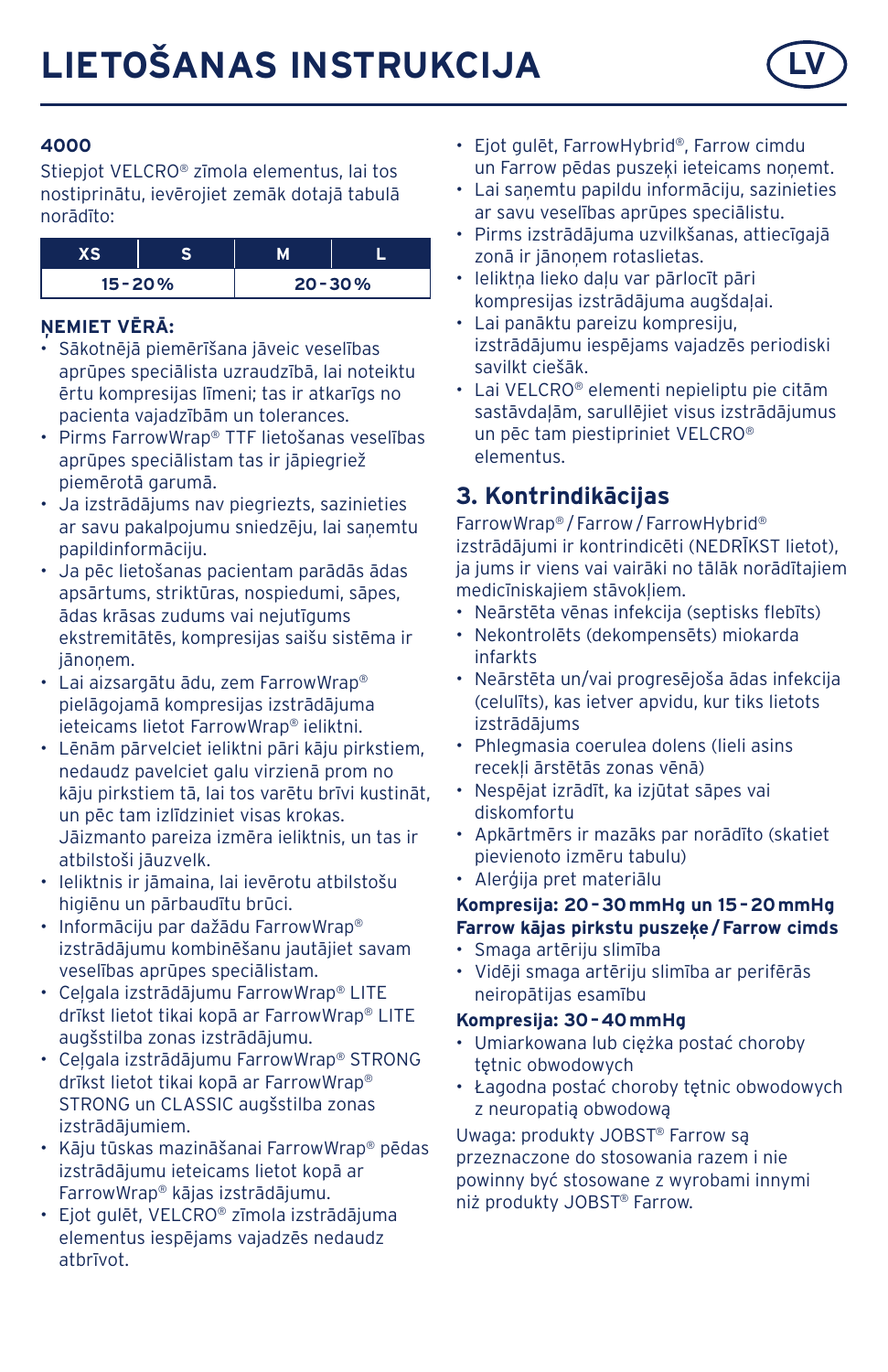# **LIETOŠANAS INSTRUKCIJA**



## **4. Uzmanību!**

- Pirms ieliktņa un/vai kompresijas izstrādājuma lietošanas, vaļējas brūces ir jāpārsien ar atbilstošu pārsēju.
- Lai izstrādājuma, kas paredzēts apakšējām ekstremitātēm, lietošanas laikā izvairītos no kritieniem, ir jāvalkā piemēroti apavi.

Sazinieties ar savu ārstu, ja jums ir šādas slimības vai to pazīmes:

- Ādas infekcija vai brūces sulošanās;
- Vidēji smaga vai smaga artēriju slimība;
- Nejutīgums apvidū, kur tiek lietots apģērbs (perifērā neiropātija);
- Anamnēzē ir asins recekļu veidošanās;
- Kontrolēts miokarda infarkts;
- Karpālā kanāla sindroms (tikai augšējām ekstremitātēm);
- Lielas tulznas (tikai Farrow kājas pirkstu puszekei, FarrowHybrid®);
- Nekustīgums (tikai Farrow kājas pirkstu puszeķei);
- Stāvokļi, kuros nav vēlama palielināta venozo asiņu un limfātiskā šķidruma atgriešanās.

## **5. Izmēru tabula**

Informāciju par standarta izmēra izstrādājumiem (gatavu lietošanai un piegriežamu pēc izmēriem) skatiet ietvertajā izmēru tabulā.

### **6. Norādījumi par glabāšanu un garantiju**

Kompresijas izstrādājumus nedrīkst pakļaut tiešo saules staru, karstuma un mitruma iedarbībai.

Ieteicams uzglabāt istabas temperatūrā.

JOBST® Farrow izstrādājumu lietošanas periods nedrīkst pārsniegt 6 mēnešus.

Izgatavošanas datums un derīguma termiņš ir norādīti uz iepakojuma etiķetes blakus attiecīgajam simbolam.

Pēc pasūtījuma izgatavotie izstrādājumi ir paredzēti tūlītējai lietošanai, un derīguma termiņš uz to iepakojuma etiķetes nav norādīts.

## **7. Piezīme**

Par jebkuru nopietnu negadījumu, kas rodas saistībā ar šīs ierīces lietošanu, ir jāziņo uzņēmumam BSN medical Inc. (Eiropas Savienībā – uzņēmumam BSN medical GmbH) un savas valsts kompetentajai iestādei.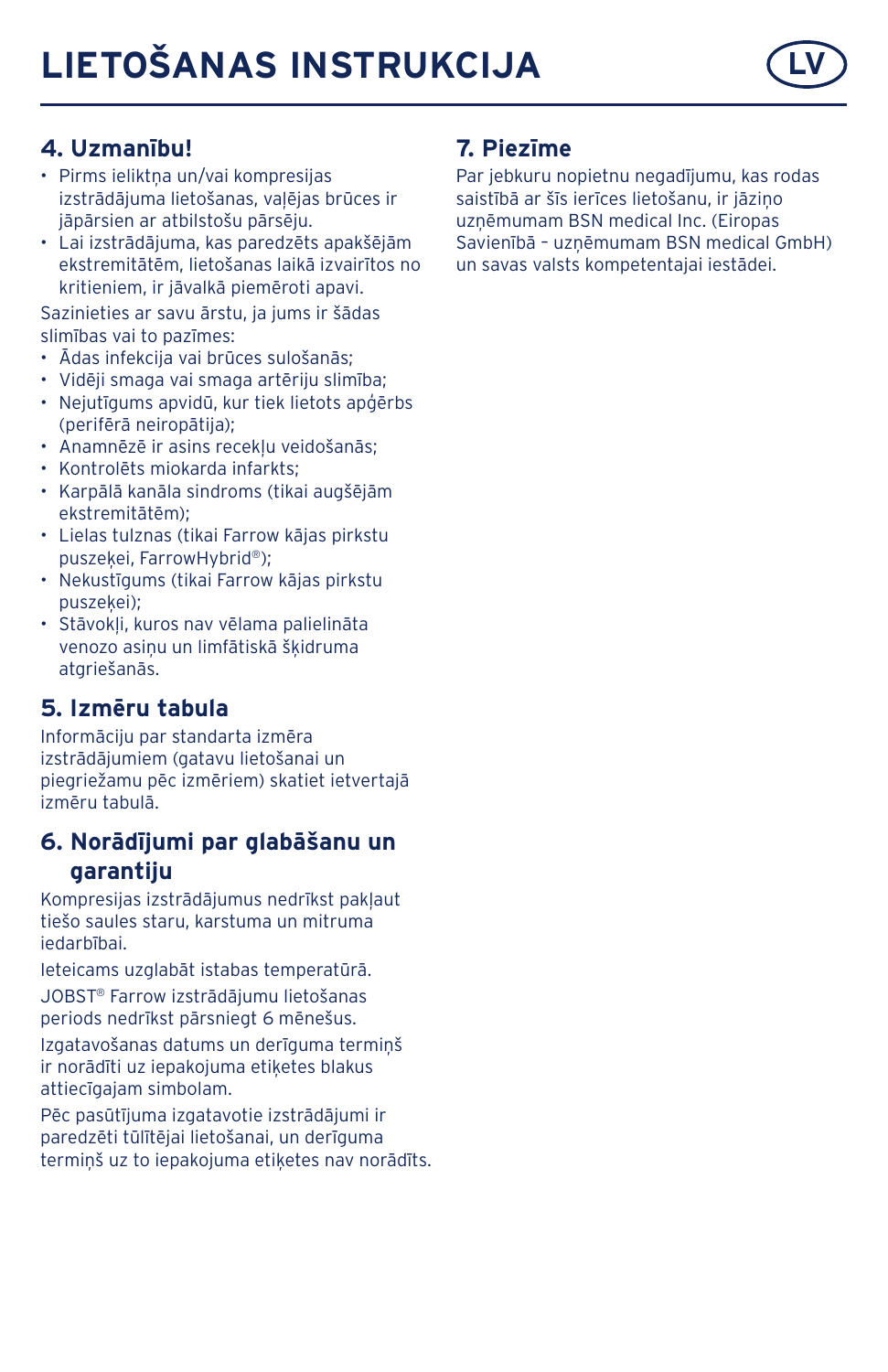#### Szanowny Kliencie,

dziękujemy za wybór produktu FarrowWrap® / Farrow/FarrowHybrid®.

Gama ta obejmuje regulowane wyroby uciskowe przeznaczone do stosowania na kończynach górnych i dolnych, wkładki bezuciskowe, medyczną odzież uciskową i powiązane akcesoria .

# **1. Przeznaczenie i wskazania**

Należy postępować zgodnie z zaleceniami lekarza.

Produkty FarrowWrap® /Farrow/FarrowHybrid® są przeznaczone do wywierania fizycznego, zewnętrznego ucisku terapeutycznego, aby wspomóc leczenie pewnych chorób żylnych i limfatycznych oraz leczenie obrzęku innego pochodzenia.

Zapewniają one konkretny poziom ucisku, który musi zostać ustalony przez lekarza w leczeniu z następujących wskazań:

#### **Kończyna dolna**

#### **FarrowWrap® LITE, FarrowHybrid® ADI, Farrow Toe Cap**

Łagodny i umiarkowany obrzęk wywołany zaburzeniami żylnymi, limfatycznymi i innymi zaburzeniami przebiegającymi z obrzękiem; łagodny lub umiarkowany zespół pozakrzepowy (PTS); przewlekła choroba żylna (CVD, C1-C5).

#### **FarrowWrap® STRONG, FarrowWrap® CLASSIC, FarrowWrap® BASIC, FarrowWrap® 4000**

Umiarkowany i ciężki obrzęk wywołany zaburzeniami żylnymi, limfatycznymi i innymi zaburzeniami przebiegającymi z obrzękiem; przewlekła choroba żylna (CVD, C3-C6); owrzodzenia żylne goleni; łagodny lub umiarkowany zespół pozakrzepowy (PTS).

#### **Kończyna górna FarrowWrap® LITE, Farrow Rękawica**

Łagodny i umiarkowany obrzęk związany z zaburzeniami limfatycznymi i innymi zaburzeniami przebiegającymi z obrzękiem.

#### **FarrowWrap® STRONG, FarrowWrap® CLASSIC**

Umiarkowany do ciężkiego obrzęk związany z zaburzeniami limfatycznymi i innymi zaburzeniami przebiegającymi z obrzękiem. Wkładki bezuciskowe to pończochy/rękawy do stosowania pod regulowanymi wyrobami uciskowymi FarrowWrap® w celu ochrony skóry.

Akcesoria obejmują Farrow GarmentGrip, stosowany z regulowanymi wyrobami uciskowymi FarrowWrap® w celu zapewnienia utrzymania produktu w miejscu oraz Farrow Foams, przeznaczone do równomiernego rozkładania nacisku i zapewnienia wyściełania pod regulowanymi wyrobami uciskowymi FarrowWrap®.

Systemy FarrowWrap® Strong/Lite TTF VELCRO® wspomagają medyczną funkcjonalność wyrobów medycznych z regulacją uciskową FarrowWrap® Strong i Lite w zakresie ich przeznaczenia.

FarrowWrap® Replacement wspomaga medyczną funkcjonalność rękawicy FarrowWrap® Gauntlet w zakresie jej przeznaczenia.

FarrowWrap® Short Stretch Band wspomaga funkcjonalność medyczną regulowanych wyrobów uciskowych FarrowWrap® Strong i Classic w zakresie ich przeznaczenia.

W razie wątpliwości dotyczących doboru właściwego produktu należy się skontaktować z lekarzem.

# **2. Wskazówki użycia**

Postępować zgodnie ze szczegółowymi instrukcjami dotyczącymi zakładania, podanymi na odwrocie ulotki. Należy także postępować zgodnie z zaleceniami lekarza.

Filmy przedstawiające zakładanie produktu można znaleźć pod adresem: www.jobst.com Aby uniknąć śladów, w trakcie zakładania należy wygładzić wszystkie zmarszczki. Aby osiągnąć wskazany stopień ucisku

(w mmHg), odzież FarrowWrap® należy rozciągnąć w następujący sposób:

#### **LITE & STRONG**

Zamocować elementy z rzepem VELCRO®, umiarkowanie je rozciągając, co przypomina rozciągnięcie odzieży o mniej więcej 15%.

#### **CLASSIC & BASIC**

Zamocować elementy z rzepem VELCRO®, delikatnie je rozciągając, co przypomina rozciągnięcie odzieży o mniej więcej 10%.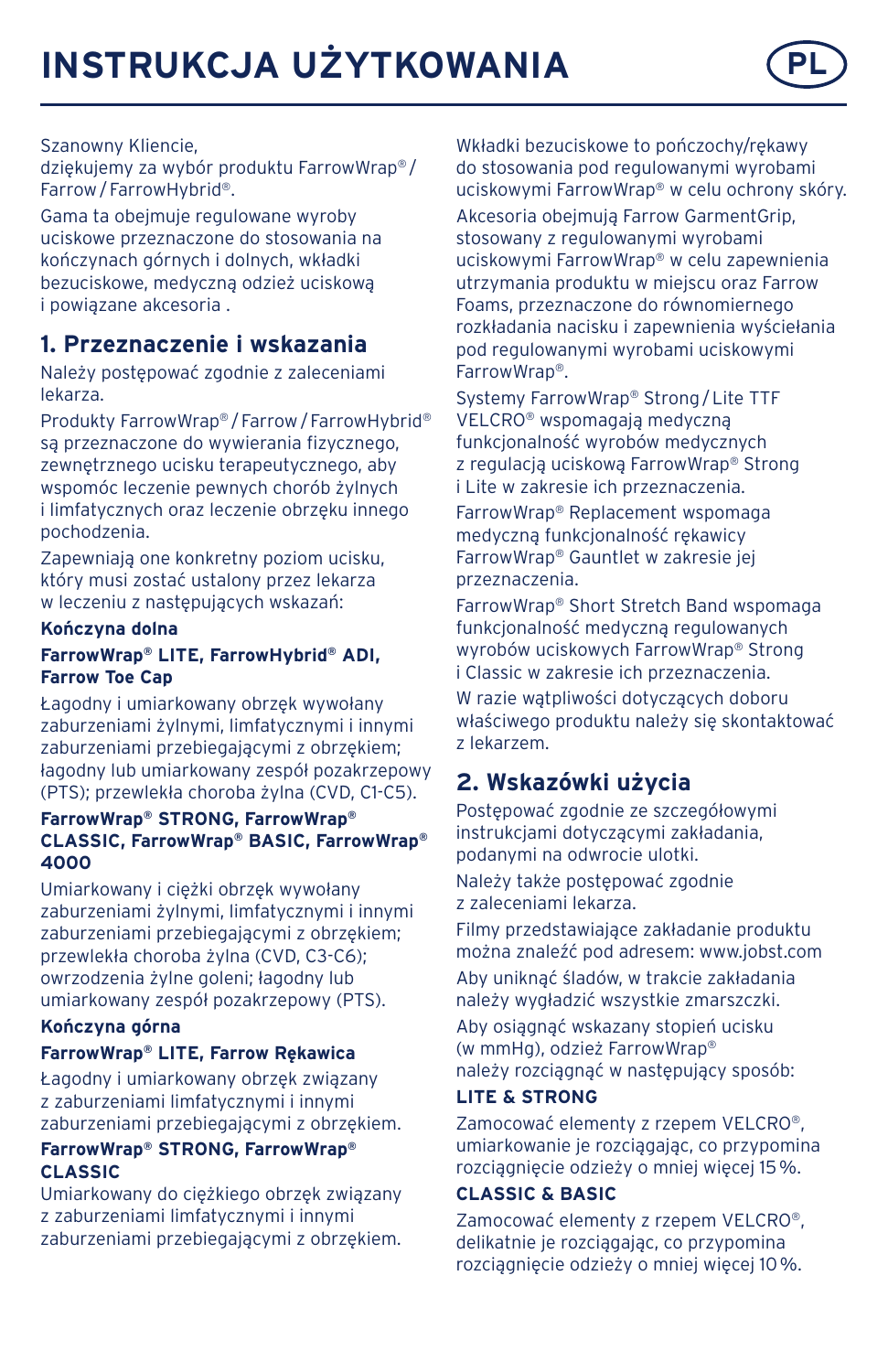

Zamocować elementy z rzepem VELCRO®, rozciągając je zgodnie z wartościami podanymi w tabeli poniżej:

| $15 - 20%$ |  | $20 - 30%$ |
|------------|--|------------|

#### **UWAGA:**

- Wstępne dopasowanie należy przeprowadzić pod nadzorem lekarza, aby ustalić komfortowy poziom ucisku na podstawie potrzeb i tolerancji pacjenta.
- Przed założeniem FarrowWran® TTF wymaga przycięcia przez lekarza.
- Jeśli nie został przycięty, należy skontaktować się z dostawcą produktu, aby uzyskać dodatkowe informacje.
- Jeśli po nałożeniu u pacjenta występuje zaczerwienienie skóry, ograniczenia, odciski, ból, rozjaśnienie skóry lub drętwienie kończyn, system odzieży uciskowej należy zdjąć.
- W celu ochrony skóry zaleca się noszenie wkładki FarrowWrap® pod regulowanymi wyrobami uciskowymi FarrowWrap®.
- Powoli naciągnij wkładkę na palce i nogę, lekko odciągnij końcówkę od palców, tak aby miały miejsce na poruszanie się i wygładź wszelkie zmarszczki. Upewnij się, że wkładka ma odpowiedni rozmiar i jest odpowiednio założona.
- Wkładkę należy zmieniać zgodnie z codziennymi potrzebami higieny i potrzeb w zakresie kontroli rany.
- Skonsultuj się z lekarzem, aby uzyskać informacje na temat łączenia różnych produktów FarrowWrap®.
- Element zakładany na kolano FarrowWrap® kneepiece LITE powinien być stosowany wyłącznie w połączeniu z elementem zakładanym na udo FarrowWrap® thighpiece LITE.
- Element zakładany na kolano FarrowWrap® kneepiece STRONG powinien być stosowany wyłącznie w połączeniu z elementem zakładanym na udo FarrowWrap® STRONG i CLASSIC.
- Należy rozważyć łączenie elementu na stopę FarrowWrap® footpiece z elementem na nogę FarrowWrap® legpiece w celu leczenia obrzęku nogi.
- Może zajść konieczność poluzowania elementów z rzepem VELCRO® w trakcie używania w ciągu nocy.
- W przypadku FarrowHybrid®, rękawiczki Farrow glove i półskarpetek Toe cap zaleca się rozważenie zdejmowania ich w pozycji leżącej.
- Dodatkowe informacje można uzyskać od lekarza prowadzącego.
- Przed założeniem produktu ze zmieniony chorobowo obszar należy zdjąć biżuterię.
- Nadmiar wkładki można zawinąć w górnej części odzieży uciskowej.
- Odzież może wymagać okresowego naciągania w celu zapewnienia prawidłowego dopasowania.
- Aby zapobiec przywarciu elementów z rzepem VELCRO® do innych przedmiotów, każdą opaskę z rzepem VELCRO® należy zwinąć, mocując rzepy na sobie.

## **3. Przeciwwskazania**

Produkty FarrowWrap® /Farrow/FarrowHybrid® są przeciwwskazane (NIE powinny być noszone), jeśli u pacjenta występuje co najmniej jedno z poniższych schorzeń lub stanów:

- Nieleczony stan zapalny żył (septyczne zapalenie żył)
- Niewyrównana (zdekompensowana) zastoinowa niewydolność serca
- Nieleczona i/lub postępująca infekcja skóry (zapalenie tkanki łącznej) w obszarze nałożenia odzieży
- Bolesna sinicza zakrzepica żył kończyny dolnej (obecność rozległego zakrzepu krwi w leczonym obszarze)
- Pacjent jest niezdolny do poinformowania o bólu lub dyskomforcie
- Obwód mniejszy niż wskazane zakresy (patrz tabela doboru rozmiaru w ulotce) • Niedopasowanie do materiału
- 

#### **Stopień ucisku: 20–30mmHg i 15–20mmHg w przypadku Farrow Toe Cap/ Farrow Glove**

- Ciężka postać choroby tętnic obwodowych
- Umiarkowana postać choroby tętnic obwodowych z neuropatią obwodową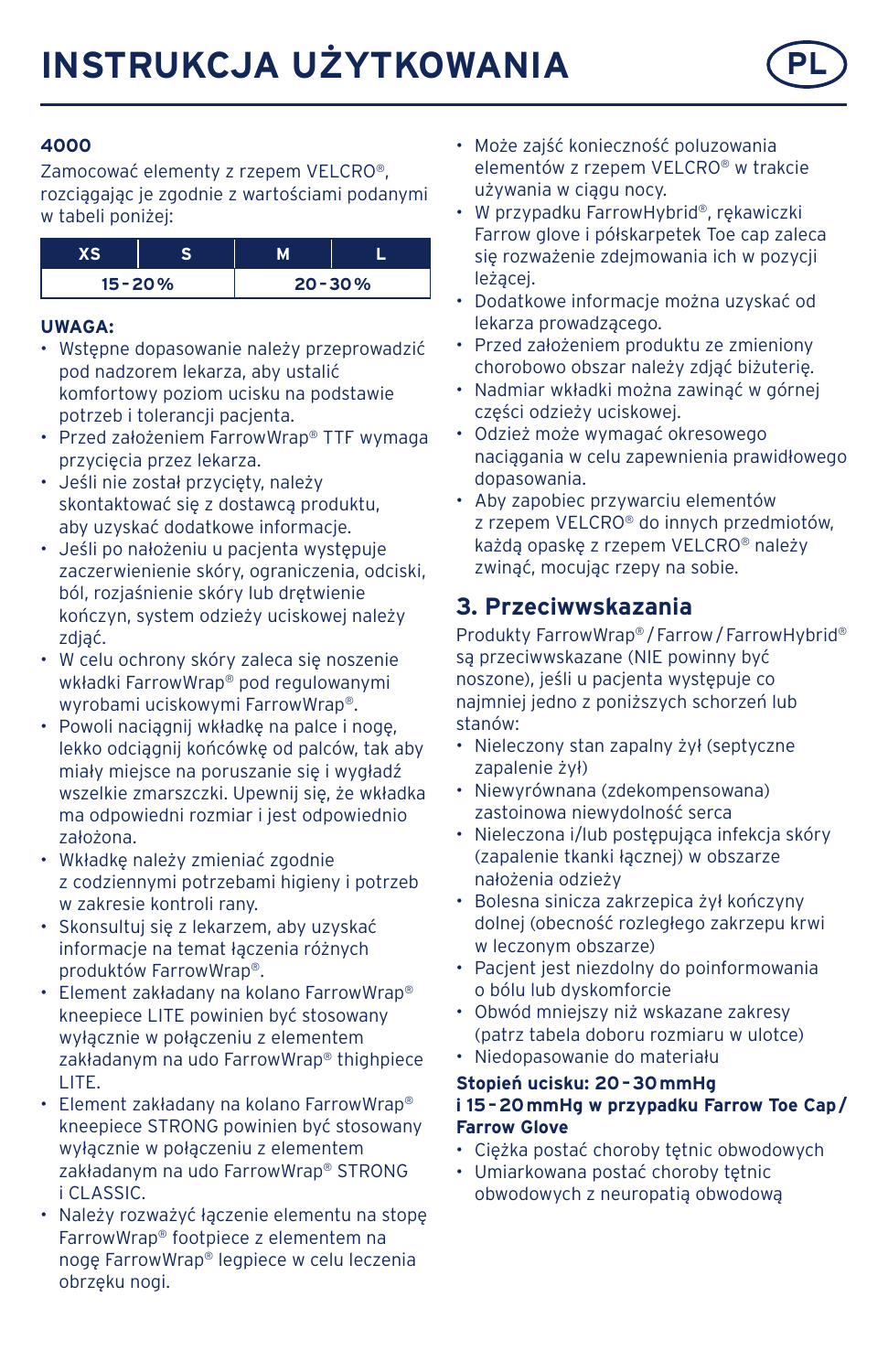# **INSTRUKCJA UŻYTKOWANIA**



#### **Stopień ucisku 30–40mmHg**

- Umiarkowana lub ciężka postać choroby tętnic obwodowych
- Łagodna postać choroby tętnic obwodowych z neuropatią obwodową

Uwaga: produkty JOBST® Farrow są przeznaczone do stosowania razem i nie powinny być stosowane z wyrobami innymi niż produkty JOBST® Farrow.

### **4. Przestrogi**

- Otwarte rany muszą zostać osłonięte odpowiednim opatrunkiem przed nałożeniem wkładki i/lub odzieży uciskowej.
- W przypadku odzieży na kończynę dolną w czasie chodzenia należy stosować odpowiednie obuwie, aby zapobiec upadkom.

W razie wystąpienia niżej wymienionych stanów należy skonsultować się z lekarzem:

- Infekcja skóry lub sączenie
- Łagodna lub umiarkowana postać choroby tętnic obwodowych
- Utrata czucia w obszarze nałożenia odzieży (neuropatia obwodowa)
- Zakrzepy w wywiadzie
- Wyrównana CHF (zastoinowa niewydolność serca)
- Zespół cieśni nadgarstka (wyłącznie w przypadku kończyny górnej)
- Duże haluksy (wyłącznie w przypadku Farrow Toe Cap, FarrowHybrid®)
- Unieruchomienie (wyłącznie w przypadku Farrow Toe Cap)
- Zwiększenie powrotu żylnego i limfatycznego.

### **5. Tabela doboru rozmiaru**

W przypadku odzieży w rozmiarach standardowych (Ready-to-Wear i Trim-to-Fit): patrz tabela doboru rozmiaru w ulotce.

- Nie suszyć w suszarce bebnowei
- Nie prasować
- Nie czyścić chemicznie

# **6. Warunki przechowywania/ Gwarancja**

Wyroby uciskowe należy chronić przed bezpośrednim działaniem promieni słonecznych, wysokimi temperaturami i wilgocią.

Zaleca się przechowywanie w temperaturze pokojowej.

Okres noszenia produktów JOBST® Farrow nie może przekraczać 6 miesięcy.

Data produkcji/termin ważności przy przechowywaniu jest nadrukowany na etykiecie obok stosownego symbolu.

Produkty szyte na miarę są przeznaczone do natychmiastowego użycia i nie wskazano na nich terminu ważności przy przechowywaniu.

# **7. Uwaga**

O wszelkich poważnych zdarzeniach związanych z tym wyrobem należy poinformować firmę BSN medical Inc. (BSN medical GmbH w Unii Europejskiej) i stosowny organ nadzorujący w danym kraju.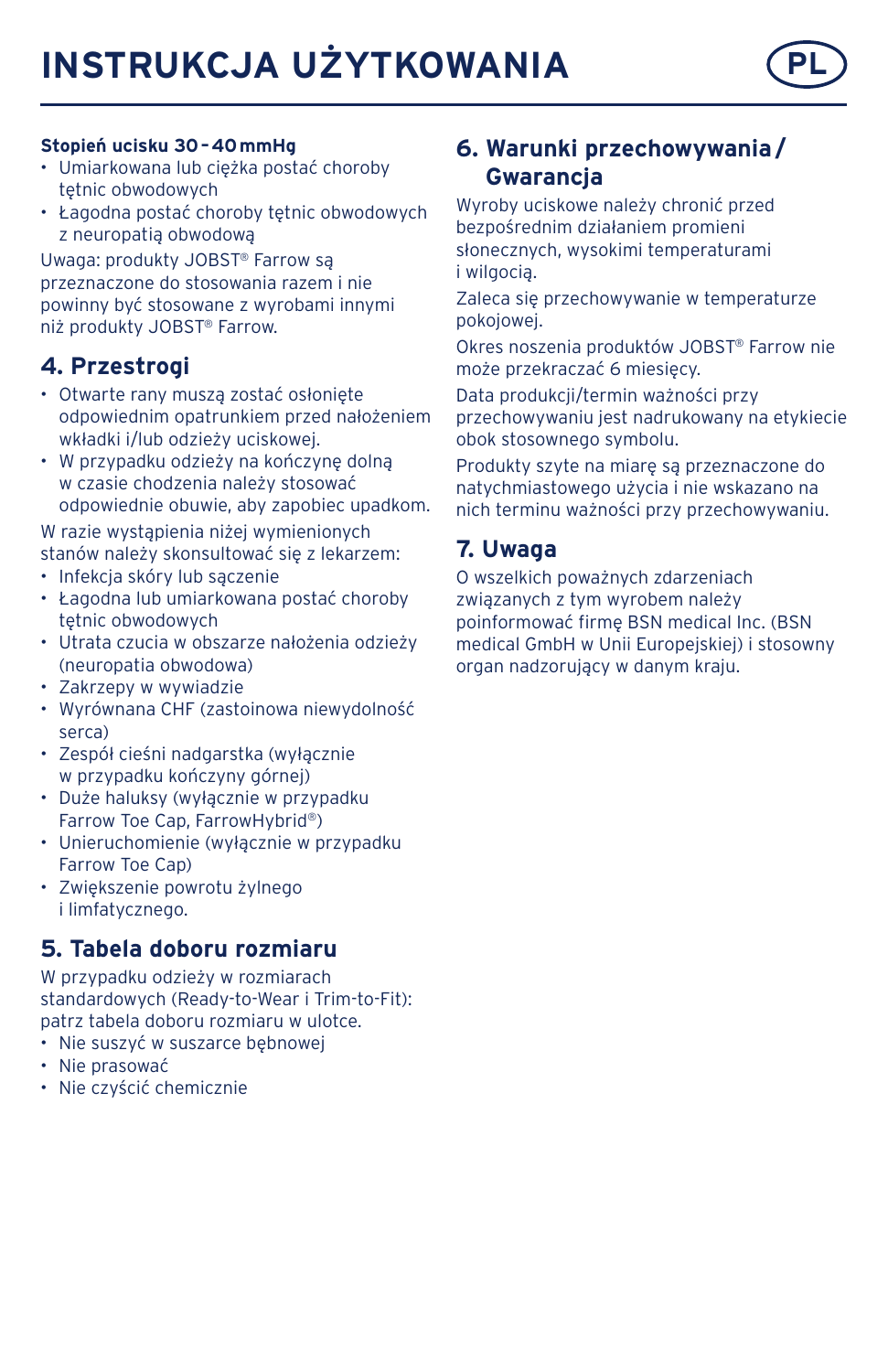# **HASZNÁLATI ÚTMUTATÓ HU**



Köszönjük, hogy a FarrowWrap® /Farrow/ FarrowHybrid® terméket választotta.

Ez a készlet a felső és alsó végtagokra állítható kompressziós eszközöket, nem kompressziós betéteket, gyógyászati kompressziós ruhadarabokat és kapcsolódó kiegészítőket tartalmazza.

## **1. Rendeltetésszerű használat és javallatok**

Kérjük, kövesse az egészségügyi szakembere utasításait.

A FarrowWrap® /Farrow/FarrowHybrid® termékeket úgy tervezték, hogy fizikai, külső terápiás kompressziót hozzanak létre, és ezáltal javítsák bizonyos vénás és nyirokrendszeri állapotokat és egyéb eredetű duzzanatokat.

Meghatározott mértékű kompressziót hoznak létre, amelyet az orvos állít be az alábbi betegségek kezelése céljából:

#### **Alsó végtag**

#### **FarrowWrap® LITE, FarrowHybrid® ADI, Farrow Toe Cap**

Enyhe és közepesen súlyos vénás, nyirok- vagy egyéb eredetű duzzanat esetén; enyhe vagy közepesen súlyos poszt-trombotikus szindróma (PTS) esetén; krónikus vénás betegség (CVD, C1-C5) esetén.

#### **FarrowWrap® STRONG, FarrowWrap® CLASSIC, FarrowWrap® BASIC, FarrowWrap® 4000**

Közepesen súlyos és súlyos vénás, nyirokvagy egyéb eredetű duzzanat esetén; krónikus vénás betegség (CVD, C3-C6) esetén; vénás lábszárfekély esetén; enyhe és közepesen súlyos poszt-trombotikus szindróma (PTS) esetén.

#### **Felső végtag**

#### **FarrowWrap® LITE, Farrow Kesztyű**

Enyhe vagy közepesen súlyos nyirok- vagy egyéb eredetű duzzanat esetén.

#### **FarrowWrap® STRONG, FarrowWrap® CLASSIC**

Közepesen súlyos vagy súlyos nyirok- és egyéb eredetű duzzanat esetén.

Nem kompressziós betétek olyan harisnyák/ ujjak, amelyek a FarrowWrap® állítható kompressziós eszközök alatt viselhetők a bőr védelme érdekében.

A kiegészítők közé a Farrow GarmentGrip termék tartozik, amely együtt használható a helyben tartást segítő FarrowWrap® állítható kompressziós eszközökkel, valamint a Farrow habokkal, melyeknek célja a nyomás egyenletes eloszlatása és a FarrowWrap® állítható kompressziós eszközök alatti párnázás biztosítása.

A FarrowWrap® Strong/Lite TTF tépőzáras csomagok segítik a FarrowWrap® Strong és Lite állítható orvosi kompressziós eszközök rendeltetésszerű használatához szükséges orvosi funkcióit.

A FarrowWrap® Kiegészítő Csomag segíti a FarrowWrap® Gauntlet orvosi eszköz rendeltetésszerű használatához szükséges orvosi funkcióit.

A FarrowWrap® Rövid Megnyúlású Szalag segíti a FarrowWrap® Strong és Classic állítható orvosi kompressziós eszközök rendeltetésszerű használatához szükséges orvosi funkcióit.

Kérjük, lépjen kapcsolatba egészségügyi szolgáltatójával, ha bizonytalan abban, hogy a termék megfelelő-e az Ön számára.

# **2. Használati útmutató**

Kövesse a termékhez mellékelt kártya hátoldalán található, a termék felvételére vonatkozó utasításokat.

Kérjük, kövesse egészségügyi szakembere utasításait.

Az alkalmazással kapcsolatos videók elérhetők: www.jobst.com

A nyomás következtében kialakuló bevágások elkerülése érdekében simítson ki minden gyűrődést a felvétel során.

A javasolt kompresszió (Hgmm) elérése érdekében a FarrowWrap® ruhadarabokat a következőképpen kell kinyújtani:

#### **LITE & STRONG**

Közepes nyújtással illessze össze a VELCRO® tépőzár darabjait úgy, hogy a ruhadarab feszülésének 15%-át megközelítse.

#### **CLASSIC & BASIC**

Finom nyújtással illessze össze a VELCRO® tépőzár darabjait úgy, hogy a ruhadarab feszülésének 10%-át megközelítse.

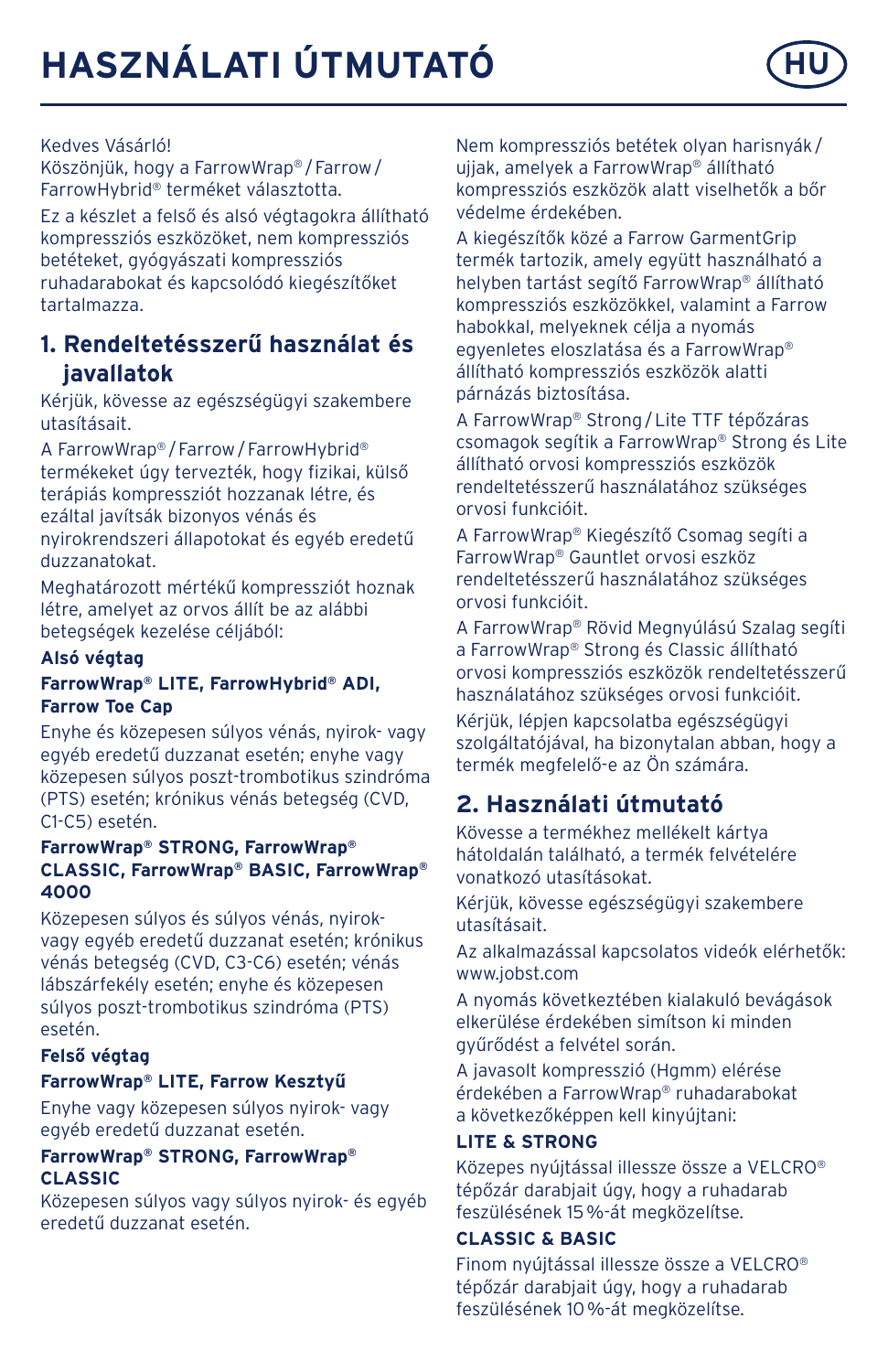

Az alábbi táblázatban megjelölt értékű nyújtással illessze össze a VELCRO® tépőzár darabiait:

| $15 - 20%$ |  | $20 - 30%$ |
|------------|--|------------|

#### **FIGYELEM:**

- Az első felhelyezést egészségügyi szakember felügyelete alatt kell elvégezni a kényelmes kompresszió mértékének meghatározása érdekében, a betegek igénye és toleranciája alapján.
- A FarrowWrap® TTF terméket a felvétel előtt egy egészségügyi szakembernek méretre kell vágnia.
- Ha nem történik meg a méretre vágás, kériük, lépjen kapcsolatba szolgáltatójával. további információért.
- Ha a beteg az alkalmazás után bőrpírt, szűkületet, benyomatot, fájdalmat, a bőr elhalványodását vagy zsibbadást tapasztal a végtagon, el kell távolítani a kompressziós rendszert.
- Javasolt FarrowWrap® márkájú betét viselése a FarrowWrap® állítható kompressziós eszköz alá, a bőr védelme érdekében.
- A lábujjuknál kezdve lassan húzza fel a betétet a lábára, majd enyhén húzza el a betét végét a lábujjaktól, hogy legyen hely azokat mozgatni. Simítsa el a ráncokat a betéten. Kérjük győződjön meg a betét megfelelő méretéről es a helyes felhúzásáról.
- A betétet a napi higiéniai gyakorlatnak és a sebek ellenőrzésének megfelelően kell cserélni.
- Lépjen kapcsolatba az egészségügyi szolgáltatójával a különböző FarrowWrap® termékek kombinálásával kapcsolatban.
- A FarrowWrap® LITE térdeleme kizárólag a FarrowWrap® LITE combon alkalmazható elemével együtt használható.
- A FarrowWrap® STRONG térdeleme kizárólag a FarrowWrap® STRONG és CLASSIC combon alkalmazható elemével együtt használható.
- Alsó végtagi ödéma kezelésére megfontolandó a FarrowWrap® lábfejelem alkalmazása a FarrowWrap® lábszárelemével együtt.
- Éjszaka szükséges lehet a VELCRO® tépőzáras elemek lazítása.
- Javasoljuk, hogy a FarrowHybrid®, Farrow kesztyű és Farrow lábujjsapka termékeket vegye le lefekvés előtt.
- További tanácsért, kérjük, forduljon egészségügyi szakemberéhez.
- A termék felvétele előtt az érintett területről vegye le az ékszereket.
- Kihajtható egy további betét a kompressziós ruhadarab felső részénél.
- A megfelelő illeszkedés érdekében akár többször is szükség lehet a termék megszorítására.
- Annak megelőzésére, hogy a VELCRO® tépőzár elemei más tárgyakhoz ragadjanak, azokat görgesse vissza önmagukba, és illessze hozzá a VELCRO® tépőzár elemeihez.

# **3. Ellenjavallatok**

A FarrowWrap® /Farrow/FarrowHybrid® termékek ellenjavalltak (NEM viselhetők) az alábbiak közül egy vagy több teljesülése esetén:

- Kezeletlen vénás fertőzés (szeptikus phlebitis)
- Kontrollálatlan (dekompenzált) pangásos szívelégtelenség
- Kezeletlen és/vagy előrehaladott bőrfertőzés (cellulitis), amely érinti azt a területet, ahol a terméket alkalmazza
- Phlegmasia coerulea dolens (nagy vérrög a kezelt terület egyik vénájában)
- Ha a beteg nem tudja jelezni a fájdalom vagy kellemetlenség érzését
- A végtag körfogata kisebb, mint a javasolt körfogat (lásd a mérettáblázatot a mellékelt kártyán)
- Intolerancia a termék anyagával szemben

#### **20–30Hgmm és 15–20Hgmm kompresszió**

- **a Farrow lábujjsapka/Farrow kesztyű esetén**
- Súlyos artériás betegség
- Perifériás neuropátiával járó közepes fokú artériás betegség

#### **30–40Hgmm kompresszió**

- Közepesen súlyos vagy súlyos artériás betegség
- Perifériás neuropátiával járó enyhe artériás betegség

Megyjegyzés: A JOBST® Farrow termékeket úgy tervezték, hogy együtt használhatók legyenek, és nem alkalmazhatók nem JOBST® Farrow termékekkel.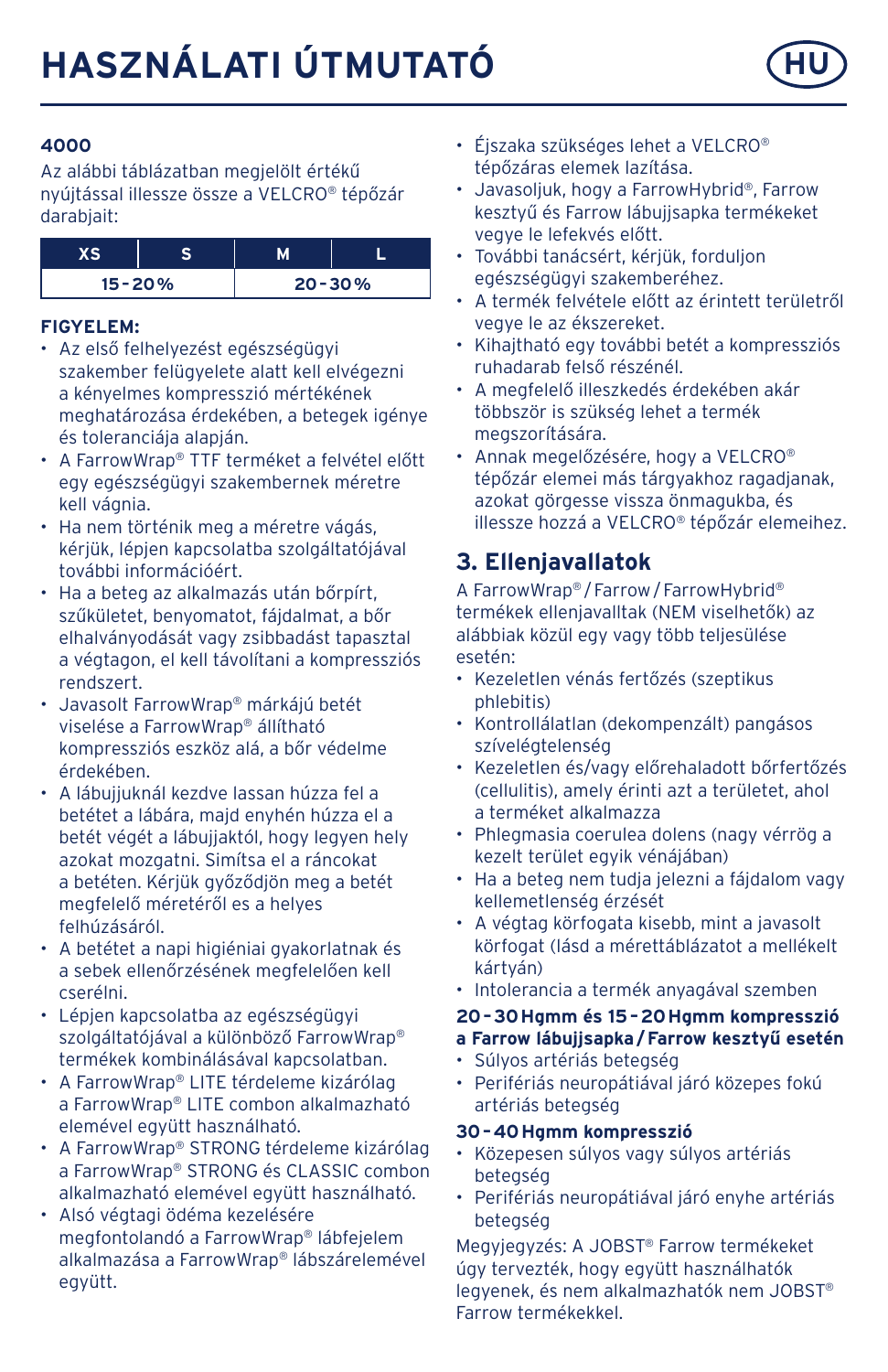# **HASZNÁLATI ÚTMUTATÓ HU**



# **4. Óvintelmek**

- A nyílt sebeket megfelelő kötéssel kell ellátni, mielőtt a betétet és/vagy a kompressziós ruhadarabot ráhelyezzük.
- Alsó végtagi termékek esetén megfelelő lábbeli viselése szükséges séta közben az elesések megelőzése céljából.

Konzultáljon orvosával, ha az alábbiak bármelyikét tapasztalja:

- Bőrfertőzés vagy nedvedzés
- Enyhe és közepesen súlyos artériás betegség
- A ruhadarab alkalmazása helyén jelentkező érzéskiesés (perifériás neuropátia)
- Vérrögök a kórelőzményben
- Kontrollált pangásos szívelégtelenség
- Kéztőalagút szindróma (kizárólag a felső végtagon)
- Nagy bütykök (kizárólag a Farrow lábujjsapka, FarrowHybrid® esetén)
- Immobilitás (kizárólag a Farrow lábujjsapka esetén)
- Olyan betegségekben, amelyekben a fokozott vénás és
- Nyirokrendszeri visszaáramlás egy nem kívánt hatás

# **5. Mérettáblázat**

Standard ruhaméretek esetén (viselésre kész és méretre szabott): kérjük, olvassa el a mérettáblázatot a mellékelt kártyán.

## **6. Útmutató a tároláshoz/ Garancia**

Kérjük, védje a kompressziós ruhadarabokat a napfénynek, hőnek és nedvességnek való közvetlen kitettségtől.

A tárolás lehetőleg szobahőmérsékleten történjen.

A JOBST® Farrow termékek legfeljebb 6 hónapig viselhetők.

A gyártási dátum/tárolásra vonatkozó lejárati idő megtalálható a termék címkéjén a megfelelő szimbólum mellett.

A rendelésre készített termékeket azonnali felhasználásra szánják, ezeken nincs feltüntetve lejárati dátum a tárolást illetően.

# **7. Megjegyzés**

Az eszközhöz köthető bármilyen súlyos incidenst jelenteni kell a BSN medical Inc. számára (az Európai Unión belül BSN medical GmbH) és az Ön országában található illetékes hatóságnak.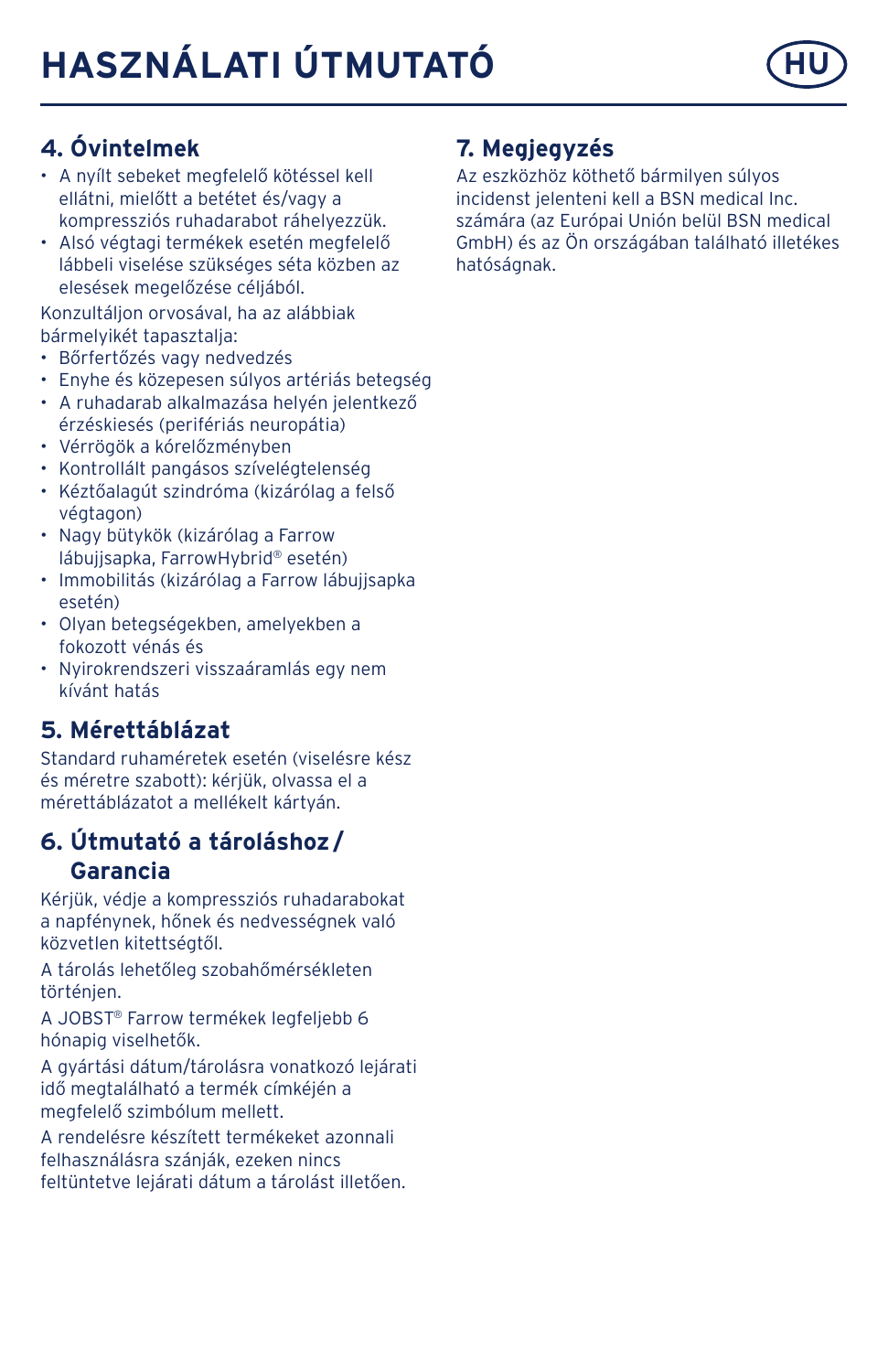# **INSTRUCȚIUNI DE UTILIZARE RO**



#### Stimate client,

Vă mulțumim că ați ales FarrowWrap® /Farrow/ FarrowHybrid®.

Acest set de produse include dispozitive de compresie reglabile pentru membrele superioare și inferioare, căptușeli noncompresive, articole de imbracaminte medicinale de compresie și accesoriile asociate.

## **1. Utilizare preconizată și indicații**

Urmați instrucțiunile furnizorului dumneavoastră de servicii medicale.

Produsele FarrowWrap® /Farrow/ FarrowHybrid® sunt proiectate să exercite o compresie terapeutică fizică, externă, pentru a ameliora afecțiuni venoase și limfatice specifice și umflarea din alte cauze.

Acestea prezintă un nivel de compresie specific, care trebuie stabilit de medicul dumneavoastră pentru tratarea conform următoarelor indicații:

#### **Membre inferioare**

#### **FarrowWrap® LITE, FarrowHybrid® ADI, Farrow Toe Cap**

Umflare slabă până la moderată, cauzată de tulburări venoase, limfatice și de altă natură; sindrom posttrombotic slab până la moderat (SPT); boală venoasă cronică (BVC, C1-C5).

#### **FarrowWrap® STRONG, FarrowWrap® CLASSIC, FarrowWrap® BASIC, FarrowWrap® 4000**

Umflare moderată până la severă, cauzată de tulburări venoase, limfatice și de altă natură: boală venoasă cronică (BVC, C3-C6); ulcer varicos al gambei; sindrom posttrombotic slab până la moderat (SPT).

#### **Membrele superioare**

#### **FarrowWrap® LITE, Farrow Mănușă**

Umflare slabă până la moderată, cauzată de tulburări limfatice și de altă natură.

#### **FarrowWrap® STRONG, FarrowWrap® CLASSIC**

Umflare moderată până la severă, cauzată de tulburări limfatice și de altă natură.

Căptușelile non-compresive sunt ciorapi/ mâneci care se poartă sub articolele compresive reglabile FarrowWrap® pentru a ajuta la protecția pielii.

Accesoriile includ Farrow GarmentGrip, folosit cu articolele compresive reglabile FarrowWrap® pentru a ajuta la ținerea acestora și Farrow Foams, proiectate să distribuie presiunea uniform și să suplimenteze stratul de protecție de sub articolele compresive reglabile FarrowWrap®.

Pachetele FarrowWrap® Strong/Lite TTF VELCRO® sprijină funcționalitatea medicală a dispozitivelor medicale pentru compresie ajustabile FarrowWrap® Strong și Lite în ceea ce privește scopul lor de utilizare.

FarrowWrap® Short Stretch Band sprijină funcționalitatea medicală a dispozitivelor medicale pentru compresie ajustabile FarrowWrap® Strong și Classic în ceea ce privește scopul lor de utilizare.

FarrowWrap® Short Stretch Band sprijină funcționalitatea medicală a dispozitivelor medicale pentru compresie ajustabile FarrowWrap® Strong și Classic în ceea ce privește scopul lor de utilizare.

Vă rugăm să vă consultați medicul dacă nu sunteți convins că produsul este adecvat nevoilor dvs.

## **2. Instrucțiuni de utilizare**

Urmați instrucțiunile de îmbrăcare specifice fiecărui produs furnizate pe spatele cardului cu informații.

De asemenea, urmați instrucțiunile furnizorului dumneavoastră de servicii medicale.

Puteți viziona videoclipuri despre diferitele aplicații, la adresa: www.jobst.com

Pentru a evita lăsarea de semne din cauza presiunii, întindeți cutele în timpul îmbrăcării. Pentru a obține compresia indicată (mmHg), articolele FarrowWrap® trebuie întinse după cum urmează:

#### **LITE & STRONG**

Fixați elementele marca VELCRO® întinzându-le la un nivel moderat, care să corespundă unei întinderi aproximative de 15% a articolului.

#### **CLASSIC & BASIC**

Fixați elementele marca VELCRO® întinzându-le la un nivel scăzut, care să corespundă unei întinderi aproximative de 10% a articolului.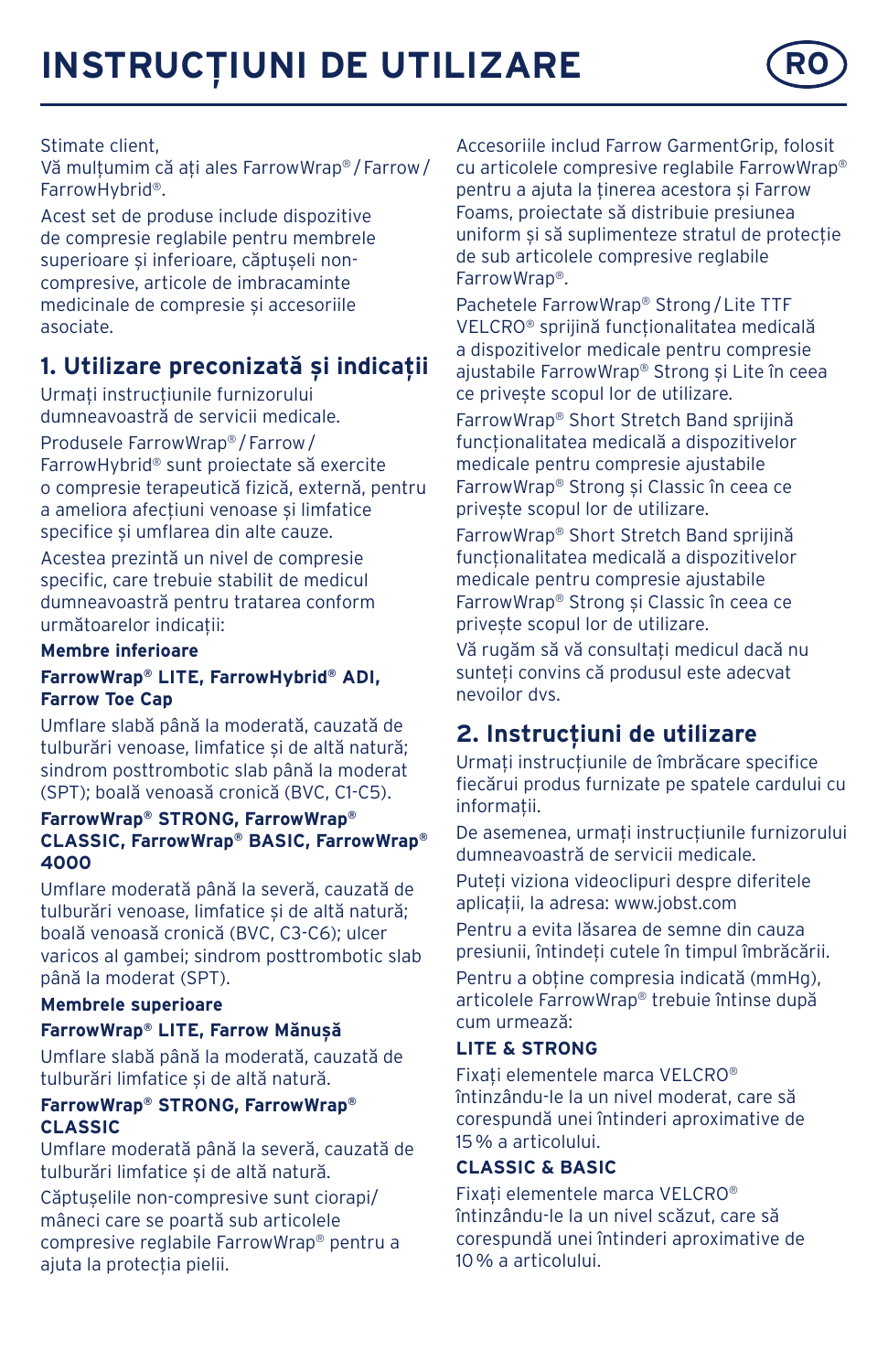

Fixați elementele marca VELCRO® întinzându-le conform valorilor înscrise în tabelul de mai jos:

| $15 - 20%$ |  | $20 - 30%$ |
|------------|--|------------|

#### **REȚINEȚI:**

- Prima probă trebuie efectuată sub supravegherea unui cadru medical instruit, pentru a stabili nivelul confortabil de compresie, în funcție de necesitățile și toleranța pacientului.
- FarrowWrap® TTF trebuie ajustat de către un cadru medical înaintea oricărei probări.
- Dacă nu a fost ajustat, contactați-vă furnizorul pentru informații suplimentare.
- După aplicare, în cazul în care pacientul prezintă semne de înroșire a pielii, stricturi, semne cauzate de presiune, durere, decolorare sau lipsă de senzații la nivelul extremitatilor membrelor, sistemul de împachetare prin compresie trebuie îndepărtat.
- Se recomandă purtarea unei căptușeli marca FarrowWrap® pe dedesubtul articolelor compresive reglabile FarrowWrap® pentru a ajuta la protejarea pielii.
- Trageți căptușeala cu grijă peste degetele de la picioare și în sus, trageți ușor capătul în zona degetelor de la picioare, astfel încât acestea să aibă suficient spațiu de mișcare și neteziți orice încrețituri. Căptușeala trebuie să fie corect dimensionată și îmbrăcată în mod corespunzător.
- Căptușeala trebuie schimbată în funcție de nevoile zilnice de igienă și de inspectare a plăgii.
- Consultați-vă reprezentantul medical în ceea ce privește combinarea diferitelor produse FarrowWrap®.
- Genunchiera FarrowWrap® LITE trebuie utilizată doar în combinație cu articolul pentru coapsă FarrowWrap® LITE.
- Genunchiera FarrowWrap® STRONG trebuie utilizată doar în combinație cu articolul pentru coapsă FarrowWrap® STRONG și CLASSIC.
- Trebuie luată în calcul combinarea articolului pentru laba piciorului FarrowWrap® cu un articol pentru gambă FarrowWrap® în vederea gestionării edemului la nivelul gambei.
- În cazul purtării peste noapte, ar putea fi necesară slăbirea elementelor de tip VELCRO®.
- În cazul FarrowHybrid®, al mănușii Farrow și al protecției pentru degetele de la picioare Farrow, se recomandă ca scoaterea acestora să se efectueze din poziție așezată.
- Pentru sfaturi suplimentare, vă rugăm să vă contactați medicul.
- Bijuteriile trebuie scoase din zona afectată înainte de îmbrăcarea acestor articole.
- Excesul de căptușeală poate fi pliat peste articolul compresiv.
- Este posibil să fie nevoie ca articolul să fie strâns periodic, pentru a asigura o potrivire corectă.
- Pentru ca bucățile din VELCRO® să nu se lipească de alte obiecte, rulați fiecare bandă înapoi pe ea însăși și fixați bucățile de VELCRO®.

# **3. Contraindicații**

Produsele FarrowWrap® /Farrow/ FarrowHybrid® sunt contraindicate (NU trebuie purtate) dacă prezentați una sau mai multe dintre următoarele afecțiuni medicale:

- Infecție venoasă netratată (flebită septică)
- Insuficiență cardiacă congestivă necontrolată (decompensată)
- Infecție a pielii (celulită) netratată și/sau avansantă, care afectează zona în care va fi aplicat articolul
- Phlegmasia coerulea dolens (cheag de sânge de mari dimensiuni în vena zonei tratate)
- Pacienți care nu pot comunica durerea sau disconfortul
- Circumferință care nu se încadrează în limitele indicate (consultați tabelul cu dimensiuni din informațiile despre produs)
- Incompatibilitate cu materialul

#### **Compresie: 20–30mmHg și 15–20mmHg pentru protecția degetelor de la picior Farrow/mănușa Farrow**

- Boală arterială severă
- Boală arterială moderată în prezența nevropatiei periferice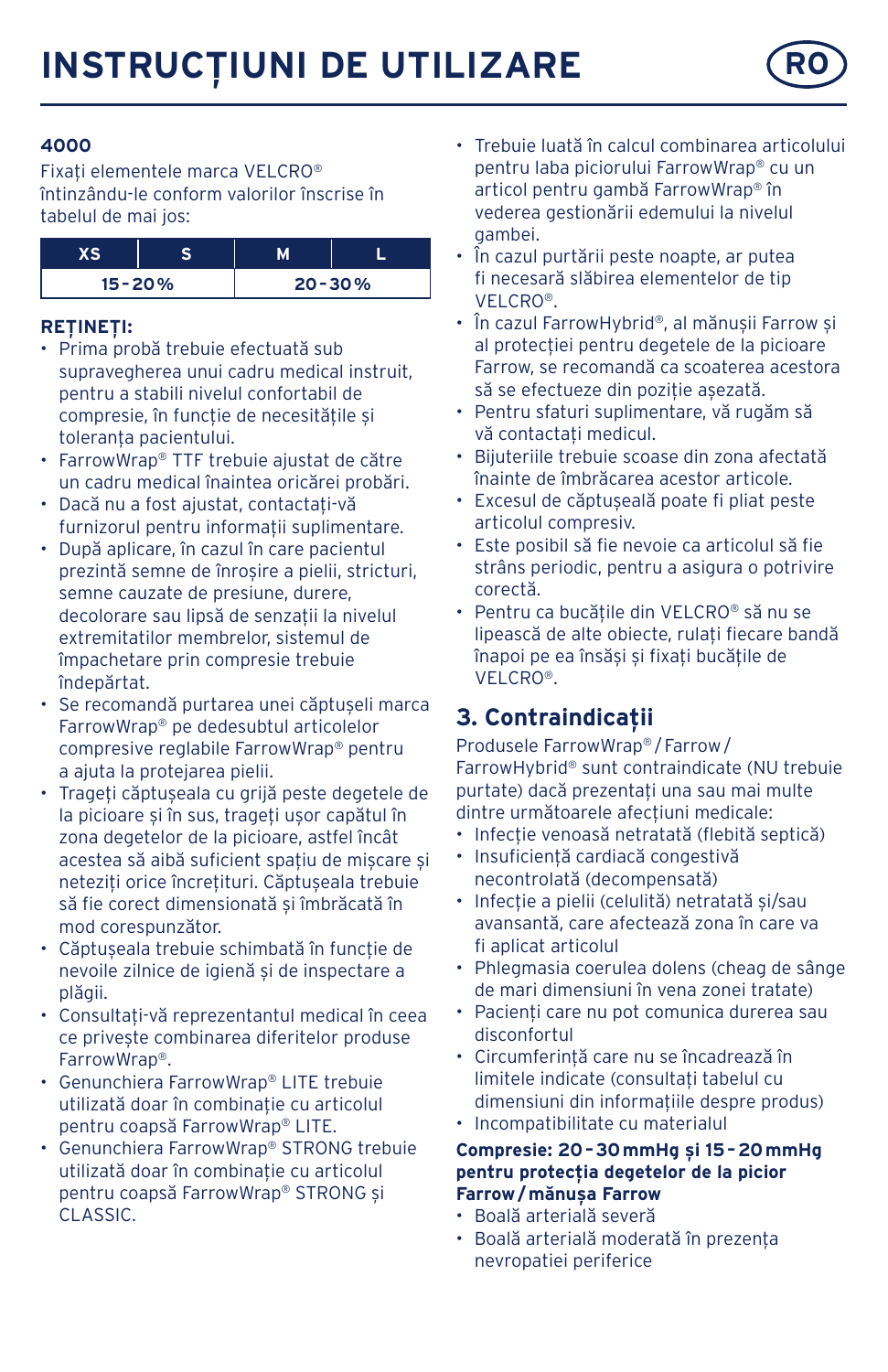# **INSTRUCȚIUNI DE UTILIZARE RO**



#### **Compresie: 30–40mmHg**

- Boală arterială moderată până la severă
- Boală arterială ușoară în prezența nevropatiei periferice

Notă: Produsele JOBST® Farrow sunt proiectate pentru a fi utilizate împreună și nu trebuie utilizate în combinație cu alte produse în afara mărcii JOBST® Farrow.

## **4. Precauții**

- Plăgile deschise trebuie acoperite cu un pansament adecvat înainte de aplicarea căptușelii și/sau îmbrăcarea articolului de compresie.
- În cazul articolelor pentru membrele inferioare, trebuie purtată încălțăminte adecvată la mers, pentru prevenirea căderilor.
- Consultați-vă medicul dacă ați resimțit sau prezentați:
- Infecție a pielii sau supurare
- Boală arterială slabă până la moderată
- Lipsa senzațiilor în zona în care a fost aplicat articolul (neuropatie periferică)
- Cheaguri de sânge în anamneză
- ICC (insuficiență cardiacă congestivă) controlată
- Sindrom de tunel carpian (numai pentru membrele superioare)
- Bătături de mari dimensiuni (numai pentru protecția pentru degetele de la picior Farrow, FarrowHybrid®)
- Imobilitate (numai pentru protecția pentru degetele de la picior Farrow)
- Afecțiuni în care creșterea refluxului venos și
- limfatic nu este dezirabilă.

### **5. Tabel cu dimensiuni**

Pentru articolele de dimensiuni standard (gata de purtat sau care trebuie ajustate la dimensiuni): consultați tabelul de dimensiuni din informațiile produsului.

# **6. Instrucțiuni de păstrare/ garanția**

Protejați articolele de compresie de expunerea directă la lumina solară, căldură și umezeală. Recomandăm păstrarea la temperatura camerei.

Produsele JOBST® Farrow nu trebuie purtate pe o perioadă mai lungă de 6 luni. Data fabricației/data expirării în vederea depozitării este imprimată pe eticheta ambalajului, lângă simbolul corespunzător.

Produsele realizate la comandă sunt destinate utilizării imediate, iar pe acestea nu este indicată nici o dată de expirare pentru păstrare.

# **7. Notă**

Orice incident grav care s-a produs în legătură cu acest dispozitiv trebuie raportat către BSN medical Inc. (BSN medical GmbH pe teritoriul Uniunii Europene) și autoritatea competentă din țara dvs.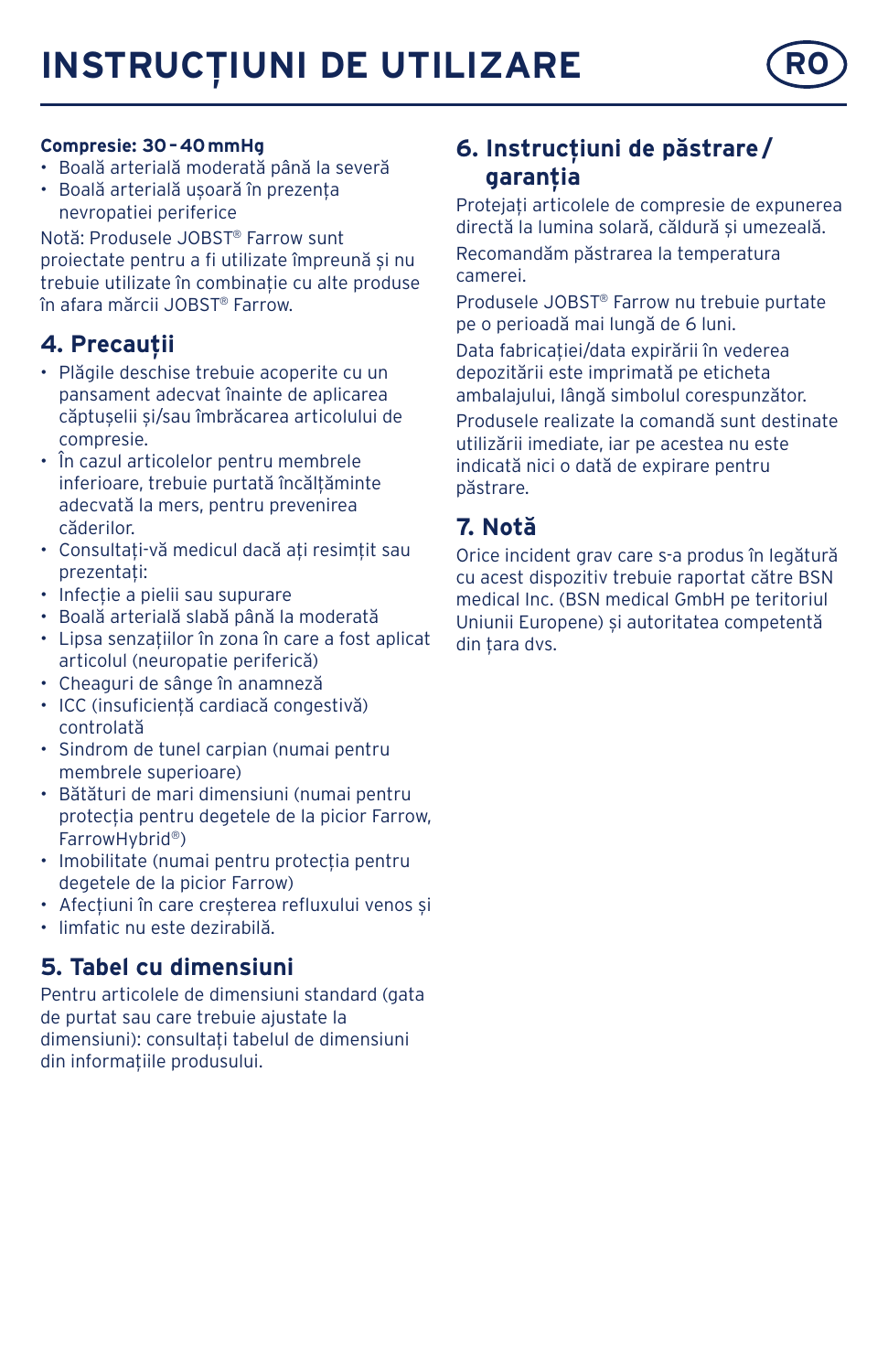

děkujeme, že jste si vybrali soupravu FarrowWrap® /Farrow/FarrowHybrid®.

Tato souprava obsahuje upravitelné kompresivní pomůcky pro horní a dolní končetiny, nekompresivní vložky, zdravotnické kompresivní návleky a související příslušenství.

# **1. Určené použití a indikace**

Dodržujte pokyny poskytovatele zdravotní péče.

Výrobky FarrowWrap® /Farrow/FarrowHybrid® poskytují fyzickou a externí léčebnou kompresi a pomáhají tak při určitých žilních

a lymfatických onemocněních a otocích jiného původu.

K léčbě následujících indikací nabízejí konkrétní úroveň komprese, kterou stanoví váš lékař:

#### **Dolní končetiny**

#### **FarrowWrap® LITE, FarrowHybrid® ADI, Farrow Toe Cap**

Mírný až střední otok způsobený žilními, lymfatickými a jinými poruchami vedoucími k otokům; mírný až středně závažný posttrombotický syndrom (PTS); chronické žilní onemocnění (CVD, C1–C5).

#### **FarrowWrap® STRONG, FarrowWrap® CLASSIC, FarrowWrap® BASIC, FarrowWrap® 4000**

Střední až silný otok způsobený žilními, lymfatickými a jinými poruchami vedoucími k otokům; chronické žilní onemocnění (CVD, C3–C6); bércové vředy; mírný až středně závažný posttrombotický syndrom (PTS).

#### **Horní končetiny**

#### **FarrowWrap® LITE, Farrow Rukavice**

Mírný až střední otok způsobený lymfatickými a jinými poruchami vedoucími k otokům.

#### **FarrowWrap® STRONG, FarrowWrap® CLASSIC**

Střední až silný otok způsobený lymfatickými a jinými poruchami vedoucími k otokům. Nekompresivní vložky jsou punčochy/rukávy, které se nosí pod upravitelnými kompresivními pomůckami FarrowWrap® a chrání pokožku.

Mezi příslušenství patří pomůcka Farrow GarmentGrip, která se používá s upravitelnými kompresivními pomůckami FarrowWrap®

a pomáhá udržet pomůcku na místě, a pěnové vložky Farrow, které zajistí rovnoměrné rozložení tlaku a vyplňují prostor pod upravitelnými kompresivními pomůckami FarrowWrap®.

FarrowWrap® Strong/Lite TTF upravovatelné systémy na suché zipy pomáhající léčebné funkci zdravotních pomůcek nastavitelných kompresních bandáží FarrowWrap® Strong a Lite z hlediska jejich zamýšleného účelu. FarrowWrap® náhradní doplněk pomáhá léčebné funkci zdravotních pomůcek FarrowWrap® Rukavice, pokud jde o zamýšlený účel.

FarrowWrap® Short Stretch lem pomáhá léčebné funkci zdravotních pomůcek FarrowWrap® Strong a Classic nastavitelných kompresních bandáží z hlediska jejich zamýšleného účelu.

Pokud si nejste jisti, zda je pro vás daný produkt vhodný, kontaktujte svého poskytovatele zdravotní péče.

# **2. Pokyny k použití**

Postupujte podle pokynů k navlékání konkrétní pomůcky, které naleznete na zadní straně přiložené karty.

Dodržujte také pokyny poskytovatele zdravotní péče.

Videa ilustrující postup nasazení najdete na: www.jobst.com

Abyste se vyhnuli otlakům, po nasazení vyhlaďte veškeré záhyby.

K dosažení požadované komprese (mmHg) je třeba natáhnout návleky FarrowWrap® následovně:

#### **LITE & STRONG**

Díly se suchým zipem VELCRO® upevněte za použití středně silného tahu, který zajistí natažení návleku přibližně o 15%.

#### **CLASSIC & BASIC**

Díly se suchým zipem VELCRO® upevněte za použití mírného tahu, který zajistí natažení návleku přibližně o 10%.

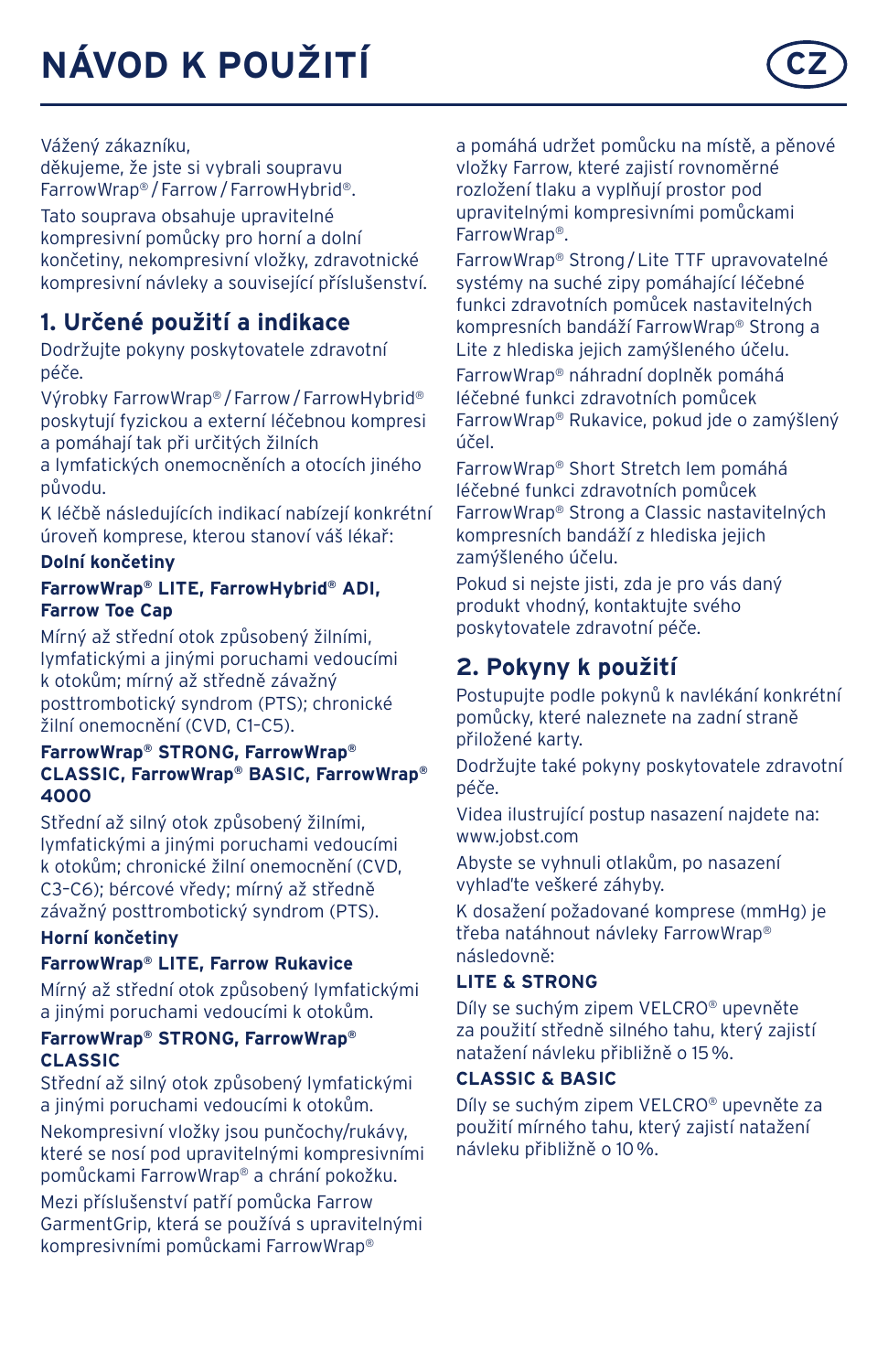Díly se suchým zipem VELCRO® upevněte za použití tahu podle hodnot uvedených v tabulce níže:

| $15 - 20%$ | $20 - 30%$ |
|------------|------------|

#### **UPOZORNĚNÍ:**

- První nasazení musí probíhat pod dohledem zdravotníka, který stanoví komfortní úroveň komprese na základě potřeb a tolerance daného pacienta.
- Pomůcku FarrowWrap® TTF musí zdravotník před nasazením zastřihnout.
- Pokud pomůcka nebyla zastřižena, obraťte se na svého poskytovatele zdravotní péče.
- Pokud pacient po nasazení vykazuje známky zarudnutí kůže, striktury, otlaků, bolesti, ztráty barvy nebo citlivosti v končetině, kompresivní zavinovací systém je nutné odstranit.
- Je doporučeno používat pod upravitelnými kompresivními pomůckami FarrowWrap® vložku FarrowWrap®, která pomáhá chránit kůži.
- Pomalu táhněte podkladový návlek přes prsty a nahoru na noze, mírně odtáhněte konec od prstů, aby jste měli prostor jimi otáčet a vyhladit všechny vrásky. Ujistěte se, že je podkladový návlek správně dimenzovaný a správně navlečený.
- Podkladový návlek by měl být vyměněn v souladu s každodenní hygienou a potřebami kontroly ran.
- S dotazy o kombinování různých výrobků FarrowWrap® se obraťte na svého poskytovatele zdravotní péče.
- Kolenní návlek FarrowWrap® LITE se smí používat pouze v kombinaci se stehenním návlekem FarrowWrap® LITE.
- Kolenní návlek FarrowWrap® STRONG se smí používat pouze v kombinaci se stehenním návlekem FarrowWrap® STRONG a CLASSIC.
- K léčbě otoků dolních končetin je vhodné kombinovat návlek na chodidlo FarrowWrap® a návlek na nohu FarrowWrap®.
- Při používání návleku v noci může být zapotřebí povolit úchyt suchým zipem VELCRO®.
- Pomůcky FarrowHybrid®, rukavice Farrow a návlek na palec Farrow se doporučuje v poloze vleže nepoužívat.
- Více informací a pokynů získáte od svého poskytovatele zdravotní péče.
- Před nasazením odstraňte z postižené oblasti veškeré šperky.
- Přebývající vložku je možné přeložit přes horní okraj kompresivního návleku.
- Návleky může být nutné pravidelně utahovat, aby správně seděly.
- Aby se pásky se suchým zipem VELCRO® nepřichytávaly k jiným předmětům, každý pásek přehněte zpět a založte.

### **3. Kontraindikace**

Výrobky FarrowWrap® /Farrow/FarrowHybrid® jsou kontraindikovány (NESMÍ se používat), pokud trpíte některým z následujících onemocnění:

- Neléčená žilní infekce (septická flebitida),
- Nekontrolované (dekompenzované) městnavé srdeční selhání,
- Neléčená a/nebo šířící se kožní infekce (celulitida) postihující místo nasazení pomůcky,
- Phlegmasia coerulea dolens (velká krevní sraženina v žíle nacházející se v ošetřované oblasti),
- Pacienti neschopní vyjádřit bolest nebo nepohodlí,
- Obvod je menší než uvedené rozsahy (viz tabulka velikostí na přiložené kartě),
- Nekompatibilita s materiálem,

#### **Komprese 20–30mmHg a 15–20mmHg pro návlek na palec Farrow/ rukavici Farrow,**

- Závažné onemocnění tepen,
- Středně závažné onemocnění tepen za přítomnosti periferní neuropatie,

#### **Komprese 30–40mmHg**

- Středně závažné až závažné onemocnění tepen,
- Mírné onemocnění tepen za přítomnosti periferní neuropatie.

Poznámka: Výrobky JOBST® Farrow se mohou používat ve vzájemných kombinacích a nesmí se používat s jinými výrobky než JOBST® Farrow.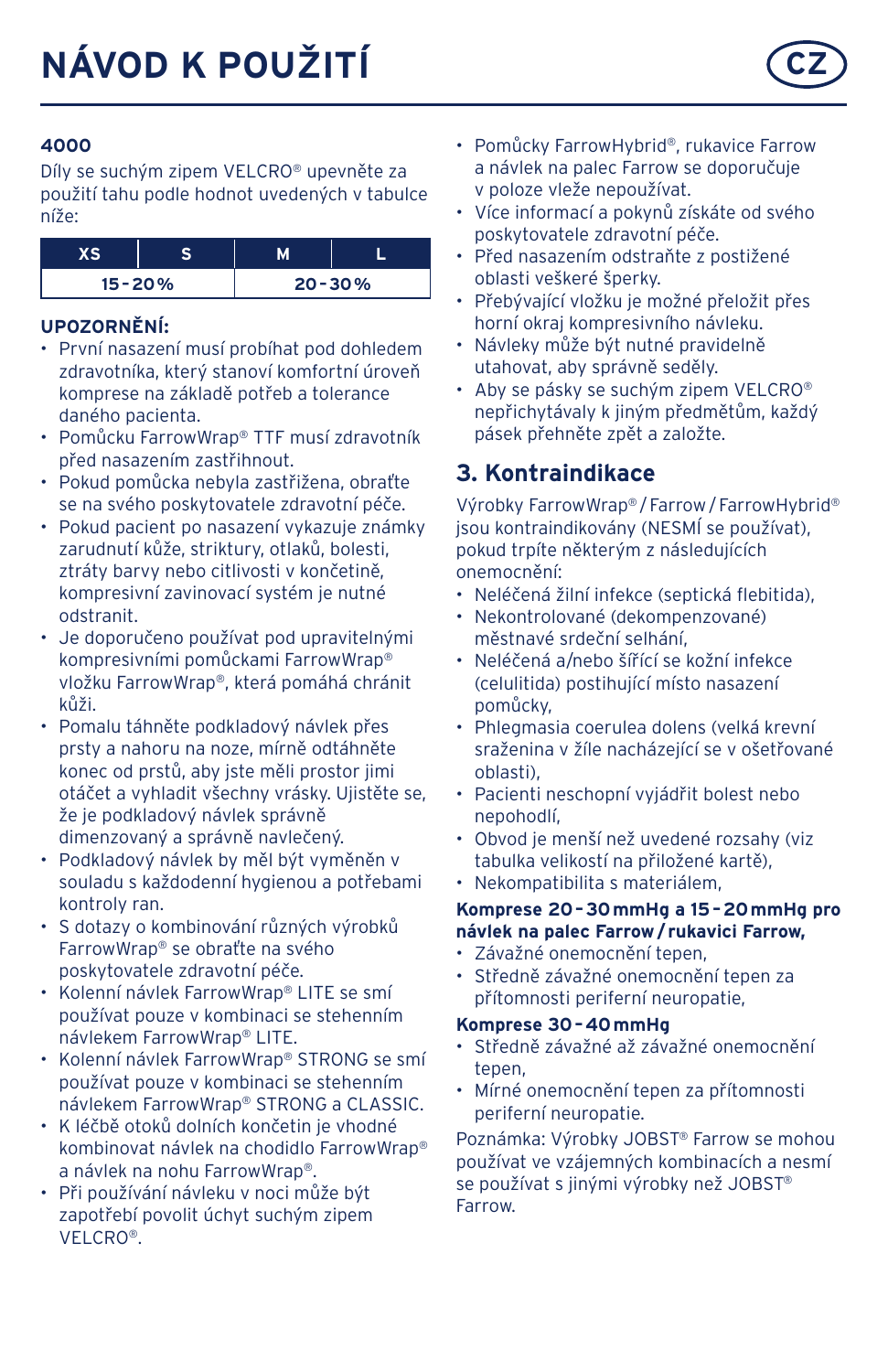# **4. Upozornění**

- Otevřené rány je před použitím vložky a/ nebo kompresivního návleku nutné ošetřit vhodným krytím.
- Při používání návleků na dolní končetiny je při chůzi třeba používat vhodnou obuv, aby nedocházelo k pádům.
- Obraťte se na lékaře, jestliže se u vás rozvinou následující stavy:
- Infekce nebo mokvání kůže,
- Mírné až středně závažné onemocnění tenen
- Ztráta citu v oblasti, na kterou se návlek nasadil (periferní neuropatie),
- Krevní sraženiny v anamnéze,
- Kontrolované CHF (městnavé srdeční selhání),
- Syndrom karpálního tunelu (pouze pro horní končetiny),
- Výrazně vbočený palec (pouze pro návlek na palec Farrow, FarrowHybrid®),
- Imobilita (pouze pro návlek na palec Farrow).
- Onemocnění, u kterých není zvýšený žilní a lymfatický návrat vhodný.

# **5. Tabulka velikostí**

Pro návleky o standardní velikosti (připravené k nasazení a před nasazením nutné sestřihnout): použijte tabulku velikostí na přiložené kartě.

## **6. Pokyny k uskladnění**

Chraňte kompresivní návleky před přímým vystavením slunečnímu světlu, teplu a vlhkosti.

Doporučujeme uchovávat při pokojové teplotě. Doba používání výrobků JOBST® Farrow není delší než 6 měsíců.

Datum výroby / datum vypršení doby uskladnění je vytištěno na štítku na obalu vedle odpovídajícího symbolu.

Na míru šité výrobky jsou určeny k okamžitému použití a není na nich uvedeno žádné datum vypršení doby uskladnění.

# **7. Oznámení**

Každou závažnou nežádoucí příhodu, ke které došlo v souvislosti s tímto prostředkem, je nutné nahlásit společnosti BSN medical Inc. (BSN medical GmbH v Evropské unii) a příslušnému orgánu ve vaší zemi.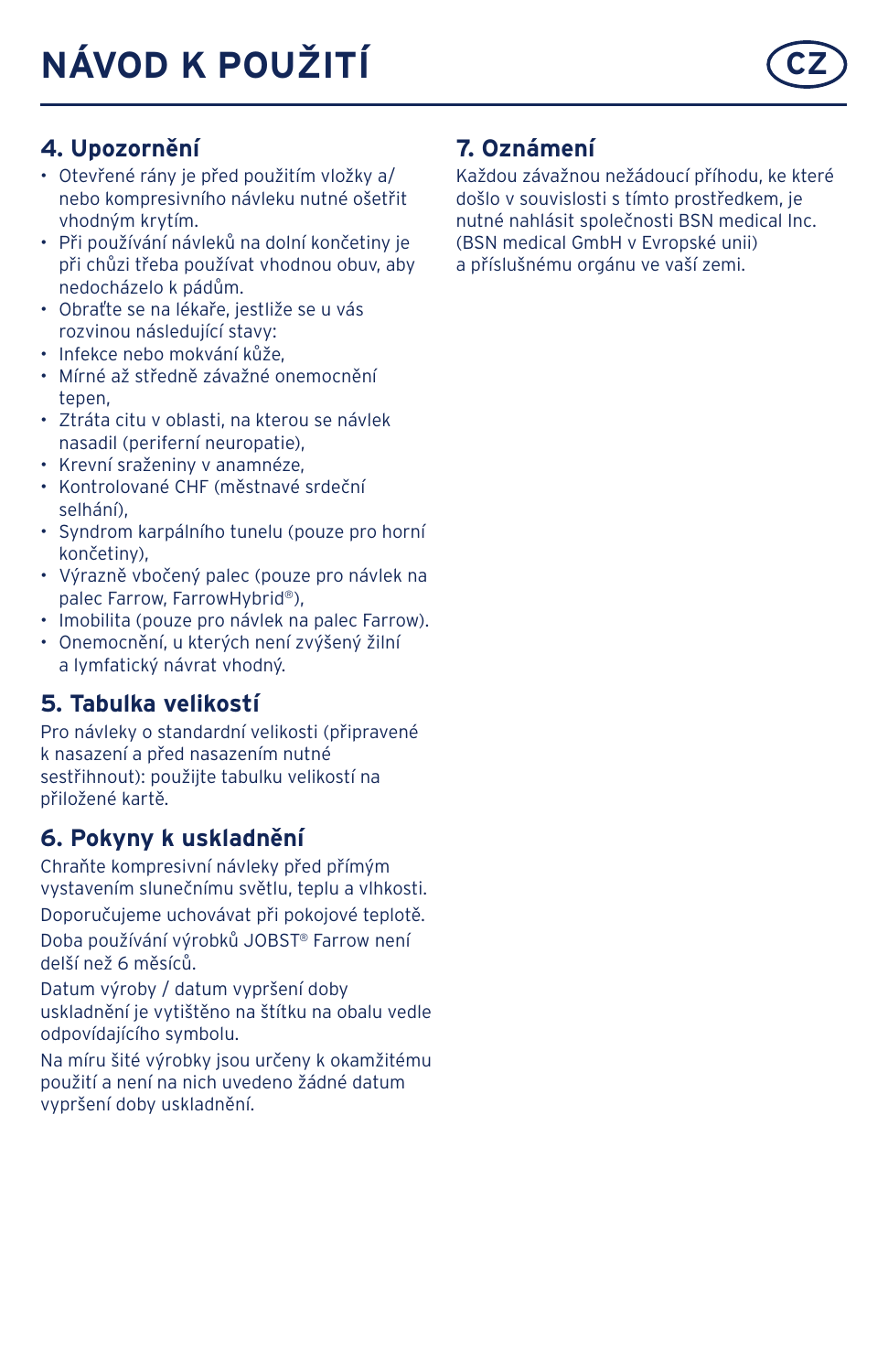Spoštovani,

zahvaljujemo se vam, ker ste izbralj izdelke FarrowWrap® /Farrow/FarrowHybrid®.

Ti izdelki vključujejo prilagodljive kompresijske pripomočke za zgornje in spodnje ude, nekompresijske podloge, medicinska kompresijska oblačila ter povezane dodatke.

# **1. Namen uporabe in indikacije**

Upoštevajte navodila zdravstvenega strokovnjaka.

Izdelki FarrowWrap® /Farrow/FarrowHybrid® so zasnovani za izvajanje fizične, zunanje terapevtske kompresije, ki pomaga pri specifičnih venskih in limfatičnih motnjah ter otekanju drugega izvora.

Imajo specifično stopnjo kompresije, ki jo mora zdravnik določiti za obravnavo naslednjih indikacij:

#### **Spodnji ud**

#### **FarrowWrap® LITE, FarrowHybrid® ADI, Farrow Toe Cap**

Blago do zmerno otekanje zaradi venskih, limfatičnih in drugih motenj z otekanjem; blag do zmeren potrombotični sindrom (PTS); kronična venska bolezen (KVB, C1–C5).

#### **FarrowWrap® STRONG, FarrowWrap® CLASSIC, FarrowWrap® BASIC, FarrowWrap® 4000**

Zmerno do hudo otekanje zaradi venskih, limfatičnih in drugih motenj z otekanjem; kronična venska bolezen (KVB, C3–C6); golenska razjeda; blag do zmeren potrombotični sindrom (PTS).

#### **Zgornji ud**

#### **FarrowWrap® LITE, Farrow Rokavica**

Blago do zmerno otekanje zaradi limfatičnih in drugih motenj z otekanjem.

#### **FarrowWrap® STRONG, FarrowWrap® CLASSIC**

Zmerno do hudo otekanje zaradi limfatičnih in drugih motenj z otekanjem.

Nekompresijske podloge so nogavice/rokavi za uporabo pod nastavljivimi kompresijskimi pripomočki FarrowWrap®, ki pomagajo ščititi kožo.

Dodatki vključujejo neopren Farrow GarmentGrip, ki se uporablja skupaj z nastavljivimi kompresijskimi pripomočki FarrowWrap® in pomaga vzdrževati oprijem, in pene Farrow, zasnovane za enakomerno porazdelitev pritiska in oblazinjenje nastavljivih kompresijskih pripomočkov FarrowWrap®.

FarrowWrap® Strong/Lite TTF VELCRO® pakiranja dopolnjujejo medicinsko funkcionalnost prilagodljivih kompresijskih pripomočkov FarrowWrap® Strong in Lite glede na namen uporabe.

FarrowWrap® Replacement dopolnjujejo medicinsko funkcionalnost medicinskih pripomočkov FarrowWrap® Gauntlet glede na namen uporabe.

FarrowWrap® Short Stretch Band dopolnjujejo medicinsko funkcionalnost prilagodljivih kompresijskih pripomočkov FarrowWrap® Strong in Classic glede na namen uporabe.

Če niste prepričani, kateri izdelek je primeren za vas, se obrnite na zdravstvenega delavca.

# **2. Navodila za uporabo**

Upoštevajte navodila za oblačenje izdelka, priložena na zadnji strani kartice z navodili.

Upoštevajte tudi navodila zdravstvenega delavca.

Video posnetki o uporabi so na voljo na: www.jobst.com

Da preprečite znake stiskanja, med oblačenjem pogladite gube.

Da dosežete predvideno kompresijo (mmHg), je treba oblačila FarrowWrap® napeti na naslednji način:

#### **LITE & STRONG**

Dele VELCRO® na ježka pritrdite z zmernim napenjanjem, ki oblačilo raztegne za približno 15%.

#### **CLASSIC & BASIC**

Dele VELCRO® na ježka pritrdite z nežnim napenjanjem, ki oblačilo raztegne za približno 10%.

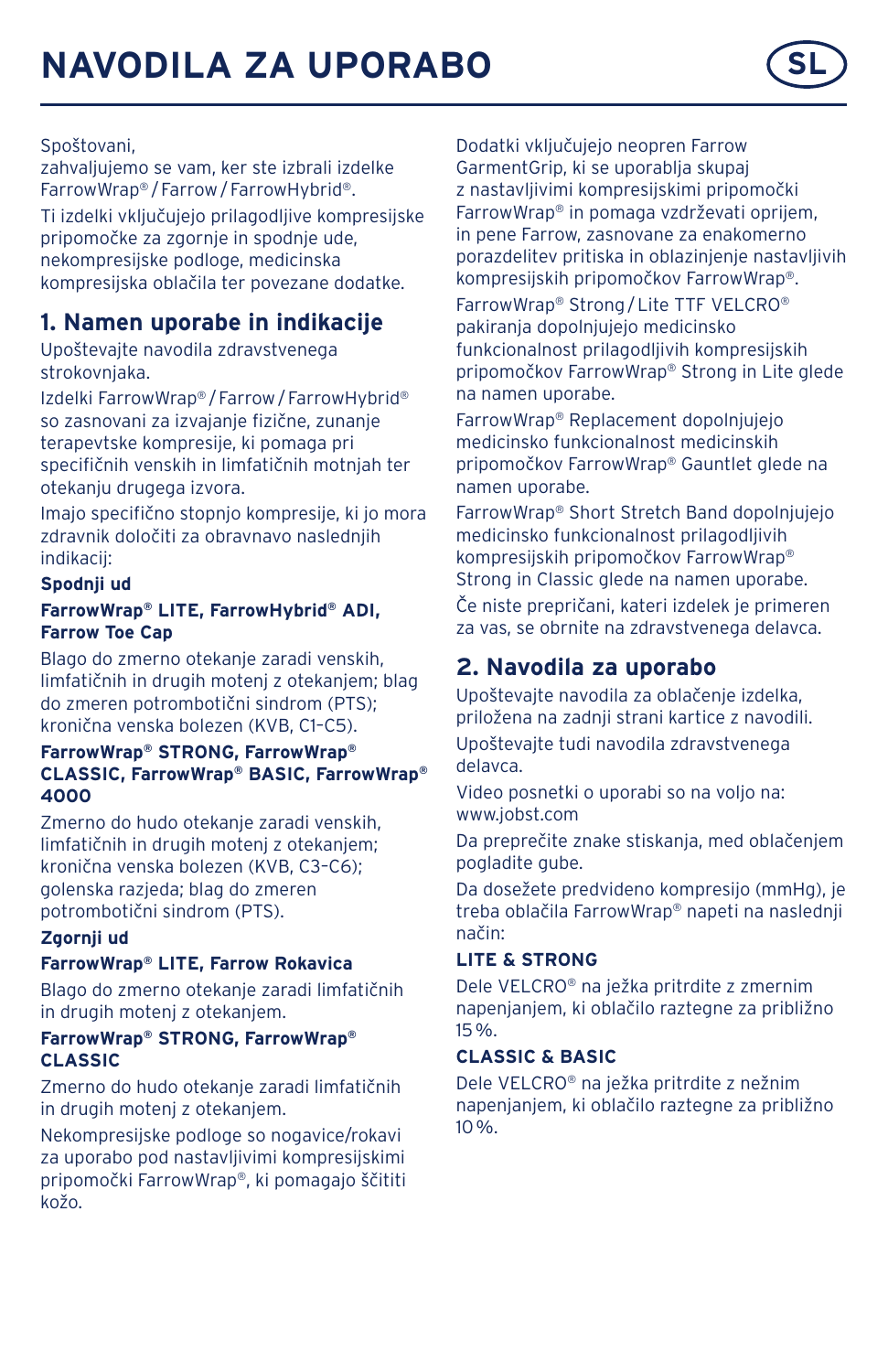

Dele VELCRO® na ježka pritrdite z napenjanjem, skladnim z vrednostmi, navedenimi v spodnji preglednici:

| $15 - 20%$ |  | $20 - 30%$ |
|------------|--|------------|

### **OPOMBA:**

- Prvo prilagajanje je treba opraviti pod nadzorom zdravstvenega delavca, ki bo določil udobno stopnjo kompresije glede na bolnikove potrebe in toleranco.
- Izdelke FarrowWrap® TTF mora pred oblačenjem prirezati zdravstveni delavec.
- Če izdelek ni prirezan, se za dodatne informacije obrnite na zdravstveno osebje.
- Če so po uporabi pri bolniku pojavijo znaki pordele kože, striktur, stisnjenja, bolečine, bledice ali otrplosti udov, je treba kompresijski sistem odstraniti.
- Priporočljivo je, da pod nastavljivimi kompresijskimi pripomočki FarrowWrap® nosite podlogo FarrowWrap®, ki pomagajo ščititi kožo.
- Podlogo povlecite počasi čez prste in navzgor po nogi, konec potegnite rahlo stran od prstov tako, da se prosto gibljejo, podloga pa naj bo poravnana in brez gub. Prepričajte se, ali je podloga primerno velika in pravilno nameščena.
- Podlogo je treba zamenjati glede na dnevne higienske potrebe in stanje rane ob pregledu.
- Glede kombiniranja različnih izdelkov FarrowWrap® se posvetujte z zdravstvenim osebjem.
- Kolenčnik FarrowWrap® LITE se sme uporabljati samo v kombinaciji s stegensko manšeto FarrowWrap® LITE.
- Kolenčnik FarrowWrap® STRONG se sme uporabljati samo v kombinaciji s stegensko manšeto FarrowWrap® STRONG in CLASSIC.
- Pri obravnavi edema noge je treba razmisliti o kombinirani uporabi manšete za gleženj FarrowWrap® in manšete za nogo FarrowWrap®.
- Med nočnim nošenjem bo morda treba zrahljati dele VELCRO® na ježka.
- Pri izdelku FarrowHybrid®, rokavici Farrow in nogavici brez prstnega dela Farrow je priporočljivo, da jih pred spanjem odstranite.
- Za dodaten nasvet se obrnite na zdravstvenega delavca.
- Pred oblačenjem izdelka je treba s prizadetega mesta odstraniti nakit.
- Čezmerna dolžina podloge se lahko prepogne čez vrh kompresijskega oblačila.
- Za zagotavljanje zadostnega prileganja bo morda treba redno zategovati izdelek.
- Da preprečite prijemanje delov VELCRO® na druge predmete, vsak trak zavijte in pritrdite dele VELCRO® na ježka.

# **3. Kontraindikacije**

Izdelki FarrowWrap® /Farrow/FarrowHybrid® so kontraindicirani (se NE smejo nositi), če imate eno ali več nasledniih zdravstvenih stani:

- Nezdravljeno vnetje ven (septični flebitis)
- Nenadzorovano (dekompenzirano) kongestivno srčno popuščanje
- Nezdravljeno in/ali napredujočo kožno vnetje (celulitis), ki vključuje območje namestitve izdelka
- Phlegmasia coerulea dolens (večji krvni strdek na zdravljenem območju)
- Bolniki, ki niso zmožni izražati bolečine ali neudobja
- Obseg, manjši od indiciranih razponov (glejte preglednico z velikostmi na karticah z navodili)
- Nezdružljivost z materialom

#### **Kompresija 20–30mmHg in 15–20mmHg za nogavico brez prstnega dela Farrow/ rokavico Farrow**

- Huda arterijska bolezen
- Zmerna arterijska bolezen ob prisotnosti periferne nevropatije

### **Kompresija 30–40mmHg**

- Zmerna do huda arterijska bolezen
- Blaga arterijska bolezen ob prisotnosti periferne nevropatije

Opomba: izdelki JOBST® Farrow so zasnovani za medsebojno uporabo in se ne smejo uporabljati z izdelki, ki ne spadajo v linijo JOBST® Farrow.

# **4. Svarila**

- Odprte rane je treba pokriti z ustrezno prevezo, preden oblečete podlogo in/ali kompresijsko oblačilo.
- Ko hodite, morate na izdelkih za spodnje ude nositi ustrezno obutev, da preprečite padce.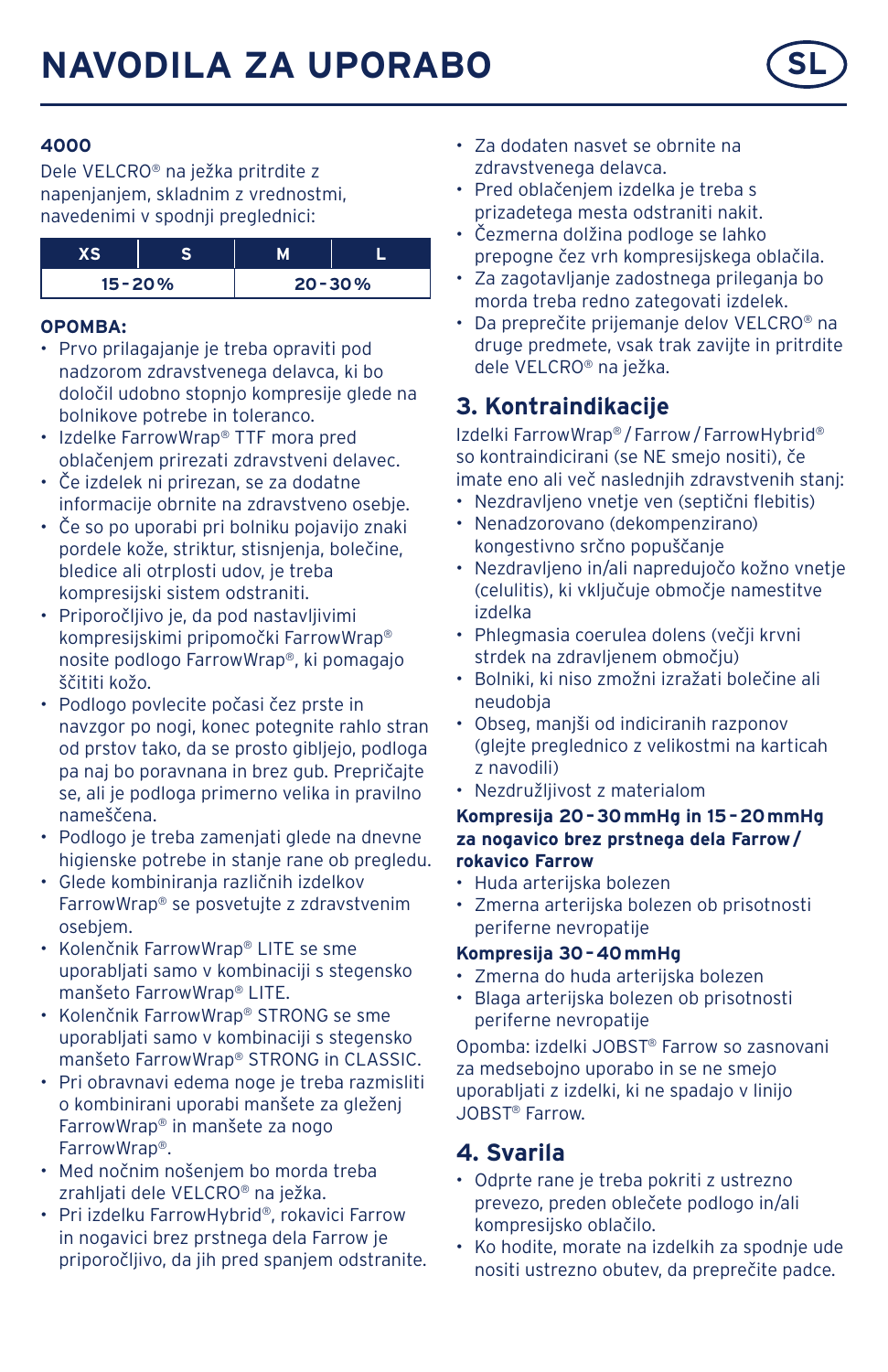# **NAVODILA ZA UPORABO**



Posvetujte se z zdravnikom, če imate ali se pri vas razvije naslednje:

- Kožna okužba ali izcedek.
- Blaga do zmerna arterijska bolezen
- Izguba občutka na območju uporabe oblačila (periferna nevropatija)
- Krvni strdki v anamnezi
- Nadzorovano kongestivno srčno popuščanje
- Sindrom karpalnega kanala (samo za zgornji ud)
- Veliki otiščanci (samo pri nogavici brez prstnega dela Farrow, FarrowHybrid ® )
- Imobilizacija (samo pri nogavici brez prstnega dela Farrow)
- Stanja, kjer povečan venski in limfatični povratni tok nista zaželena.

## **5. Preglednica velikosti**

Pri oblačilih standardnih velikosti (z oznakama Ready-to-Wear in Trim-to-Fit): oglejte si preglednico z velikostmi na kartici z navodili.

## **6. Navodila za shranjevanje / garancija**

Kompresijskih oblačil ne izpostavljajte neposredni sončni svetlobi, vročini in vlagi.

Priporočamo shranjevanje pri sobni temperaturi.

Nošenje izdelkov JOBST ® Farrow je omejeno na 6 mesecev.

Datum izdelave/rok uporabnosti za shranjevanje je natisnjen na oznaki na pakiranju, poleg ustrezajočega simbola. Izdelki, izdelani po meri, so namenjeni za takojšnjo uporabo, na njih pa ni navedenega roka uporabe.

# **7. Obvestilo**

Kakršen koli resen dogodek, ki se zgodi<br>v povezavi s tem pripomočkom, je treba sporočiti družbi BSN medical Inc. (BSN medical GmbH v Evropski uniji) in pristojnemu organu<br>v vaši državi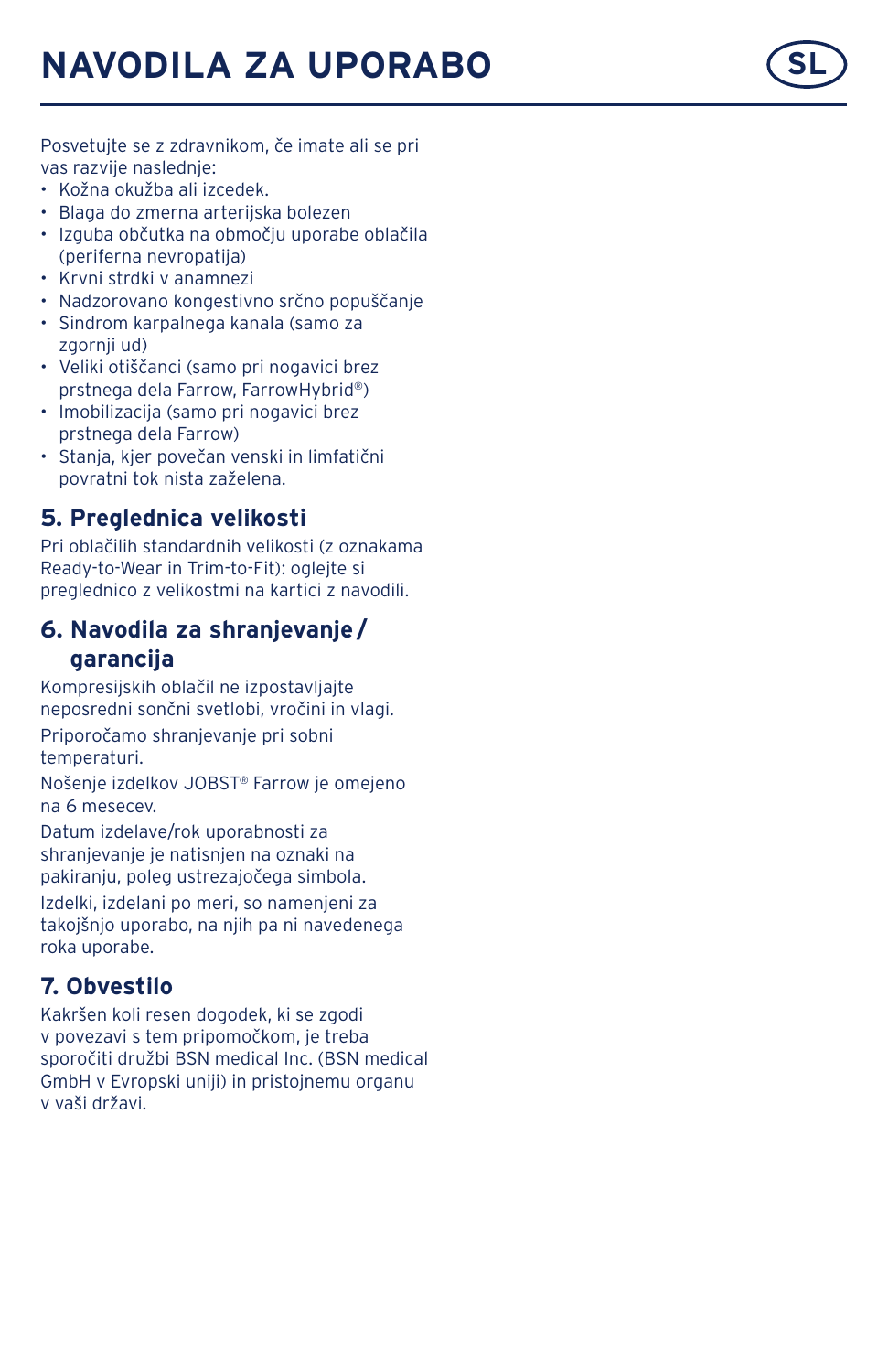

#### Уважаемый клиент!

Благодарим вас за то, что вы выбрали товары FarrowWrap®/Farrow/FarrowHybrid®.

Данный ассортиментный ряд включает регулируемые компрессионные изделия для верхних и нижних конечностей, некомпрессионные лайнеры, медицинское компрессионное белье и сопутствующие принадлежности.

#### **1. Назначение и показания к применению**

Следуйте указаниям своего лечащего врача. Изделия FarrowWrap® /Farrow/FarrowHybrid® созданы для оказания физического (внешнего) терапевтического компрессионного воздействия с целью облегчения состояния пациента при отдельных заболеваниях венозной и лимфатической систем, а также для уменьшения отечности, возникшей по другим причинам.

Каждый товар имеет свою конкретную степень сжатия (компрессии), а ее подбор должен осуществлять ваш врач на основании следующих показаний.

#### **Нижние конечности**

#### **FarrowWrap® LITE, FarrowHybrid® ADI, Farrow Toe Cap**

Легкая и умеренная отечность по причине наличия заболеваний венозной и лимфатической систем, а также других заболеваний, провоцирующих отек; легкая и умеренная форма посттромботической болезни (ПТБ); хроническое заболевание вен (ХЗБ,) 1–5 класс).

#### **FarrowWrap® STRONG, FarrowWrap® CLASSIC, FarrowWrap® BASIC, FarrowWrap® 4000**

Умеренная и сильная отечность по причине наличия заболеваний венозной и лимфатической систем, а также других заболеваний, провоцирующих отек; хроническое заболевание вен (ХЗВ, 3–6 класс);

трофическая язва нижних конечностей; легкая и умеренная форма посттромботической болезни (ПТБ).

#### **Верхние конечности**

#### **FarrowWrap® LITE, Farrow Glove**

Легкая и умеренная отечность по причине наличия заболеваний лимфатической системы и других заболеваний, провоцирующих отек.

#### **FarrowWrap® STRONG, FarrowWrap® CLASSIC**

Умеренная и сильная отечность по причине наличия заболеваний лимфатической системы и других заболеваний, провоцирующих отек.

Некомпрессионные лайнеры представляют собой чулки/рукава, поддеваемые под компрессионные изделия FarrowWrap® для защиты кожи.

Дополнитнельные принадлежности включают фиксирующий бинт Farrow для фиксации регулируемых компрессионных изделий FarrowWrap® в определенном положении, а также накладки из пеноматериала Farrow, предназначенные для равномерного распределения давления и использования в качестве прокладок под регулируемые компрессионные изделия FarrowWrap®.

FarrowWrap® Strong/Lite TTF пакеты Velcro поддерживают функциональность медицинского изделия с регулируемой компрессией FarrowWrap® Strong и Lite чтобы обеспечить цель использования этих изделий.

FarrowWrap® Replacement поддерживает функциональность медицинского изделия FarrowWrap® перчатка, чтобы обеспечить цель использования этого изделия.

FarrowWrap® Short Stretch Band поддерживает функциональность медицинских изделий FarrowWrap® Strong и Classic с регулируемой компрессией, чтобы обеспечить цель использования этих изделий.

Если вы не уверены в том, подходит ли вам конкретное изделие, обратитесь к своему лечащему врачу.

## **2. Инструкции по применению**

Следуйте инструкции по надеванию конкретного изделия, приведенной на обороте листка-вкладыша.

Кроме того, следуйте указаниям своего лечащего врача.

Видеоинструкции по применению доступны по адресу www.jobst.com

Во избежание появления следов на коже в процессе надевания следует расправлять все складки.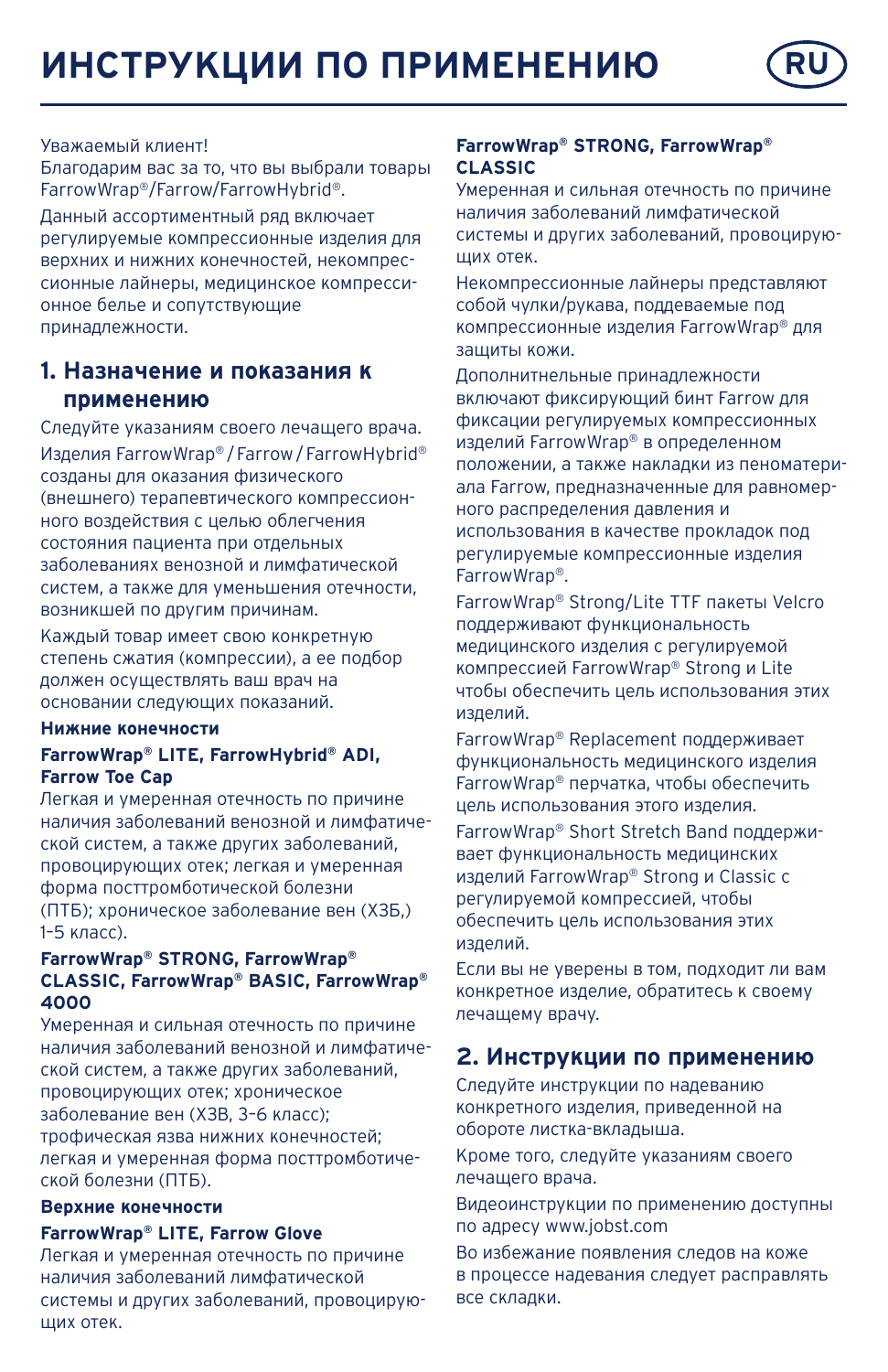**ИНСТРУКЦИИ ПО ПРИМЕНЕНИЮ RU**

Для достижения указанной степени компрессии (мм рт. ст.) изделия FarrowWrap® следует натягивать следующим образом.

#### **LITE & STRONG**

Зафиксируйте контактные ленты VELCRO®, прилагая умеренное усилие для увеличения длины изделия при натяжении примерно на 15%.

#### **CLASSIC & BASIC**

Зафиксируйте контактные ленты VELCRO®, прилагая небольшое усилие для увеличения длины изделия при натяжении примерно на 10%.

#### **4000**

Зафиксируйте контактные ленты VELCRO® после натяжения изделия в соответствии со значениями, указанными в таблице ниже.

| $15 - 20%$ |  | $20 - 30%$ |  |
|------------|--|------------|--|

#### **ПРИМЕЧАНИЕ.**

- Первый раз подгонку изделия следует выполнять под присмотром врача, который поможет определить комфортную степень сжатия, исходя из потребностей пациента и переносимости им конкретной степени сжатия.
- Перед надеванием врач должен отрегулировать изделие FarrowWrap® таким образом, чтобы оно подходило конкретному пациенту.
- Если оно не было отрегулировано, обратитесь за дальнейшей информацией к своему поставщику.
- Если после применения у пациента появились покраснения на коже, следы пережатия и передавливания, боль, бледность или онемение конечностей, компрессионную повязку необходимо снять.
- Под регулируемые компрессионные изделия FarrowWrap® рекомендуется поддевать лайнер FarrowWrap®, которая позволит защитить кожу.
- Медленно натяните подкладку через пальцы ног и вверх по ноге, оттяните нежно конец подкладки дальше от пальцев ног так, чтобы у них было место для движения, и разгладьте возможные складки. Следите, чтобы подкладка была

правильного размера и корректно наложена.

- Подкладку надо менять исходя из ежедневной гигиены и необходимости наблюдения за ранами.
- Проконсультируйтесь со своим лечащим врачом относительно совместного использования различных изделий FarrowWrap®.
- Наколенник FarrowWrap® LITE следует использовать только в сочетании с набедренным бандажом FarrowWrap® LITE.
- Наколенник FarrowWrap® STRONG следует использовать только в сочетании с набедренным бандажом FarrowWrap® **STRONG и CLASSIC.**
- Для лечения отека ног следует рассмотреть возможность использования бандажа для голенестопа FarrowWrap® с бандажом для голени FarrowWrap®.
- В ночное время может возникнуть необходимость ослабить на белье контактные ленты VELCRO®.
- При переходе в лежачее положение рекомендуется снять FarrowHybrid®, перчатки JOBST® Farrow и перчатки на стопу JOBST® Farrow.
- За дальнейшими рекомендациями обращайтесь к своему лечащему врачу.
- Прежде чем надеть изделие, необходимо снять с пораженного участка украшения.
- Остаток лайнера можно завернуть поверх компрессионного белья.
- Время от времени белье следует затягивать, чтобы обеспечить правильную посадку.
- Чтобы контактные ленты VELCRO® не цеплялись за другие предметы, сверните каждую ленту VELCRO® в рулон и зафиксируйте.

#### **3. Противопоказания**

Изделия FarrowWrap® /Farrow/FarrowHybrid® противопоказаны (запрещается носить) в случае наличия у вас одного или нескольких из нижеперечисленных состояний:

- Запущенный случай воспаления вен (септический флебит)
- Неконтролируемая (декомпенсированная) застойная сердечная недостаточность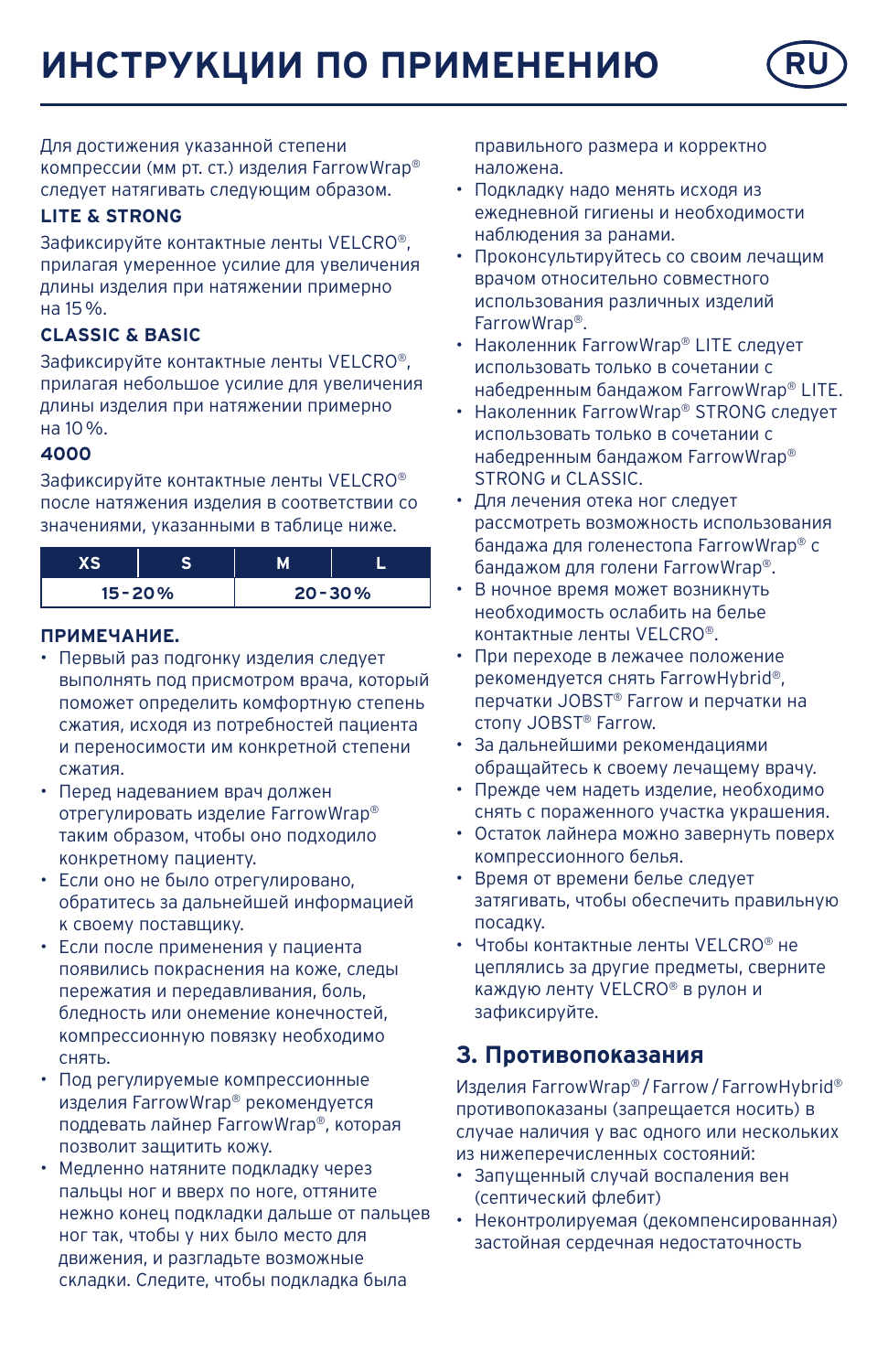# **ИНСТРУКЦИИ ПО ПРИМЕНЕНИЮ RU**



- Кожная инфекция без лечения и (или) прогрессирующая кожная инфекция (воспаление подкожно-жировой клетчатки, целлюлит, рожа) в месте ношения белья
- Синяя болевая флегмазия (крупный тромб в вене в месте лечения)
- Неспособность пациентов сообщить о боли или дискомфорте
- Обхват окружностей меньше указанных предельных значений (см. размерную сетку в листках-вкладышах)
- Непереносимость материала

# **Компрессия 20–30ммрт. ст. и 15–20мм.рт. ст. в перчатках на стопу**

# **Farrow/перчатках Farrow**

- Тяжелая форма артериальной недостаточности
- Артериальная недостаточность средней тяжести при наличии симптомов периферической невропатии

#### **Компрессия 30–40ммрт. ст.**

- Артериальная недостаточность средней тяжести и тяжелая артериальная недостаточность
- Легкая форма артериальной недостаточности при наличии симптомов периферической невропатии

Примечание. Изделия JOBST® Farrow предназначены для использования друг с другом и не должны использоваться в сочетании с изделиями других производителей.

### **4. Предостережения**

- Прежде чем надеть лайнер и (или) компрессионное белье, необходимо наложить соответствующую повязку на открытые раны.
- В случае использования изделий для нижних конечностей следует носить надлежащую обувь, чтобы предотвратить падение при ходьбе.

Проконсультируйтесь у своего врача, если у вас появились:

- кожная инфекция или мокнутие;
- слабовыраженная артериальная недостаточность или артериальная недостаточность средней тяжести;
- потеря чувствительности в месте ношения белья (периферическая невропатия);
- тромбы в анамнезе;
- контролируемая ЗСН (застойная сердечная недостаточность);
- синдром запястного канала (только в отношении верхних конечностей);
- тяжелая форма бурсита большого пальца стопы (только для перчаток на стопу JOBST® Farrow и FarrowHybrid®);
- неподвижность (только для перчаток на пальцы JOBST® Farrow).
- Болезни, при которых нежелательно прогрессирование варикозного расширения и лимфатического отека.

# **5. Размерная сетка**

Для белья стандартного размера (готового к использованию и требующего подгонки): см. размерную сетку в листке-вкладыше.

# **6. Условия хранения/ гарантия**

Защищайте компрессионные изделия от воздействия прямых солнечных лучей, тепла и влаги.

Мы рекомендуем хранить изделия при комнатной температуре.

Срок ношения изделий JOBST® Farrow не должен превышать 6 месяцев.

Дата производства/срок годности указан на этикетке упаковки рядом с соответствующим символом.

Изделия, изготовленные по индивидуальному заказу, предназначены для немедленного использования, поэтому срок хранения для них не установлен.

# **7. Примечание**

О любом серьезном происшествии относительно данного изделия следует сообщать компании BSN medical Inc. (на территории Европейского союза — BSN medical GmbH) и компетентному органу власти вашей страны.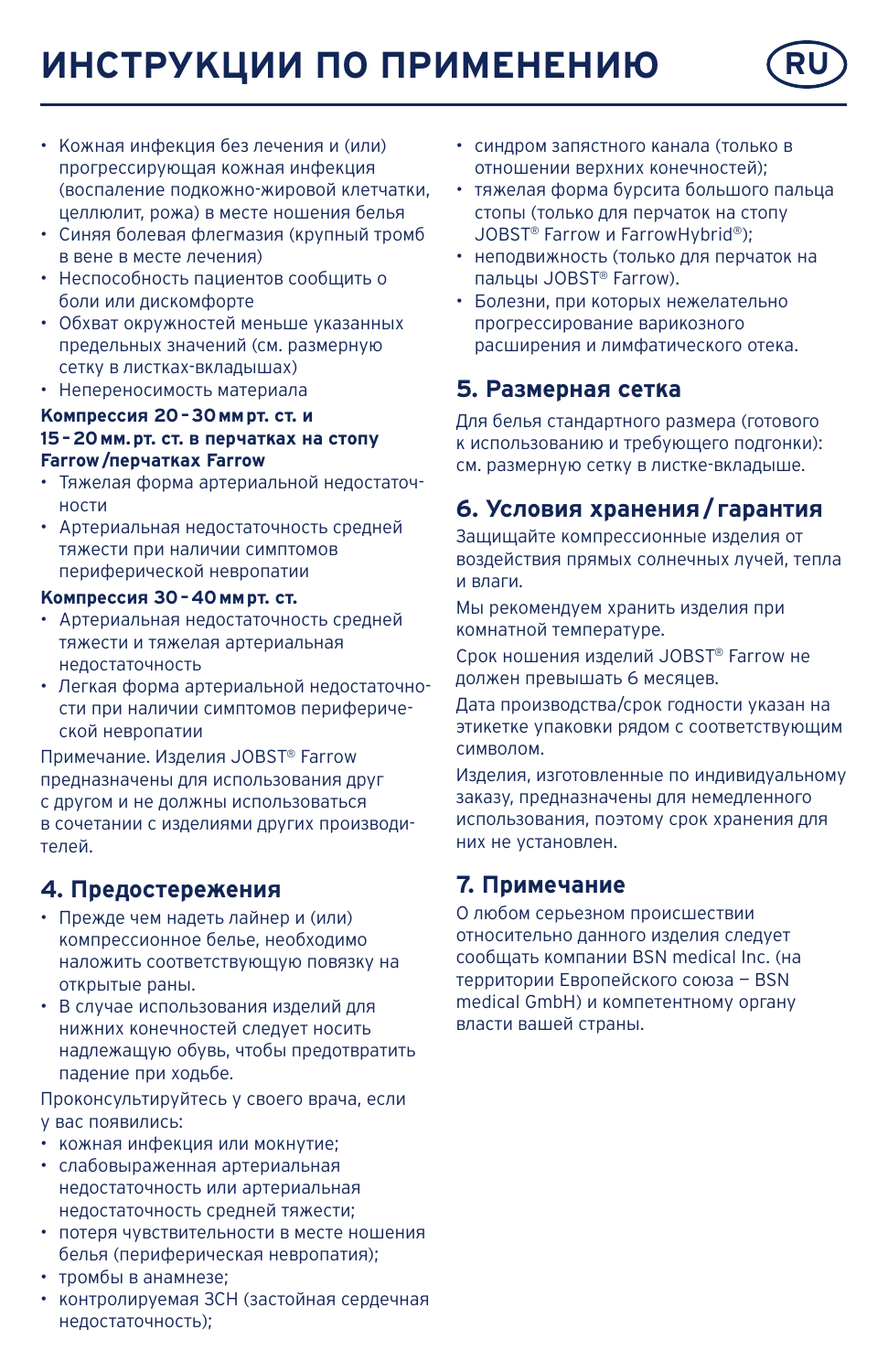

#### Değerli Müşterimiz,

FarrowWrap® /Farrow/FarrowHybrid® ürünlerini seçtiğiniz için teşekkür ederiz. Bu çeşitler, üst ve alt ekstremiteler için ayarlanabilir kompresyon cihazları, kompresif olmayan astarlar, tıbbi kompresyon giysileri ve ilgili aksesuarları içerir.

# **1. Kullanım amacı ve endikasyonlar**

Lütfen sağlık uzmanınızın talimatlarına uyun. FarrowWrap® /Farrow/FarrowHybrid® ürünleri, belirli venöz veya lenfatik durumlarla ve diğer nedenlerden kaynaklanan şişlikle baş etmek için fiziksel ve dış terapötik kompresyon uygulamak için tasarlanmıştır.

Aşağıdaki endikasyonların yönetimi için doktorunuz tarafından belirlenmesi gereken özel kompresyon seviyeleri vardır:

#### **Alt uzuv**

#### **FarrowWrap® LITE, FarrowHybrid® ADI, Farrow Toe Cap**

Venözden, lenfatikten ve diğer şişlik bozukluklarından kaynaklı hafif ila orta derecede şişlik; hafif ila orta derecede post-trombotik sendrom (PTS); kronik venöz hastalık (KVH, C1-C5).

#### **FarrowWrap® STRONG, FarrowWrap® CLASSIC, FarrowWrap® BASIC, FarrowWrap® 4000**

Venözden, lenfatikten ve diğer şişlik bozukluklarından kaynaklı orta ila şiddetli şişlik; kronik venöz hastalık (KVH, C3-C6); venöz bacak ülseri; hafif ila orta derecede posttrombotik sendrom (PTS).

#### **Üst uzuv**

#### **FarrowWrap® LITE, Farrow Glove**

Lenfatikten ve diğer şişlik bozukluklarından kaynaklı hafif ila orta derecede şişlik.

#### **FarrowWrap® STRONG, FarrowWrap® CLASSIC**

Lenfatikten ve diğer şişlik bozukluklarından kaynaklı orta ila şiddetli şişlik.

Kompresif olmayan astarlar, cildi korumaya yardımcı olmak için FarrowWrap® ayarlanabilir kompresyon cihazları altında kullanılan çoraplardır/kolluklardır.

Aksesuarlar tutuşu sürdürmeye yardımcı olmak için FarrowWrap® ayarlanabilir kompresyon cihazları ile birlikte kullanılan Farrow GarmentGrip ve basıncı eşit şekilde dağıtmak ve FarrowWrap® ayarlanabilir kompresyon cihazları altına dolgu ilave etmek için tasarlanan Farrow Köpüklerden oluşur.

FarrowWrap® Strong/Lite TTF Velcro paketleri, FarrowWrap® Strong ve Lite ayarlanabilir kompresyon tıbbi cihazlarının, tıbbi işlevselliğine yönelik kullanımına yardımcı olur.

FarrowWrap® Değiştirme, tıbbi cihaz FarrowWrap® Gauntlet'in tıbbi işlevselliğine yönelik kullanımına yardımcı olur.

FarrowWrap® Kısa Streç Bant, FarrowWrap® Strong ve Classic ayarlanabilir kompresyon tıbbi cihazlarının, tıbbi işlevselliğine yönelik kullanımına yardımcı olur.

Ürünün size uygun olup olmadığından emin değilseniz lütfen sağlık uzmanınızla iletişime geçin.

# **2. Kullanım Talimatları**

Kullanım kartının arkasında verilen ürüne özel takma talimatlarına uyun.

Ayrıca, lütfen sağlık uzmanınızın talimatlarına uyun.

Uygulama videoları www.jobst.com adresinde mevcuttur.

Basınç izlerini önlemek için takarken kırışıklıkları düzeltin.

Belirtilen kompresyonu (mmHg) elde etmek için FarrowWrap® giysileri aşağıdaki şekilde esnetilmelidir:

#### **LITE & STRONG**

VELCRO® markalı parçaları, giysiye yaklaşık 15% oranında orta derecede bir germe uygulayarak düzeltin.

#### **CLASSIC & BASIC**

VELCRO® markalı parçaları, giysiye yaklaşık 10% oranında nazik bir germe uygulayarak düzeltin.

#### **4000**

VELCRO® markalı parçaları aşağıdaki tabloda belirtilen değerlere göre germe uygulayarak düzeltin:

| $15 - 20%$ |  | $20 - 30%$ |  |
|------------|--|------------|--|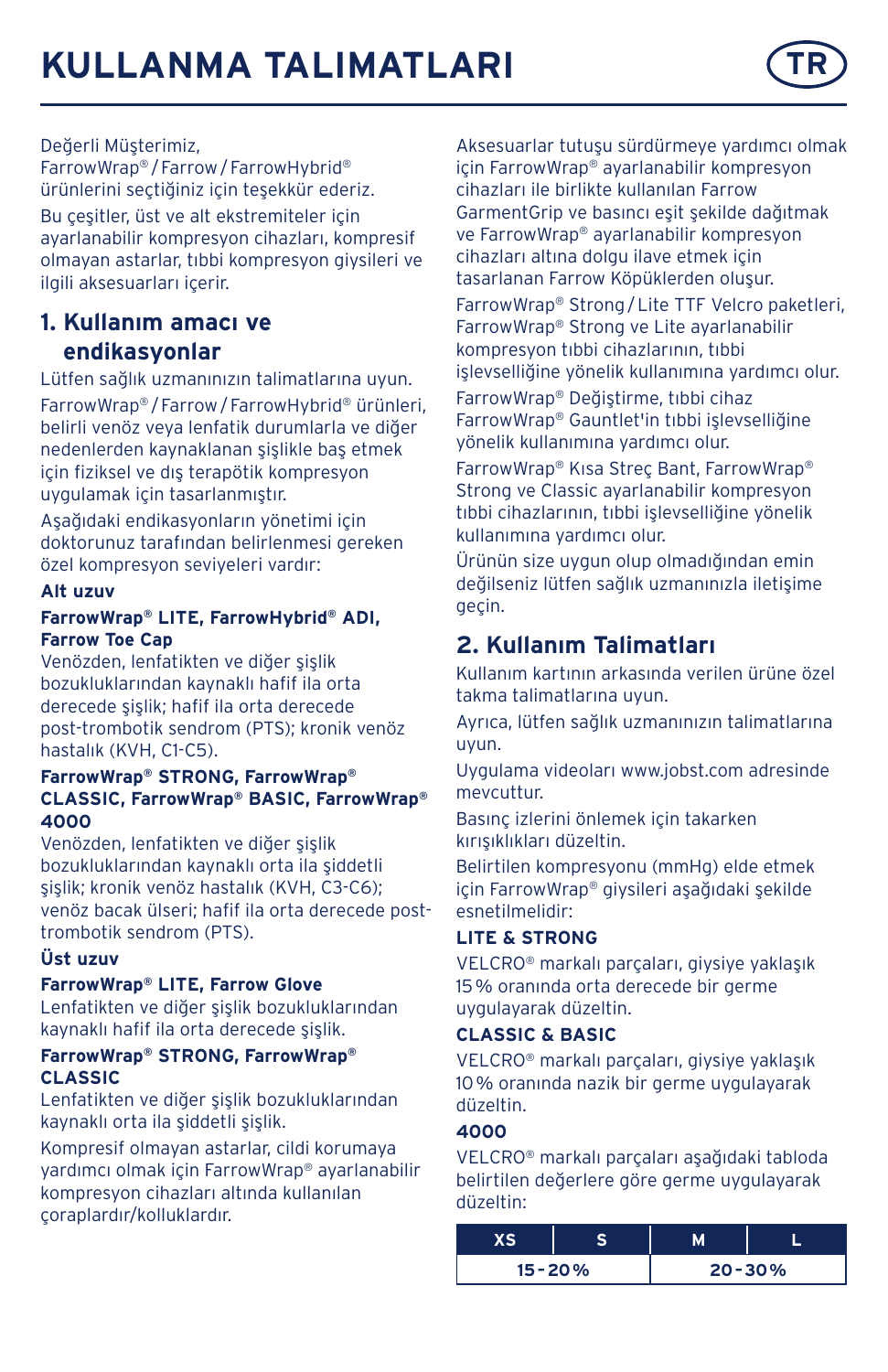#### **UNUTMAYIN:**

- İlk kez takma işlemi, hastanın ihtiyacına ve toleransına bağlı olarak rahat kompresyon seviyesini belirlemek için bir sağlık uzmanının denetimi altında yapılmalıdır.
- FarrowWrap® TTF, takılmadan önce bir sağlık profesyoneli tarafından kesilerek düzeltilmelidir.
- Kesilerek düzeltilmemişse daha fazla bilgi için lütfen tedarikçinizle iletişime geçin.
- Uygulamanın ardından hasta, cilt kızarıklığı, striktürler, basınç izleri, acı, ekstremitelerde azalmış renk veya hissizlik belirtileri gösterirse kompresyon giysisi sistemi çıkarılmalıdır.
- Cildi korumak için FarrowWrap® ayarlanabilir kompresyon cihazları altına FarrowWrap® markalı bir astar giymeniz önerilir.
- Astarı yavaşça ayak parmaklarınızın üzerinden ve bacağınızdan yukarı doğru çekin, ayak parmaklarınızı oynatabilmek ve astarın kırışmasını engellemek için sonunu ayak parmaklarınızdan biraz sıyırın. Astarın doğru boyutta olduğundan ve uygun şekilde takıldığından emin olun.
- Astar, günlük hijyen ve yaranızın pansuman ihtiyaçlarına göre değiştirilmelidir.
- Farklı FarrowWrap® ürünlerini birlikte kullanma konusunda sağlık uzmanınıza danışın.
- FarrowWrap® dizlik LITE, yalnızca FarrowWrap® uyluk parçası LITE ile birlikte kullanılmalıdır.
- FarrowWrap® dizlik STRONG, yalnızca FarrowWrap® uyluk parçası STRONG ve CLASSIC ile birlikte kullanılmalıdır.
- Ayak ödemi yönetimi için FarrowWrap® ayak parçası ile FarrowWrap® bacak parçasının birleştirilmesi değerlendirilmelidir.
- Gece giyildiğinde giysinin VELCRO® markalı parçalarını gevşetmek gerekebilir.
- FarrowHybrid®, JOBST® Farrow eldiven ve JOBST® Farrow Ayak Parmaklığını uzanırken çıkarmayı göz önünde bulundurmanız önerilmektedir.
- Daha fazla bilgi için lütfen sağlık uzmanınızla iletişime geçin.
- Takmadan önce etkilenen bölgedeki takılarınızı çıkarın.
- Astarın fazla olan kısmı kompresyon giysisinin üst kısmından katlanabilir.
- Doğru şekilde takılmasını sağlamak için giysinin düzenli olarak daraltılması gerekebilir.
- VELCRO® markalı parçaların diğer eşyalara yapışmasını engellemek için her bandı kendi üzerine doğru döndürün ve VELCRO® markalı parçaları yapıştırın.

## **3. Kontrendikasyonlar**

FarrowWrap® /Farrow/FarrowHybrid® ürünleri, aşağıdaki tıbbi durumlardan birine veya birden fazlasına sahipseniz kontrendikedir (GİYİLMEMELİDİR):

- Tedavi edilmemiş ven enfeksiyonu (septik flebit)
- Kontrol edilmeyen (dekompanse) konjestif kalp yetmezliği
- Giysinin takılacağı yerde bulunan tedavi edilmemiş ve/veya ilerleyen cilt enfeksiyonu (selülit)
- Phlegmasia coerulea dolens (tedavi gören bölgedeki vende geniş kan pıhtısı)
- Acı veya rahatsızlığı ifade edemeyen hastalar
- Belirtilen aralıktan az olan çevre (kullanım kartındaki beden tablosuna bakın)
- Materyale uyumsuzluk

#### **Farrow Ayak Parmaklığı /Farrow Eldiven için 20–30mmHg ve 15–20mmHg kompresyon**

- Ciddi arteriyel hastalık
- Periferik nöropati varlığında orta şiddetli arteriyel hastalık

#### **Kompresyon: 30–40mmHg**

- Orta ila ciddi arteriyel hastalık
- Periferik nöropati varlığında hafif şiddetli arteriyel hastalık

Not: JOBST® Farrow ürünleri birlikte kullanılmak üzere tasarlanmıştır ve JOBST® Farrow olmayan ürünlerle birlikte kullanılmamalıdır.

# **4. Dikkat Edilecek Noktalar**

- Astar ve/veya kompresyon giysisi kullanılmadan önce açık yaraların uygun bir bandaj ile kapatılması gerekir.
- Alt uzuv giysileri için, düşmeleri engellemeye yardımcı olması için yürürken uygun ayakkabı giyilmelidir.

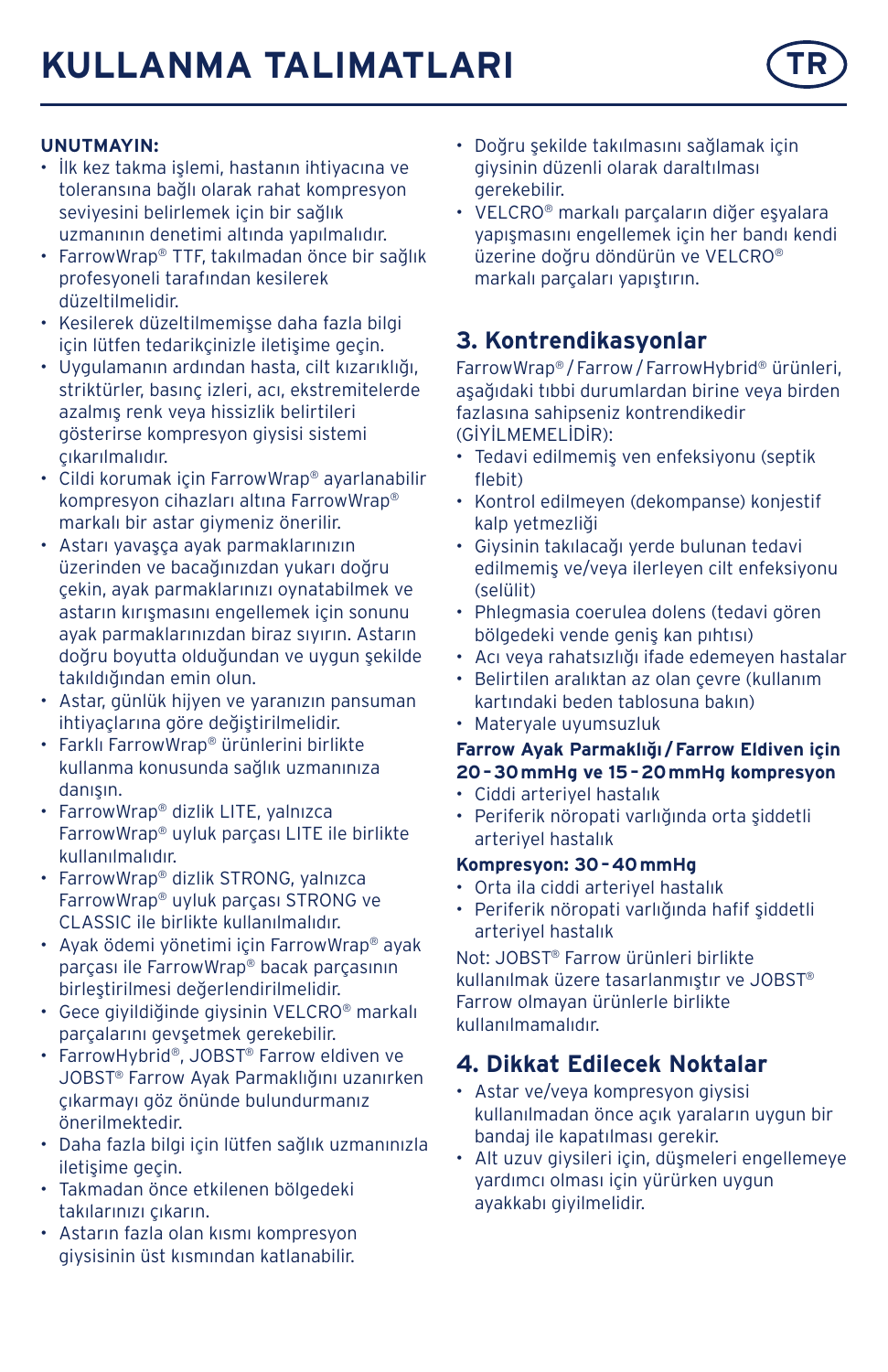# **KULLANMA TALIMATLARI**



Aşağıdakileri deneyimlediyseniz veya aşağıdakiler sizde geliştiyse doktorunuza danışın:

- Cilt enfeksiyonu veya akıntı
- Hafif ila orta şiddette arteriyel hastalık
- Giysinin takıldığı bölgede his kaybı (periferik nöropati)
- Kan pıhtısı geçmişi
- Kontrol edilen KKY (konjestif kalp yetmezliği)
- Karpal Tünel Sendromu (yalnızca üst uzuv için)
- Geniş bunyonlar (yalnızca JOBST ® Farrow Ayak Parmaklığı, FarrowHybrid ® için)
- İmmobilite (yalnızca Farrow Ayak Parmaklığı için)
- Artmış venöz ve lenfetik dönüş olan koşullar istenmez.

# **5. Beden tablosu**

Standart bedendeki giysiler için (Giyilmeye Hazır ve Uyması için Kesilecek): Lütfen kullanım kartındaki beden tablosuna bakın.

# **6. Saklama için talimatlar / Garanti**

Kompresyon giysilerinizi lütfen doğrudan güneş ışığına, ısıya ve neme maruz bırakmayın. Oda sıcaklığında saklanması önerilir. JOBST ® Farrow ürünleri için giyme süresi 6 aydan fazla değildir.

Saklama için üretim tarihi/son kullanma tarihi, ambalaj etiketinin üzerinde ilgili sembolün yanında basılıdır.

Sipariş üzerine yapılmış ürünler hemen kullanıma yönelik tasarlanır ve bunların üzerinde bir saklama tarihi belirtilmez.

# **7. Uyarı**

Bu cihazla ilgili olarak meydana gelen tüm ciddi durumlar BSN medical Inc. şirketine (Avrupa Birliği içinde BSN medical GmbH) ve devletinizin yetkili kurumuna rapor edilmelidir.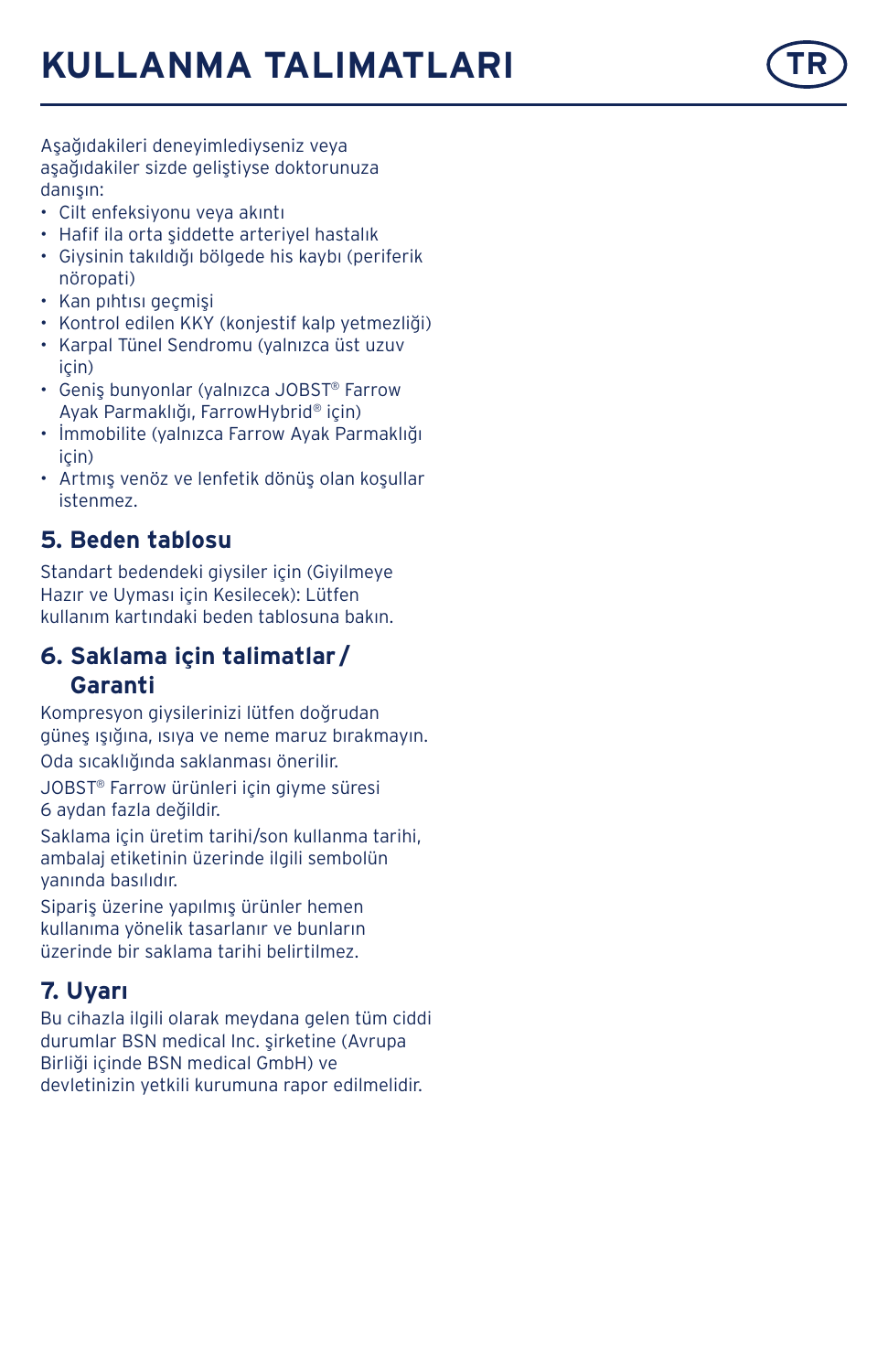**AR إرشادات االستعمال**

اسحب البطانة ببطء على أصابع القدم وأعلى الساق ، واسحب الطرف قليلاً بعيدًا عن أصابع القدم حتى يكون لديهم مساحة للتذبذب وتنعيم أي تجاعيد. تأكد من حجم البطانة بشكل صحيح ومن ارتداؤها بشكل مناسب. يجب تغيير البطانة وفقًا لاحتياجات النظافة اليومية وفحص الجروح. استشر أخصائي الرعاية الصحية بشأن الجمع بين منتجات RFarrowWrap المختلفة. ينبغي استخدام قطعة الركبة RFarrowWrap الخفيفة باالقتران مع قطعة الفخذ RFarrowWrap الخفيفة فقط. ينبغي استخدام قطعة الركبة RFarrowWrap القوية باالقتران مع قطعة الفخذ RFarrowWrap القوية والكالسيكية فقط. ينبغي النظر في الجمع بين قطعة القدم RFarrowWrap وقطعة الساق RFarrowWrap لعالج وذمة الساق. قد يكون من الضروري إزالة قطع العالمة التجارية .ً RVELCRO من الرداء في أثناء ارتدائه ليال يوصى بالنظر في إزالة RFarrowHybrid وقفاز Farrow وغطاء إصبع القدم Farrow عند االستلقاء. يرجى التواصل مع أخصائي الرعاية الصحية للحصول على مزيد من النصائح. يجب إزالة المجوهرات في المنطقة المصابة قبل االرتداء. يمكن طي البطانة الزائدة أسفل الجزء العلوي من رداء الضغط. قد يحتاج الرداء إلى التشديد بشكل دوري لضمان المالءمة الصحيحة. لمنع قطع عالمة RVELCRO التجارية من االلتصاق ّ بالعناصر األخرى، قم بلف كل رباط على نفسه وثبت قطع

العالمة التجارية RVELCRO.

#### **.3 موانع االستعمال**

ُيمنع استخدام منتجات RFarrowWrap / Farrow / RFarrowHybrid( ال ينبغي ارتداؤها( في حالة وجود واحدة أو أكثر من الحاالت الطبية اآلتية:

- التهاب الأوردة غير المعالج (الالتهاب الوريدي القيحي)
	- فشل القلب االحتقاني )الالتعويضي( غير المتحكم فيه
- االلتهاب الجلدي غير المعالج و/أو المتفاقم )التهاب النسيج
	- الخلوي( في المنطقة التي سيوضع الرداء عليها
- االلتهاب الوريدي المزرق المؤلم )الجلطة الدموية الكبيرة في وريد المنطقة التي يتم عالجها(
	- المرضى غير القادرين على التعبير عن األلم أو عدم الراحة
	- المحيط األقل من النطاقات المشار إليها )انظر مخطط التحجيم في بطاقات اإلدراج(
		- عدم التوافق مع المواد

**معدل ضغط 30-20 ملم زئبق و20-15 ملم زئبق لغطاء** 

- **إصبع القدم Farrow / قفاز Farrow**
- االعتالل الشرياني الحاد
- االعتالل الشرياني المتوسط مع وجود االعتالل العصبي المحيطي
- **معدل ضغط 40-30 ملم زئبق**
- الاعتلال الشرياني المتوسط إلى الحاد<br>• الاعتلال الشرباني الخفيف مع وجود ا
- االعتالل الشرياني الخفيف مع وجود االعتالل العصبي المحيطي
- ملحوظة: تم تصميم منتجات Farrow ً الستخدامها معا ويجب عدم استخدامها مع منتجات غير تابعة لـ Farrow.
	- **.4 تحذيرات**
- تجب تغطية الجروح المفتوحة بضمادة مناسبة قبل ارتداء البطانة و/ أو الرداء الضاغط
	- بالنسبة إلى أردية الطرف السفلي، يجب ارتداء أحذية مناسبة عند المشي للمساعدة على الحماية من السقوط.
		- استشر طبيبك إذا كنت قد عانيت أو تعاني من:
		- االلتهاب الجلدي أو االلتهاب الجلدي الدامع • االعتالل الشرياني الخفيف إلى المتوسط
	- فقدان الشعور في المنطقة التي تم وضع الرداء عليها )االعتالل العصبي المحيطي(
		- سُوابق من الجلطات الدموية<br>• فشل القلب الاحتقانـ ، (CHF)<br>•
		- فشل القلب الاحتقاني (CHF) المتحكم فيه<br>• متلاز مة النفق الر سغي (للطر ف العلو ي ف
		- متلازمة النفق الرسغي (للطرف العلوي فقط)<br>• الأورام الكبيرة (لغطاء إصبع القدم Farrow
		- RFarrowHybrid فقط(
	- عدم القدرة على الحركة )لغطاء إصبع القدم Farrow فقط(
		- الحاالت التي يكون فيها العائد الوريدي والليمفاوي المتزايد غير مرغوب فيه.
			-

**0<sub>-</sub> جدول الاحجام**<br>بالنسبة إلى الأردية ذات الأحجام القياسية (الجاهزة للارتداء والتشذيب للملاءمة): يرجى الرجوع إلى مخطط التحجيم في بطاقة اإلدراج.

**.6 تعليمات التخزين / الضمان**

ُيرجى حماية األردية الضاغطة من التعرض المباشر لضوء الشمس والحرارة والرطوبة. نوصي بتخزين المنتج في درجة حرارة الغرفة. ال تزيد مدة ارتداء منتجات Farrow® JOBST على 6 أشهر. تتم طباعة تاريخ الصنع/ تاريخ انتهاء صالحية التخزين على ملصق العبوة بجانب الرمز المقابل. المنتجات المخصصة هي منتجات مخصصة لالستخدام

الفوري وال تحمل تاريخ انتهاء صالحية للتخزين.

**.7 إشعار**

في حال وقوع حوادث خطيرة متعلقة بهذا الجهاز، ينبغي BSN medical Inc. (BSN medical GmbH شركة إبالغ داخل الاتحاد الأوروبي) والسلطة المختصة في بلدك.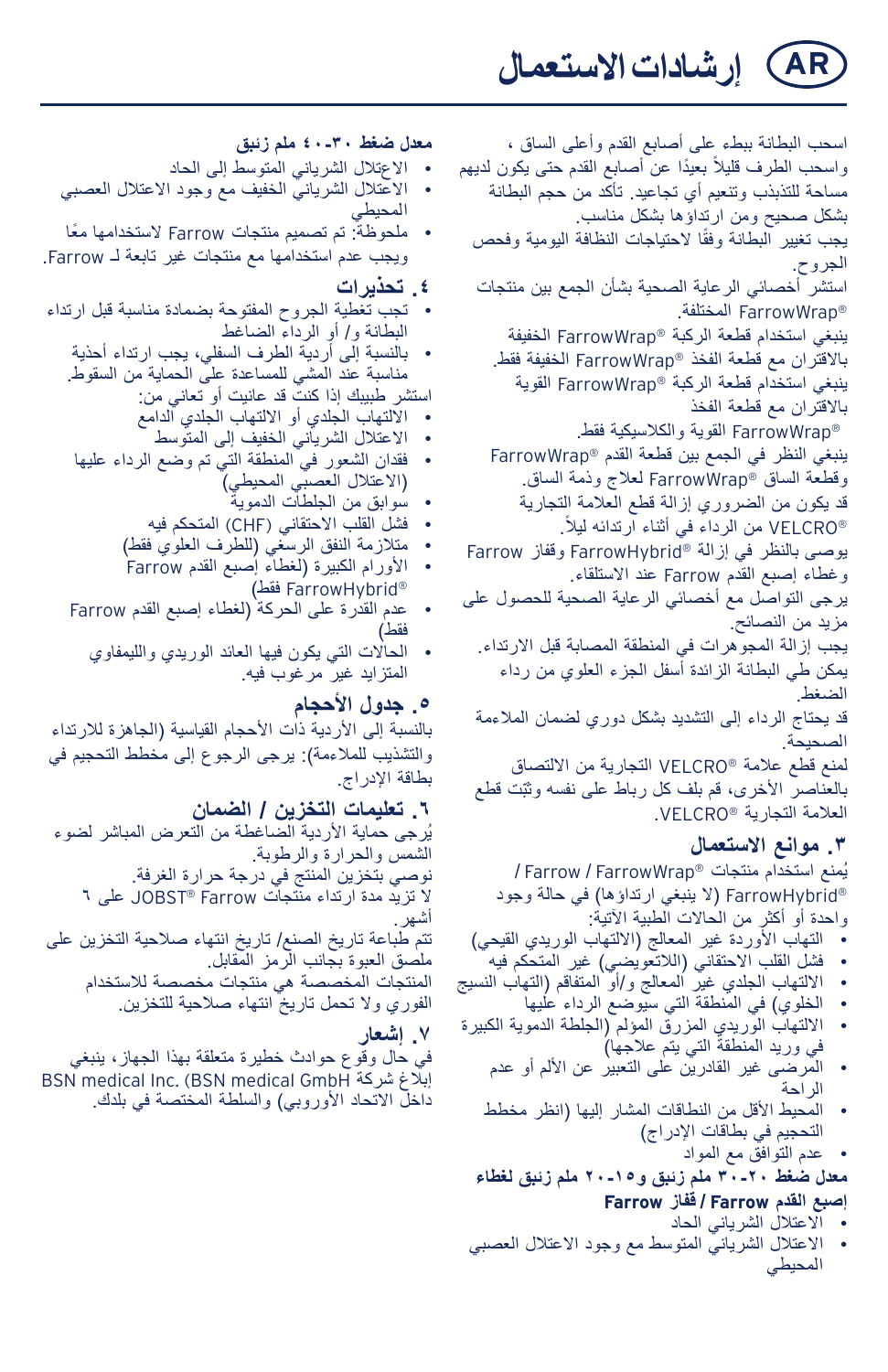**AR إرشادات االستعمال**

عميلنا العزيز، نشكرك على اختيار RFarrowWrap / Farrow / FarrowHybrid® تتضمن هذه المجموعة أجهزة ضغط قابلة للتعديل لألطراف العلوية والسفلية وبطانات غير ضاغطة وأردية ضغط طبية وملحقاتها.

# **1 االستخدام المقصود ودواعي االستعمال**

يرجى اتباع إرشادات مقدم الرعاية الصحية الخاص بك. ُصممت منتجات RFarrowWrap / Farrow /  RFarrowHybrid لتوفير الضغط العالجي البدني الخارجي لعلاج بعض أمر اض الأوردة الدموية وبعض الأمراض اللمفاوية والتورم الناجم عن أسباب أخرى. تتميز بمستوى ضغط معين يجب أن يحدده الطبيب لمعالجة الأعراض الآتية: **الطرف السفلي**

#### **,FarrowHybrid® ADI ,FarrowWrap® LITE Farrow Toe Cap**

التورم الخفيف إلى المتوسط الناجم عن اضرابات الدورة الدموية والجهاز اللمفاوي وغيرها من االضطرابات المسببة للتورمات؛ متلازمة ما بعد الخثار (PTS)؛ المرض الوريدي .)C5-CVD, C1( المزمن

#### **,FarrowWrap® STRONG ,FarrowWrap® BASIC ,FarrowWrap® CLASSIC FarrowWrap® BASIC**

التورم المتوسط إلى الشديد الناجم عن اضرابات الدورة الدموية والجهاز اللمفاوي وغيرها من االضطرابات المسببة للتورمات؛ المرض الوريدي المزمن )3C ,CVD6-C)؛ قرح الرجل الوريدية؛ متالزمة ما بعد الخثار (PTS (الخفيفة إلى المتوسطة).

#### **الطرف العلوي**

#### **Farrow Glove ,FarrowWrap® LITE**

التورم الخفيف إلى المتوسط الناجم عن اضطرابات الجهاز اللمفاوي وغيرها من االضطرابات المسببة للتورمات.

#### **,FarrowWrap® STRONG FarrowWrap® CLASSIC**

التورم المتوسط إلى الشديد الناجم عن اضطرابات الجهاز اللمفاوي وغيرها من االضطرابات المسببة للتورمات. البطانات غير الضاغطة هي جوارب/ أكمام لالستخدام تحت أجهزة الضغط RFarrowWrap القابلة للتعديل للمساعدة على حماية الجلد.

تتضمن الملحقات GarmentGrip Farrow، المستخدم مع أجهزة الضغط RFarrowWrap القابلة للتعديل للمساعدة على الحفاظ على التثبيت وإسفنج Farrow، المصمم لتوزيع الضغط بالتساوي وإلضافة حشوة تحت أجهزة الضغط القابلة للتعديل RFarrowWrap.

/ FarrowWrap® STRONG/LITE TTF أجهزة تساعد packs® VELCRO في تشغيل الوظائف الطبية لتلك االجهزة. LITE/STRONG® FarrowWrap هي أجهزة يمكن تعديلها و ضبطها لتالئم الغرض المقصود منها .

"Replacement® FarrowWrap تعمل على المساعدة في الوظيفة الطبية للجهاز الطبي. Gauntlet® FarrowWrap تخدم االهداف المنشأة لها." FarrowWrap® Short Stretch Band تساعد في الوظائف الطبية لالجهزة الطبية. CLASSIC/STRONG® FarrowWrap جهاز قابل للتعديل بمستوى الضغط ، ليستطيع إيفاء الهدف المطلوب. ُيرجى االتصال بأخصائي الرعاية الصحية لديك إذا كنت ً غير متأكد ما إذا كان المنتج مناسبا لك أم ال. يرجى التواصل مع أخصائي الرعاية الصحية بخصوص اختيار المنتج المناسب وكيفية ارتدائه.

#### **.2 تعليمات االستخدام**

اتبع إرشادات ارتداء المنتج المحددة الواردة في الجزء الخلفي من بطاقة اإلدراج. كما يرجى اتباع إرشادات مقدم الرعاية الصحية الخاص بك. تتوفر مقاطع فيديو توضح طريقة االرتداء على: www.jobst.com لتجنب ظهور عالمات الضغط، افرد أي تجاعيد في أثناء االرتداء. لتحقيق الضغط المشار إليه (مم زئبق)، يجب توسيع أردية RFarrowWrap على النحو اآلتي: **خفيف وقوي** ّثبت قطع العالمة التجارية RVELCRO مع القيام بتوسيع متوسط يماثل توسيعًا تقريبيًا للرداء بنسبة ١٥٪. **كالسيكي وأساسي** ّثبت قطع العالمة التجارية RVELCRO مع القيام بتوسيع خفيف يماثل توسيعًا تقريبيًا للرداء بنسبة ١٠٪.

#### **4000**

ّثبت قطع العالمة التجارية RVELCRO مع القيام بالتوسيع وفق القيم الواردة في الجدول أدناه:

| $15 - 20%$ |  | $20 - 30%$ |  |
|------------|--|------------|--|
|            |  |            |  |

#### **يرجى مالحظة:** يجب أن يتم الارتداء الأولى تحت إشراف أخصائي الرعاية ً الصحية، لتحديد مستوى ضغط مريح؛ بناء على حاجة المرضى وتحملهم. يجب تشذيب TTF® FarrowWrap من قبل طبيب مختص قبل أي عملية ارتداء. إذا لم يتم تشذيبه، فيرجى االتصال بمقدم الرعاية الصحية الخاص بك للحصول على مزيد من المعلومات. بعد االرتداء، إذا ظهرت على المريض عالمات على احمرار الجلد أو التضيق أو عالمات ضغط أو شعور باأللم أو شحوب اللون أو تخدر في األطراف، فيجب إزالة نظام اللف الضاغط. يوصى بارتداء بطانة من العالمة التجارية RFarrowWrap تحت أجهزة الضغط RFarrowWrap القابلة للتعديل للمساعدة على حماية الجلد.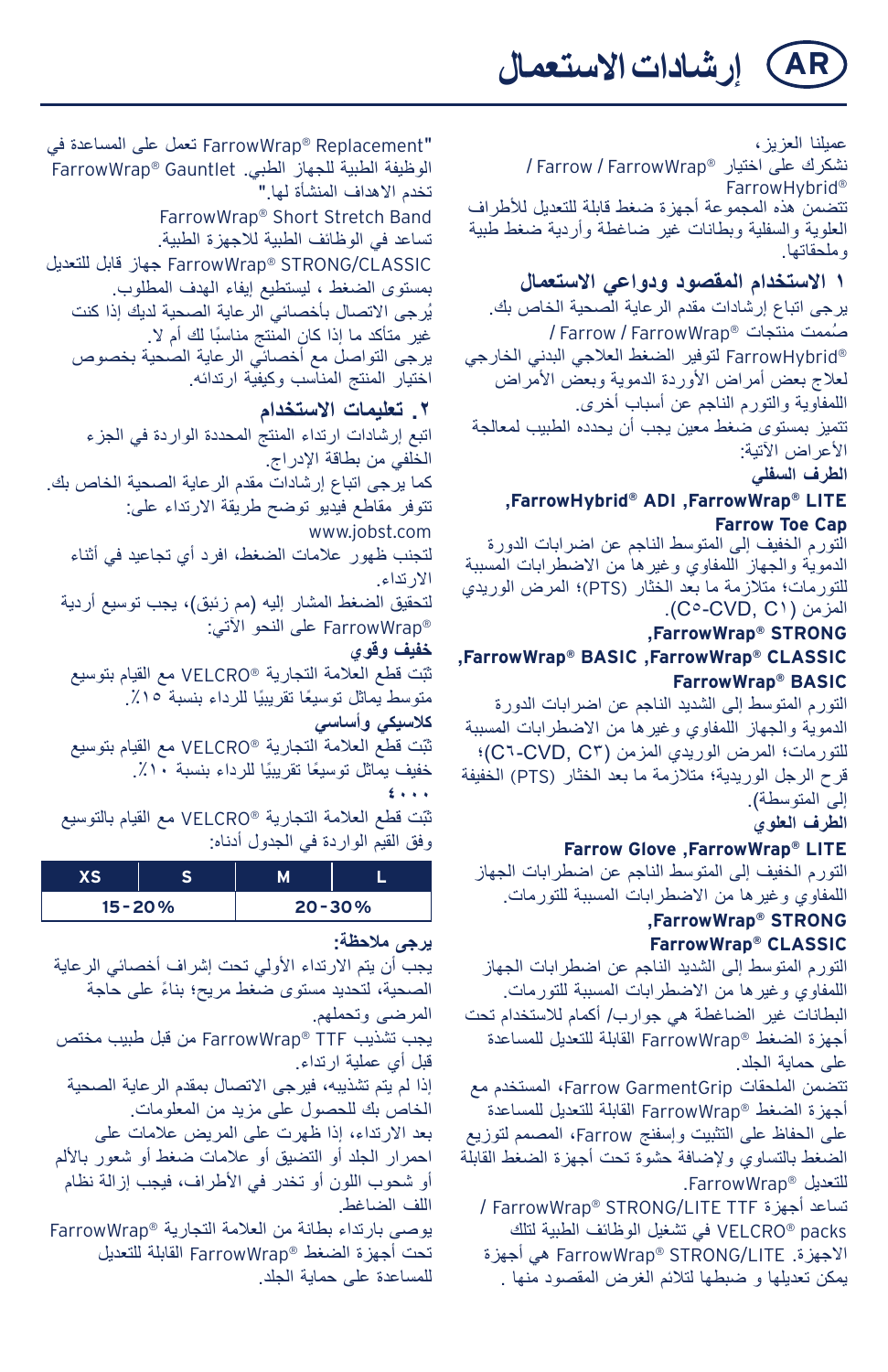**HE הוראות שימוש**

- יש להחליף את המוצר בהתאם לצרכי ההיגיינה היומיומיים ובדיקת הפצעים אם יש.
- דונו עם איש המקצוע שלכם בנוגע לשילוב של מספר מוצרי RFarrowWrap.
- LITE® FarrowWrap לברכיים חייב להיות בשימוש משולב עם LITE® FarrowWrap לירכיים.
- RFarrowWrap STRONG לברכיים חייב להיות בש י מוש משולב עם RFarrowWrap לירכיים STRONG ו-CLASSIC.
- כדאי לשקול שילוב של RFarrowWrap לכף הרגל עם RFarrowWrap לרגל, כדי לטפל בבצקת רגליים.
	- ייתכ, שיהיה צורך לשחרר את חלקי הפריט RVELCRO מהמלבוש תוך כדי לבישתו בזמן שינה.
		- לגבי כפפת RFarrowHybrid, Farrow ו-Farrow Toe Cap, מומלץ לשקול הסרה בזמן שכיבה.
			- אנא פנו לאיש המקצוע שלכם ליעוץ נוסף.
	- יש להסיר תכשיטים מהאזור הפגוע לפני הלבישה.
	- חלק עודף של הגרביון ניתן לקפל כלפי מטה ומעל החלק העליון של מלבוש הלחץ.
	- ייתכן שיהיה צורך להדק את המלבוש מדי פעם כדי להבטיח התאמה מדויקת.
	- כדי למנוע מחלקי RVELCRO להיצמד לפריטים אחרים, גלגלו כל רצועה על פני עצמה, וצרפו פריטי RVELCRO יחדיו.

#### **.3 התוויות נגד**

 של FarrowHybrid® / Farrow / FarrowWrap® מוצרי אינם מתאימים (אסור ללבוש אותם). אם אתם לוקים באחת מהתופעות הרפואיות הבאות:

- זיהום ורידי לא מטופל (פלביטיס ספטית)
	- אי-ספיקת לב גדשתית בלתי מבוקרת
- זיהום עורי (צלוליטיס) בלתי מטופל ו/או מתקדם. הכולל את האזור שבו המלבוש אמור להיות מונח
- כחולה בצקת )Phlegmasia coerulea dolens מכאיבה) (קריש דם גדול בוריד שמצוי באזור המיועד לטיפול)
- מטופלים אשר אינם מסוגלים להביע כאב או אי-נוחות
	- גודל ההיקף קטן מהטווחים המצוינים )ראו את תרשים הגודל בכרטיס המצורף(
		- חוסר סבילות לחומר

#### **לחץ 20-30 ממ"כ ו15-20- ממ"כ עבור Farrow Toe Cap/Farrow glove**

- מחלת עורקים חמורה
- מחלת עורקים מתונה בנוכחות של נוירופתיה פריי פריאלית

#### **לחץ 30-40 ממ"כ**

- מחלת עורקים מתונה עד חמורה
- מחלת עורקים קלה בנוכחות של נוירופתיה פריפי ריאלית

הערה: מוצרי Farrow מותאמים לצורך שימוש בהם יחדיו, ואין להשתמש בהם עם מוצרים שאינם Farrow.

#### **.4 אזהרות**

- פצעים פתוחים חייבים להיות מכוסים בתחבושת מתאימה לפני לבישת הגרביון ו/או מלבוש הלחץ.
- לגבי מלבושים לגפיים התחתונות, יש לנעול נעליים מתאימות בזמן הליכה כדי למנוע נפילות.
	- התייעצו עם הרופא שלכם אם חוויתם או פיתחתם:
		- זיהום עורי או פצע מפריש
		- מחלת עורקים קלה עד מתונה
- חוסר תחושה באזור שבו הונח המלבוש )נוירופתיה היקפית(
	- הסטוריה של קרישי דם
	- אי-ספיקת לב גדשתית מבוקרת
	- תסמונת התעלה הקרפלית (רק לגבי גפה עליונה) • האלוס ולגוס )רק לגבי Cap Toe Farrow,
		- )FarrowHybrid®
		- חוסר ניידות )רק לגבי Cap Toe Farrow)
- תנאים שבהם חזרה ורידית ולימפטית מוגברת אינן רצויות.

## **.5 טבלת גדלים**

לגבי מלבושים בגודל סטנדרטי בטבלת עיינו אנא :)Ready-to-Wear & Trim-to-Fit) הגדלים בכרטיס המצורף.

#### **.6 הוראות אחסון / אחריות**

יש להגן על מלבושי הלחץ מפני חשיפה ישירה לאור השמש, לחום וללחות.

אנו ממליצים על אחסון בטמפרטורת החדר.

במוצרי Farrow® JOBST תקופת הלבוש היא לא יותר מ6- חודשים.

 תאריך הייצור / תאריך פקיעת התוקף לשימוש מודפס על תווית האריזה ליד הסימן המתאים.

מוצרי toMeasure-Made הינם מוצרים המיועדים לשימוש מיידי, ולא מצוין עליהם תאריך פקיעת תוקף שימוש.

# **.7 תשימו לב**

כל אירוע רציני שהתרחש בהקשר לשימוש בהתקן זה, חייב להיות מדווח ל- .Inc medical BSN. והר־BSN medical GmbH) בשטחי האיחוד האירופי) והר שות המוסמכת במדינתך.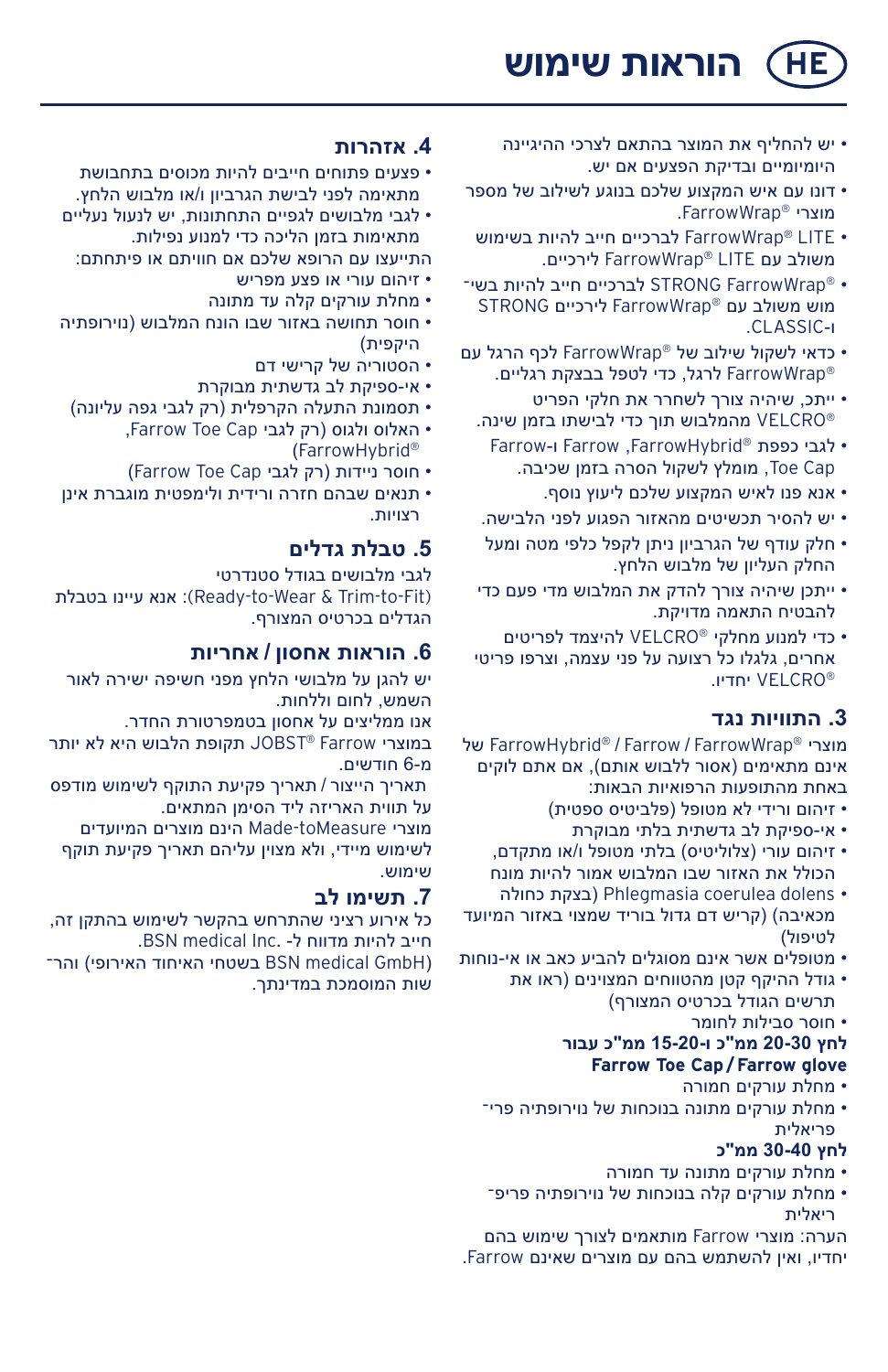**HE הוראות שימוש**

לקוחות יקרים, תודה על בחירתכם ב-RFarrowWrap / Farrow / RFarrowHybrid של.

 תונוילעה םייפגל םימאתומ ץחל ינקתה ללוכ רחבמה םייאופר ץחל ישובלמ ,רקובמ ץחל יברג ,תונותחתהו .םיוולנ םירזיבאו

#### **.1 שימוש מיועד והתוויות**

אנא פעל לפי ההוראות של ספק שירותי הבריאות שלך. FarrowHybrid® / Farrow / FarrowWrap® מוצרי של מותאמים להפעלת לחץ טיפולי פיזי, חיצוני, לצורך טיפול במצבים ורידיים ולימפתיים מסוימים, ובנפיחויות בעלות גורמים אחרים.

המוצרים הם בעלי רמת לחץ מסוימת, שחייבת להיקבע על ידי הרופא שלך לטיפול בההתוויות הבאות: **גפה תחתונה**

#### **,FarrowHybrid® ADI ,FarrowWrap® LITE Farrow Toe Cap**

נפיחות קלה עד בינונית עקב הפרעות נפיחות ורידיות, לימפתיות ואחרת; תסמונת פוסט-תרומבוטית קלה עד בינונית )PTS ;)מחלה ורידית כרונית )5C1-C ,CVD).

#### **,FarrowWrap® STRONG ,FarrowWrap® BASIC ,FarrowWrap® CLASSIC FarrowWrap® BASIC**

נפיחות בינונית עד חמורה עקב הפרעות נפיחות ורידיות, לימפתיות או אחרות; מחלה ורידית כרונית )6C3-C ,CVD ;)כיב רגליים ורידי; תסמונת פוסט-טרו מבוטית קלה עד בינונית )PTS).

#### **גפה עליונה**

#### **Farrow Glove ,FarrowWrap® LITE**

נפיחות קלה עד בינונית עקב הפרעות נפיחות לימפי תיות ואחרות.

#### **,FarrowWrap® STRONG FarrowWrap® CLASSIC**

נפיחות בינונית עד חמורה עקב הפרעות נפיחות לימי פתיות ואחרות.

גרביוני לחץ מבוקר הינם גרביונים/שרוולים לצורך שימוש בהתקני הלחץ המותאמים RFarrowWrap כדי לסייע בהגנה על העור.

אביזרים הכוללים את Farrow GarmentGrip, בשי־ מוש עם התקני הלחץ המותאמים RFarrowWrap, נועדו לשמור על האחיזה, וה-FarrowFoams מותאמים לפזר את הלחץ ולהוסיף ריפוד, וזאת בשימוש עם התקני הלחץ המותאמים RFarrowWrap. FarrowWrap® STRONG/LITE TTF וולקרו חבילת

מסייעת לפונקציונליות הרפואית של המוצר הרפואיים מתכ לחץ מוצרי FarrowWrap® STRONG/LITE TTF ווננים מבחינת מטרתם המיועדת.

החלפת FarrowWrap® מסייעת לפונקציונליות הר־ פואית של המוצר הרפואי Gauntlet® FarrowWrap מבחינת מטרתם המיועדת.

RFarrowWrap רצועת מתיחה קצרה מסייעת לפונקציונליות הרפואית של המוצרים הרפואיים CLASSIC/STRONG® FarrowWrap התקני לחץ מת כווננים מבחינת מטרתם המיועדת. אנא צרו קשר עם המטפל שלכם, במידה ואינכם בטוי חים אם המוצר מתאים לכם.

#### **.2 הוראות שימוש**

עקבו אחר הוראות הלבישה הספציפיות המפורטות בגב הכרטיס המצורף.

אנא פעלו גם לפי ההוראות של ספק שירותי הבריאות שלכם.

> סרטוני אופן הגריבה זמינים בכתובת הבאה: www.jobst.com

כדי למנוע סימני לחץ, החליקו כל קמטים שהם בזמן הלבישה.

כדי להגיע לרמת הלחץ שצוינה (ממ"כ), מלבושי RFarrowWrap צריכים להימתח באופן הבא:

#### **LITE & STRONG**

סגרו את חלקי RVELCRO כך שתיגרם מתיחה בינונית, המדמה מתיחה מוערכת של המלבוש ב.15%-

#### **CLASSIC & BASIC**

סגרו את חלקי RVELCRO כך שתיגרם מתיחה עדינה, המדמה מתיחה מוערכת של המלבוש ב.10%- **4000**

סגרו את חלקי RVELCRO כך שתיגרם מתיחה לפי הערכים המופיעים בטבלה מטה:

| $15 - 20%$ |  | $20 - 30%$ |  |
|------------|--|------------|--|

#### **שימו לב:**

- התאמה ראשונית חייבת להיות תחת פיקוח של איש מקצוע, על מנת לקבוע את רמת הלחץ הנוחה; בהתי בסס על צרכי המטופלים ומידת סבילותם.
- TTF® FarrowWrap חייב להיחתך על ידי איש מקצוע רפואי לפני לבישה.
- אם המוצר לא נחתך, אנא צרו קשר עם הספק שלכם למידע נוסף.
- לאחר הלבישה, אם במטופל נצפים סימנים של אדמומיות בעור, היצרות, סימני לחץ, כאב, הפחתת צבע או חוסר תחושה בגפיים, יש להסיר את מערכת מלבוש הלחץ.
- מומלץ ללבוש את גרביון RFarrowWrap תחת התקני הלחץ המותאמים RFarrowWrap כדי לסייע בהגנה על העור.
- משוך באטיות את הבטנה מעל הבהונות ומעלה את הרגל, משוך מעט את הקצה מהבהונות, כך שיהיה להם מקום להתנועע ולהחליק את כל הקמטים. וודא כי המוצר בגודל הנכון ולבוש כראוי.